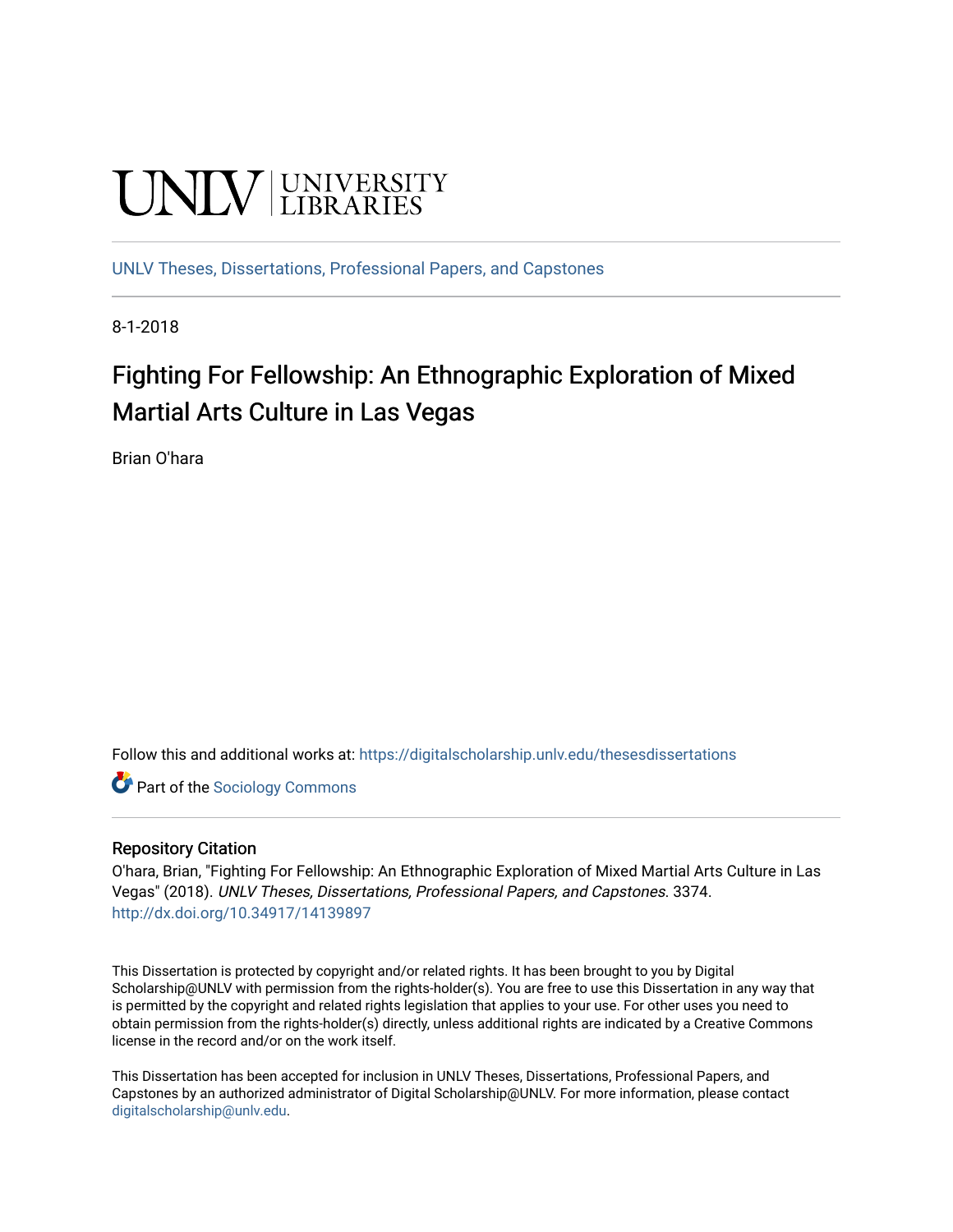# FIGHTING FOR FELLOWSHIP: AN ETHNOGRAPHIC EXPLORATION OF MIXED

# MARTIAL ARTS CULTURE IN LAS VEGAS

By

# Brian Scott O'Hara

Bachelor of Arts – Speech Communication Colorado State University 2004

# Master of Arts – Communication Studies University of Nevada, Las Vegas 2008

# A dissertation submitted in partial fulfillment of the requirements for the

Doctor of Philosophy – Sociology

Department of Sociology College of Liberal Arts The Graduate College

University of Nevada, Las Vegas August 2018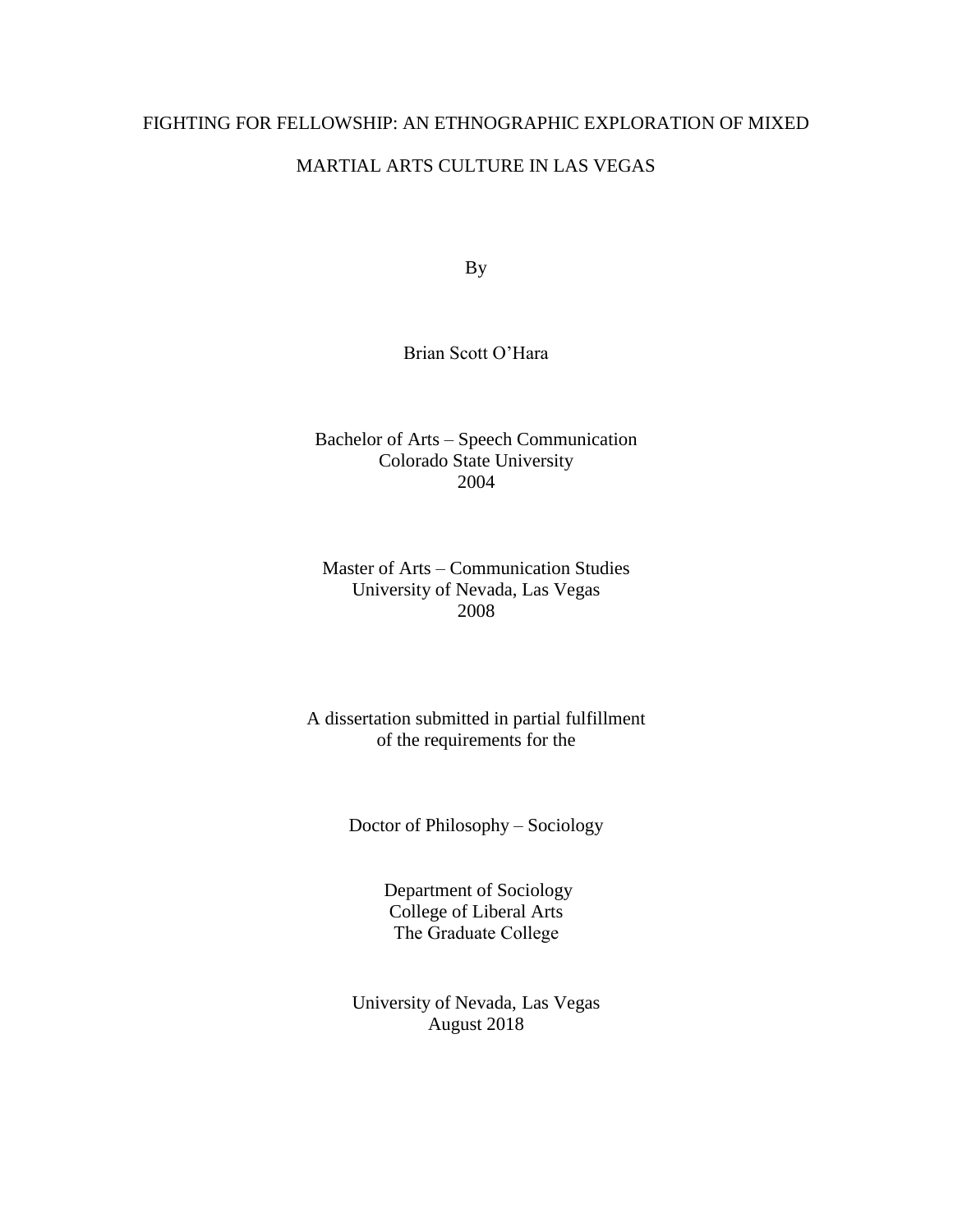Copyright by Brian Scott O'Hara 2018 All Rights Reserved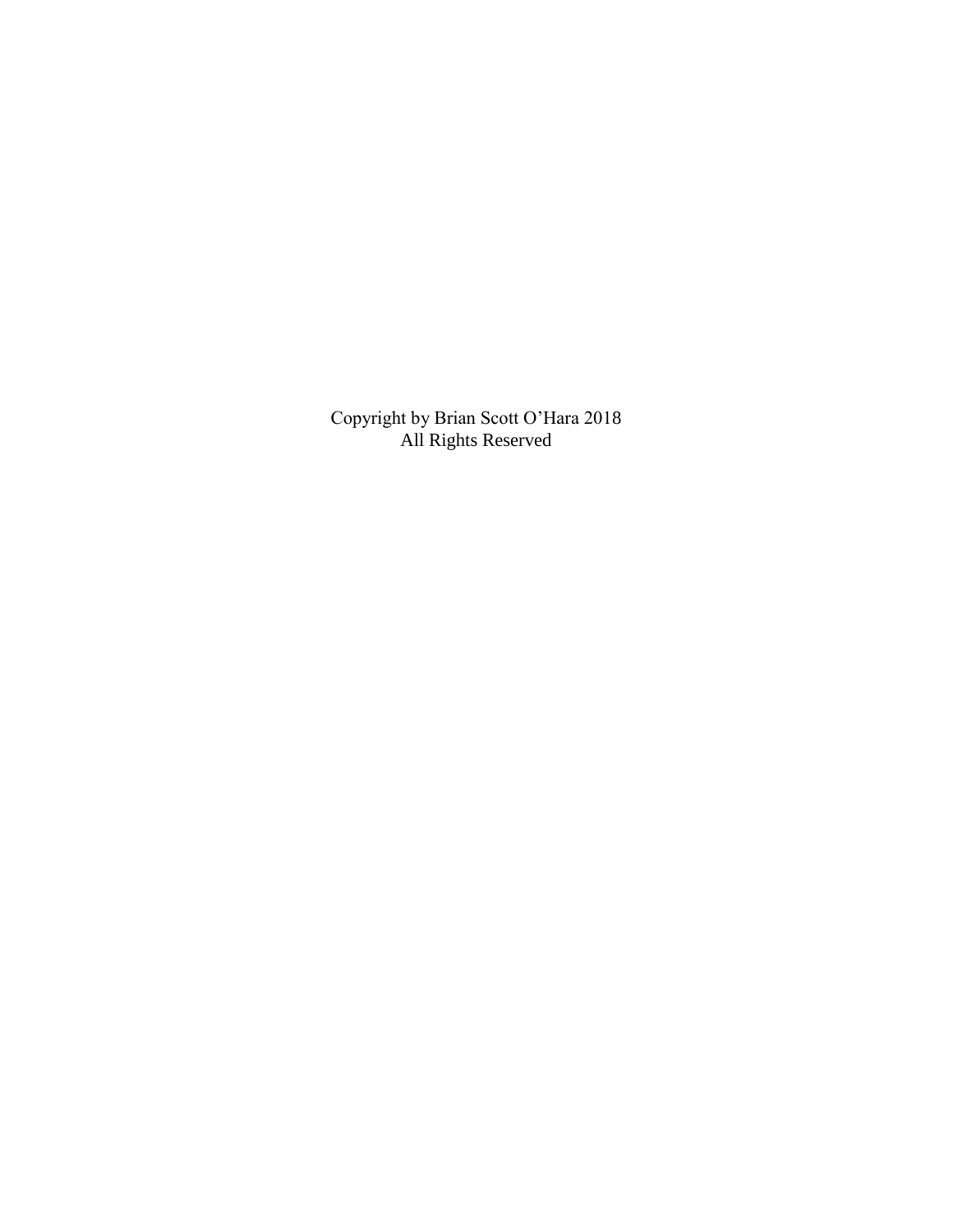

# **Dissertation Approval**

The Graduate College The University of Nevada, Las Vegas

August 22, 2018

This dissertation prepared by

Brian Scott O'Hara

entitled

Fighting for Fellowship: An Ethnographic Exploration of Mixed Martial Arts Culture in Las Vegas

is approved in partial fulfillment of the requirements for the degree of

Doctor of Philosophy – Sociology Department of Sociology

David Dickens, Ph.D. *Examination Committee Member*

Robert Futrell, Ph.D. *Examination Committee Member*

Gregory Borchard, Ph.D. *Graduate College Faculty Representative*

Michael Borer, Ph.D. *Kathryn Hausbeck Korgan, Ph.D. Examination Committee Chair Graduate College Interim Dean*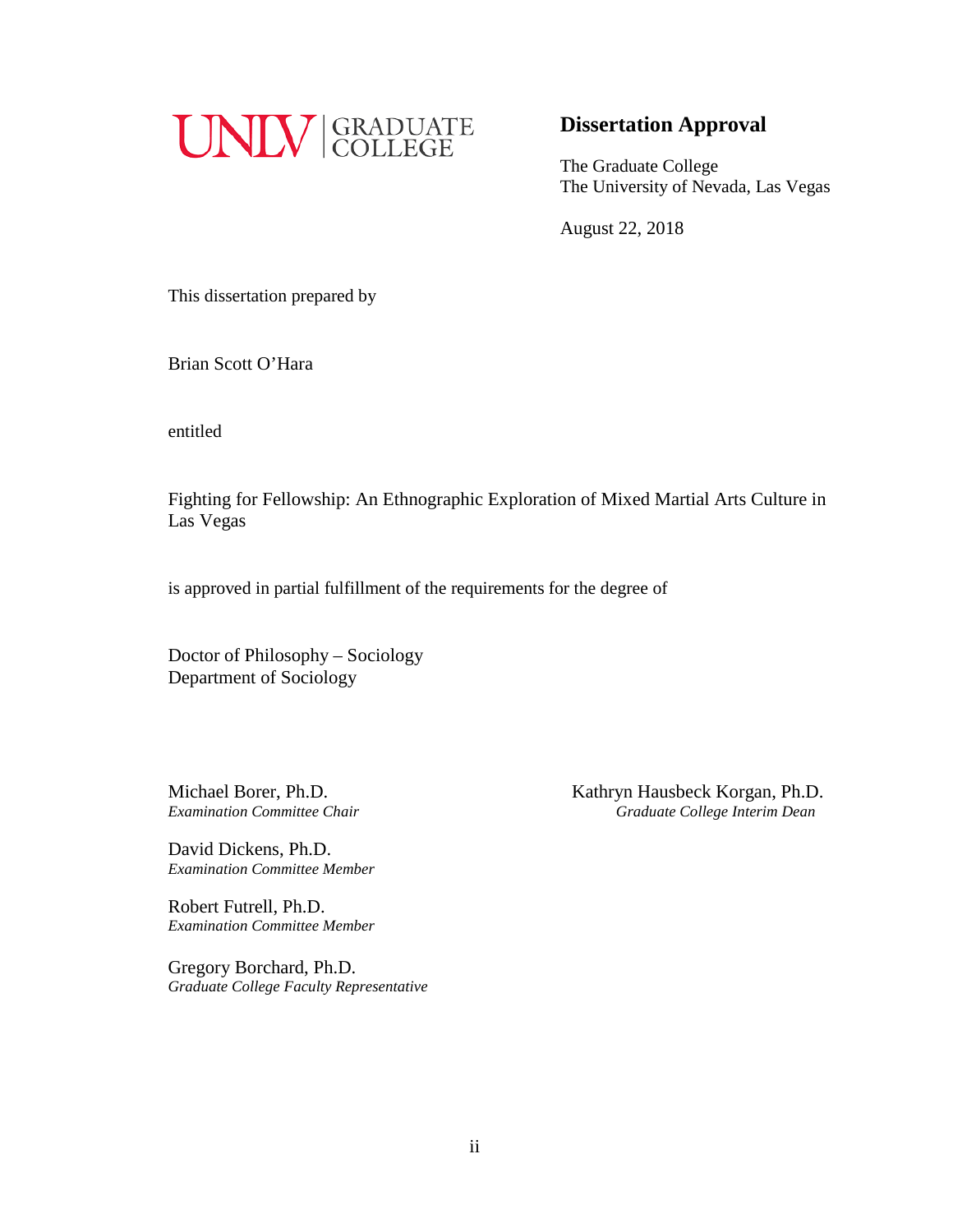# ABSTRACT Fighting For Fellowship: An Ethnographic Exploration Of Mixed Martial Arts Culture In Las Vegas

by

### Brian Scott O'Hara

Dr. Michael Borer, Examination Committee Chair Associate Professor of Sociology University of Nevada, Las Vegas

Due to the legalization of social taboos including prostitution, gambling, and marijuana, many historical portrayals of Las Vegas have been unfavorable. Furthermore, powerful mediated imagery complete with vivid pictures of encouraged hedonism and celebrated debauchery has added to negative perceptions of this city. Despite negative sentiments, city officials are often unapologetic, and even publicly boastful about the absence of traditional values and communal appeal. However, I argue that many depictions of this city do not tell the full story of what is going on here. I looked beyond surface-level imagery and representations of Las Vegas, to discover a strong sense of community does exist here, albeit I had to look in an unusual place to find it – in the world of prizefighting. In this study, I show how a sense of community is centered around Mixed Martial Arts (MMA) culture. Around 2001, MMA had a niche following in Las Vegas, but has since flourished into a worldwide social phenomenon. During this ethnographic exploration of community within Las Vegas, I use MMA culture as an analytical tool, as a lens, to better understand how people find a sense of meaning in this city, and where they go to do it. One major implication of this study is that we may have to look in seemingly unusual places to

better understand where community is created in the city, and how it is sustained.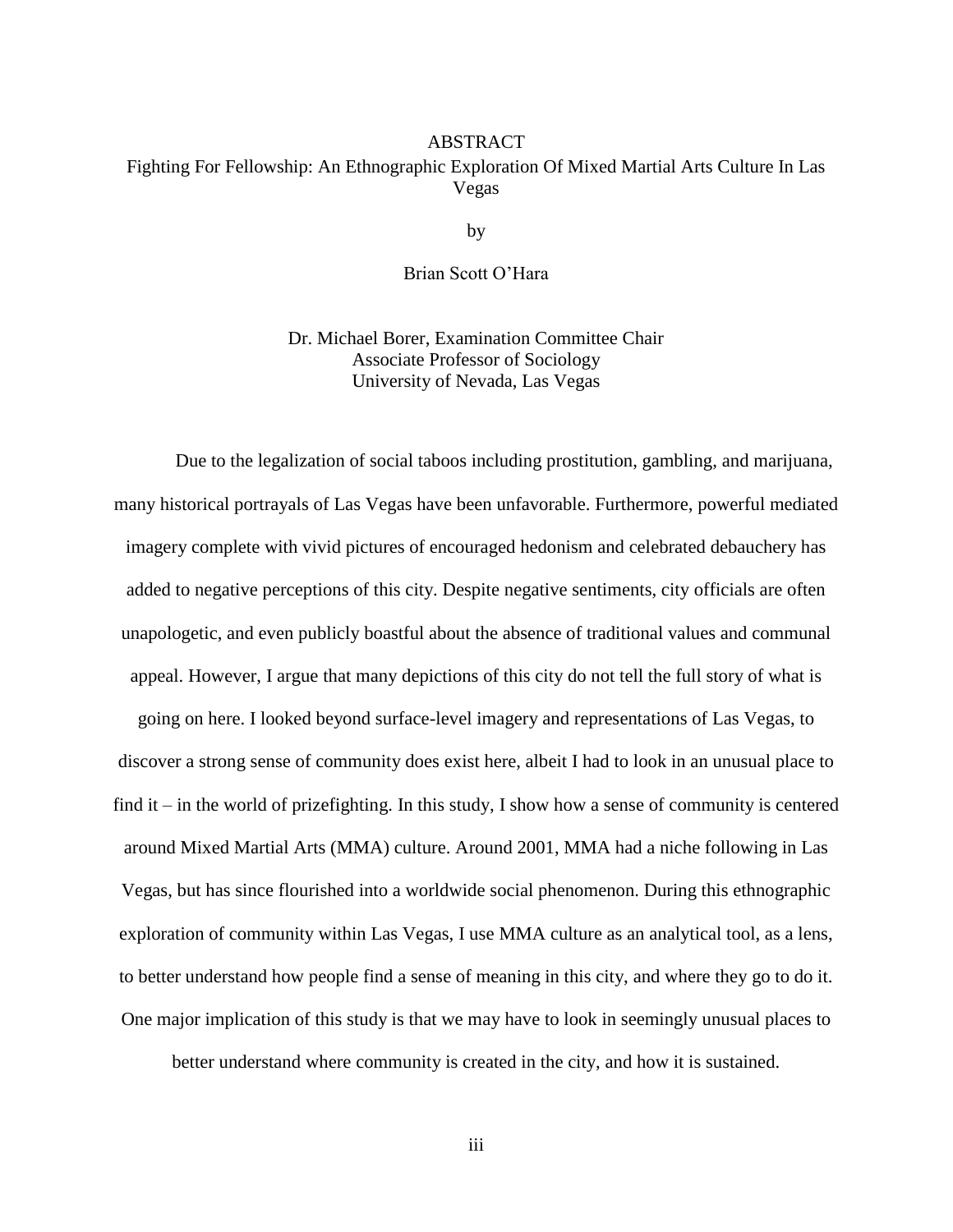#### ACKNOWLEDGMENTS

First and foremost, this work would not have been possible without my Lord and Savior, Jesus Christ. Romans 11:36 states, "For Him and through Him and to Him are all things. To Him be glory forever. Amen." His ongoing presence, and constant stewardship over my life have been immeasurable. I want to especially thank my advisor Dr. Michael Borer for his mentorship and guidance. I am forever grateful for his commitment to me, and all that he has taught me throughout this process. I also want to express my deep appreciation for my other committee members: Dr. David Dickens, Dr. Robert Futrell, and Dr. Greg Borchard. I am extremely blessed to have such an esteemed and supportive committee. Also, thank you to my entire family, both back home in Colorado, as well as my family members in Las Vegas. Most notably, I thank my parents whose unending love and support have always allowed for any success during all my pursuits. The sacrifices they have made to help me accomplish my goals are beyond measure. Also, a very special thank you goes to my loving and supportive wife, Kelly, who provides me with unimaginable inspiration and fulfillment.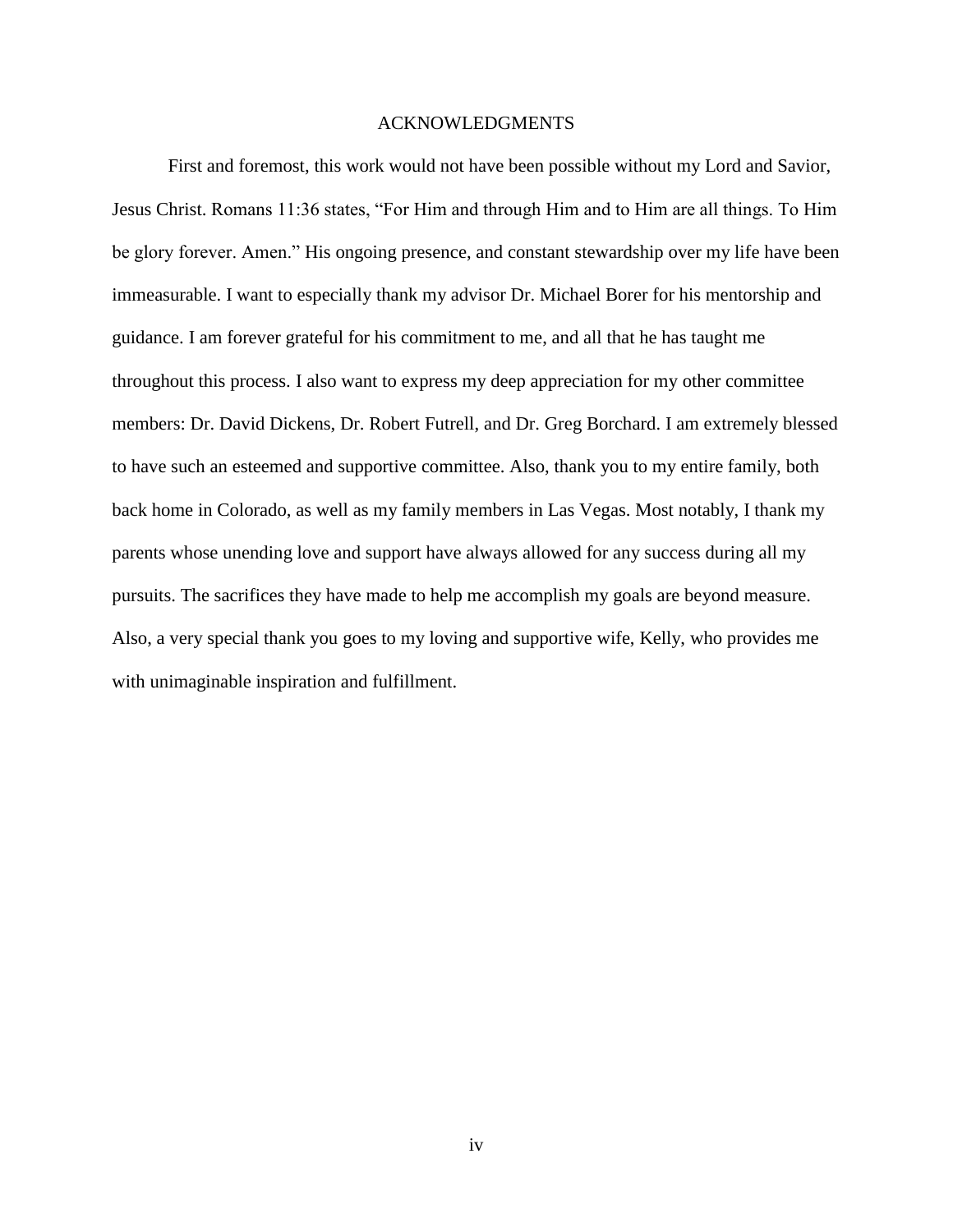# TABLE OF CONTENTS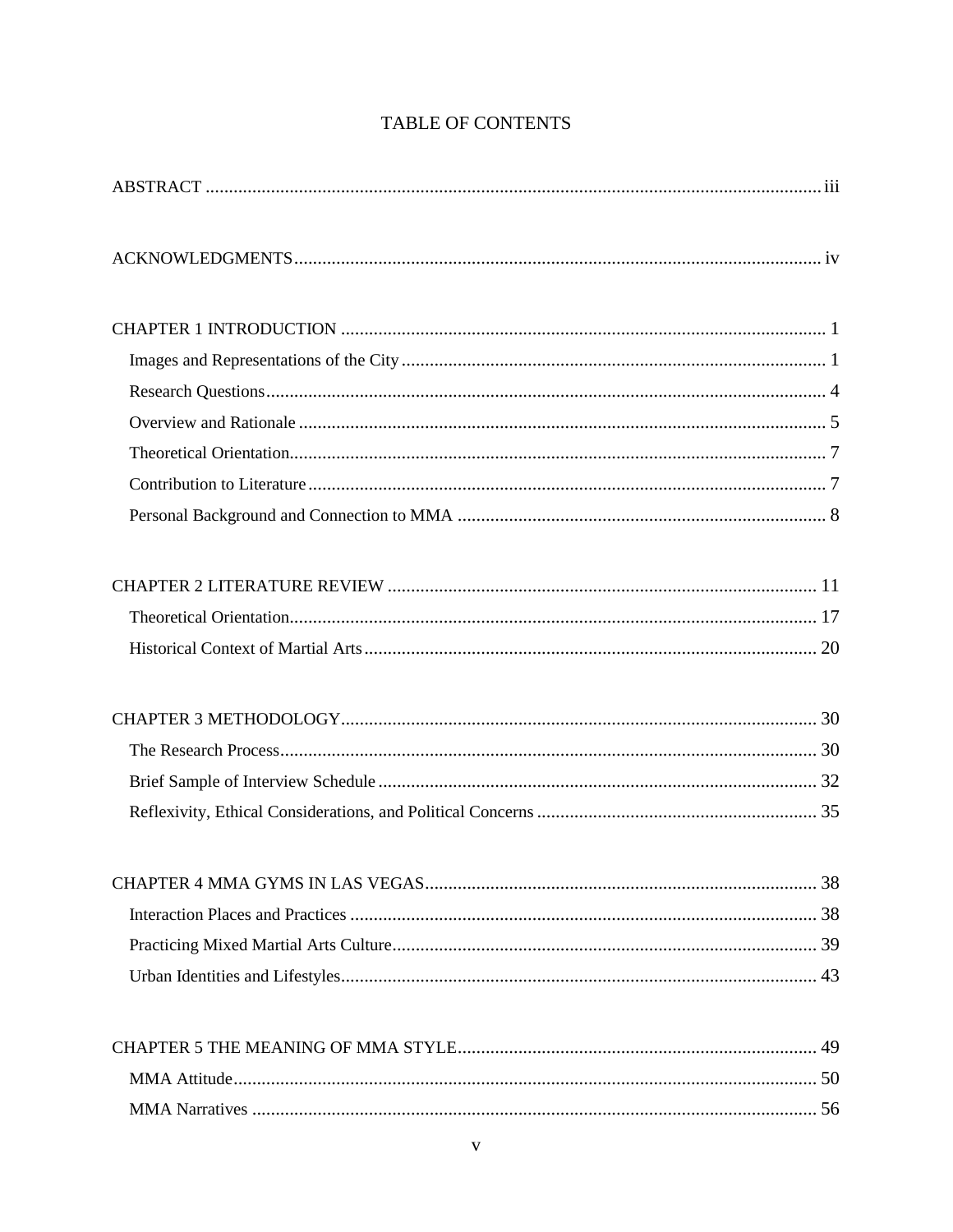|--|--|

|--|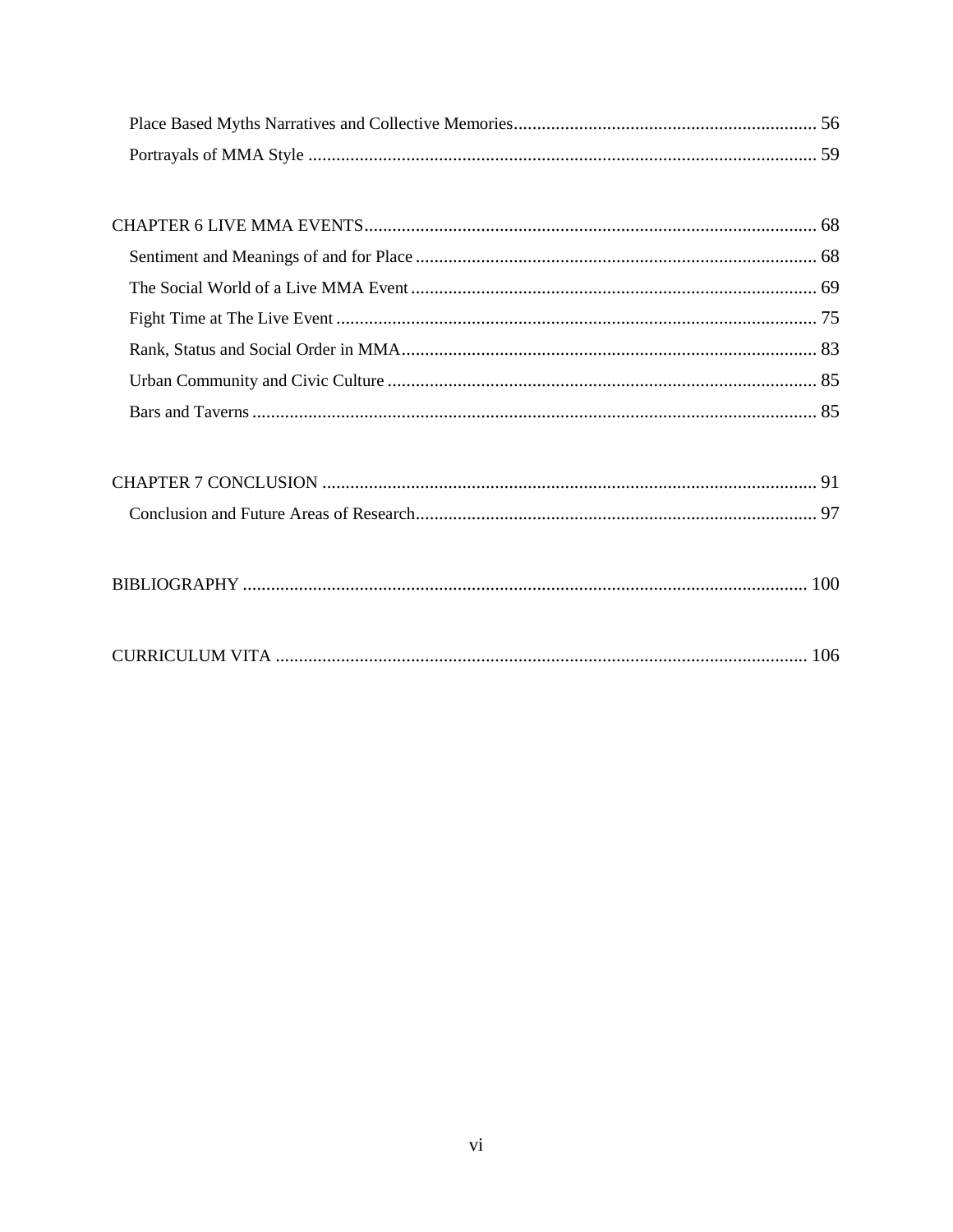#### CHAPTER 1

#### INTRODUCTION

#### Images and Representations of the City

Various forms of mediated popular culture, namely movies and television commercials typically emphasize the rebellious characteristics of Las Vegas. Images portray Las Vegas as an anything is "available," and whatever "goes," resort city. For example, over the years, movies such as "Casino," "Leaving Las Vegas," most recently the "Hangover" trilogy, and countless others have emphasized crime, sex, drugs, alcohol, nude shows, gambling, and prostitution in Las Vegas. These images and portrayals in the media have contributed to the view of Las Vegas as a deviant city. The smoky, high-risk environment of local Las Vegas casinos were ideal places to host dangerous, and edgy Mixed Martial Arts (MMA) events. In other words, it was no surprise that dangerous activities such as prizefighting flourished in the casino because it contributed to the rebellious image and representation of casino-life in the city of Las Vegas. This is consistent with Borer's (2006) statement that for better or for worse, places play a role in the overall symbolic representations of the city, and that places help create, and foster the overall image of the city (p. 185).

Las Vegas has been dubbed "Sin City." The city has also been labeled as "The Fight Capital of the World" for hosting many of the most notable boxing matches in American history. Among other affiliations to deviant social behaviors, this city's long-standing reputation with boxing matches has contributed to the rough and tumble image of Las Vegas. Regarding nicknames for cities in relation to the types of culture they are known for, Borer (2006) wrote, "As stereotypical as these impressions may be, they are the common, and shared reference points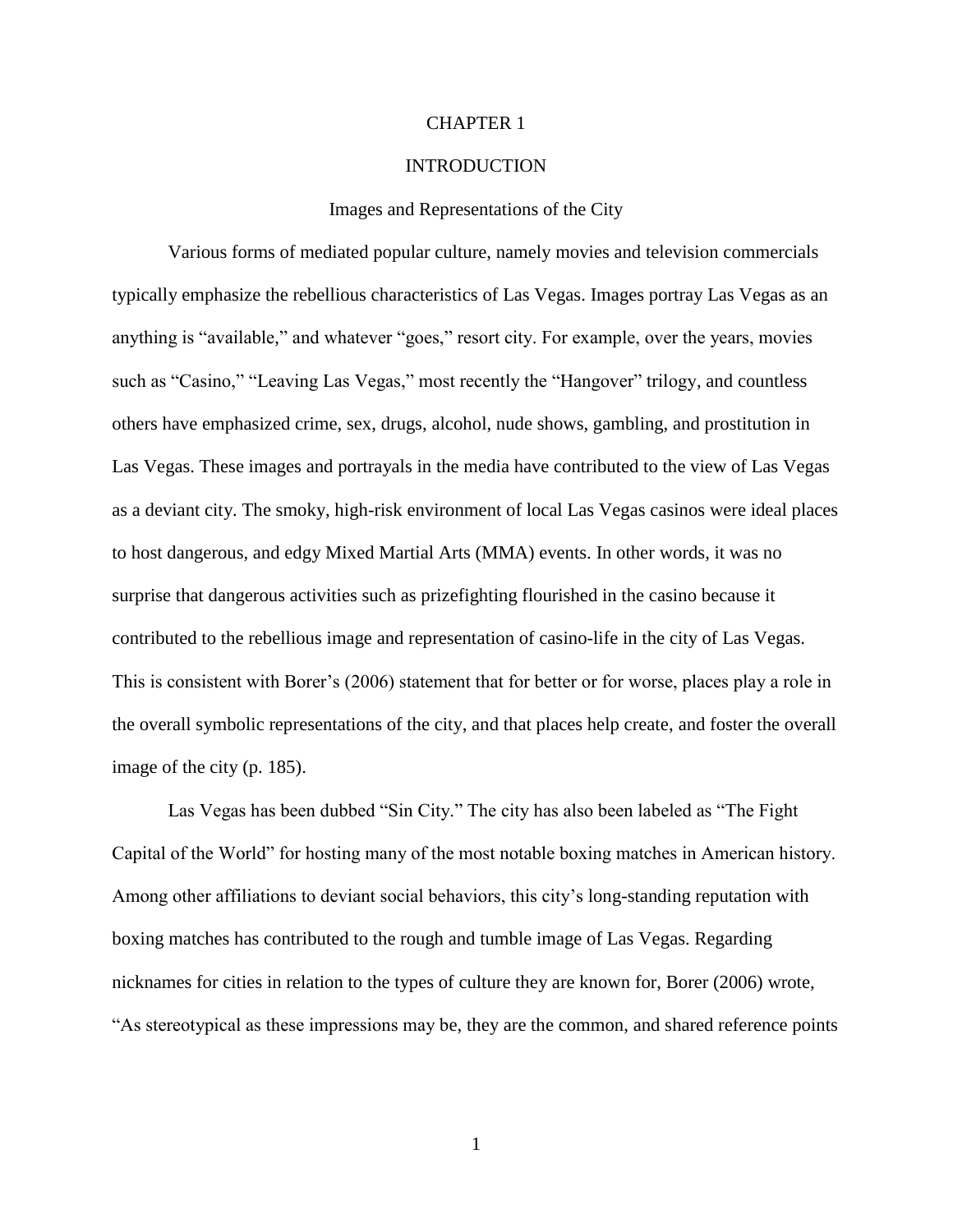that help define the "texture" of the urban community" (p.184). He went on to state that groups identify and relate to the city via representations.

Over the past twenty years, MMA has gradually surpassed the ability of boxing to capture the interest of the general public (Spencer, 2009). With origins in Las Vegas, it has become a global social phenomenon that has steadily become the fastest growing sport in terms of popularity. In broad terms, I am seeking to find out more about how, and in what ways groups create a sense of community in a unique city like Las Vegas. The challenge of this study is discovering how groups find meaning in a transient, non-traditional city environment such as Las Vegas, which largely lacks many traditional ways to find community, or to establish long-term social bonds. Throughout this study, the common thread will be to discover more about how, and in what ways groups use MMA culture to create a sense of community in a unique city like Las Vegas, and where they go to do it.

Largely guided by the framework of the urban culturalist perspective (Borer, 2006), I propose to carry out my exploration of community in Las Vegas by identifying how meaning for some is expressed through MMA culture, alongside where and how this culture is created, because I want to show how groups use elements of MMA culture to ultimately construct a meaningful social world, in order to better understand how groups are able to develop, and maintain a sense of belonging and meaning in this city, which I describe by using the term community. Karp, Stone & Yoles (1977) wrote, "Strong social bonds and distinctively integrated group life do exist among urbanites. They are simply not quite so easy to observe. They must be uncovered, discovered." (p. 49).

During the early 1990s, MMA emerged in Denver, Colorado when The SEG introduced a company named the Ultimate Fighting Championship, which featured mixed martial arts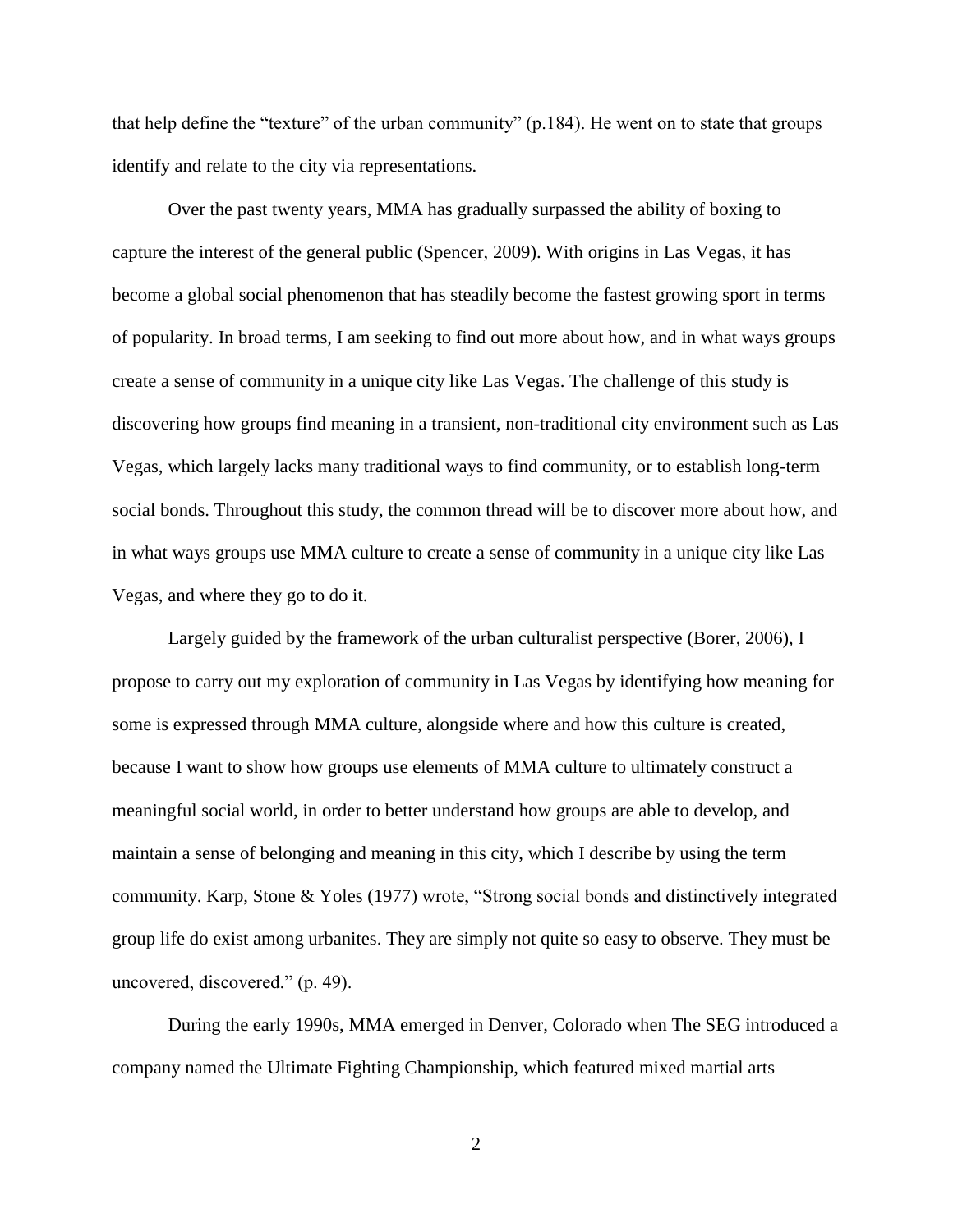competitions between competitors who have extensive backgrounds in street fighting, as well as various combative disciplines such as boxing, wrestling, Jujitsu, and Tae-kwon-do. The UFC began as a relatively small subset of individuals who, even at the point of inception, were regularly assaulted in the media, and by public officials. UFC officials were highly scrutinized in the press for boasting about being barbaric, and brutal. They were marginalized for taking part in a mostly illegal activity where two men (only men fought at that time) stepped into a cage and fought until one was either knocked unconscious or decided to give up. During those years, the individuals who made up MMA culture were largely ostracized from mainstream society.

They held events in various parts of the nation, and world for that matter, but were constantly shunned, and forced to search for locations to hold their next event. With a decline in popularity of boxing, the violent and dangerous sport of MMA was seemingly a perfect match for a "rogue" city like Las Vegas; a city believed to be full of unstable, superficial, secondary relationships that are centered around 24-hour availability for excess of drinking, drug use, gambling, and prostitution. Las Vegas stood to benefit from welcoming a fresh, and edgy combat sport.

Las Vegas welcomed this controversial form of fighting alongside its tolerance for other risky and rebellious forms of entertainment. The UFC was purchased in 2001 by two wealthy Las Vegas natives, the Fertitta brothers, who also own several local Las Vegas casinos. Soon after, the UFC became legally sanctioned in Las Vegas, Nevada. The owners of the UFC implemented many changes and improvements in terms of safety. The activity became a legitimized sport in the span of roughly a twenty-year period. MMA has transformed into what is now a mainstream sport, and a billion-dollar industry with live events on pay-per-view, cable, and network television. Because of the city's strong relationship with MMA, and the UFC, many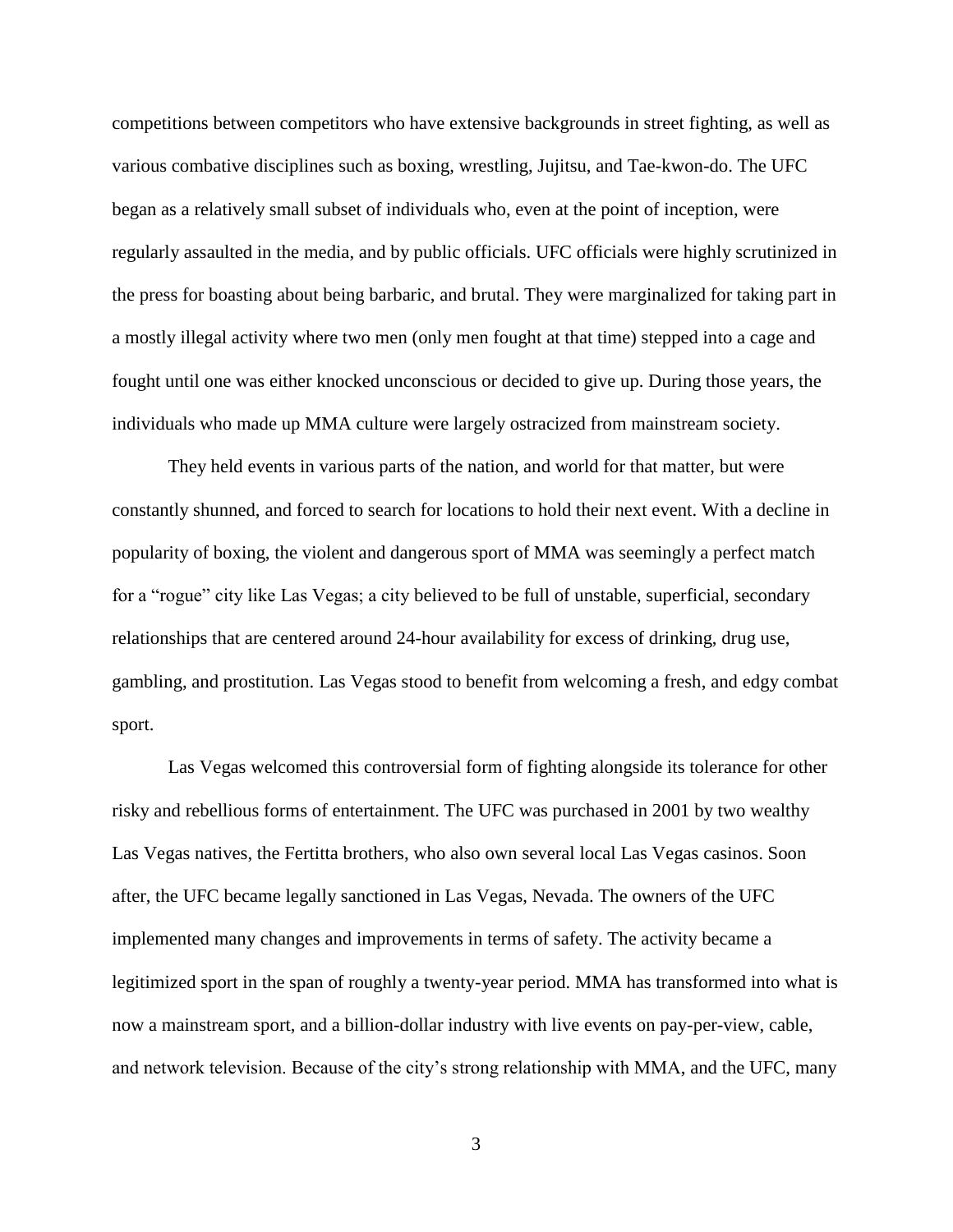people consider Las Vegas to be the home of the UFC (it is, in fact, the home of the UFC headquarters). Because of the sport's growth in this city, a dynamic relationship has formed between this sport and some Las Vegas locals—including professional and amateur MMA fighters, as well as MMA enthusiasts—who construct a sense of social meaning through the active practice and participation of MMA culture in this city.

#### Research Questions

In this study, I am seeking to find out more about how, and in what ways groups use MMA culture to create a sense of community in a unique city like Las Vegas, and where they go to do it. Therefore, I am asking the following subset of questions: is there a distinct, identifiable, and recognizable MMA culture in Las Vegas, and if so, what does this culture "look" and "sound" like (images and representations); are there different "levels" of membership (Monti, 1999) and affiliation (interaction places and practices); where does it take place (place-based myths, narratives, and collective memories); what do these individuals do inside the places they go (urban identities and lifestyles); what allowed this particular culture to emerge in this city (sentiment and meanings of and for place); what impact or influence does MMA culture have *on* the larger city (urban community and civic culture)? Overall, I show ways in which MMA culture in Las Vegas is used by groups to construct a social world, and how members of these groups used shared, agreed upon, and understood meanings which make up MMA culture to gain a sense of community, and they do so inside various places located within Las Vegas.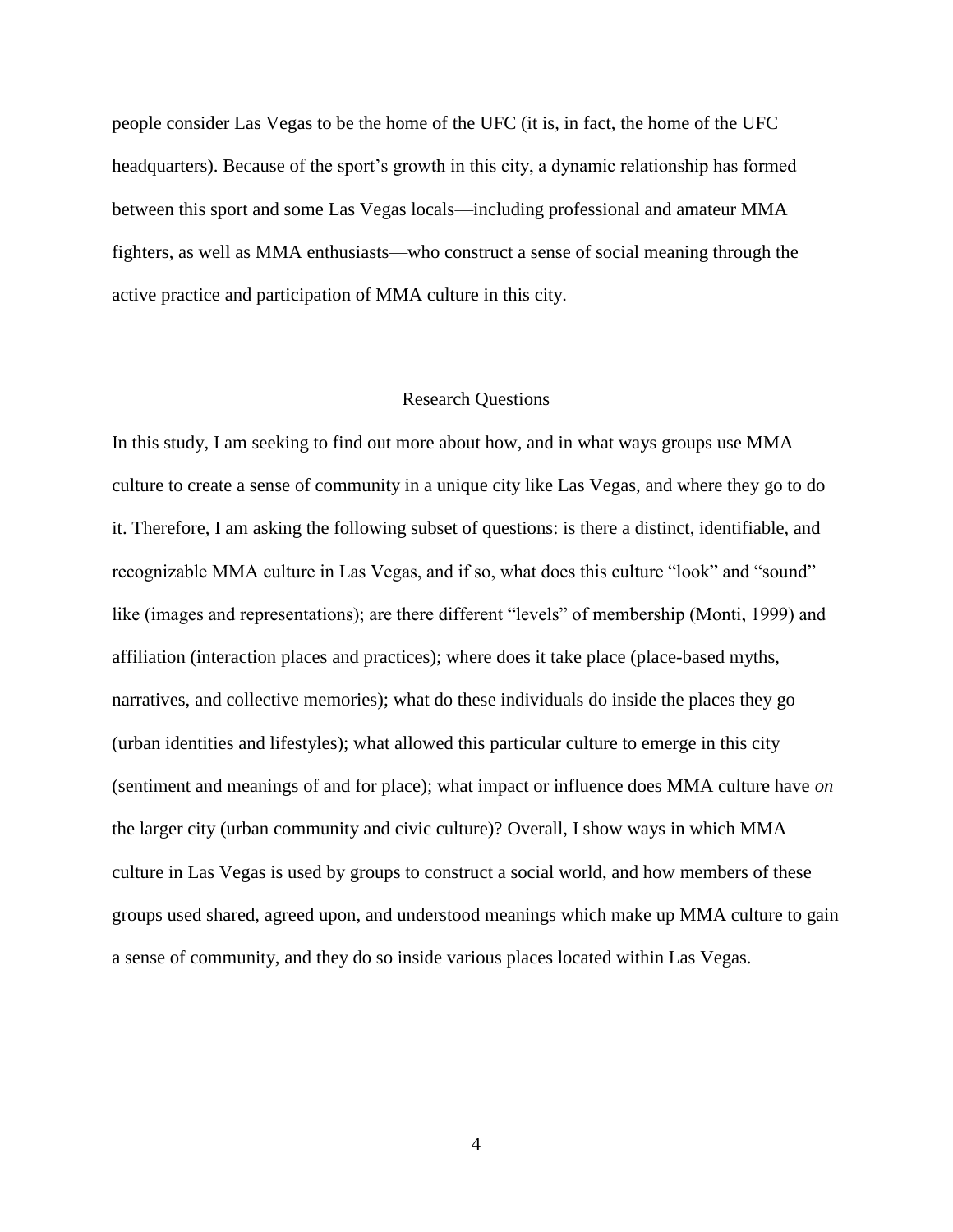#### Overview and Rationale

The dominant public narratives and imagery of and about Mixed Martial Arts (MMA) and the city of Las Vegas are similarly contentious and ambivalent. In many ways, they share common characteristics, including their respective dark controversial pasts, and promotion of risky behavior. Both MMA, and Las Vegas have been framed by journalists, local politicians, and public officials as undesirable due to their willingness to support and enable unorthodox lifestyles. Mixed Martial Arts has been labeled as "human cockfighting" (Vaccaro, 2011). During the early 1990s, politicians tried to outlaw UFC events and ban UFC fights in America altogether. Critics claimed that the sport was too barbaric, and detrimental for American society. The issue was addressed by Colorado Government Officials who investigated whether UFC competitors could be criminally charged for their participation and pressed the Federal Communications Commission to prevent UFC promoter's from collecting fees from television audiences (Lopez, 1995, A1). Las Vegas has been labeled as the, "Fight Capital of the World" (Moehring & Green, 2005) and, more ominously, "Sin City." The sport, and the city have been stigmatized for their rebellious and nonconventional characteristics.

Las Vegas and MMA have often embraced their negative public image, and in some cases, both have even actively played a role in the construction of their negative representations. For example, in their early days, UFC promoters used negative headlines from the media on their billboards and advertisements boasting about the brutality, and potential for death involved with this activity. The Las Vegas Convention and Visitors Authority reinforced the city's hedonistic image by creating controversial advertising campaigns such as the notorious bold campaign tagged with the slogan stating, "What happens in Vegas, stays in Vegas." Official voices of both the city, and the sport have also taken measures to try to clean up their respective public images.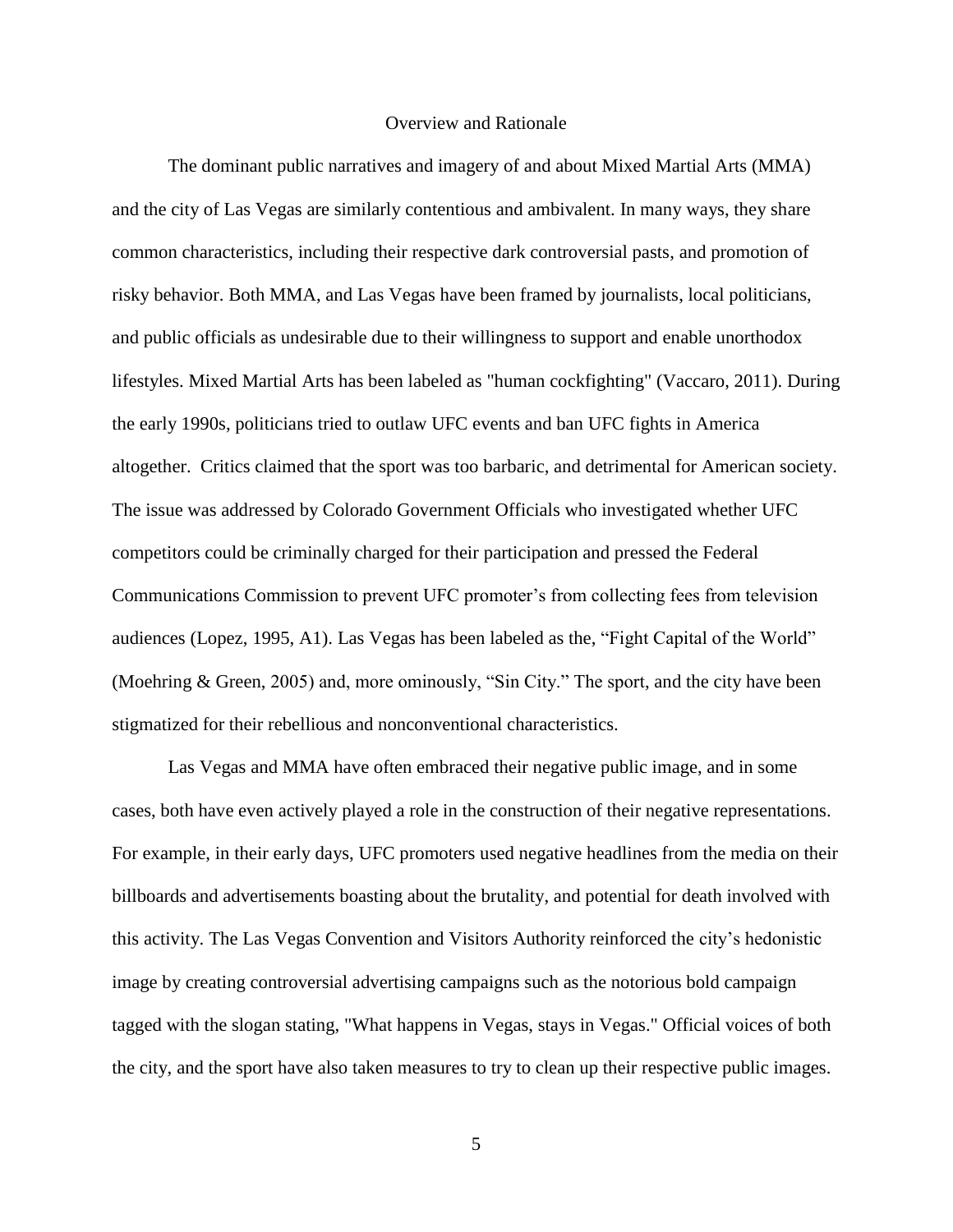For example, at one point, Las Vegas attempted to shed its adult-oriented image by trying to appeal to a more wholesome, family market (Gottdiener, Collins, & Dickens, 1999), while the UFC implemented numerous safety regulations to draw larger audiences.

Regardless of their respective images as good, bad, or in between, both have benefitted from the controversy over the years. The Las Vegas strip is used a model that has become the standard for most of, if not for all the world's current and future gaming communities (Bernhard, Futrell, & Harper 2009). To date, Las Vegas and MMA remain edgy and unapologetically forward about what they promote. Both have been described as spectacles, while each involves, and even encourage *actual* risky behaviors. Ideas resonate throughout our collective memories (Lofland, 1998; Borer, 2006; Borer, 2010). Despite their best efforts to sanitize their images, their positive characteristics are often overlooked. For example, both exhibit a degree of innovative thinking, as well as bold entrepreneurship, which became evident when the owners of the Ultimate Fighting Championship (UFC) had the vision to permanently ground MMA in Las Vegas, during the early 2000s.

Both the city and the sport have endured through constant struggles to gain, and even maintain, a legitimized place today. With the purchase of the UFC, the owners effectively put Las Vegas back on the map in the fight world. Many of the negative images are only partial narratives of the overall story of the MMA community in Las Vegas. In broad terms, my study is an investigation into claims that Las Vegas is largely a city full of disorganization and debauchery that lacks *any* sense of community. This study uncovers how and why MMA became so successful in this city rather than somewhere else. My research shows the relationship that members of Las Vegas-based MMA community have with others in this city, and with the city itself.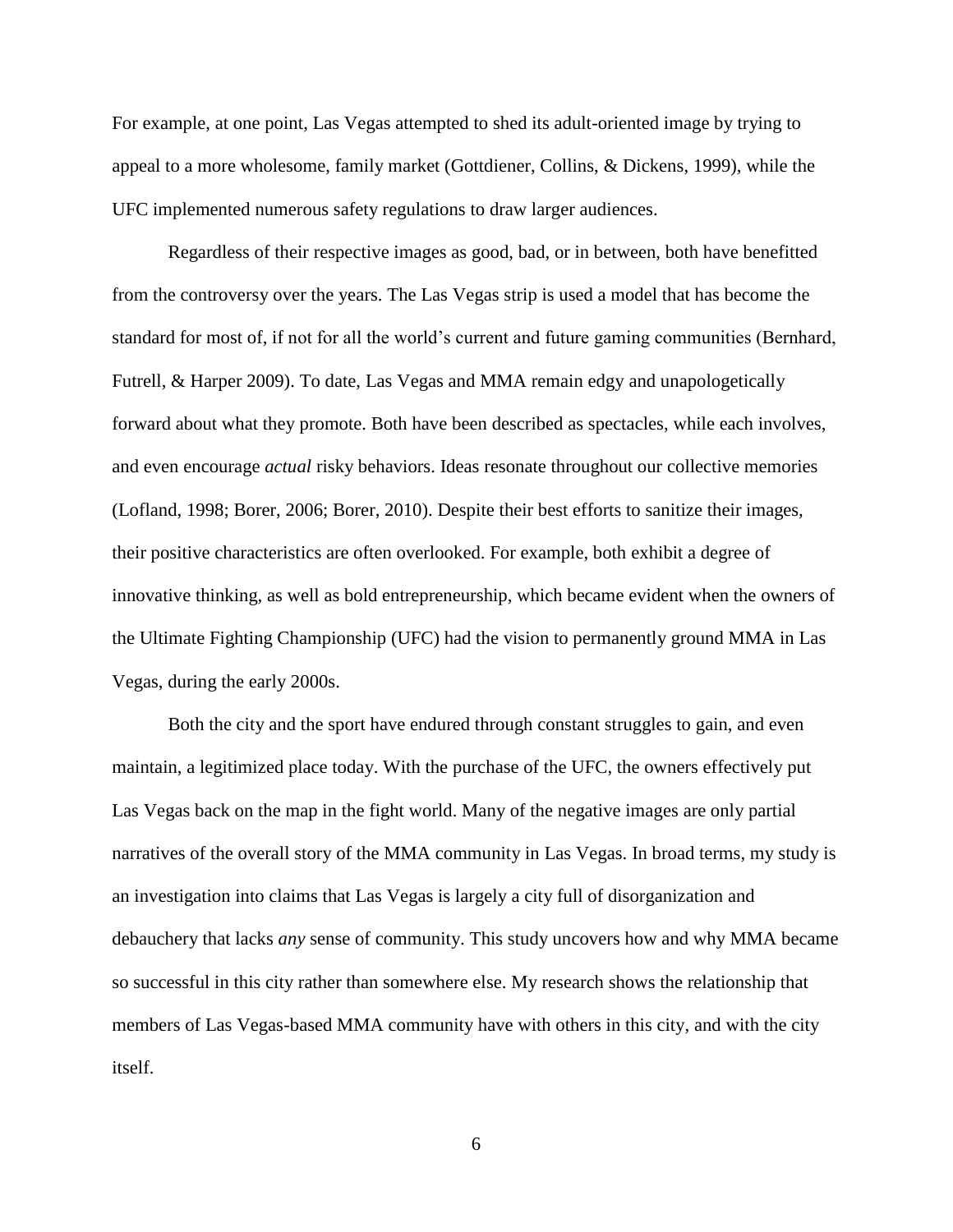#### Theoretical Orientation

To answer my research question(s) I utilized an Interpretive approach, using the theory of symbolic interactionism to uncover how groups form, how they create meaning (through shared use of symbols, language and style), and how they interact based on those meanings through a process of interpretation (Blumer, 1969). The makeup of this MMA culture is based on a complex web of social interactions. Groups often use elements of culture that are specific to their interests to create social bonds via uses of values, norms, beliefs, codes, language, rituals, appearances, practices during their interactional behaviors with one another. I am interested in seeing how they carry out these socially meaningful interactions, and in what unique ways within the context of a local Las Vegas MMA community. A symbolic interactionism approach offers the most sufficient ways to analyze how people construct meaning in their worlds, and how they make sense of the contextual situations around them. My research is also inspired by Borer's (2006), urban culturalist perspective. My research will be guided by his ideas regarding images and representations of the city, interaction places and practices, place-based myths, narratives, and collective memories, urban identities and lifestyles, sentiment and meanings, and urban community and civic culture (p. 181).

#### Contribution to Literature

Some research on MMA focuses on injuries and physical risks involved in the sport (Zetaruk, Violan, Zurakowski, & Micheli's, 2005; Massey, Meyer & Naylor, 2013), and generally falls short of discussing social factors involved with MMA. Certain books (Bravo, 2005) exist that provide a historical background of Martial Arts alongside instruction. Vaccaro, Schrock, and McCabe (2011) wrote about MMA in terms of gender and masculinity issues.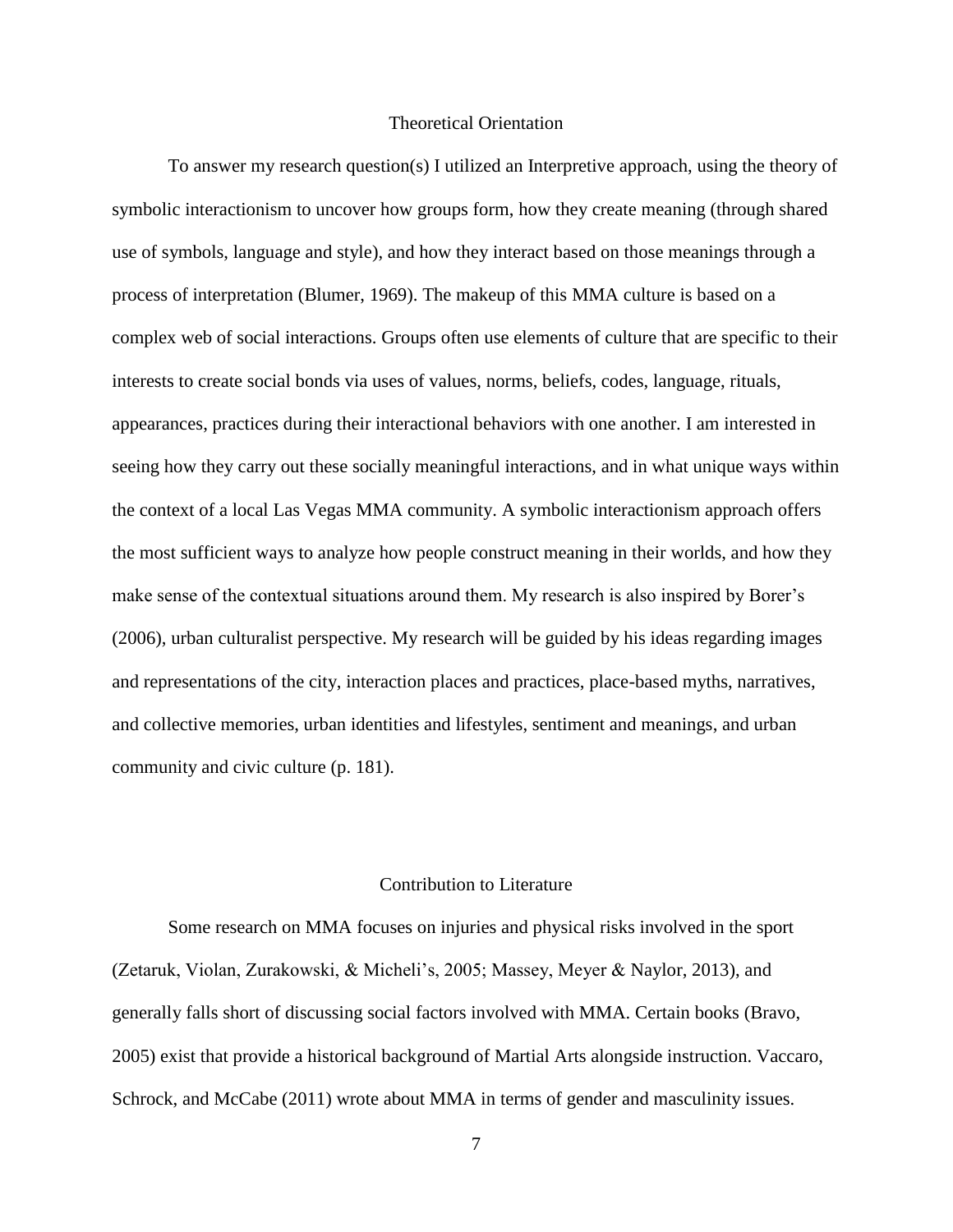Spencer (2009) discussed MMA in relation to how bodily techniques are learned and attached to MMA fighters' identities. My study is unique because MMA culture has not yet been used an analytical tool for discovering more about how certain individuals negotiate living in Las Vegas. I am contributing to the literature pertaining to sports, community, urban, leisure, place, and culture. My goal is to contribute to these subfields by connecting these areas to the topic of MMA, and by showing how culture is a part of community building practices, and more importantly it is a vital component of meaning-making by social actors.

In what follows, I provide a brief historical perspective regarding MMA; I analyzed local MMA gyms – where members go to practice their culture, and to perform rituals; "Tuff-N-Uff" live events – the public display and performance of this culture; and I conducted research in local bars and taverns, as well – where members of this community go to connect with like-minded individuals and "consume" MMA culture. During the following chapters, I provide an in-depth discussion of each of the previously mentioned areas with the intent to ultimately answer my research question(s), and to discover more about this Las Vegas-based MMA community in general. In the following section, I discuss how I was introduced to the UFC and MMA during my childhood, as well as how my connection to this topic evolved into my area of study.

#### Personal Background and Connection to MMA

My initial connection to the Ultimate Fighting Championship (UFC) began during my childhood, as a young boy in elementary school. I grew up in a working-class neighborhood in Colorado Springs, Colorado. The UFC originated during that time in Denver Colorado in 1993, which is roughly an hour north from my hometown. The first time I watched UFC 1, was with one of my close friends in my neighborhood who was the same age as I was. Years went by and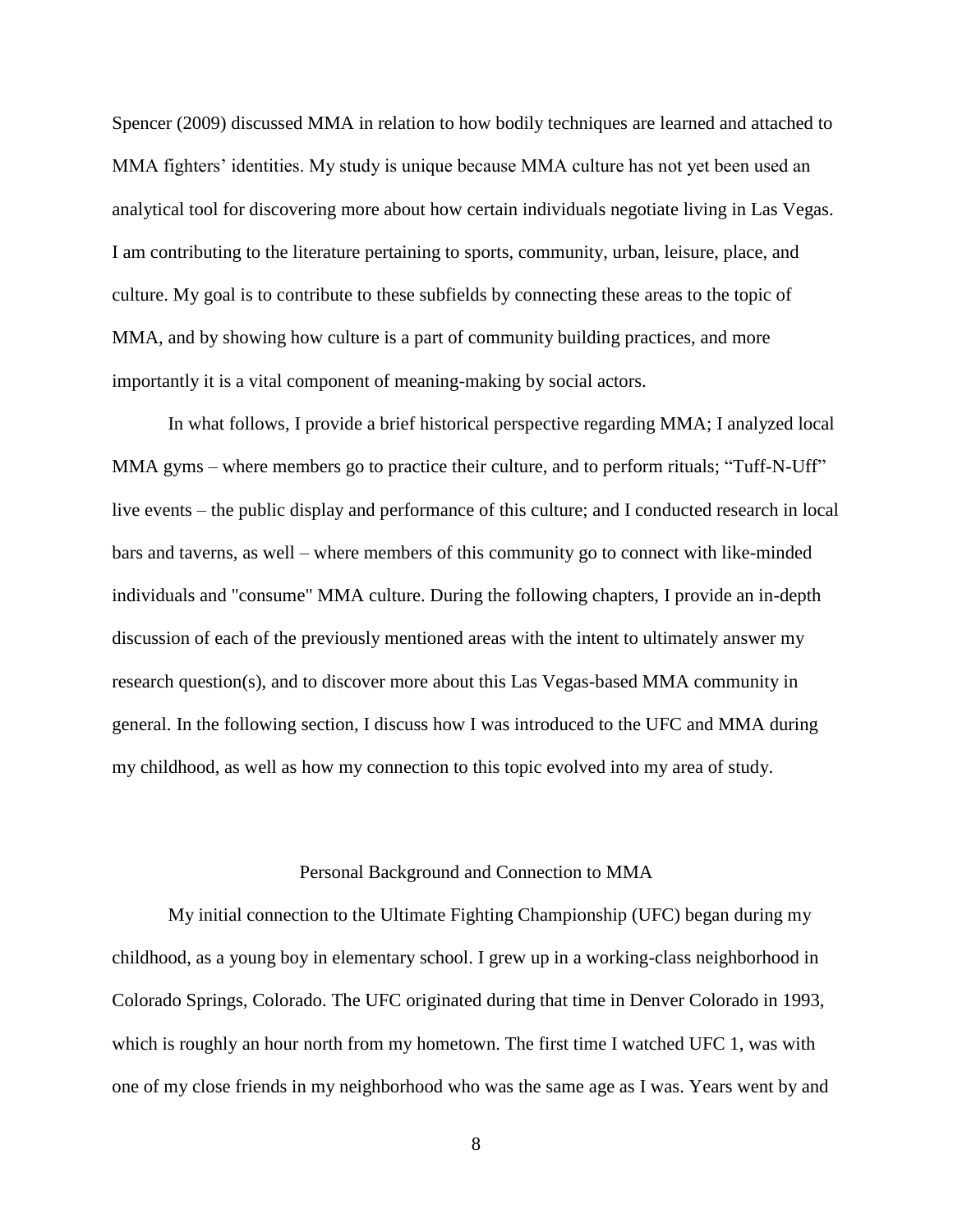time passed. I continued to hear about the UFC here and there since that day, however, I never really knew much about it, nor was I much of a fan of the UFC during those years of my childhood and beyond.

I excelled through elementary school, junior high school, and high school. I moved on and graduated from college. After 27 years of living in Colorado, I moved to Las Vegas, Nevada in 2004 without hearing anyone mention much about the UFC during those years. During those days, the UFC was still highly stigmatized, and most people had no interest in it. I had no idea that I would unexpectedly be reunited with the UFC one day while working at a new job at a bank in Las Vegas. A co-worker of mine who was in his twenties at the time was an avid fan of the UFC and Mixed Martial Arts (MMA). He talked about the UFC in the office as though it was an ordinary topic. Everyone in our office, including myself, thought he was out of line because the UFC/MMA at that time was taboo, especially in a corporate setting. My co-worker told my other office-mates and I to watch the finale of the UFC's hit reality show, "The Ultimate Fighter." The finale of that show not only convinced my office-mates and I that the UFC and MMA was something new and special, but the impressive television ratings showed how the rest of America was also fascinated with the UFC and MMA. From the onset of the first season of "The Ultimate Fighter" reality series, MMA had become a new social phenomenon.

No more than two years later in 2006, my co-worker who re-introduced me to the UFC/MMA went on to fight in a local amateur MMA organization named "Tuff-N-Uff: Future Stars of Fighting." By that time, I left the corporate job which he and I worked together to go back to school to get my Master's Degree in Journalism and Media Studies at the University of Nevada, Las Vegas. I was now re-interested and involved in MMA insomuch that I was working as a writer, and as a photographer for a Canadian MMA website. I watched my former co-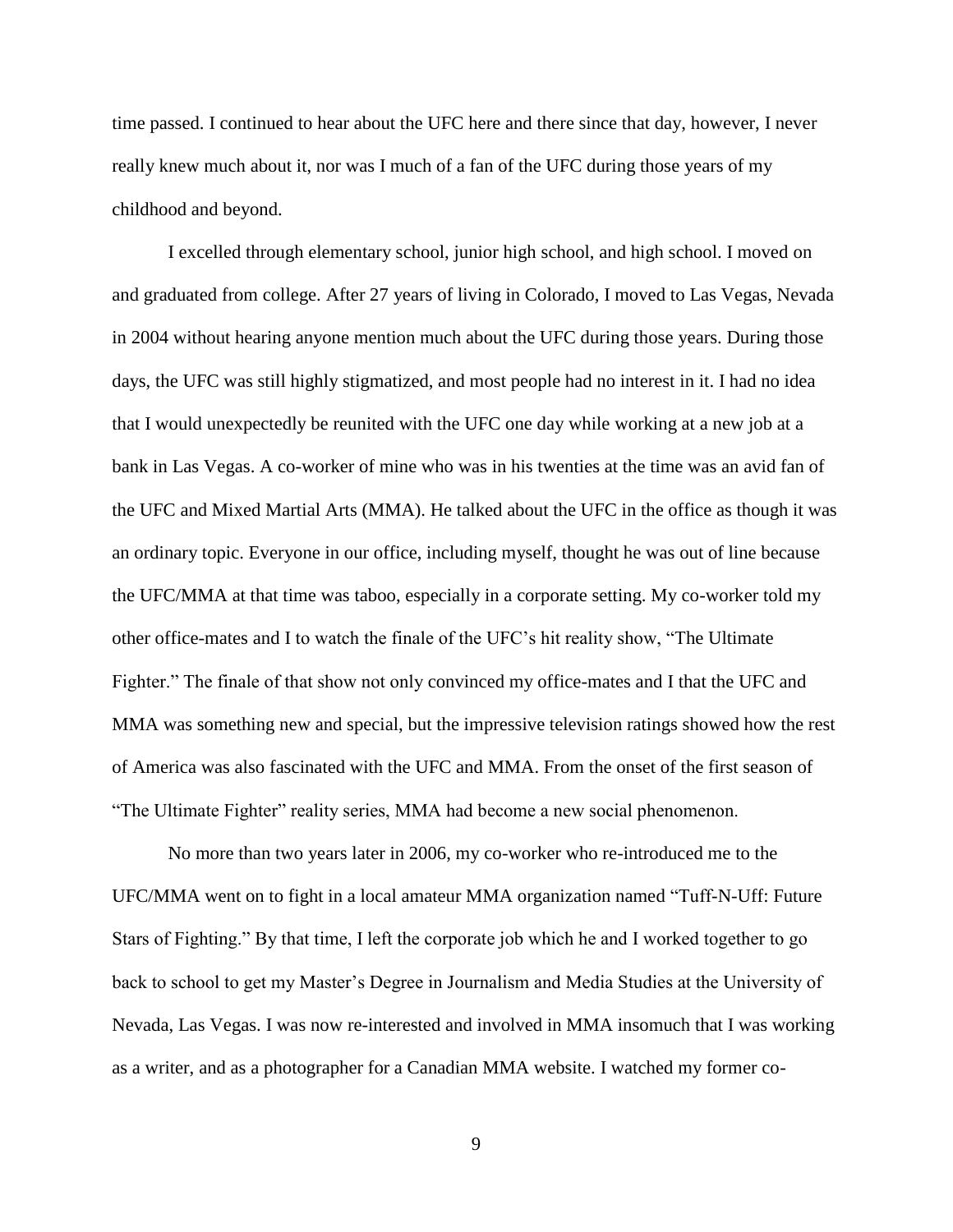worker's fight in 2006, and took pictures as a friend. I continued to regularly cover the UFC and MMA. Because of my incredible access, and experiences within this social phenomenon, I decided to make this topic my area of interest. I also went on to work on my Ph.D. in Sociology, which brings my story to current day.

In this chapter I used the urban culturalist perspective to discuss how urbanites use images and representations of Las Vegas to understand their environment, as well as how they serve as common language between cities and regions to add to their sense of community here in the city. Borer (2006), "As members of the urban community, they are affected and influenced by the rituals and experiences that are portrayed throughout the city, some of which they are involved in themselves" (p.184). Over the twenty plus year span which I've been connected to the UFC and MMA, including nearly fifteen years as a local Las Vegas resident, I have noticed many changes not only regarding the social perception of MMA in general, but moreover how the UFC and MMA culture is now referred to as the MMA community. For more than twenty years, the UFC and the presence of MMA are a part of an ongoing story in Las Vegas. I move on with my analysis of MMA gyms in Las Vegas to find out where, and how MMA culture is created, and practiced.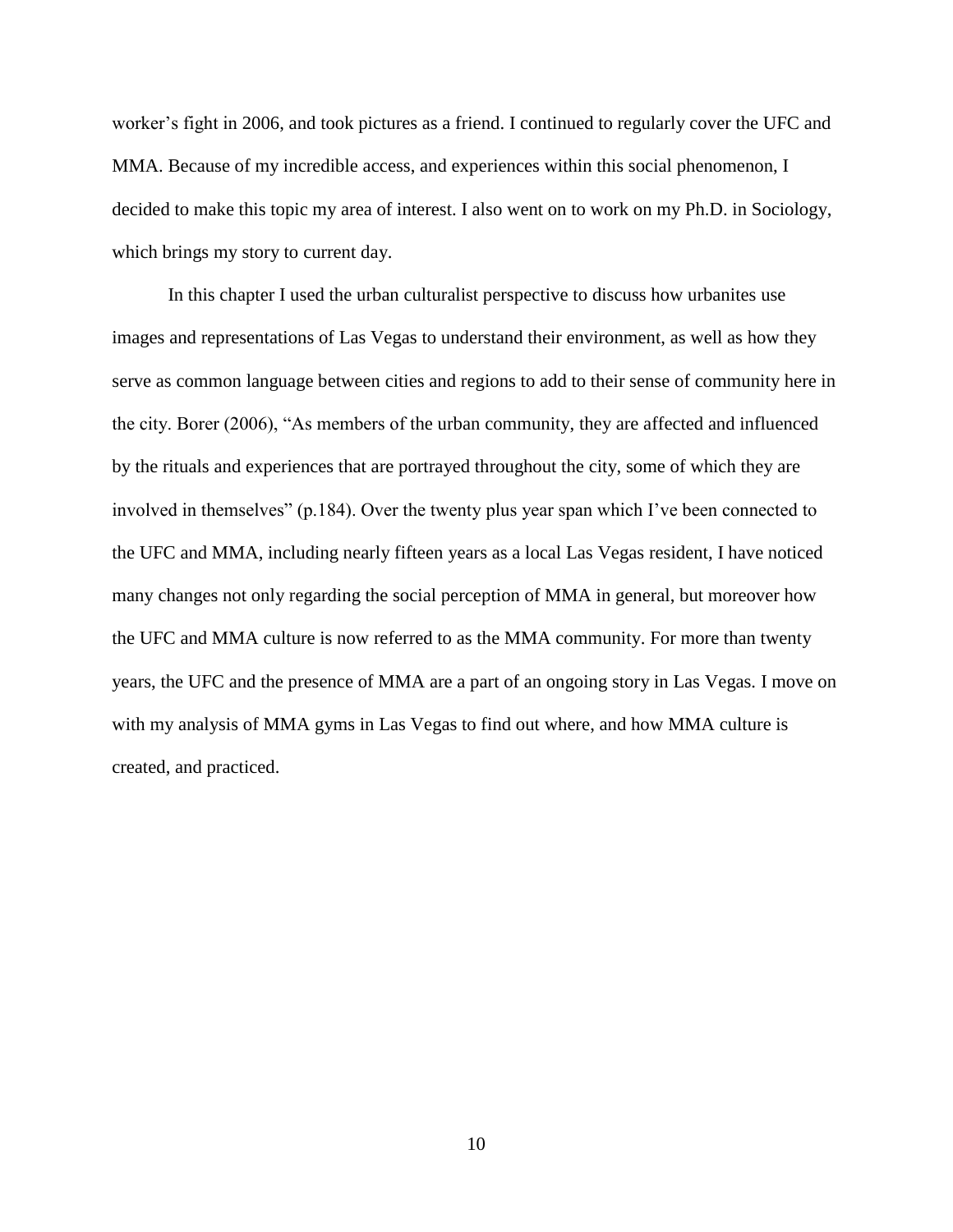#### CHAPTER 2

#### LITERATURE REVIEW

Since the early 2000s, the trajectory of literature on Mixed Martial Arts (MMA) in sociology has largely transitioned from concerns of violence and physical injury (Zetaruk, Violan, Zurakowski, & Micheli's, 2005; Massey, Meyer & Naylor, 2013), to gender issues concerning masculinity (Vaccaro, Schrock & McCabe, 2011). With the addition of female fighters in MMA, femininity has also been brought to the forefront concerning this topic, as well as religion and MMA. Some research on MMA focuses on injuries, and physical risks involved in the sport and generally falls short of discussing social factors involved with MMA. Certain books (Bravo, 2005) exist that provide a historical background of Martial Arts alongside instruction. My study is unique because MMA culture has not yet been used an analytical lens for discovering more about how certain individuals negotiate living in Las Vegas. Because literature on MMA and urban culture is so limited, it is useful to look toward other studies on urban culture to find out what insights we can gain regarding the unique ways urbanites connect with others within relatively isolating city environments.

Kidder (2011) wrote an exhaustive book about bike messengers in New York. His study illustrated the ways in which bike messengers, although largely existed as outcasts to other working-professionals in the city, bonded with other members of the bike messenger subculture through style, knowledge, equipment, and attitude among others. Other recent work on urban culture comes from Moore and Kosut (2013) who wrote a book about urban beekeeping, which the authors explore "deviant" or "outsider" groups. Moore and Kosut use the term "Do It Yourself" (DIY) urban communities, which they use to explain how, like other urban-friendly activities such as beer-brewing, bread making, and knitting (among others) became points of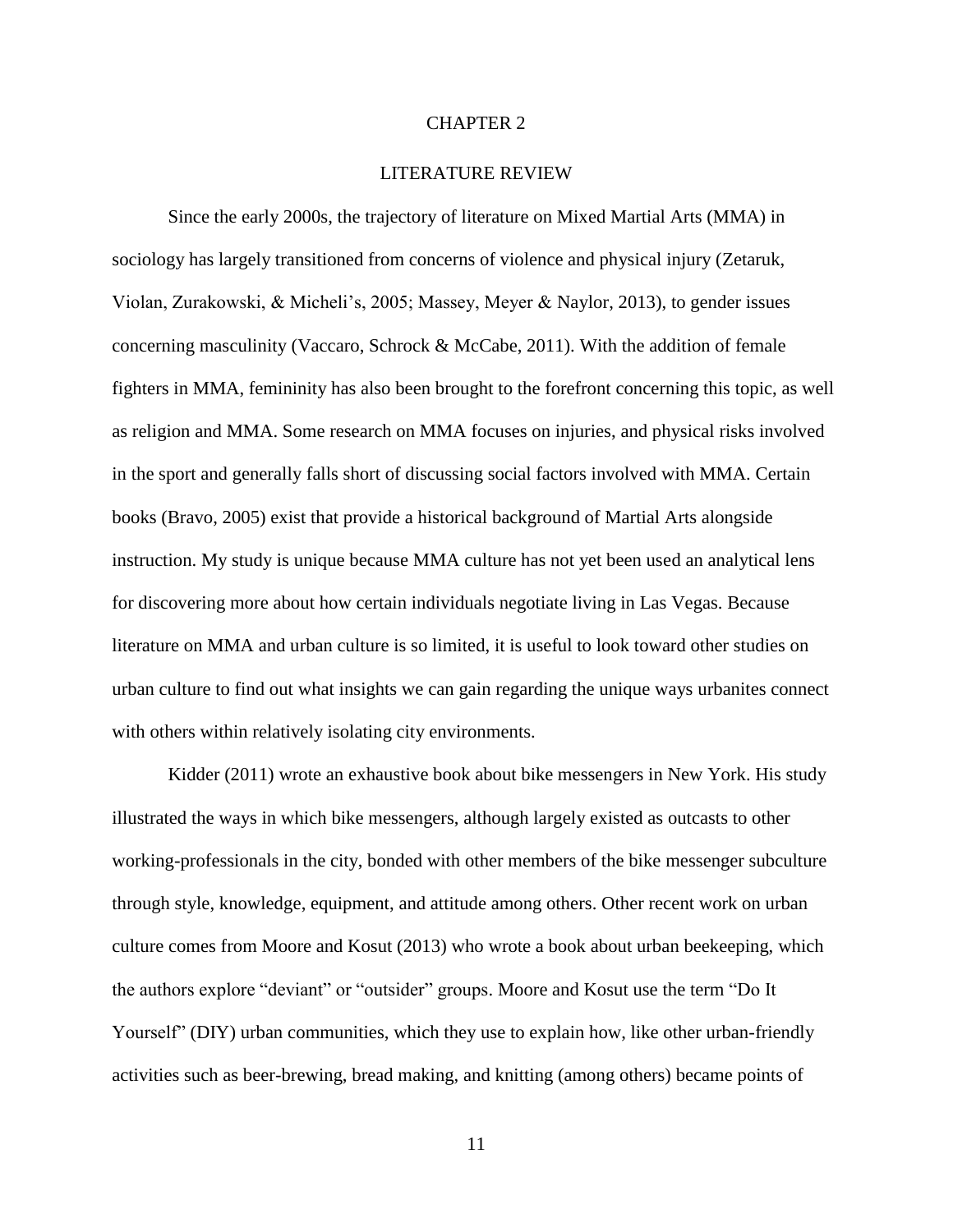socializing, urban beekeeping became the latest craze in urban culture. Similar to the previously mentioned bike messenger subculture, all of these studies, and my research alike, show how culture can be used to study groups within city environments. Whether it be urban bikemessaging, urban beekeeping, what recent literature on urban cultures can tell us is that there are no limitations to the ways in which groups find unique ways to create a sense of community in urban environments, where it is not common to find strong communal ties.

Classic ethnographic studies out of the Chicago School focused on social pathologies, inadequacies, and dysfunctions within cities. These urban pioneers developed theories based on social disorganization. For example, Park's (1925/1967) description of cities as "a mosaic of social worlds" describes their overall view of Chicago. Cities are made up of segments, which offers autonomy. Their studies widely focused on the ills of society brought on by urban living. Other members of the Chicago School used ecological approaches to their studies of the city (Burgess, 1925/1967). These members suggested that the city grows naturally like plants. Their work was limited, however, insofar that they neglected the role that politics and economics play in city growth. Furthermore, they treated culture as static and predetermined. Cities, to these scholars, were segregated into what they called "natural" areas that did not allow for an overarching common culture. Others, such as Weber (1966) claimed that cities are largely made up of anonymous, and impersonal relations.

In contrast to many of these approaches, arguments have been made that there is empirical evidence of organization in cities. For example, Thrasher (1926) studied gangs in Chicago. He typically used gangs as a symbolic indication of the city's disorganization. However, Whyte (1943) showed how gangs can reflect a community's organization rather than disorganization. Like Whyte, Gans (1962) conducted an ethnographic study on a working-class,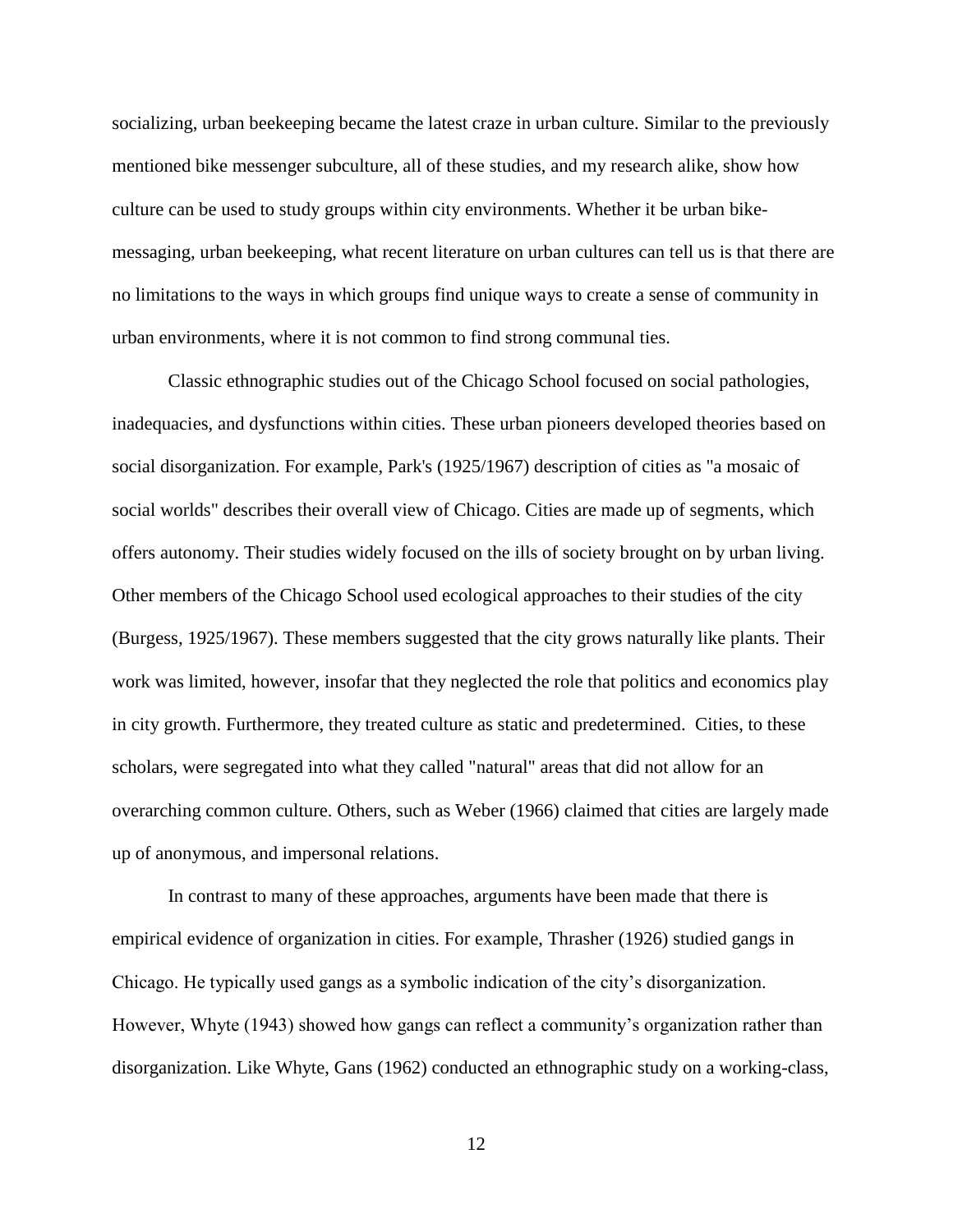Italian-American neighborhood. He analyzed the role that the "peer group" played in this neighborhood, which was scheduled for "renewal" (demolition). He importantly discussed ideas about authentic community and gentrification as cultural issues. For example, he described how certain people were driven out of the area they occupied during redevelopment efforts. Although the slum area outwardly appeared to lack a sense of community, Gans found that people who inhabited the run-down buildings and homes did attach a sense of community to the area through their family ties and friendships. Through close observation, Suttles (1968) found a presence of community and moral order in slum areas in Chicago.

Others have found that organization and interaction take place in public settings even when there appears to be no direct interaction between strangers (Goffman, 1963; Lofland, 1998). Firey (1945) argued that symbolic value, historical factors, and associated meanings must be considered when conducting research on cities. Regarding subcultures in urban settings, Fischer (1976) argued that cities a have large enough populations to support multiple subcultures. Meanwhile, Hebdige (1979) recognized and emphasized the importance of styles for subcultures community building. Others have looked to subcultures in cities to see how they continue to create new scenes (Irwin, 1977). Subcultures create unique, niche communities, sometimes through the process of gentrification (Lloyd, 2006). Using Park's (1925/1967) perspective of how individual studies in Chicago can be used as a mosaic to explain urban life, my study of Mixed Martial Arts culture in Las Vegas can be one of many ways used to explain the experience of living in this unique urban setting.

Certain ideas and images of cities are largely constructed in our collective memories. Our interpretations about cities may influence our thoughts, ideas, and decisions about things we do in cities, and where we go in cities, and why. We physically and symbolically frame our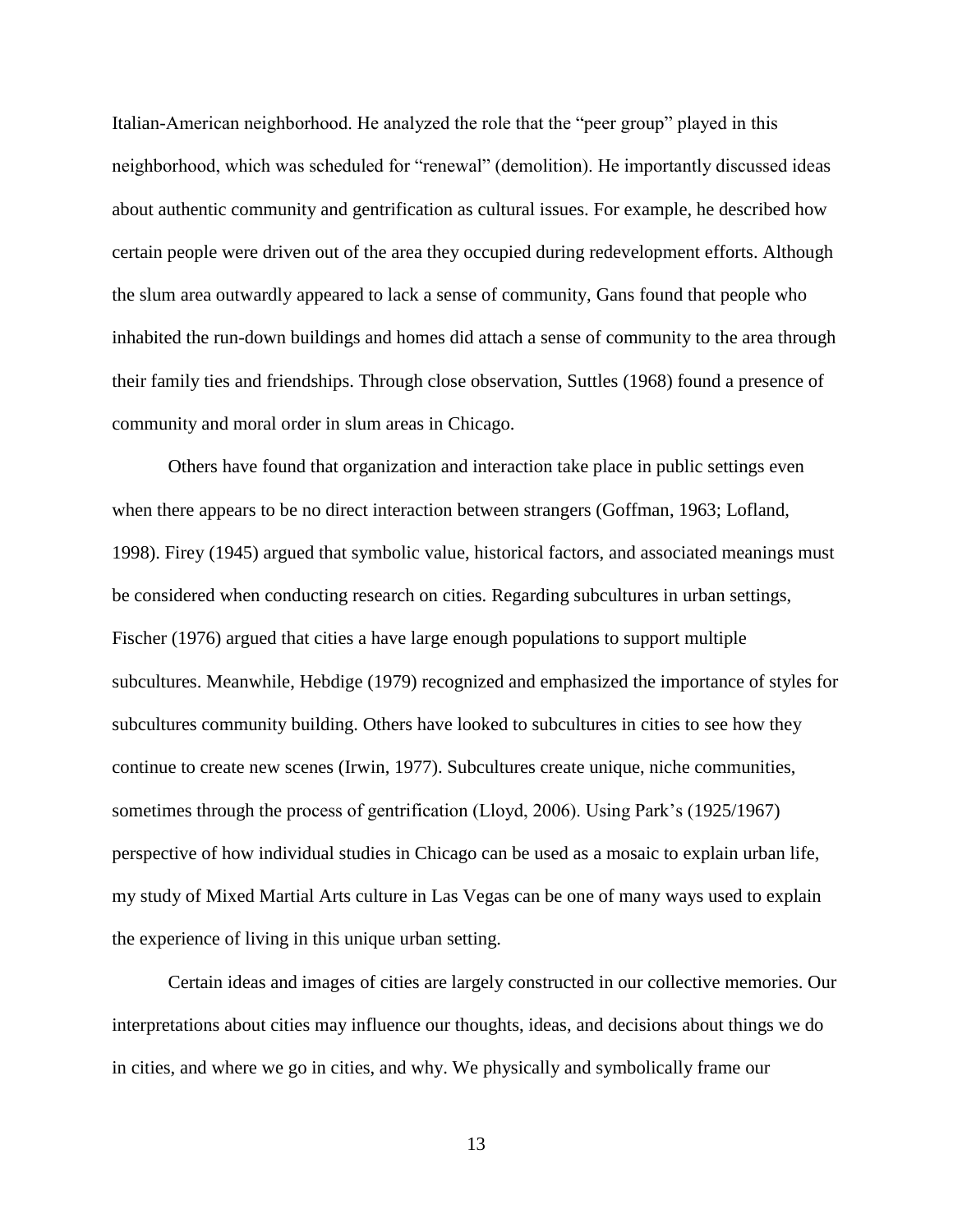experiences in urban settings around "familiarized" places and "memorialized" places (Lofland, 1998; Borer, 2006). Imagery and collective memory are related to various places including neighborhoods, historical buildings, and even our favorite hangouts such as bars, coffee houses, and shops. Borer (2010) showed how a community's social life is an active part of that community's collective imagination as try to envision how they're community might change due to potential redevelopment plans. He discussed the role that a community's collective imagination plays in peoples' past, present and future constructs of place (a firehouse in this community). Regarding my research specifically, due to powerful imagery of Las Vegas and the city's historical relationship with fighting, many ideas about what this city "is" have been constructed and transmitted over time and received through our collective consciousness. These images of Las Vegas contributed to its reputation for being the "Fight Capital" of the world. Practitioners of and participants in today's MMA culture seems to be drawing upon this distinctive character of Las Vegas to help reinforce its presence and visibility.

Our collective images and memories are often, but not always, associated with places. Places play an important role in our day-to-day lives. Gieryn (2000) provides a useful justification for studying places. Gieryn wrote, "Places are made as people ascribe qualities to the material and social stuff gathered there: ours or theirs; safe or dangerous; public or private; unfamiliar or known; rich or poor; Black or White; beautiful or ugly; new or old; accessible or not" (p. 472). important sociological research has been done about individuals' feelings, attitudes, and towards connections to places in urban settings. Borer (2008) emphasized the importance of place with his study of people-to-place interactions at Fenway Park. Buildings also play a significant role in the process of meaning construction and attachment in relation to collective memory (Milligan, 2007).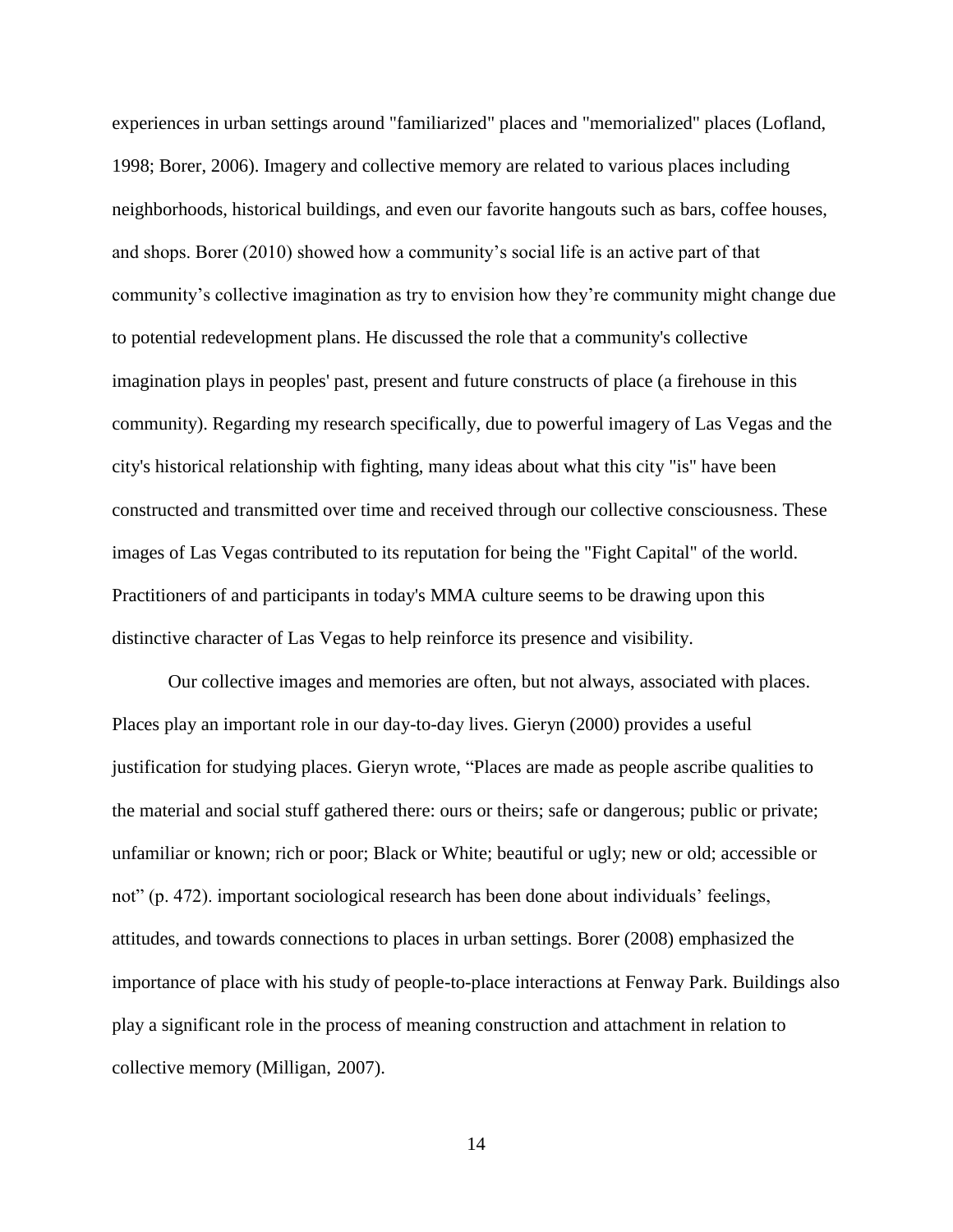The idea of place does not have to be permanently "attached" to physical buildings; place also marks areas of cities like sidewalks (Duneier, 1999) public spaces (Lofland, 1998), and parochial "third places" (Oldenburg, 1989). Kusenbach (2003) employed a "go-along" method (a combination of interviewing and participant observation) to investigate the functions and practices of neighboring. She presents a case for the long-standing necessity for investigating the communal or parochial realms of social life. Places are where we go to "practice" or "do" culture. They are a large part of where community building takes place. Many people go to their favorite places or arenas to watch sports or "make" culture. Outside of work and the home, we often go to places for leisure purposes. It is in places where individuals have enough time to conduct full-time culture making (Monti, 1999). He also discussed important communitybuilding issues related to membership in groups, how strictly rules are enforced, and issues related to privacy.

Leisure plays an important role in American urban culture. Stebbins (1982) is among the leaders on leisure studies with his analysis of serious leisure and leisure groups, among other conceptual applications for understanding leisure activities from a sociological standpoint. Nasaw (1993) made this clear with his exploration of the rise and fall of public amusements. Borer (2008) showed, in many ways, how Boston locals have a religious-like affiliation to Fenway Park. Real (1975) described the Super Bowl as a mass-ritualized spectacle that reflects many American cultural values including competition, freedom, and attitudes toward the acceptability of violence. Like football, MMA is a "made" for TV sport that works well in today's speed culture (Gottschalk, 1999) because matches are not only relatively short, they come adorned with loud music, bright lights, and recognizable mythic characters.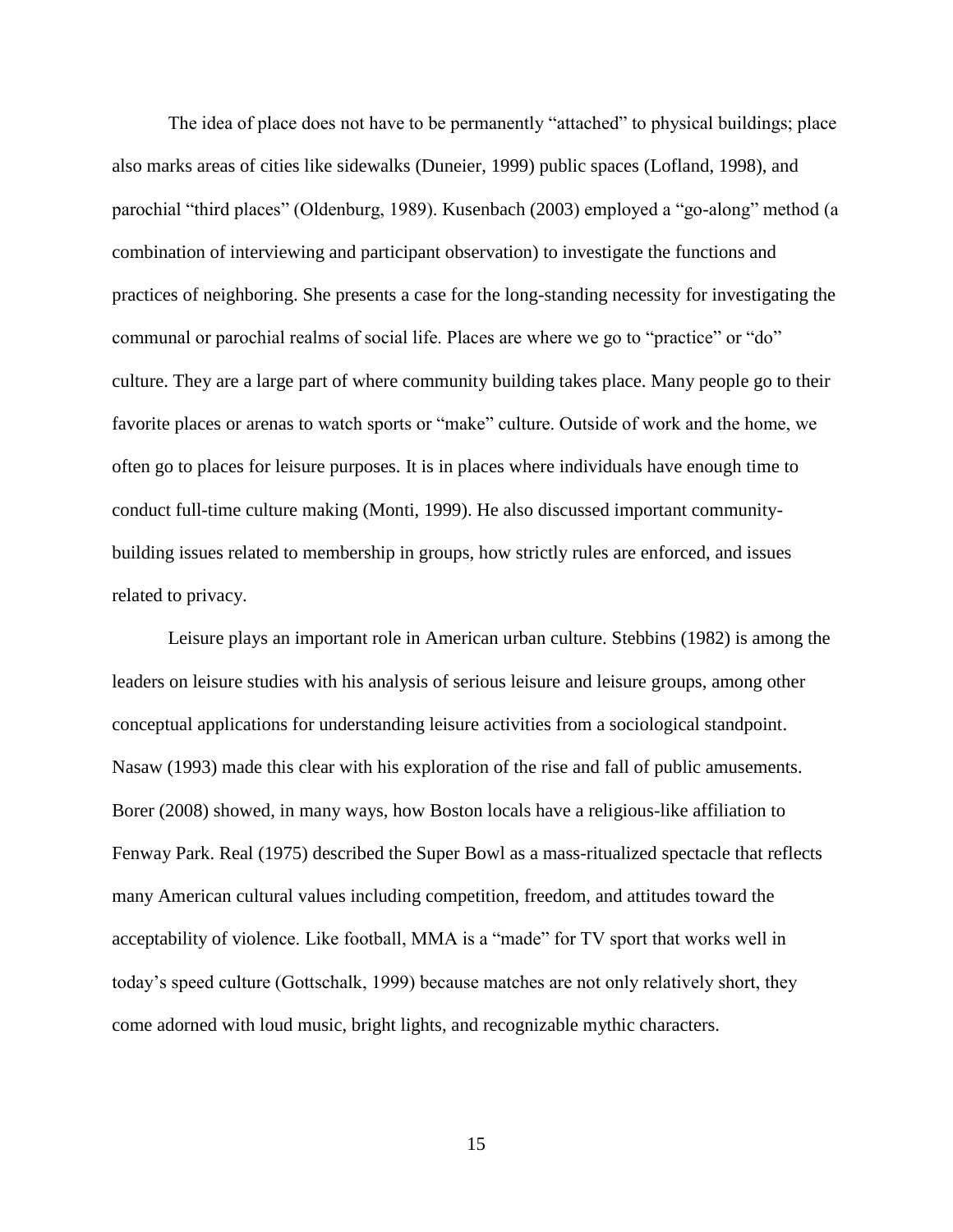Live "Tuff-N-Uff" events are communal places. They are part of the parochial realm. Lofland (1998) wrote that parochial realms include places or "hangouts" where people go to be with other like-minded people. Ray Oldenburg's (1989) concept of "third place," was used to describe places that people go to gain a sense of community outside of the home and away from work. Oldenburg described "third places" as informal gatherings of individuals, who establish social bonds and generate a sense of community. In general, Oldenburg argued that people develop third places out of a human necessity for community. Furthermore, he claimed that people use third places to seek "refuge" from other areas of the social world (e.g., home and work) through bonding with other people who have similar interests. I now discuss the theoretical orientation of my research.

I use the following definition of culture outlined by Borer (2006) who wrote, "The way people make sense of their world *and* the symbolic and material products that express that way of life" (p. 175). In general, I want to identify the major components of MMA culture in Las Vegas. I want to find out how and in what ways MMA culture is constructed in this city. I want to find out how this MMA culture is transmitted by those who create it to those who consume it. I want to find out how other groups or members of this culture adopt MMA as their own, and how they use it to gain a sense of membership and belonging or community (Monti, 1999). I examined various material and non-material aspects of this culture. For example, regarding material culture, I documented the presence of possessions such as clothing, products, stickers, brands, pictures, flyers, etc. that surface throughout the city. My goal is to learn more about how they are used and in what ways these cultural artifacts are used. This culture has been disseminated through various channels in Las Vegas ranging from live events to the consumption of media and products by local Las Vegas residents.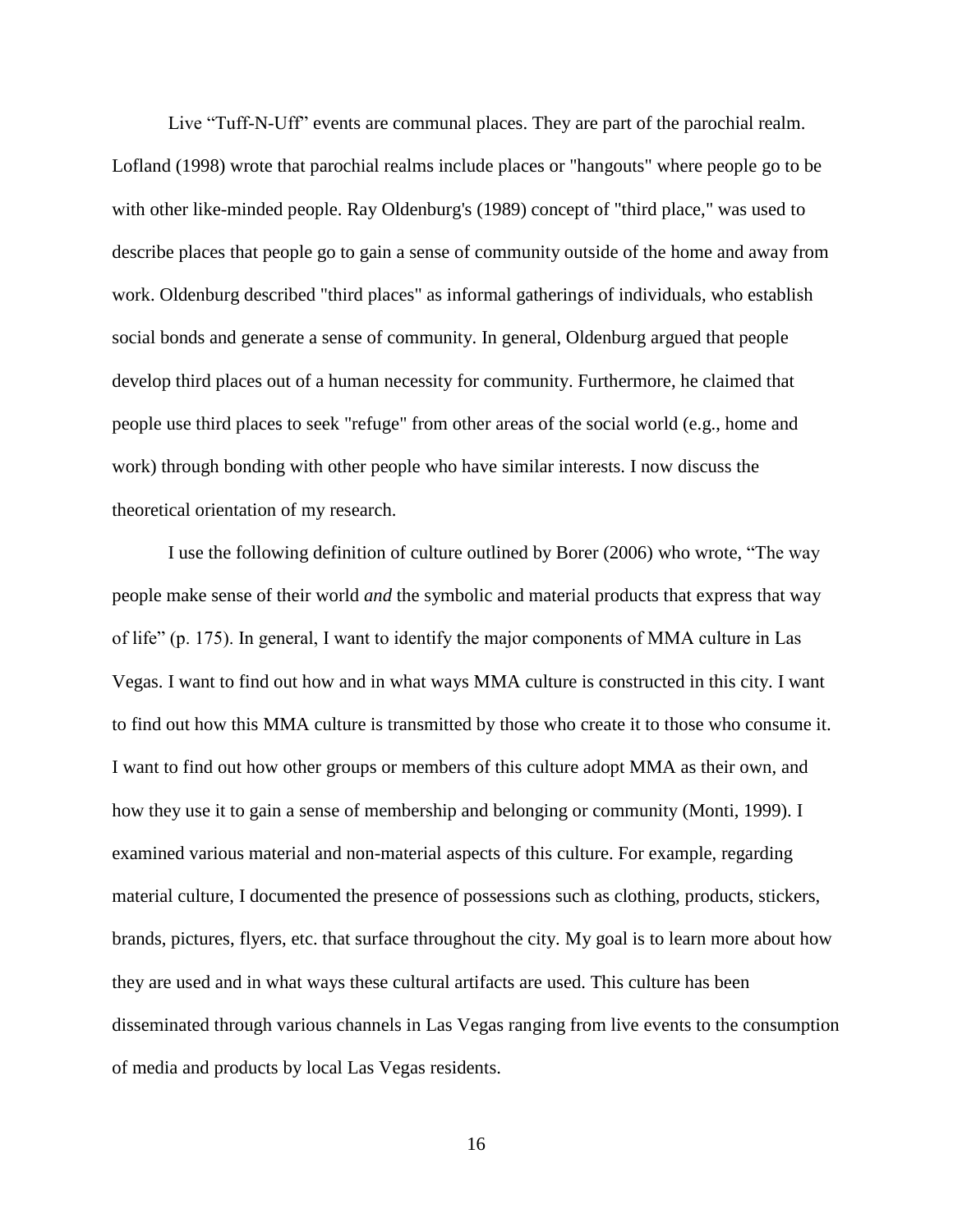The concept of community is very difficult to define. Hillery (1955) documented 94 different definitions of the concept of community. Difficulties of finding consensus on this concept largely stem from several different, and sometimes conflicting theoretical perspectives that have been applied to this concept. Therefore, this study will be loosely guided the following criteria set forth by Karp, Stone, & Yoels (1977) including, 1) community is generally seen as delineated by a geographically, territorially, or spatially circumscribed area, 2) the members of a community are seen as bound together by a number of characteristics or attributes held in common (values, attitudes, ethnicity, social class, etc.), and 3) the members of a community are engaged in some form of sustained social interaction (p. 50). The previously stated definition of community is intended to simply serve as a rubric for understanding how some have defined this term. Furthermore, it is important that I recognize that there are as many different ways to approach my topic as there are ways to define the term community. I found the sense of community in Las Vegas is often fragmented, non-traditional, and subtle. My study shows that it does exist here, however. In addition to discovering how the idea of community takes from in Las Vegas, my research in general is intended to provide a broad scope of possible insights into studies of community in this city, and to introduce several potential ways of understanding what community is in Las Vegas, and what it may look like.

#### Theoretical Orientation

To answer my research question(s), I utilized an Interpretive approach, and the theory of symbolic interactionism to uncover how groups form, how they create meaning (through shared use of symbols), and how they interact based on those meanings through a process of interpretation (Blumer, 1969). The makeup of this MMA culture is based on a complex web of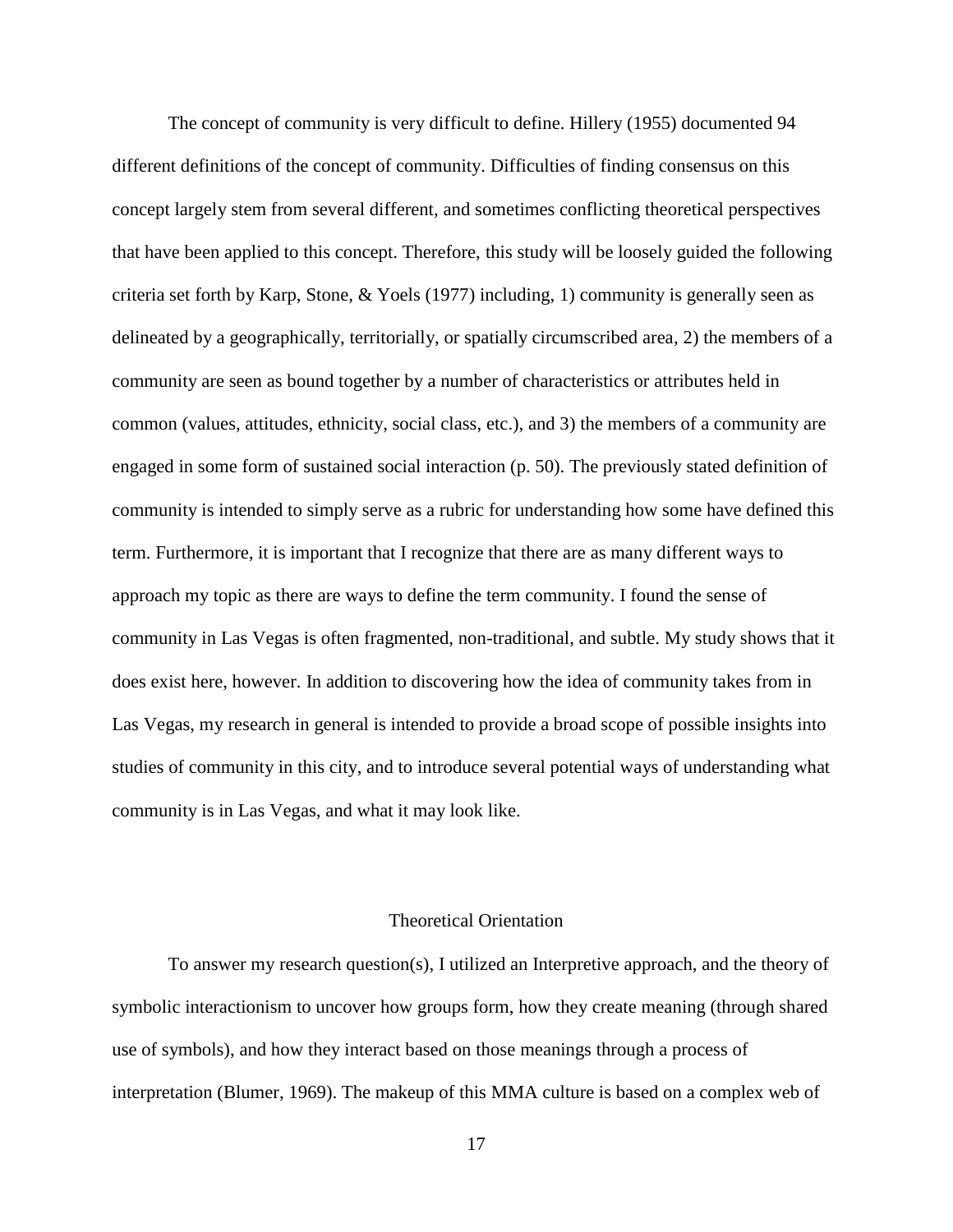interactions. Individuals in this culture often create social bonds via uses of codes, language, rituals, appearances, practices, and interactional behaviors. I am interested in seeing how they carry out these culturally meaningful interactions and in what unique ways in the context of local Las Vegas MMA culture. I believe that an interpretive perspective offers the most sufficient ways to analyze how people construct meaning in their worlds and how they make sense of the contextual situations around them.

Although relatively limited, some academic scholarship has given sociological attention to specific combat sports such as boxing. Most notably boxing, and the physical body has been used as a vehicle for understanding how troubled black, inner-city males use boxing as a form of escape from the pitfalls of the streets (Wacquant, 2003). Among the most specific research concerning MMA was a theoretical model of sportization. Although it is not directly related to identity, the research may be useful for understanding how MMA came to be a relevant area of research. The theoretical model of sportization was used to trace the transformation of no holds barred fighting during the 1990's (Bootenburg & Heilbron, 2006). The authors described how no holds barred fighting went through a process of de-sportization, which later transitioned into a re-sportization of mixed martial arts matches.

Concerning place, Gieryn (2000) produced arguably the most definitive review of the existing literature regarding the various sociological ramifications of place. Gieryn stated that, "A place is remarkable, and what makes it so is an unwindable spiral of material form and interpretive understandings or experiences" (p. 472). During his review of relevant literature on place, he argued that place necessarily requires three aspects including geographical location, material form, and investment with meaning and value. In general, his extensive work outlines the significant role that places play in social life including history, identity, politics, and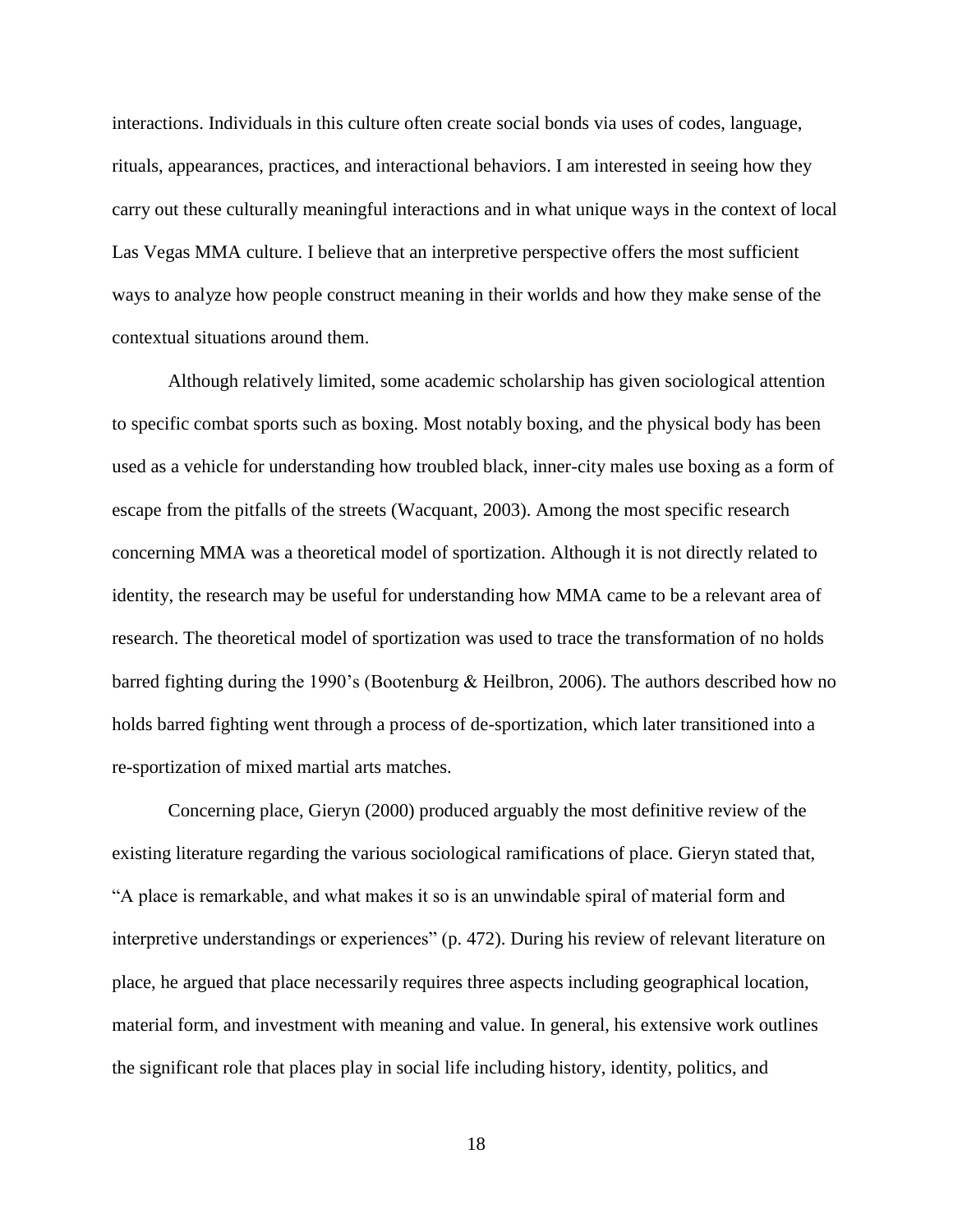community among others. Places are understood as the symbolic association between interaction and given environments. How individuals make sense of the world they live in, past, present, or future are tied to the places where they rehearse their culture (Borer, 2006). For example, various types of music scenes including rock Espanol, gay Latino dance, and music among professional soccer supporters are an important driving force behind social worlds and can be used as a base for referencing the self to his or her communities and symbolic locations (Kotarba et al., 2009). Other locations can be analyzed such as copper mining towns in Mexico as a basis for better understanding place-identity which includes power relations, meanings associated with built environments, and the emergence of place identity (Harner, 2001).

Through interaction, people develop unique bonds to places within urban environments, and these places embody culturally significant meanings. One way this achieved is through a collective feeling of shared meaning Emile Durkheim (1965 [1912]) called effervescence when he wrote, "It is by shouting the same cry, saying the same words, and performing the same action regarding the same object that [individuals] arrive at and experience agreement" (p. 232). Other sociologists have studied the treatment of place by showing how individuals form feelings or bonds to locations thereby generating meaningful place attachment. These places may be set in urban areas and include baseball parks or other smaller local establishments. Personal attachments to these places in urban settings are sometimes seen to rival religious-like feelings (Borer 2008). In general, places are useful mechanisms for understanding cultural happenings and events. Moreover, people often find it difficult to detach from places that they frequently visit, especially when they no longer exist (Milligan, 1998). Places are not only limited to physical buildings, however. They include areas of cities such as the sidewalks and public areas (Duneier, 1999). Places can provide incredible insight to show how various spaces become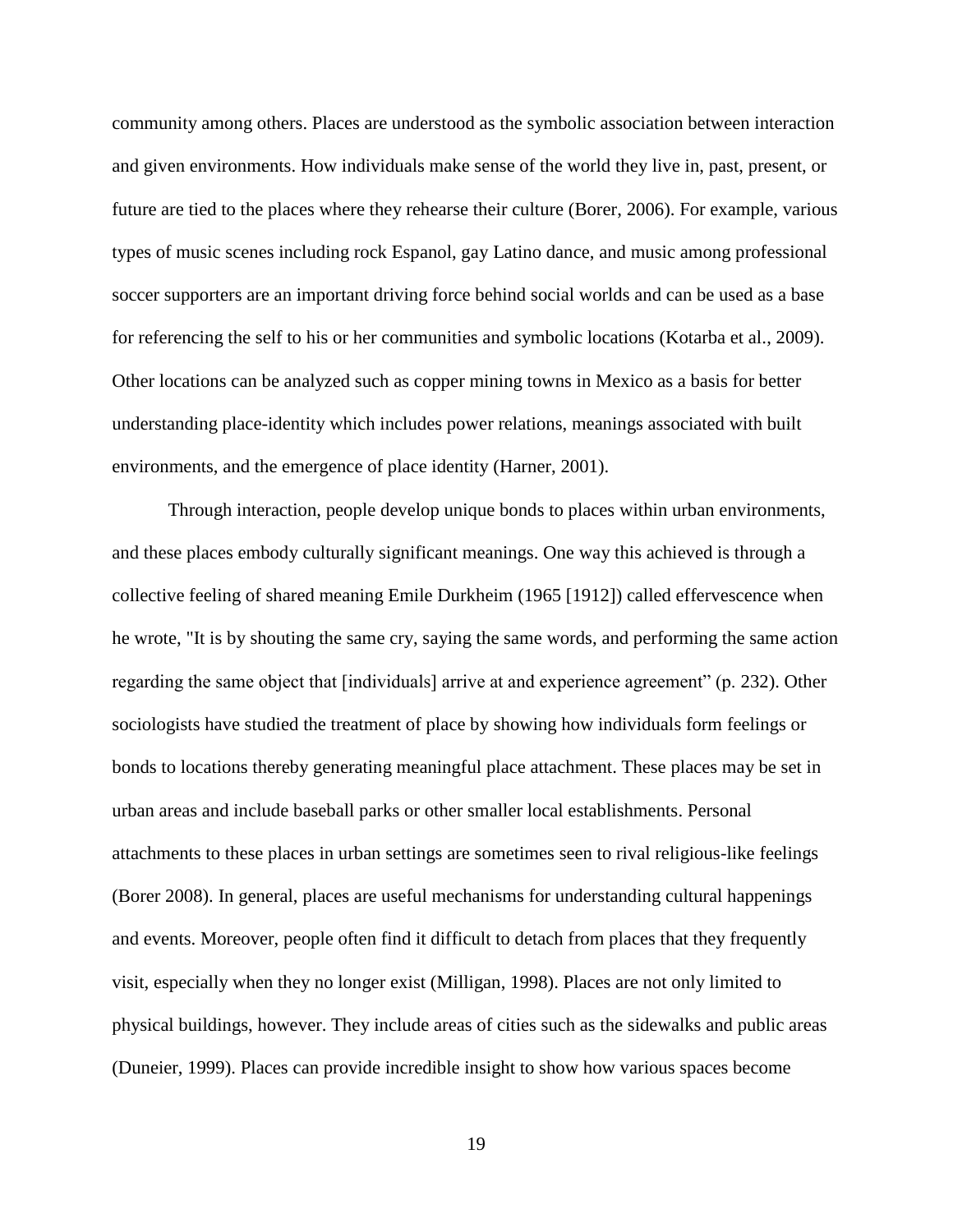places through meaningful social interaction. My research is also guided by Borer's (2006) Urban Culturalist Perspective. My research is guided by his ideas regarding images, community and civic culture, sentiments and meanings, myths, narratives, and collective memory, urban identities and lifestyles, and interaction places and practices. The next section of my dissertation includes an outline of my methodology.

# Historical Context of Martial Arts

The exact origins of boxing and martial arts are extensive and debatable. To discuss this topic in any detail is beyond the scope of this study. During what follows I will *not* attempt to construct a comprehensive history of each combat discipline. I aim to briefly discuss (with the highest possible degree of accuracy) the origin of each combat style for establishing a historical context for MMA in contemporary American culture. Fighting for the sport has attracted spectators and controversy from the earliest traces of human civilization. The idea of two individuals testing their physical and mental abilities against each other has been present throughout history. Martial arts have been developed in every society that has a need for them. For example, fighting manuals exist from Medieval Europe that featured many fighting techniques that are used today. Furthermore, wrestling using armed and unarmed fighting techniques can be seen throughout Egyptian paintings, while the Ancient Greeks show records of bare-knuckle fighting. Among the most well-known style of combat-sport in America is boxing.

In its simplest form boxing may be described as attacking an opponent with your fists and defending yourself from an opponent's attack with your fists and head movements. The goal is to win by knocking an opponent out, rendering an opponent defenseless (technical knockout), or by out-scoring an opponent by using a point system. Of course, the "art" of boxing is more complex,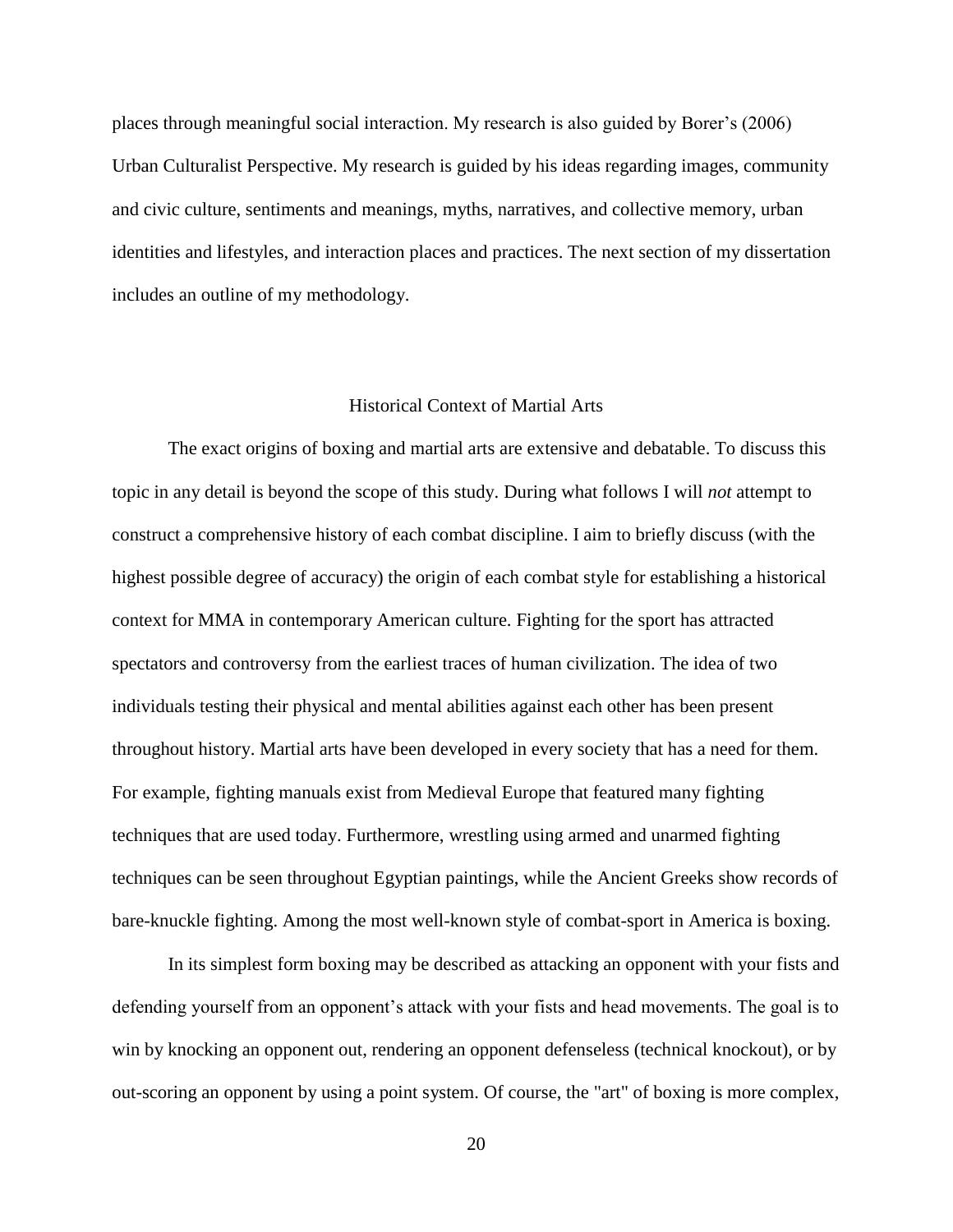however. Boxing has been present in various civilizations for centuries, although it has not always taken place in the form we know today (e.g. in a ring, gloves, rounds, etc.). For instance, ancient Greek fighters wrapped leather around their hands, while Roman gladiators used metalstudded leather coverings over their hands (Boxing, 2009). In fact, it was not until the middle of the 1800s where more strict rules and regulations were implemented to regulate boxing matches. Although "safer" forms of boxing were beginning to transform the activity into the sport that we know today, bare-knuckle boxing continued into the 1900s.

Historically bare-knuckle fighting in Europe took place in remote locations and was often dangerous and unregulated. As of the early 20th century, southern coalfield settlements had fighting contests, which took place out of view of authorities, while hundreds watched (Boxing, 2008). Lacking mainstream acceptance, commercial support, and without today's modern technology such as television and the Internet, boxing survived through "backyard" bouts and underground boxing matches. During the nineteenth-century, British government had a negative view of pugilism, therefore British lawmakers designed laws with the goal of banning such contests (International Boxing, 2010). The Queensberry Rules were designed in 1867 to regulate fighting contests (International Boxing, 2010).

Social class was a major part of the history of boxing. In some cases, it was socially used by elites to separate classes from one another. For instance, amateur boxing was a way by which middle-class athletes would not have to "mix" with working-class (International Boxing, 2010). This activity became a common ground for members of similar class statuses. For example, championship boxing became a way for working-class communities to find local heroes (Boxing, 2008). As boxing developed it also became a "tool" for social bonding among groups. Although in its early stages, boxing had not yet achieved commercial success to the degree that participants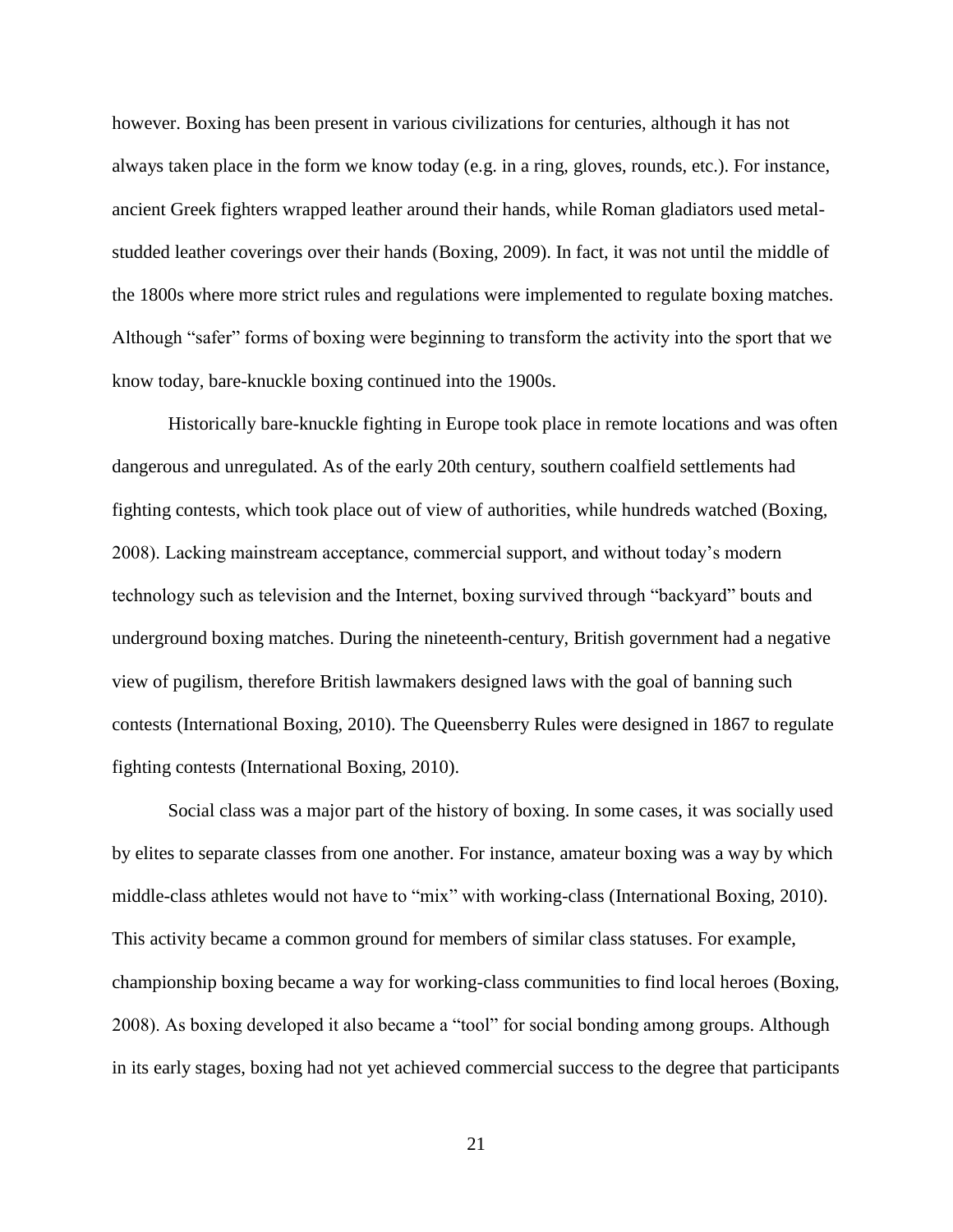could use it to improve their economic status, the class-based activity provided entertainment and escape for likeminded groups. Various social narratives associated with the sport of boxing appealed to people of the working-class, presumably because this activity was easily relatable to their everyday life-struggles. For example, boxing shares many characteristics of the workingclass including difficult working conditions, individualism, dangerous environments, uncertainty, and physical exertion among many others. The outcomes of matches are unpredictable, and the fighters were courageous, much like the workers of that era.

Boxing primarily maintained a strong presence in Europe during much of the 1800s, however during the late 1800s, and early 1900s the United States (mainly New York) increasingly became the "home" of boxing due to immigration and the Industrial Revolution. The U.S. economy was flourishing during the time of the Industrial Revolution. Therefore, a constant flow of immigrants who came to the United States in search of work eventually became interested in boxing or became actual prizefighters (Boxing, 2009). Early accounts of prizefighting in America have been well documented as a spectacle between two men who would compete in a bare-knuckle, anything goes, fight to the end. In fact, neither the government nor spectators tolerated prizefighting in early America (Reel, 2001). During that era, American prizefighting exhibitions often took place in the street, sometimes in front of state buildings filled with officials who were trying to outlaw fighting in America at that time. Prizefighting advocates understood that changes needed to be made to legitimize prizefighting.

During that time, "National Police Gazette" publisher Richard Kyle Fox recognized that the spectacle of two fighters competing on a street corner was not the image of boxing that he wanted to portray. He decided that he would promote boxing and embark on a crusade to gain the acceptance of the public opinion regarding boxing. Perhaps the most significant change that was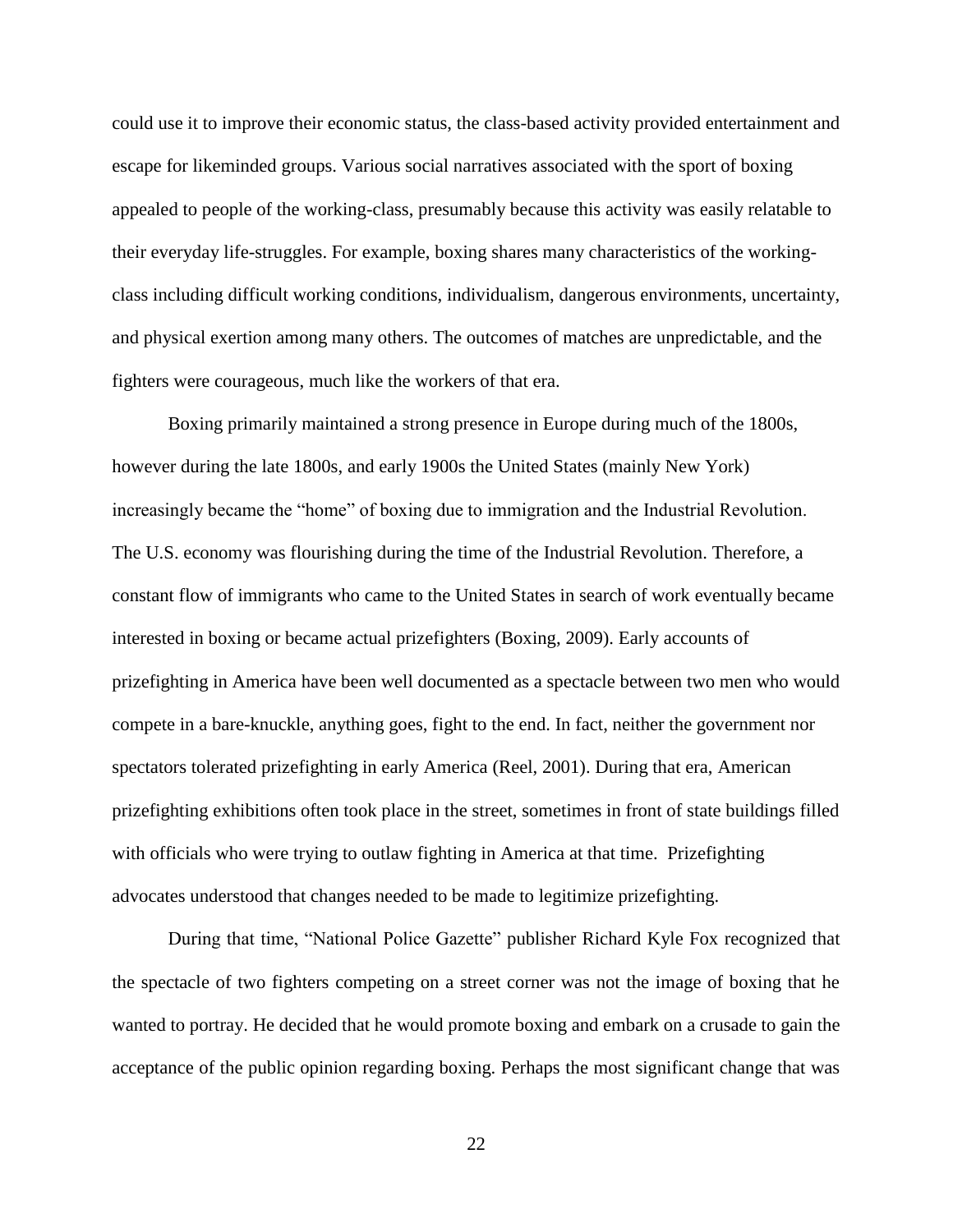implemented in American prizefighting was placing the competitors into a ring. According to Reel (2001), Fox was one of the first to sponsor contests inside a ring with belts, and other prizes awarded to the winners. Incorporating a ring into boxing exhibitions significantly changed the way audiences would view prizefighting in America.

By sponsoring boxing exhibitions in the ring, and taking them out of the street, Fox transformed the way audiences viewed boxing. Fans began to accept boxing as a legitimate sporting event, and even purchased seats at arenas such as Madison Square Garden. Fox helped to transform the way audiences consumed the sport of boxing from bare-knuckle street exhibitions to a more traditional theatrical event, as the ring had become a medium for entertainment. Boxing remained the dominant form of prizefighting in America for over one hundred years. Television coverage replaced printed accounts of boxing matches, and boxing promoters, fighters, and sponsors benefited from the success the sport was generating through television.

Boxing narratives have continued to be used to symbolically represent struggles in American culture. For example, Jack Johnson knocked out the Great White Hope James J. Jeffries, which was perceived as the ultimate insult to racist Jim Crow in 1910; Jack Dempsey who volunteered for deployment during WWII after being viewed as a draft-dodger during WWI; Joe Louis's 1938 victory over Max Schmeling was perceived as Nazi defeat by an American; and finally, Muhammad Ali's anti-war views of Vietnam in the 60s influenced the youth of his generation (International Boxing, 2010). In recent years, the sport of boxing has suffered due to poor promotions, corruption, and lack of talent in the ring.

The Muay Thai style of fighting (also referred to as kickboxing) is the fighting style of Thailand. This style of fighting is arguably the most brutal style of hand to hand combat. This is due to the acceptability of what is known as eight-points of striking. It is within the rules to use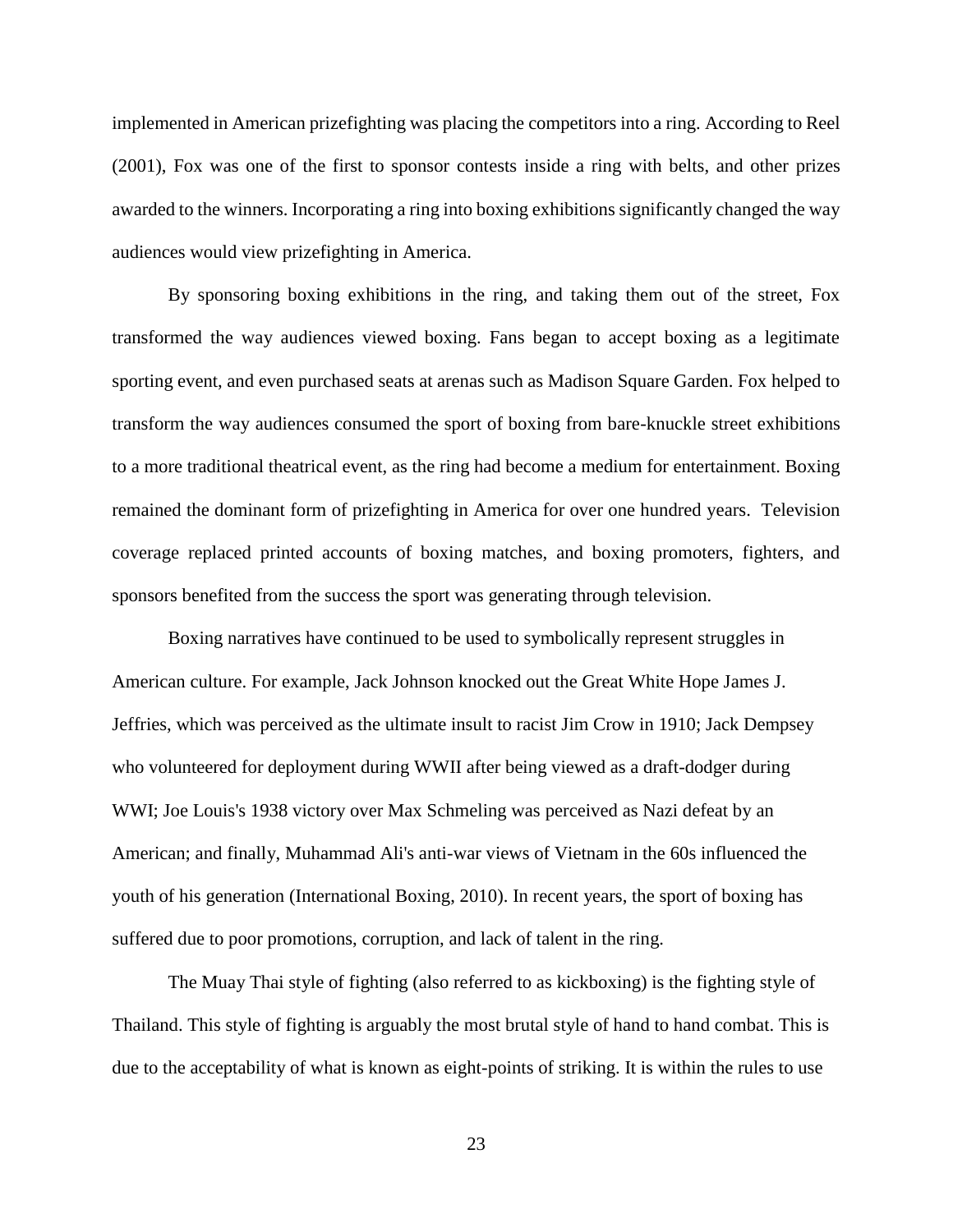both hands, both elbows, both knees, and both feet during a bout – therefore eight points of striking. Like other fighting disciplines, this style and tradition promotes both physical and mental development and emphasizes discipline, respect, and spirituality (Gartland, Malik, & Lovell, 2001). Like boxing most Muay Thai fighters wear gloves and use similar strikes and combinations with their hands. The major difference from boxing is the allowance of other parts of the body such as kicking, kneeing, and elbowing to be used to strike an opponent. The objective to Knockout or out-point your opponent is the same as boxing, however.

Muay Thai fighting is deeply intertwined with Thailand's cultural traditions and participants. Participants widely incorporate a great deal of meaningful symbolism, and ritualistic behavior into their fighting style. For example, in addition to music, prior to each bout, ritualized a dance called ram muay (boxing dance), or wai khruu (paying respect to teachers) is performed by each fighter to honor a fighter's instructors and peers (Muay Thai, 2010). Muay Thai fighting has endured its share of criticism and controversy throughout much of its history. Like boxing, Muay Thai fighting largely survived through underground matches. According to Van Bottenburg and Heilbron (2006), these fighting contests adopted elements of English boxing, such as fighting in a ring with gloves and rounds, they consequently developed a circuit that existed separately from other major athletic organizations. Also like the history of boxing, class is heavily associated with the history of Muay Thai fighting. Muay Thai is the sport of the rural, agricultural under-class (Muay Thai, 2010). Most of Muay Thai fighters come from the poorest region of the country in search of social mobility and economic improvement through prizefighting. Although the middle and upper classes in Thailand claim this activity as an important part of their national identity, they rarely compete in fights (Muay Thai, 2010).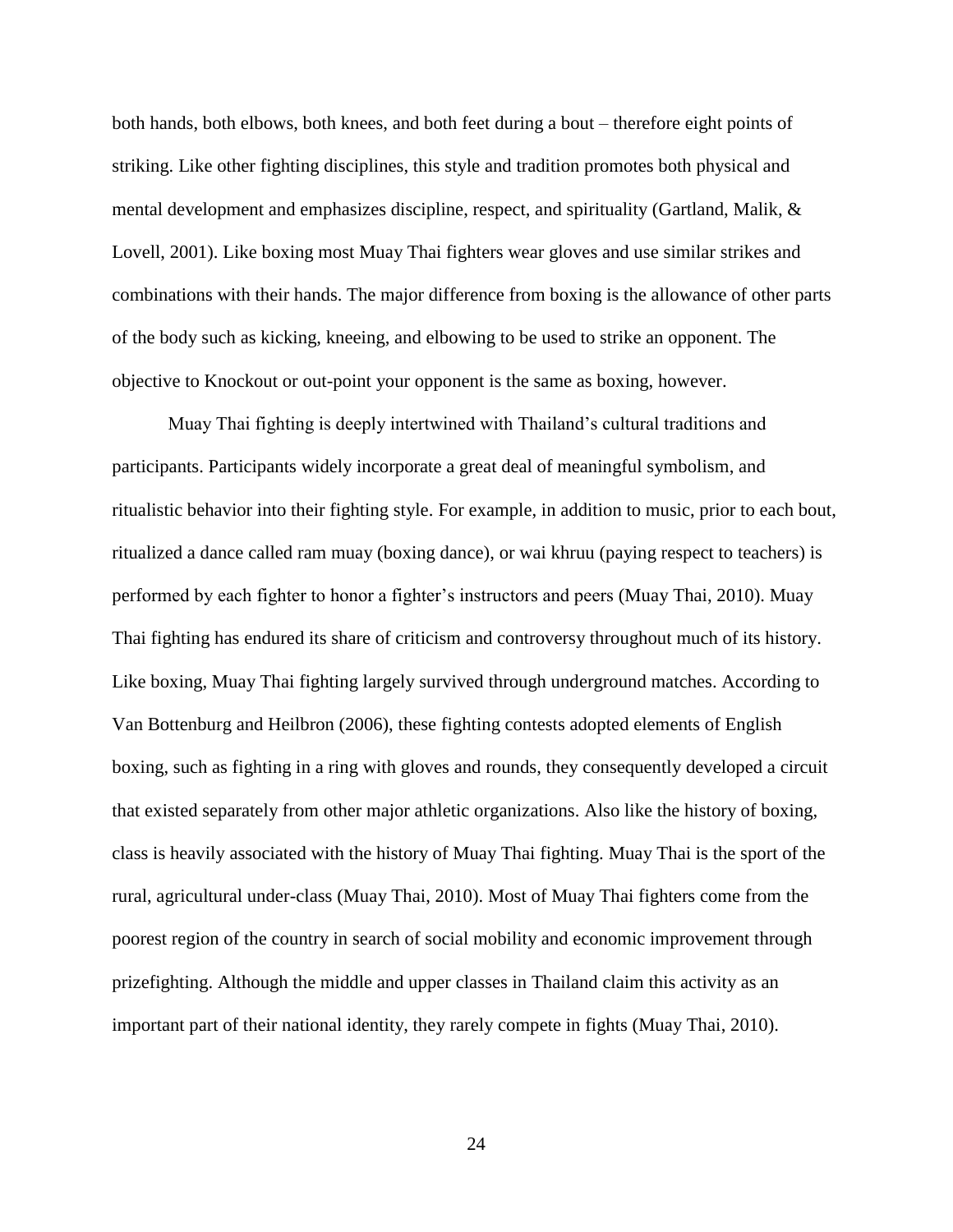Generally stated, wrestling may be described as two opponents who grapple against an opponent with the intent to get his or her opponent to the ground and pin his or her shoulders to the floor for a period of time. Wrestling has primitive origins dating back to prehistoric times (Wrestling, 2008). As with many other combative activities wrestling has been traced to various civilizations throughout time including the Russian style known as Sambo, the Japanese variation known as Sumo wrestling, and the most widely used Greco-Roman style of wrestling.

The popularity of wrestling endured for generations and has had the most notable origins dating back to ancient Rome with gladiators facing every mortal challenge that the emperor could think of. The idea of appointing "good guy" and "bad guy" narratives between gladiators, who were often weaponless, and placed into a fighting pit, was created by the leader of the World Gladiator Union (Grossberger, 1998). Over time, ancient Roman wrestlers were pitted against each other, with dire consequences, sometimes death, for the loser; however, the evolution of wrestling has taken the mortality out of the sport, existing solely on scripted narratives for entertainment value.

In the 1950s, professional wrestling became popular among millions of viewers and television became an important medium for the sport; however, it was not until recently that professional wrestling became the cultural phenomenon that it is today. As Grossberger (1998) pointed out, contemporary professional wrestlers not only have to be physically appealing, but the job also requires a great deal of method acting, as wrestling's biggest stars appear in elaborate subplots and will wrestle on occasion.

Japanese martial arts typically end with either the word "jujitsu" or "do" including ju-jitsu or judo. The word jujutsu stands for "art" or "technique." Due to turbulent times in Japanese culture, it was a necessity to be skilled in combat, however the need to be a skilled martial artist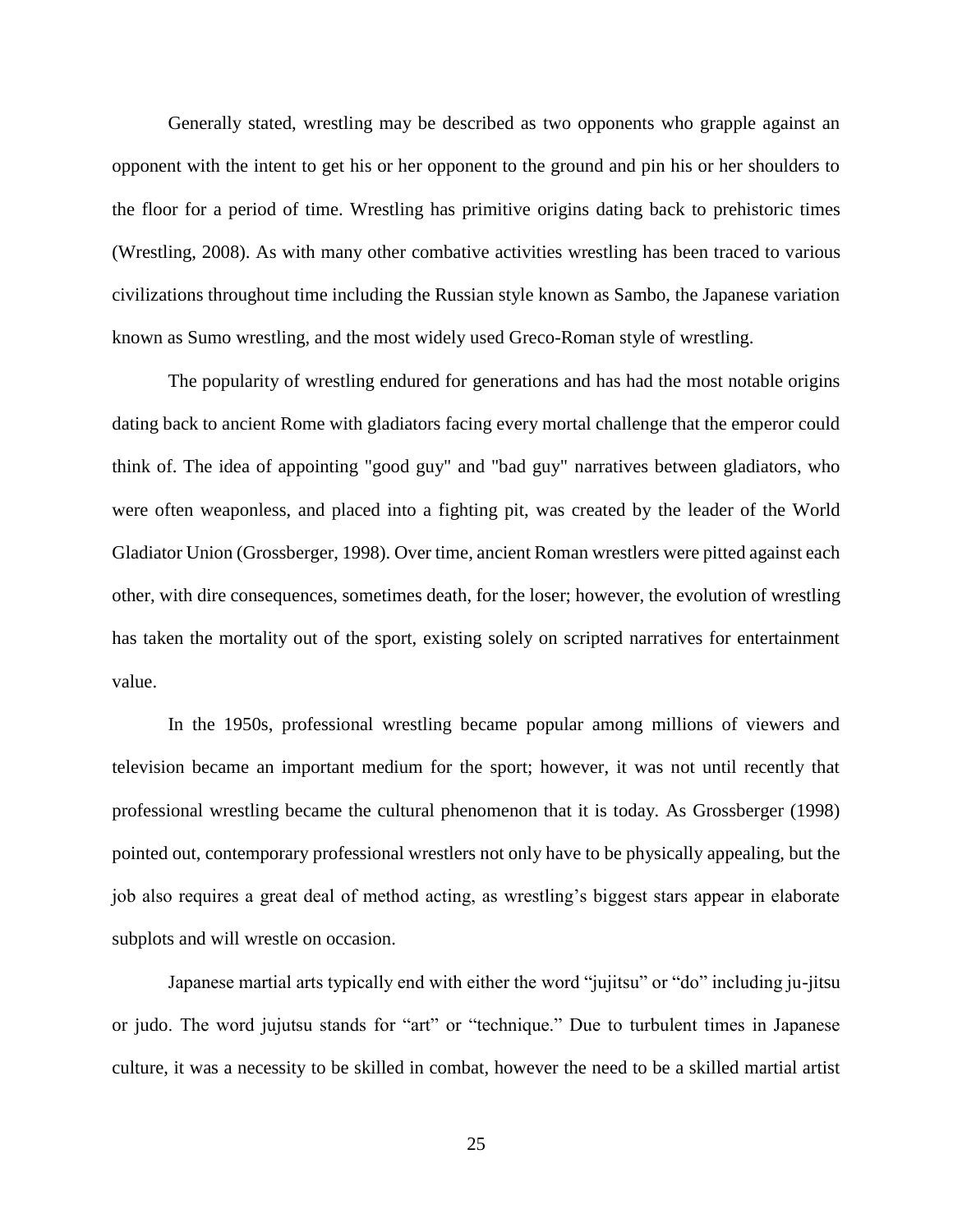decreased as their culture and society modernized. Furthermore, as technologies advanced their military, the need for certain fighting styles (e.g. sword fighting) decreased in purpose.

From a culture and tradition standpoint, those who were skilled martial artists believed that their training made them better people, not just better warriors. Therefore a select few continued to practice and teach martial arts with the idea of becoming a better person in mind, not simply to be a skilled warrior. The founder of judo, Jagoro Kano, also believed that martial arts may be used to develop well-rounded members of society. With this idea in mind, he constructed the discipline known as judo from his knowledge of ju-jitsu. He was mostly concerned with martial arts as a tool that he used for character building. Skeptics of his newly developed martial art came to challenge him and disprove him, unsuccessfully, however. Therefore, this style of fighting continued to be taught and practiced. Because Japanese culture was already saturated with martial arts schools during his time, he faced the problem of how to make his art well known (to promote it). Consequently, he began to travel around the world to challenge various champions of other disciplines.

The Gracie family was introduced to both ju-jitsu and judo styles during the 1900s by traveling judoka and professional wrestler Mitsuyo Maeda (Brazilian Jiu-Jitsu, 2010). Over time Gustao's oldest son Carlos Gracie opened his own school in America (California) where he and his brothers, including his youngest brother Helio Gracie, trained, taught, and fought in open matches. The Gracie family decided that 17-year-old Helio Gracie was the best fighter in the family. Therefore, he began to fight in open matches, which consisted of very few rules or time limits. After multiple wins, he was known as the no holds barred fighting champion in Brazil. Until he stopped competing at age 47 Helio allegedly only lost twice in his career. The tradition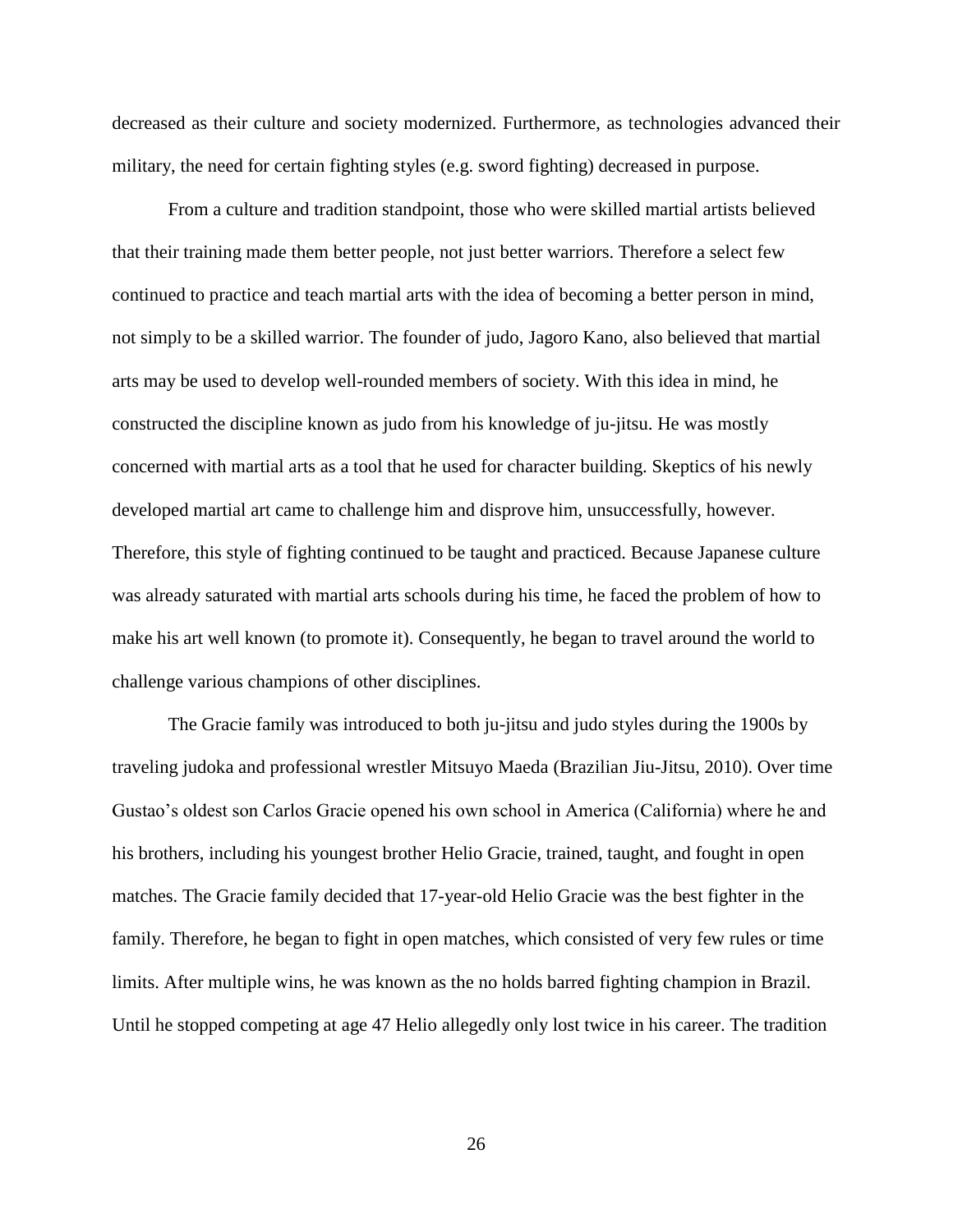of challenge matches continued by other members of the Gracie family including one of the most well-known UFC fighters Royce Grace.

In 1989 Playboy magazine published an article titled "Bad" where the Gracie story was told. Included in the article was a discussion of Helio Gracie's challenge to face and defeat any person of any fighting background in the United States for one-hundred-thousand dollars. Around that time, a member of the Gracie family, Horian Gracie, created and circulated videotapes of the challenge matches (of the Gracie's defeating other martial artists) that made a small presence in the martial arts community. Eventually, Horian teamed up with a promoter in the United States and created the first Ultimate Fighting Championships in 1993. Royce Gracie defeated each opponent at UFC 1 to win the entire tournament and the one-hundred-thousanddollar prize. He went on to win three of the next four UFC tournaments.

Another popular martial art is karate, which is best described as using as much force as possible with kicks or punches to target various points of an attacker's body. The goal is to disable an attacker. Karate has an extensive history of innovation and evolution. Like many other disciplines, the historical accuracy of karate is difficult to measure due to political, military, and cultural controversies. It is difficult to measure because of many debatable myths and legends that surround this subject.

Karate is generally traced back a cultural product of Okinawa, although the art appears to have some ties to China as well. Karate evolved in East Asia over time, becoming systematized in Okinawa in the  $17<sup>th</sup>$  century (Karate, 2009). The history of karate has as much to do with the culture's identity as it does with self-defense or military orientations. In other words, the fighting style of karate may have been a way to distinguish Okinawan culture apart from other cultures. During the early 1600s Okinawa was invaded by Satsuma and therefore became subordinate to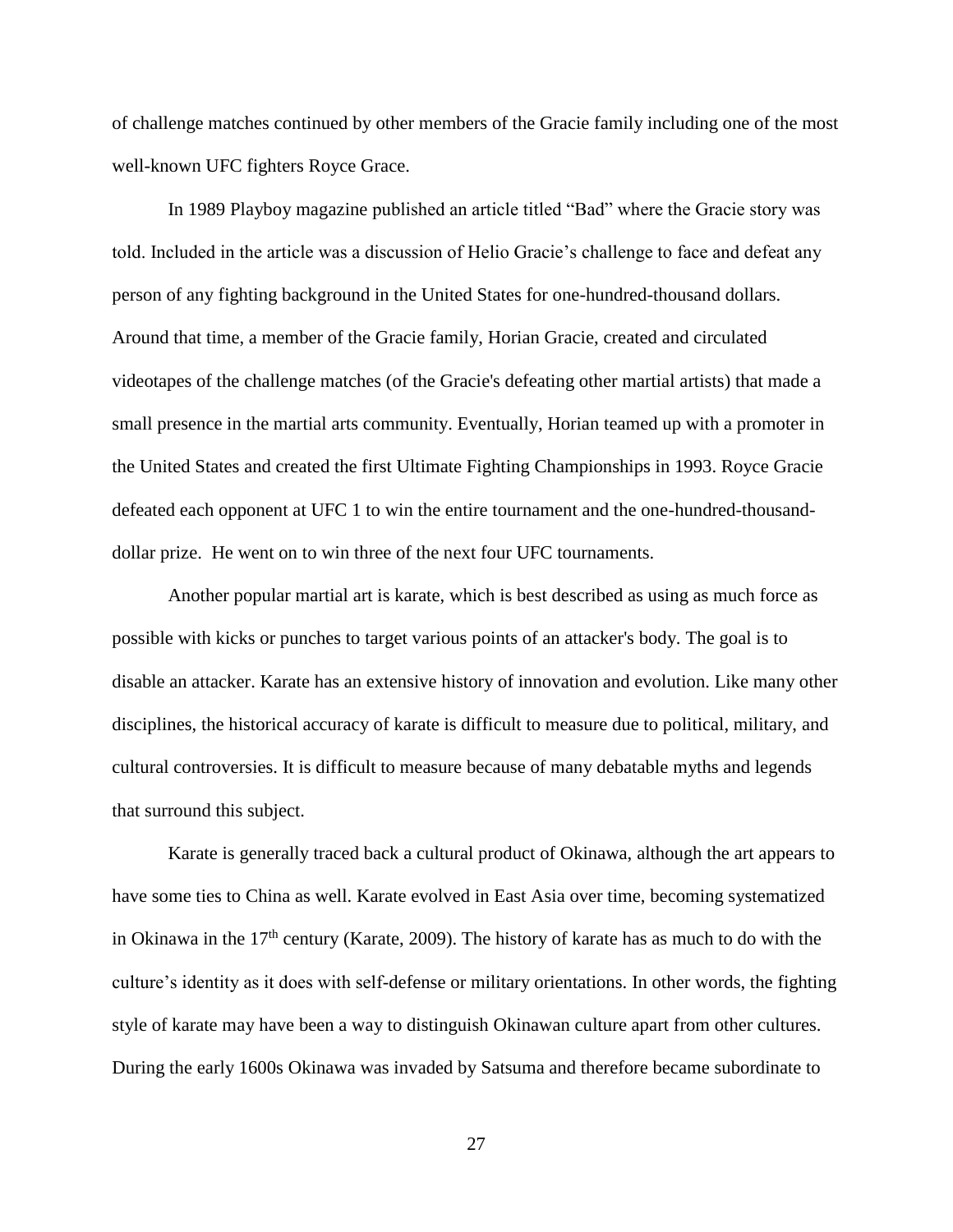Japan and China; over time trades took place between the two cultures where knowledge about martial arts was shared (Karate, 2010). Centuries later many traditions and techniques have been passed from East Asia to Western civilizations. Post-World War II, karate was received partially exotic culture, and partly as sport (International Karate, 2010).

Many martial arts disciplines and combat sports have longstanding, and complex cultural ties, including those of economic relations and impacts. During the early 1900s, European boxers traveled to the United States, namely to New York, because of the high demand for work and for the growing economy in America. The history of boxing would be entirely different without a booming United States economy during the Industrial Revolution. Martial arts are highly profitable in terms of tourism purposes as well. For example, in terms of commodification, there is evidence of governmental initiatives marketed toward tourists in the form of martial arts (Effects on the Local Culture, 2010). Las Vegas, Nevada, also known as the "Fight Capital of the World," has successfully branded the city's image based on prizefighting. Tourists from all over the world visit Las Vegas during any given major fight. Their tourist dollars create jobs and revenue opportunities, which stimulate the local economy. Due to the popularity of prizefighting, hundreds of millions of dollars regularly circulate through the city through hotel-resort and gaming avenues, including betting on boxing. Betting in boxing is not a new concept. In fact, heavy betting on boxing matches in the 18th century is what helped boxing to gain commercial support and therefore a wider audience (Boxing, 2008). Recent trends in tourism over the years have created a demand for niche markets within tourist destinations.

The economic revenue that the UFC, and businesses in the MMA community generate is massive. Although major corporate sponsors once refused to work with the UFC during the early stages of their existence, corporate America soon discovered that there were financial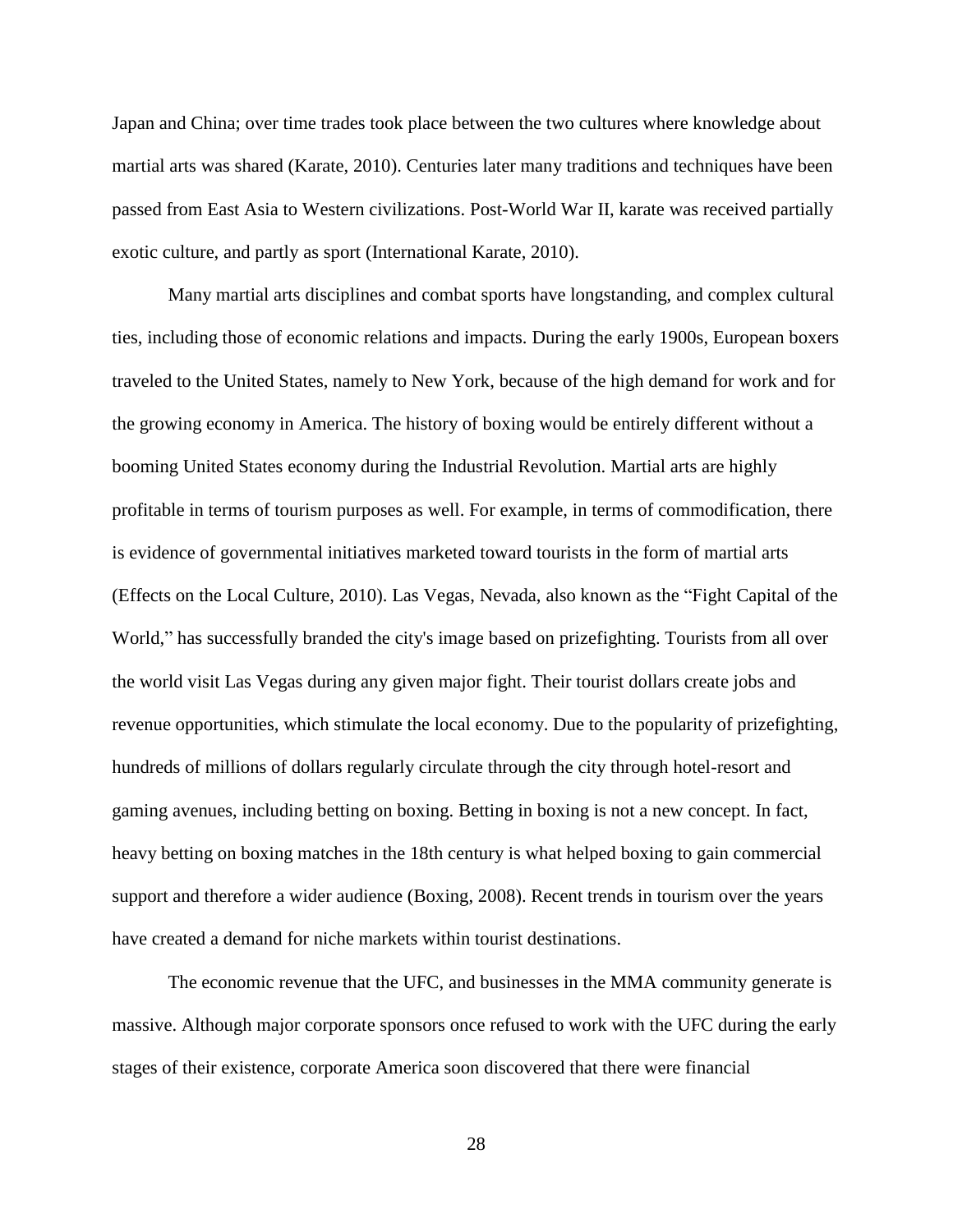opportunities associated with the UFC. Major corporations such as Reebok, Bud Light, and Harley Davidson now sponsor UFC events and UFC fighters. There are also MMA products that have been produced ranging from action figures to clothing companies. For example, an MMA clothing company named TapOut went from grossing thirty-thousand dollars annually during the 1990s to one-hundred-million dollars a year in 2010 (Curtis, 2010). Prior to Reebok's contract with the UFC, TapOut was MMA's flagship, and was the fastest growing commercial force in MMA for many years. The three owners have cashed in on the rebellious nature of ultimate fighting. Fans wear TapOut's edgy clothing that features dark symbols such as snakes, bats, flames, and skulls with colors of dark reds and browns, and black. The company established their own magazine and hit television series, and they also have representation from Hollywood agents. Their products extend outside of MMA as well. TapOut offers their own bottled water and energy drinks, and they now sell youth bedroom furniture.

Dozens of MMA magazines are now in local Wal-Marts and grocery stores. Hundreds of MMA websites emerged on the Internet, and celebrities now consider appearances at UFC events to be "fashionable." It has become customary for fighters to advance their celebrity-based carriers by appearing in television programs and blockbuster movies. For example, former UFC champion Chuck Liddell appeared in the television series "Entourage" while UFC fighter Quinton Jackson was featured in the movie "The A-Team." Perhaps the most significant indication of the effects of the culture industry is that MMA has become so standardized that supporters are suggesting that it become a future Olympic sport. The UFC has found a legitimate place in America as the fastest growing sport in terms of popularity, and the sport is now a billion-dollar industry.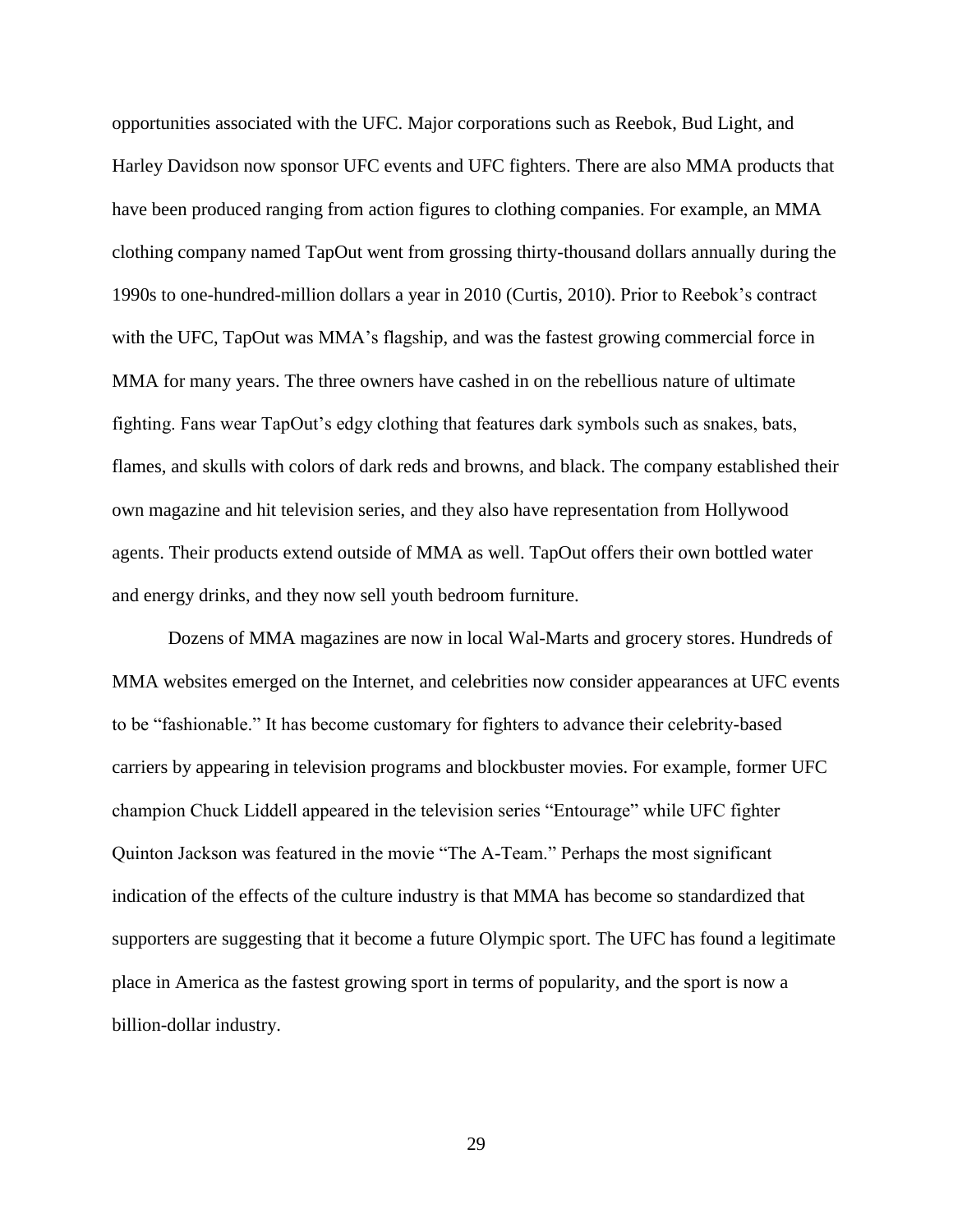## CHAPTER 3

## **METHODOLOGY**

## The Research Process

I entered the field on various occasions for up to several hours at a time including frequenting MMA gyms, attending live amateur MMA events, as well as going to bars and taverns. I conducted interviews, made observations, and gathered other types of relevant data such as pamphlets, brochures and other MMA related material. After I exited the field, I recorded my collected data onto a computer. I thoroughly analyzed the information for emerging patterns. I returned to the field on many separate occasions for further observations, follow up interviews and data collection. I also used convenience sampling during my time in the field. I relied on a triangulation of methodologies for data collection including grounded theory, interviewing, and observation. I also relied on archival data, which included gathering content from newspapers, magazines and the Internet. I employed a validation strategy of triangulation (Denzin, 1978), which is the concept of using two or more research methods for the study of the same research topic. Triangulation accounts for each method which may tell us something different about our research topic. I believe that a mixed-method, grounded theory approach offers the best chance of gathering "rich" data.

Guided by Charmaz's (2006) outline of grounded theory. Charmaz wrote that this type of comparative method leads ethnographers, "1) to compare data with data from the beginning of the research process, not after all the data are collected, 2) to compare data with emerging categories, and 3) to demonstrate relations between concepts and categories" (p. 23). I was open to new themes that emerged from my data throughout the research process. Using grounded theory, I began with a loose frame of interest, which continued and developed as I spent more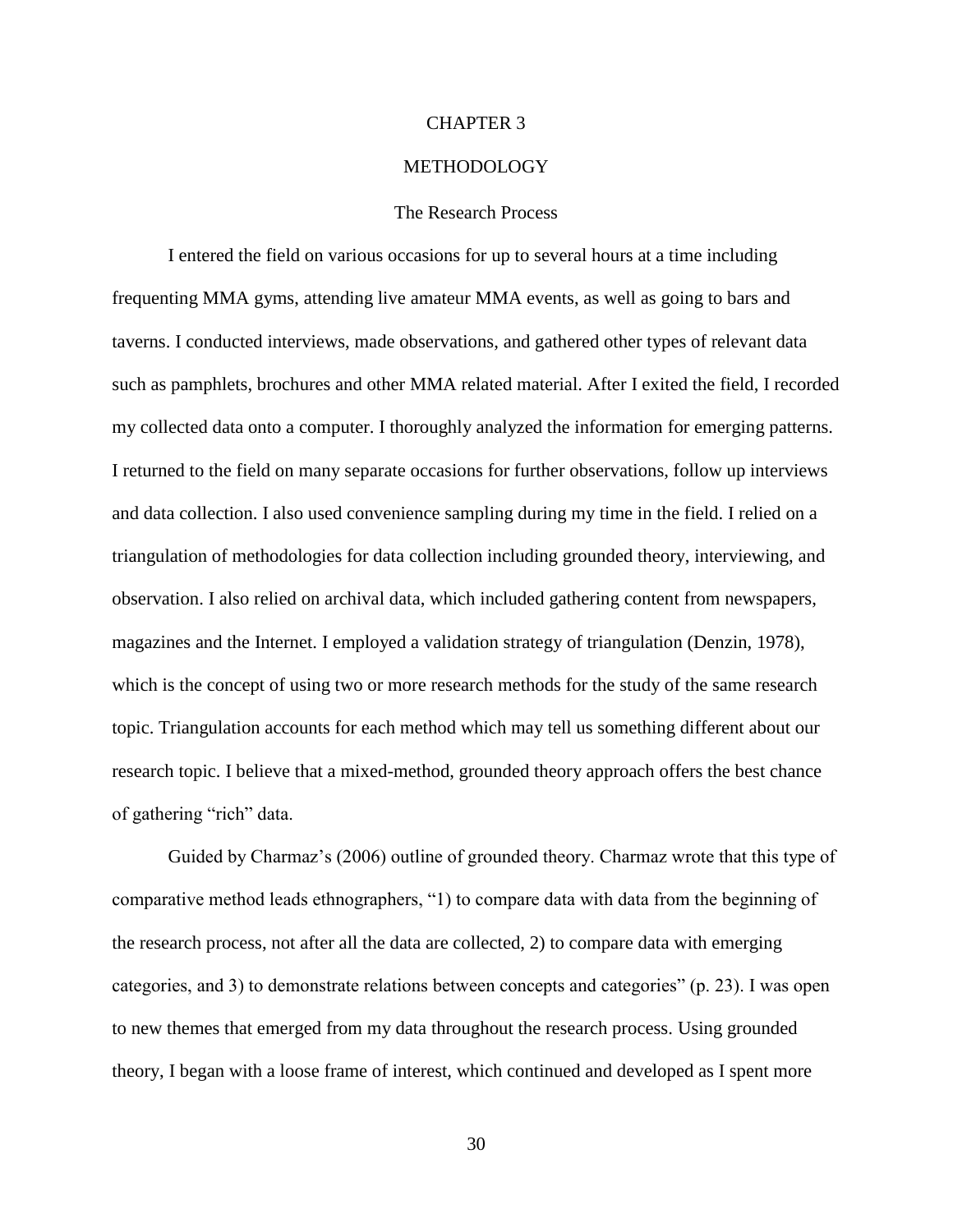time in (and away from) the field. According to Charmaz (2006), "Stated simply, grounded theory methods consist of systematic, yet flexible guidelines for collecting and analyzing qualitative data to construct theories 'grounded' in the data themselves" (p. 2). This method was helpful to create categories that emerged from my data and helped to create new questions. I was able to link emerging patterns by using codes which helped to categorize my data. This method also helped the development of my theoretical framework, and interpretation as my research process as it developed over time. Based on emerging themes or patterns, I created categories throughout my research process until I reached data saturation (Lofland & Lofland, 2006).

The second form of data collection (mentioned above) was through interviews. I mostly used informal interviews with my participants. Overall, I conducted personal interviews with five male MMA fighters, and one female MMA fighter. Three of the interviews were done in person, and three were over the phone. I recorded their responses using a digital voice recorder. I transcribed their responses onto my computer and analyzed the data. After a thorough analysis of my participants' responses I returned to the field and conducted follow up interviews. I recorded their responses, and thoroughly analyzed the data. Furthermore, I collected interviews from archival data found on the Internet including from the Tuff-N-Uff website, as well as the UFC's website among others. It would have been ideal to conduct all interviews in person, however due to time constraints, and limited access to potential interviewees, I incorporated interviews found on the Internet in this study.

I carried and used a digital voice recorder to record my interviews in the field and over the phone. If I was unable to use my digital voice recorder for any reason, I did my best to transcribe the interview(s) using a back-up pad of paper and pen during the interview. I interviewed members of this MMA community because I wanted to get their subjective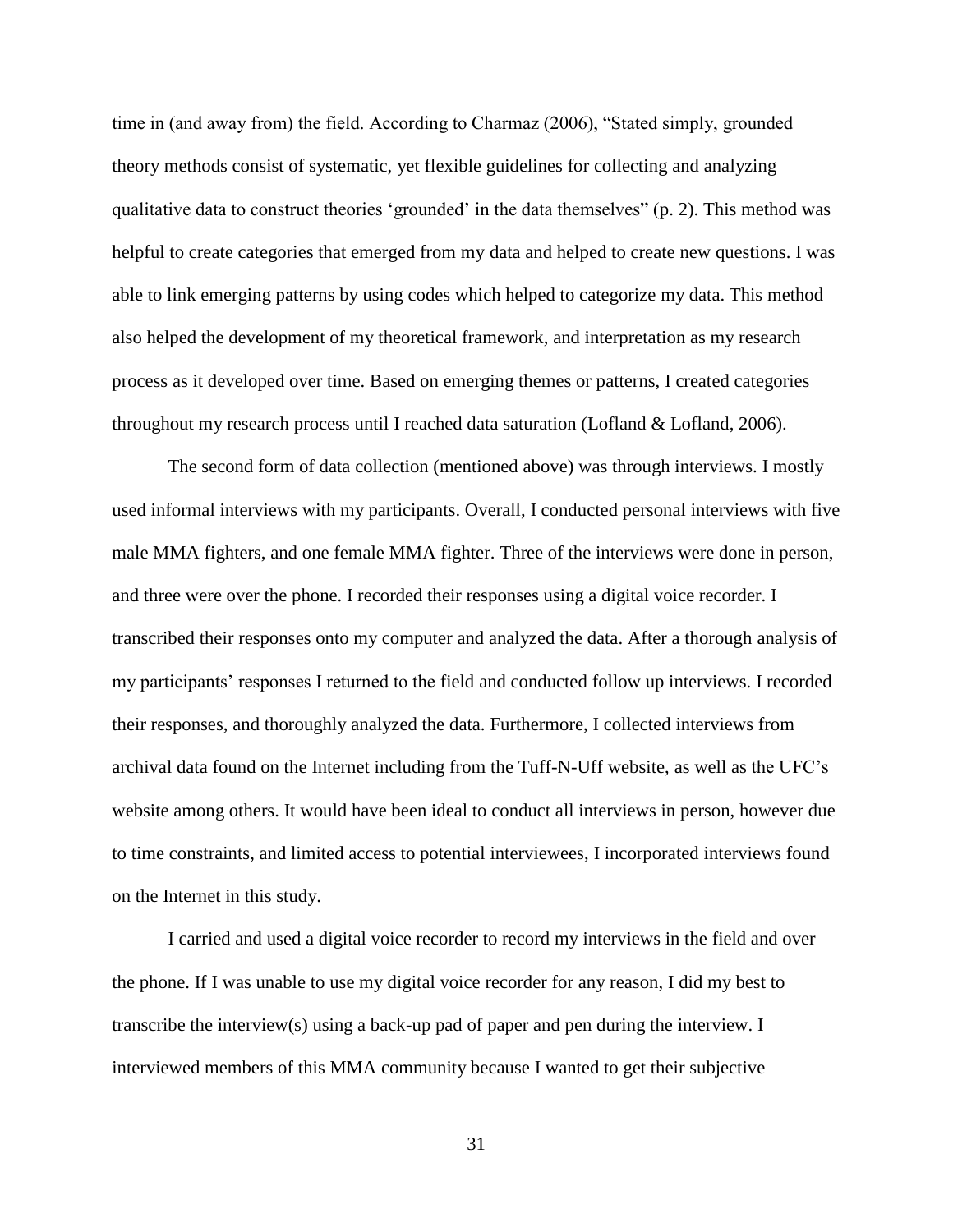meanings of why they come to this gym, why they do MMA, what their experiences are like there, how they view themselves, and how they view others.

I employed two types of interviews including semi-structured interviews and impromptu interviews. Many of my semi-structured interviews took place through snowball sampling. Semistructured interviews took place in the field or over the phone. I conducted mostly semistructured interviews during my time in the field. If there was any sort of conflict, or if I needed more time to conduct an interview, I rescheduled a time to conduct the interview with my participants. Impromptu interviews were planned, or unplanned, and they took place wherever I was at during the time, inside or outside of the field. I conducted at least one interview over the phone. Using two different types of interviews was important not only because each account for time limitations and participant availability in and out of the field, but they produced different types of data as well. During my interviews, I asked open-ended questions such as, "How did you become familiar with this gym;" "Tell me about what you get here at this gym that you do not get elsewhere;" "Tell me about your relationships with some of the other members of the gym;" "Tell me about your role at the gym." When participants provided an interesting response, or if I wanted to get more information, I probed them by saying things such as, "Tell me more," or "Elaborate on that for me," or "Please tell me what that was like."

Brief Sample of Interview Schedule

- How long have you lived in Las Vegas?
- How did you decide to get into MMA?
- Why did you decide to get into MMA?
- What does MMA mean to you?
- Do you believe there is an MMA Lifestyle?
- Why/how is MMA important to you?
- How long have you been doing MMA?
- How long do you plan on doing MMA?
- Do you plan to pursue a career in MMA?
- What are your uses and gratifications for doing MMA?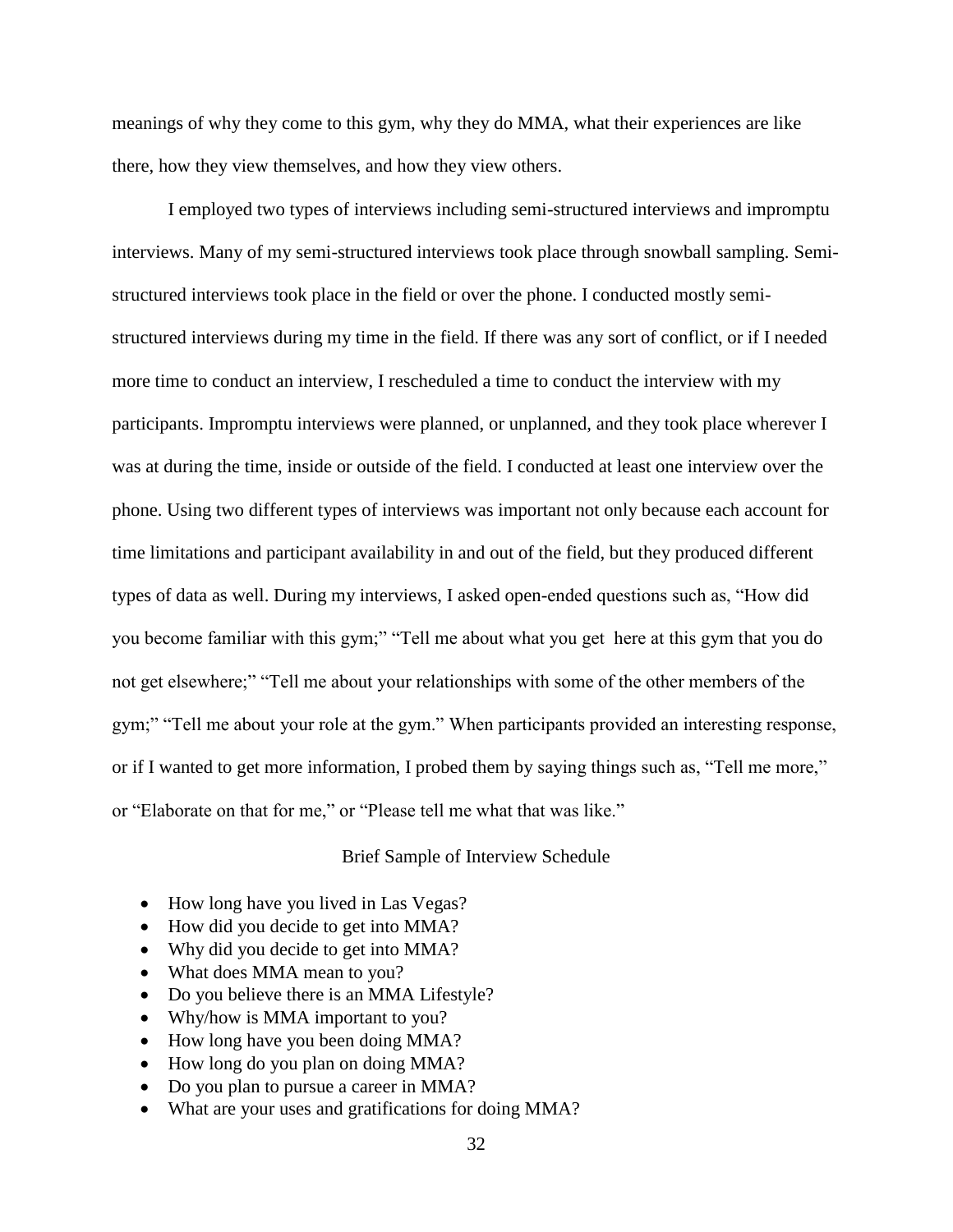- What are your goals for doing MMA?
- How/why did you choose to train at Extreme Couture?
- How often do you visit/train at Extreme Couture?
- Do you ever come to Extreme Couture, when you do not train?
- Why/how is the Extreme Couture important to you?
- Have you done MMA anywhere else inside or outside of Las Vegas?
- What has been your most enlightening experience in the gym?
- Other than MMA, does anything important happen at Extreme Couture?
- What are some community activities that Extreme Couture is involved in?
- Do you own any Extreme Couture, or MMA products/brands?
- How often do you see MMA brands/UFC/Extreme Couture signage around town? Where?

Another form of data collection I used during my time in the field was observations. I

carried a pad of paper and used a pen to document as much data as possible. I recorded detailed notes of the environment and the culture inside the gym. Among the primary units of my analysis are the participants (fighters) inside the gym. I observed and documented how particular individuals interacted with the equipment inside the gym, and how they interacted with other fighters. There are several objects inside the gym that fighters interact with including weights, gloves, hand- wraps, pads, the cage, and the ring. Other units of analysis also include various texts inside the gym including newspaper clippings, paintings, photos, literature pamphlets, and presence of color.

I also observed symbols located in the gym including texts found on their walls, paintings, pictures, trophies, clothes, artwork, literature, pamphlets and brochures. The way people talked about others in their environment, and the environment in general, told a great deal about what they care about and who and what they care for within this MMA community. These texts tell us about their ideologies, cultural codes, and what they ascribe meaning to. Symbols found in the field can tell us many things about a community including what they hold meaningful or important. An example of a meaningful symbol located in this gym is a framed comic book of Muhammad Ali fighting Superman on the cover that hangs on the wall. This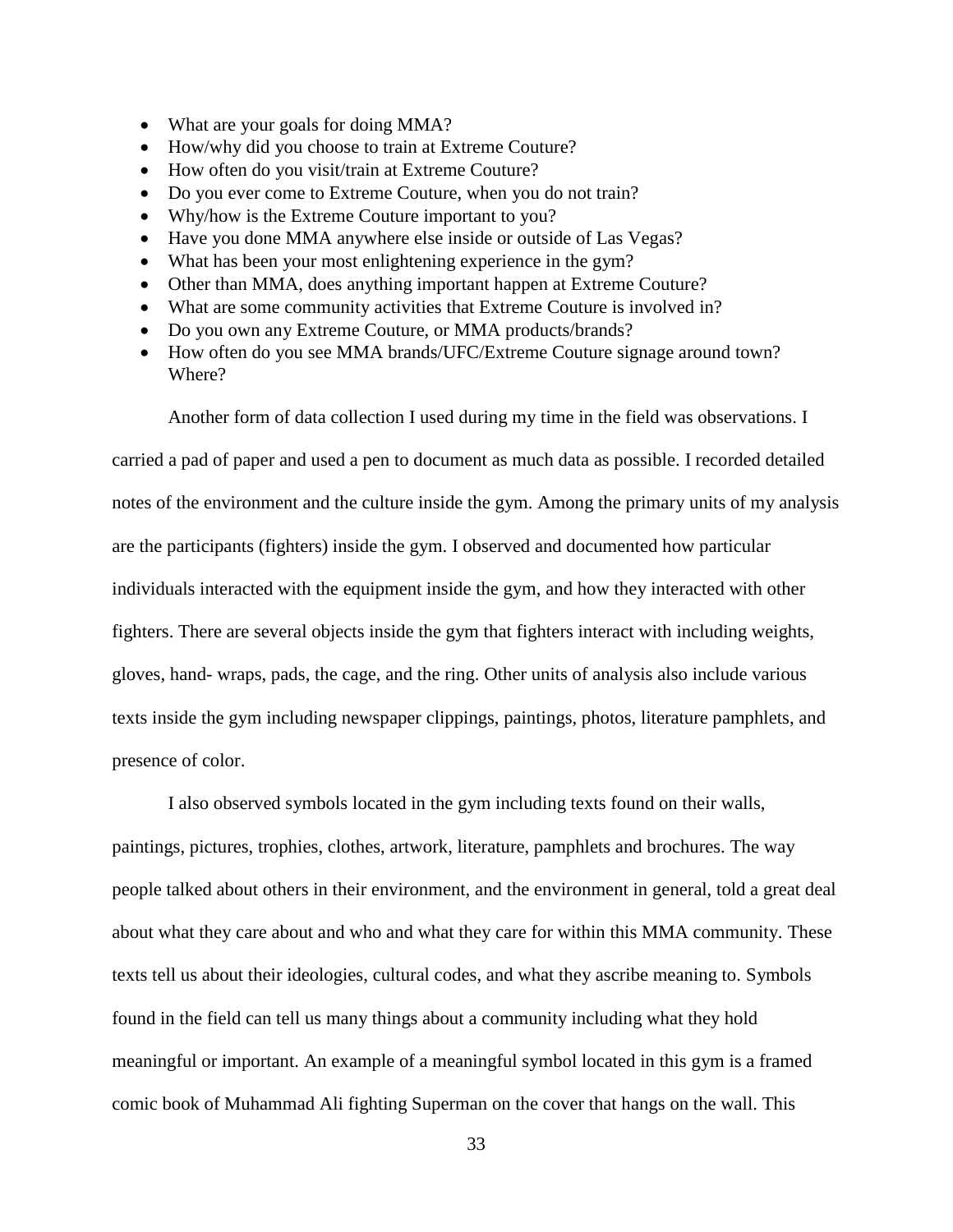cultural symbol suggests a great deal about how they view Ali and it tells us something about their ideologies toward boxing. This symbol suggests that Ali is their hero. He is *their* Superman. It also suggests that boxing, to these individuals, is a supreme form of fighting. Even Superman, who is indestructible, cannot beat a boxer. This is an example of how ideologies are manifested in cultural symbols and they are often displayed in the places where people go to establish community. During my time in the field, my observations also included any relevant smells, sounds, tastes, and textures.

Concerning reliability of my findings, a standard method of measuring reliability is to systematically, and repeatedly yield the same findings over various settings. However, due to time limitations I was unable to test my findings for external reliability to see if I was able to replicate them in other similar settings. Furthermore, due to the relative newness of my research topic there are extremely few ethnographic studies available on MMA by which to test the internal reliability of my findings. At this moment, the best solution is that my findings be compared to research done on similar topics including boxing and subcultures for example, to loosely test for internal reliability. I faced similar issues concerning validity. Typically, conducting ethnographic research is a lengthy process. It is ideal to spend a great deal of time (in some cases years) in and out of the field. However, I believe that the given amount of time used for this study, as well as the number of repeated patterns described in my findings was enough to claim that my findings are internally valid.

Overall, I conducted ethnographic field research to address my research question(s) in the following ways: In this study, I am seeking to find out more about how and in what ways groups use MMA culture to create a sense of community in a unique city like Las Vegas, and where they go to do it. Therefore, I am asking the following subset of questions: is there a distinct,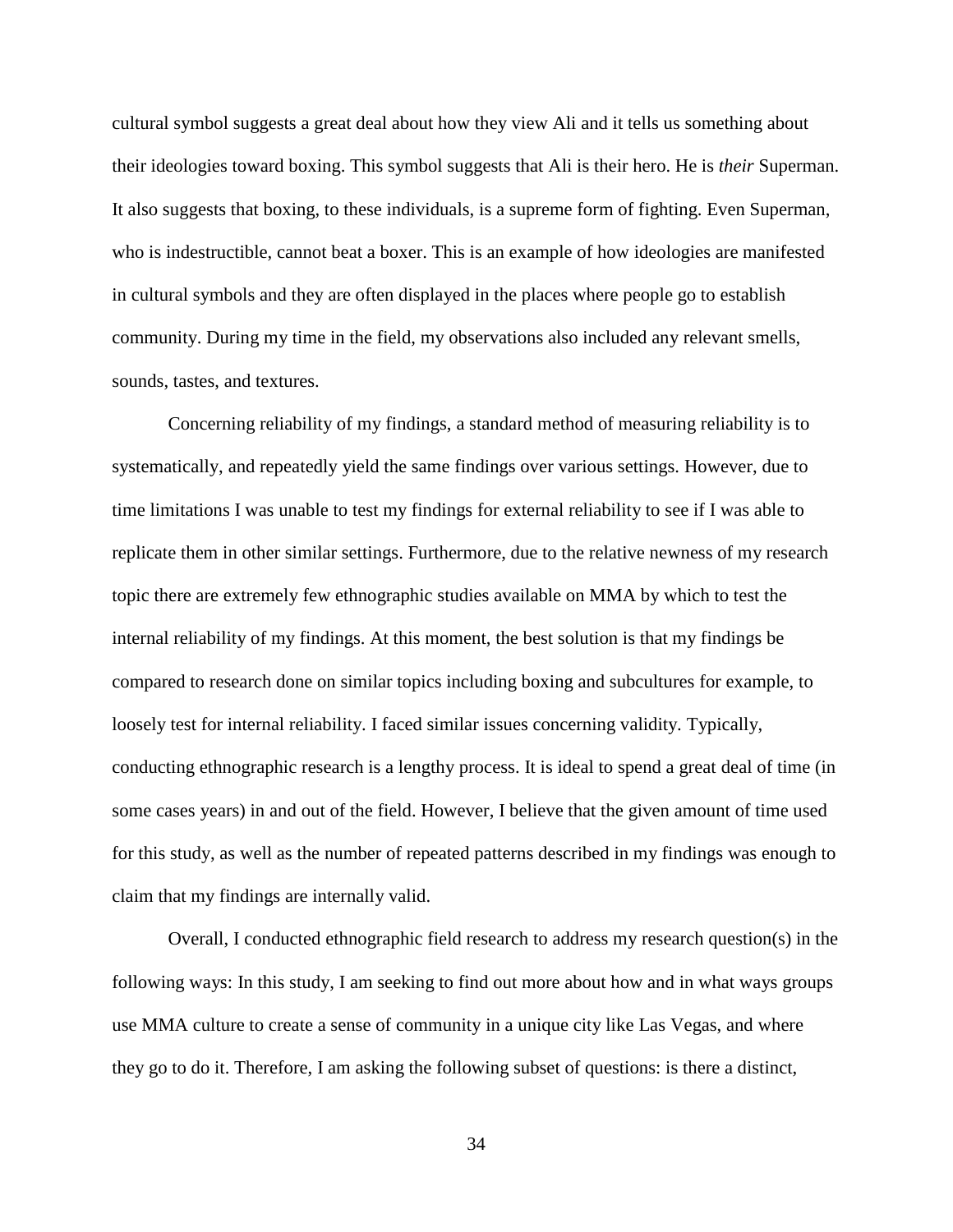identifiable, and recognizable MMA culture in Las Vegas, and if so, what does this culture "look" and "sound" like (images and representations); are there different "levels" of membership (Monti, 1999) and affiliation (interaction places and practices); where does it take place (placebased myths and narratives and collective memories); what do these individuals do inside the places they go (urban identities and lifestyles); what allowed this particular culture to emerge in this city (sentiment and meanings of and for place); what impact or influence does MMA culture have *on* the larger city (urban community and civic culture)? Overall, I show ways in which MMA culture in Las Vegas is used by groups to construct a social world, and how members of these groups used shared, agreed upon, and understood meanings which make up MMA culture to gain a sense of community, and they do so inside various places located within Las Vegas.

In addition to using triangulation, I also employed a validity strategy presented by Altheide and Johnson (1994) including validity-as-reflexive-accounting; reflexive accounting for substance; and accounting for ourselves. I employed these three standards presented by Altheide and Johnson placing myself in the analytic and interpretive process. I accounted for the basic ethical elements required in the ethnographic process such as awareness of context, number of people present, hierarchies, and significant events among others. I also accounted for my role as the researcher by acknowledging my role as the researcher to the audience, so they are aware of my perspective in the research process.

## Reflexivity, Ethical Considerations, and Political Concerns

I have been a resident of Las Vegas for nearly ten years. I am also a longtime fan of MMA, and I have been involved in the profession as a photographer and journalist for several MMA media outlets. During my time in this city, I have been immersed in the MMA community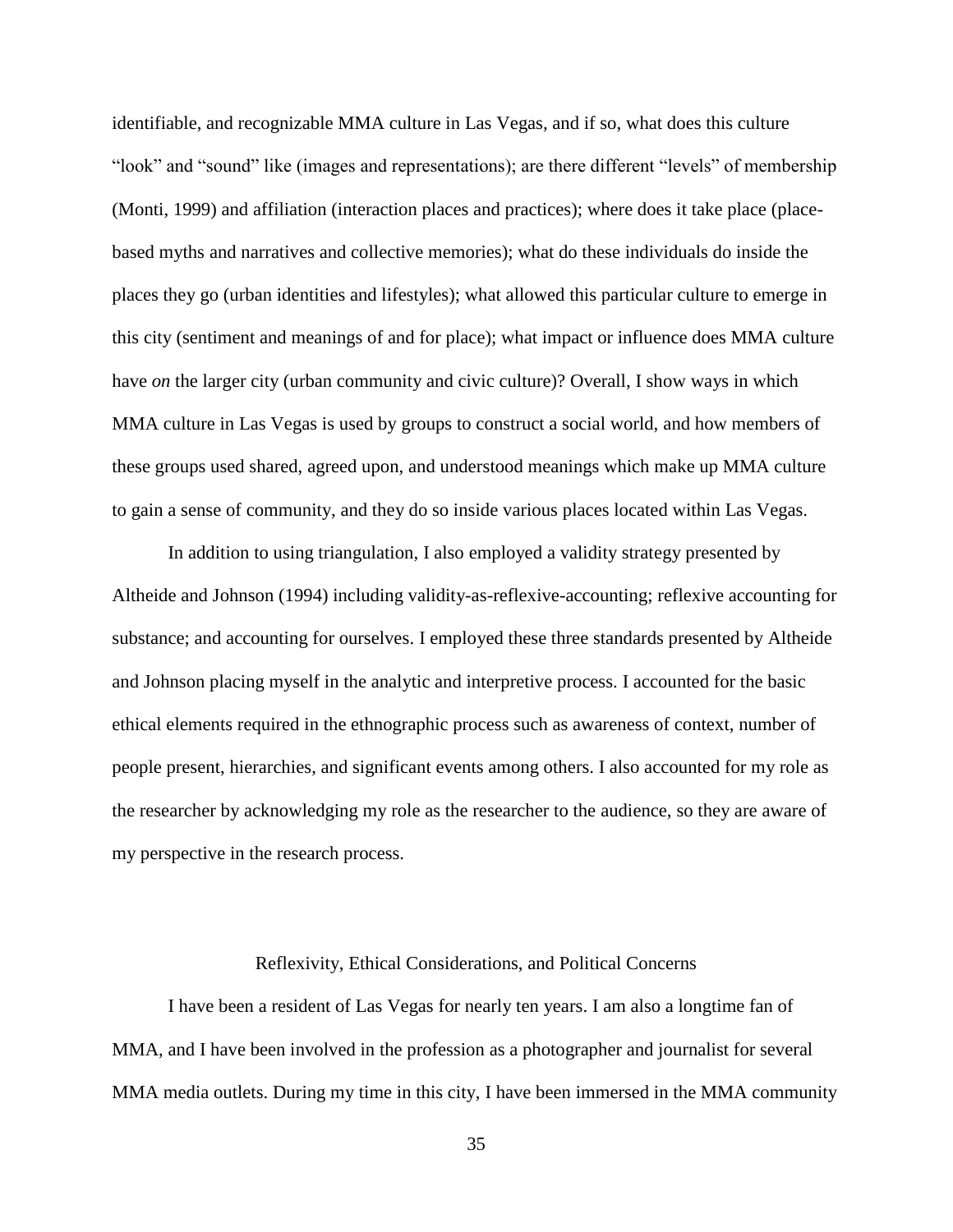in Las Vegas. MMA has been a major part of many of my experiences in Las Vegas. When I moved here in 2004, MMA was not yet accepted in mainstream culture. During that time, I worked with a member of the MMA community. He and I frequently talked about fights and fighters. He introduced me to a few of his friends who were also members of this community. These were the first individuals that I met when I moved to this city. Many of the places that we frequented and many of the things we talked about revolved around MMA. During that time, the UFC launched their highly successful reality television show "The Ultimate Fighter." As a result of the television show's success, MMA became mainstream. Soon after, I took a job as a feature writer, journalist, and photographer for an MMA magazine. I began to hang out with professional UFC (MMA) fighters at gyms, restaurants, bars, night clubs, and even their houses. I attended book signings, fan expos, as well as professional and amateur events.

I quickly realized that this was a bigger social phenomenon. There was more going on than just fighting. There was an entire MMA community that developed in Las Vegas, which was not (as) present until relatively recently. Because of my past experiences, I understand an ethical concern is that I may be perceived at times as an insider in this community. I am attuned to their practices, rituals, language, and appearances in this community. A challenge I faced was my personal bias or attitude toward anyone or anything in this community during my research process. I was aware of my role as a sociologist on the "outside" and of my role as a casual member of this community as an "insider." However, I did not ignore my prior knowledge and experiences, and I did not allow them to drastically influence my feelings toward my research. My goal was to be self-reflexive, as much as possible, by considering my role, presence, and perspectives, and possible influence during my time spent into the field. I incorporated those factors into my ethnographic research as fairly, and ethically as possible.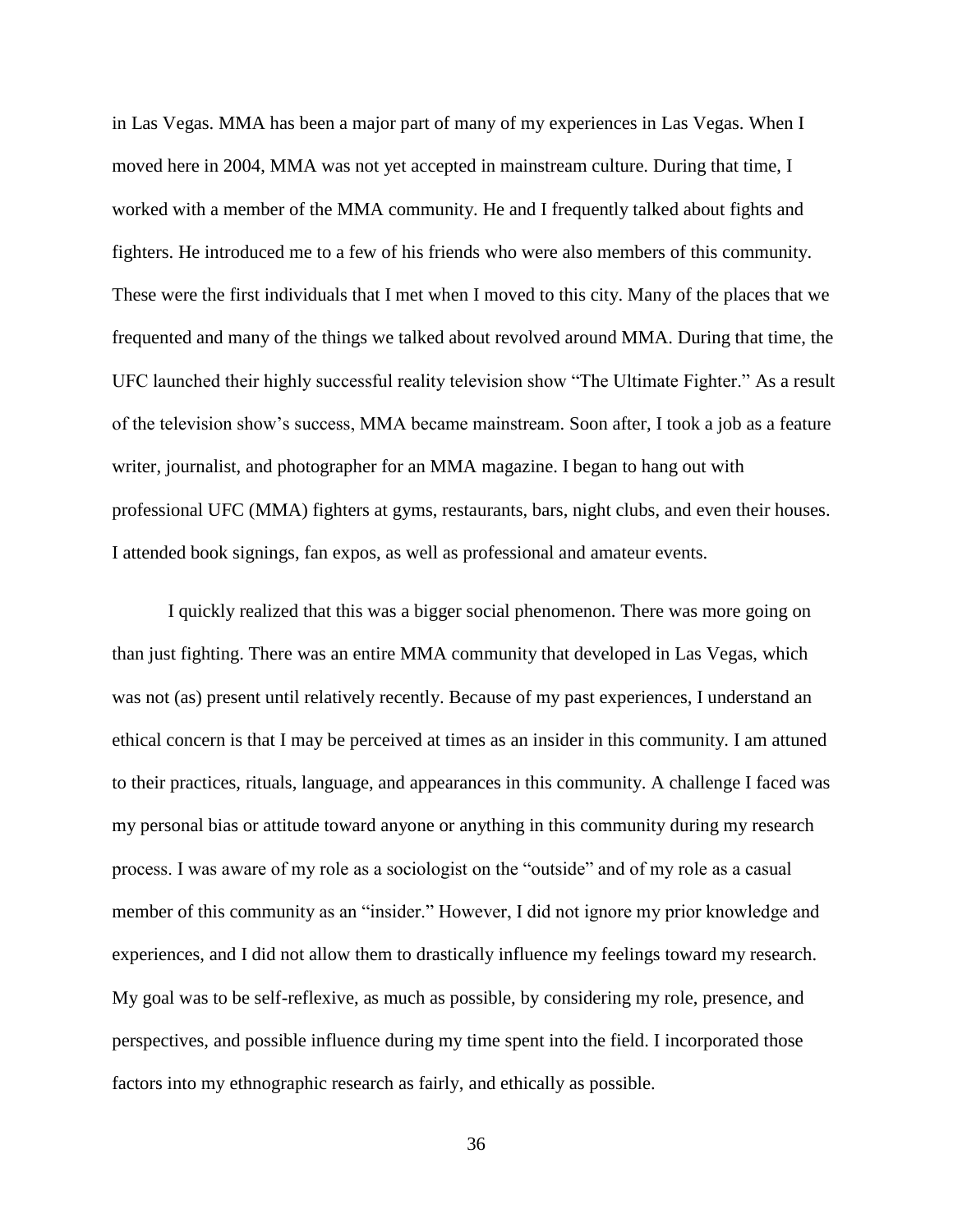I concluded my dissertation with connections to broader sociological issues by calling attention to culture as it relates to the urban experience, specifically locations where patterns of community building among individuals in Las Vegas take place. In general, my research uses the unique social phenomenon known as MMA as an application of broader sociological concepts. For example, for some, Las Vegas can be an isolating social landscape, which can be difficult to navigate, and to find a strong sense of belonging and community. Therefore, my ethnographic study of the MMA community, shows how people use MMA culture to establish meaningful bonds and social relationships with other members to form a sense of community within this city.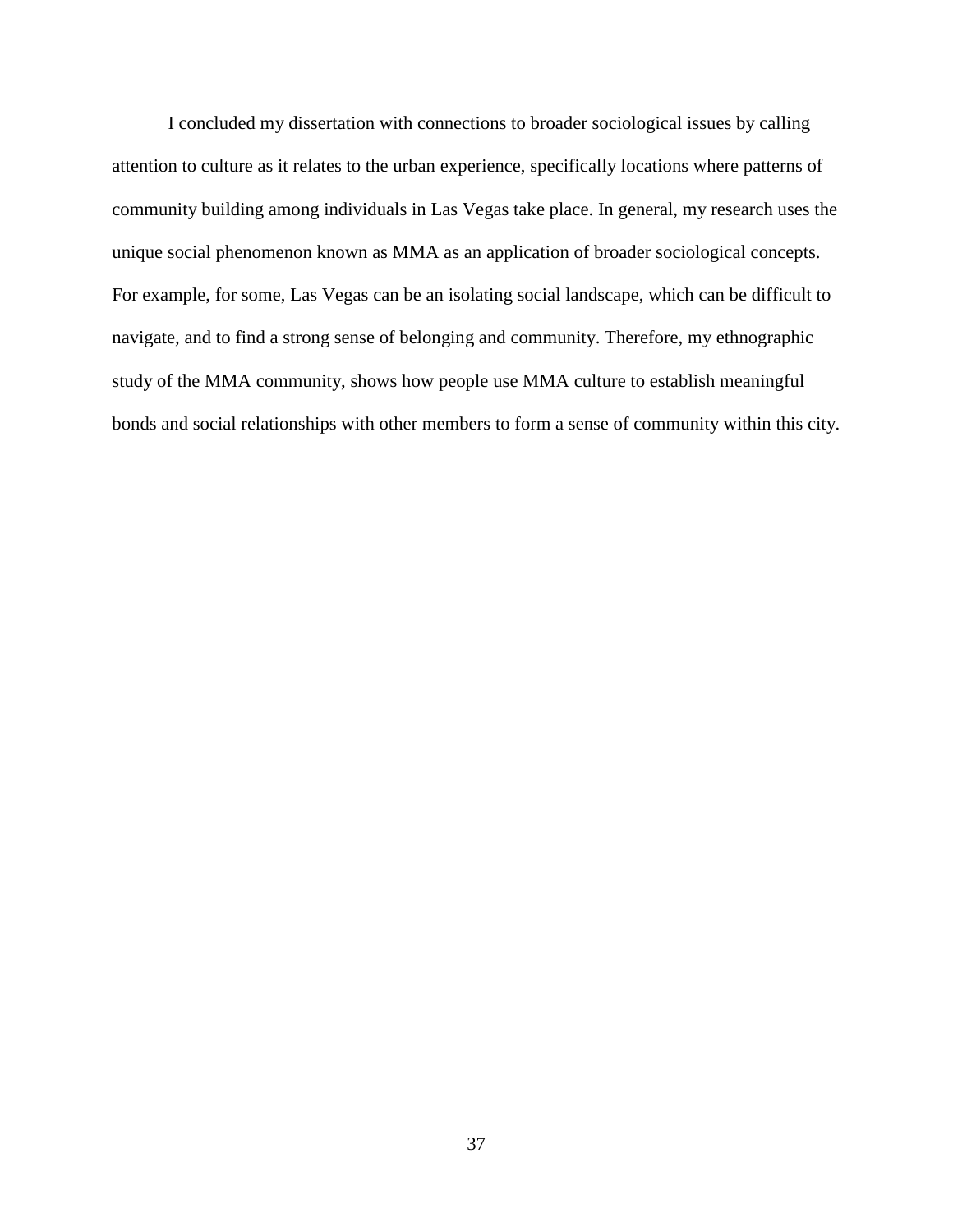## CHAPTER 4

## MMA GYMS IN LAS VEGAS

# Interaction Places and Practices

During this chapter, I use the urban culturalist perspective to explore interaction practices according to ideas of space and place with the goal to discover what role the gym plays in Mixed Martial Arts (MMA) culture, and how groups use the gym to gain a greater sense of community. Borer (2006) argued that when deciding on what places to go, and which scenes to participate in, persons acquire meanings and skills to act and fit in with the scene (p. 191). My goal in this chapter is to show what role MMA gyms play in this unique communal landscape within this socially constructed world. Moreover, I argue that groups go to MMA gyms to not only construct and practice MMA culture, but in the process of interaction with other likeminded people and groups, they simultaneously gain a sense of community in Las Vegas. I chose to incorporate research based on perspectives of place (in this case MMA gyms) because places can embody unique aspects of social life and to facilitate social interaction. MMA gyms are very social places in the MMA community, mainly because they are where many MMA fighters and enthusiasts spent a good portion of their time. In other words, there is a lot going on here. MMA gyms are places where professional fighters construct their identities and practice MMA culture through their interactions with other fighters, coaches and other members of this community. MMA gyms play an important role in the MMA community, perhaps most importantly because they are places where MMA culture is constructed and practiced.

There are many MMA gyms scattered throughout the Las Vegas Valley, however, one MMA gym named, "Extreme Couture" stands apart from the others for a few reasons. "Extreme Couture" is the first gym of its kind. It is owned by Ultimate Fighting Championship (UFC) Hall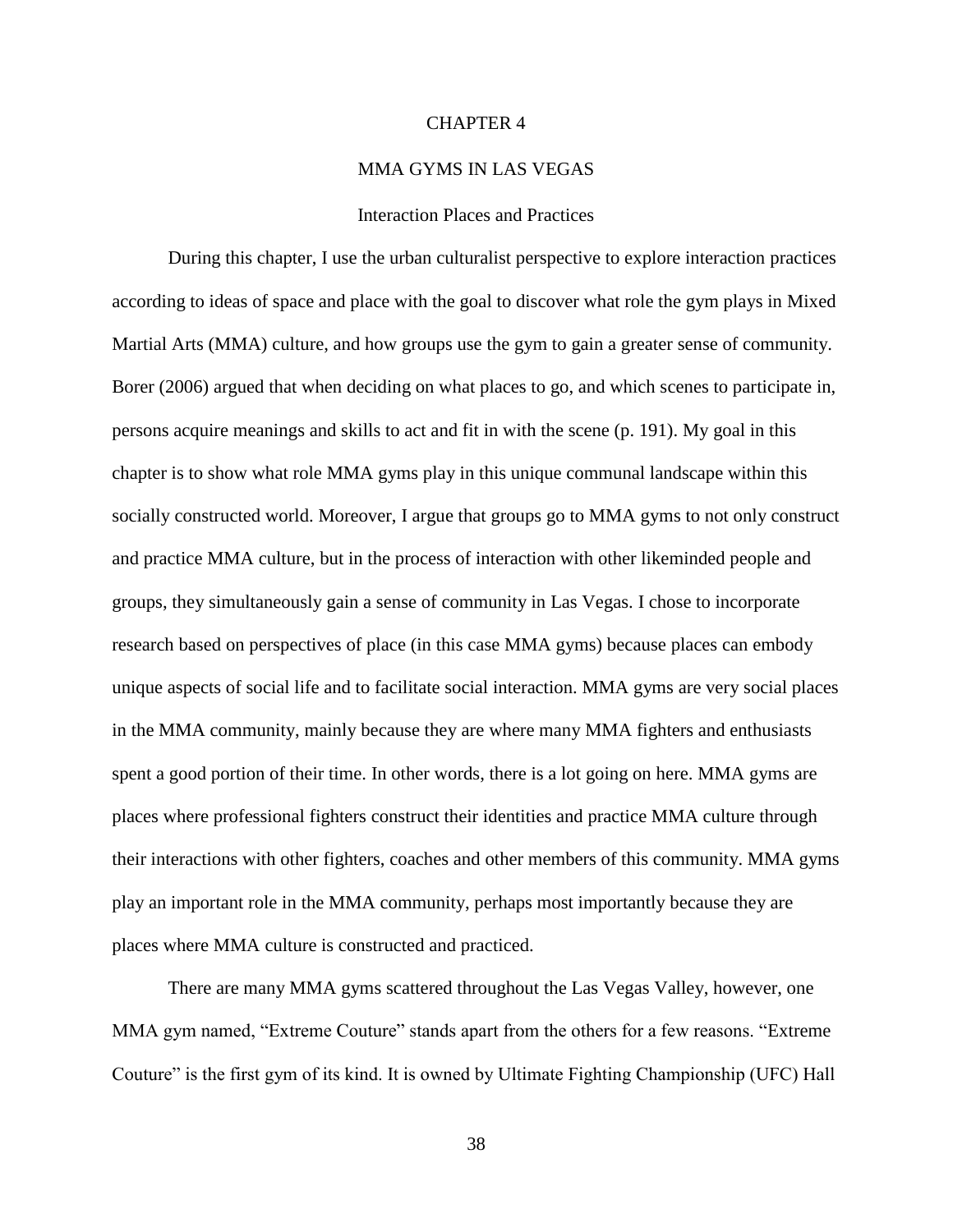of Fame fighter, former five-time UFC Heavyweight Champion and the United States Army Veteran, Randy Couture. The establishment is located in a warehouse district on Spring Mountain and Valley View. I decided to focus my research on MMA gyms in Las Vegas at "Extreme Couture" because I have various relationships with groups at the gym, therefore access was not a major issue. "Extreme Couture" has been home to former UFC champions including Randy Couture, Forrest Griffin as well as many other notable UFC fighters.

I approach Couture's gym from the parking lot. I watch my reflection in the semi-tinted windows while I walk through the glass doors. I encounter their retail shop, which I had to pass through to get to the gym. A small bell alerted the three employees of my presence. They briefly stop what they were doing to see me walk in. The thin blue and red industrial carpeting and wooden desks absorbed a noticeable smell of cleaning supplies that lingered in the air. Through social interaction(s), people often develop unique bonds to places within urban environments and these places embody culturally significant meanings. For example, sociologists have studied the treatment of place by showing how individuals form feelings or bonds to locations thereby generating meaningful attachment(s) to places (Milligan, 1998).

# Practicing Mixed Martial Arts Culture

Places may be set in urban areas and may include buildings, neighborhoods, baseball parks or other smaller local establishments. They may also include areas of cities such as the sidewalks and public areas (Duneier 1999). Further research shows that some groups may find it difficult to detach from places that they frequently visit, especially when the place(s) no longer exist (Milligan 1998). In general, places can be useful "mechanisms" for understanding cultural happenings and communities. It is helpful to turn to Gieryn's (2000) description of place as: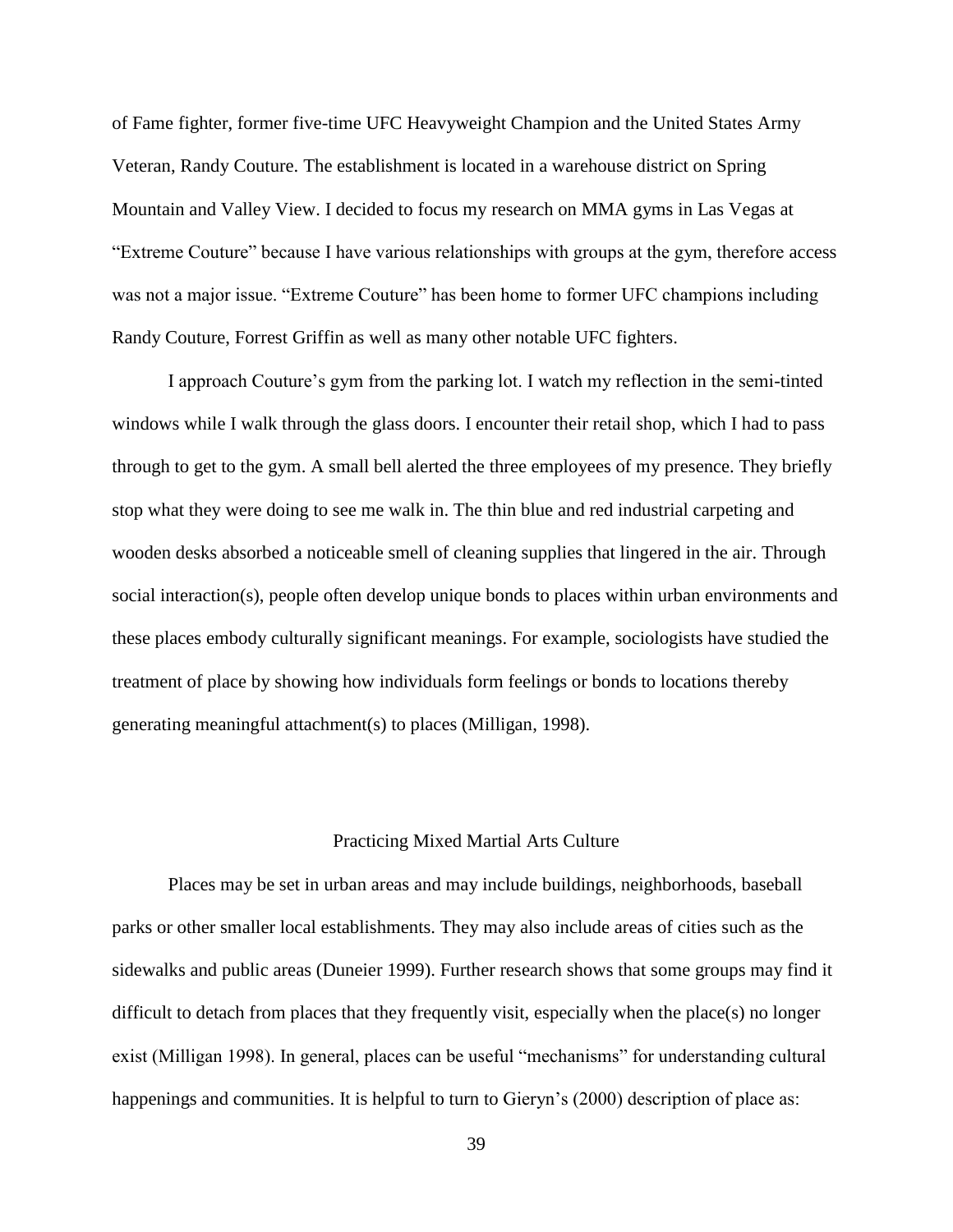Places are made as people ascribe qualities to the material and social stuff gathered there: ours or theirs; safe or dangerous; public or private; unfamiliar or known; rich or poor; Black or White; beautiful or ugly; new or old; accessible or not. (472)

Places are settings where social interactions among groups occur. MMA gyms are not only unique social places which members of the MMA community frequent, but more importantly they are locales where MMA culture is *constructed* and *practiced*. While conducting my research on MMA culture inside the gym, I found it useful to use Goffman's (1959) dramaturgical theory from *The Presentation of Self in Everyday Life*. Goffman used this theory to explain social life, and the presentation of the self. In general, the core of his theory compares the process of interaction in everyday life to a theatrical performance by which individuals interact in symbolically meaningful ways. Included are his central concepts of the front, staging the self, and performances. Goffman argued that there are two types of settings – the physical and the personal.

The physical setting may range from buildings to landscapes, while personal settings are ways that people selectively present themselves. Within a given context (setting) individual's construct their presentations of self and carry out their behaviors through interaction to favorably manage the impression(s) they give to others. According to Goffman (1959), "First, there is the "setting" involving furniture, décor, physical layout, and other background items which supply the scenery and stage props for the spate of human action played out before, within, or upon it" (p. 23). The setting is a place where social "actors" carry out their behaviors and interactions in ways that are meaningful to their group (i.e. "practicing" their culture). Using Goffman's dramaturgical framework, I these concepts applied to this topic, show the ways in which MMA groups within the gym construct, and maintain their MMA identity, which is the basis for their MMA culture and membership within this community.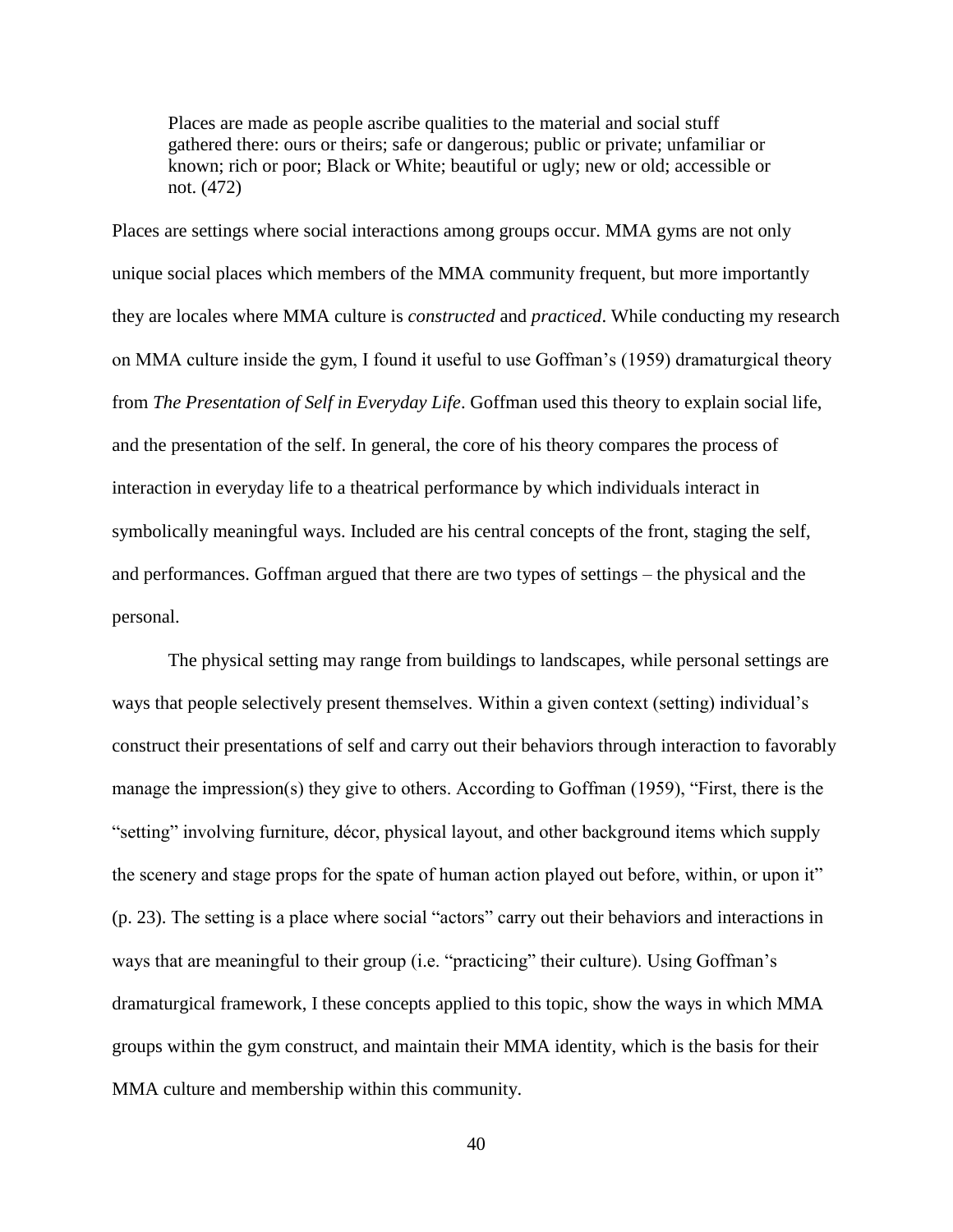I look around inside, the walls in Couture's gym tell many stories about the history of the sport. They are cluttered with memorabilia. Included on the walls are newspaper clippings of Couture's memorable moments and pages of magazine covers which he graces. A glorious, large-scale painting of the five-time UFC champion in front of an American flag hangs on the wall near the entrance. Next to it are pictures of Couture in various settings in and out of the octagon. Perhaps most notable is a collage of Couture standing arm and arm with soldiers at the Pearl Harbor memorial in Hawaii. After momentarily passing through the shop, I walk past the desk located next to the door that accesses the gym. Couture's son Ryan looks up from his computer and greets me. I nod with a smile and continue through the door and into the gym area. The ceilings are high, and the building's reinforced steel structure above me is exposed. Strategically placed military cargo nets, filled with fake leaves hang in corners of the establishment. Although the setting is relatively dim, there are pockets of light glaring through eight solar-panel windows above.

I enter the workout area of the gym and the climate drastically changes. The air is thick and muggy. The odor omitting from the room is a heavy scent of sweat from the fighters who are working out. There is a lack of ventilation. A few feet away from the entry door is a regulationsized boxing ring. The apron of the ring is decorated in camouflage print, and there are more than three-dozen signatures on the apron from various UFC fighters. Signing the apron is a way that fighters establish a sense of attachment inside the gym. The signatures are like Kotarba's (et al., 2009) description of costuming. The idea of costuming is how the authors described the way that soccer supporters use banners and homemade flags to decorate their section of soccer stadiums. Various ways of costuming are instrumental tools that individuals use to manufacture a connection with places. Beyond the ring to my left is a stretch of free-weights, stationary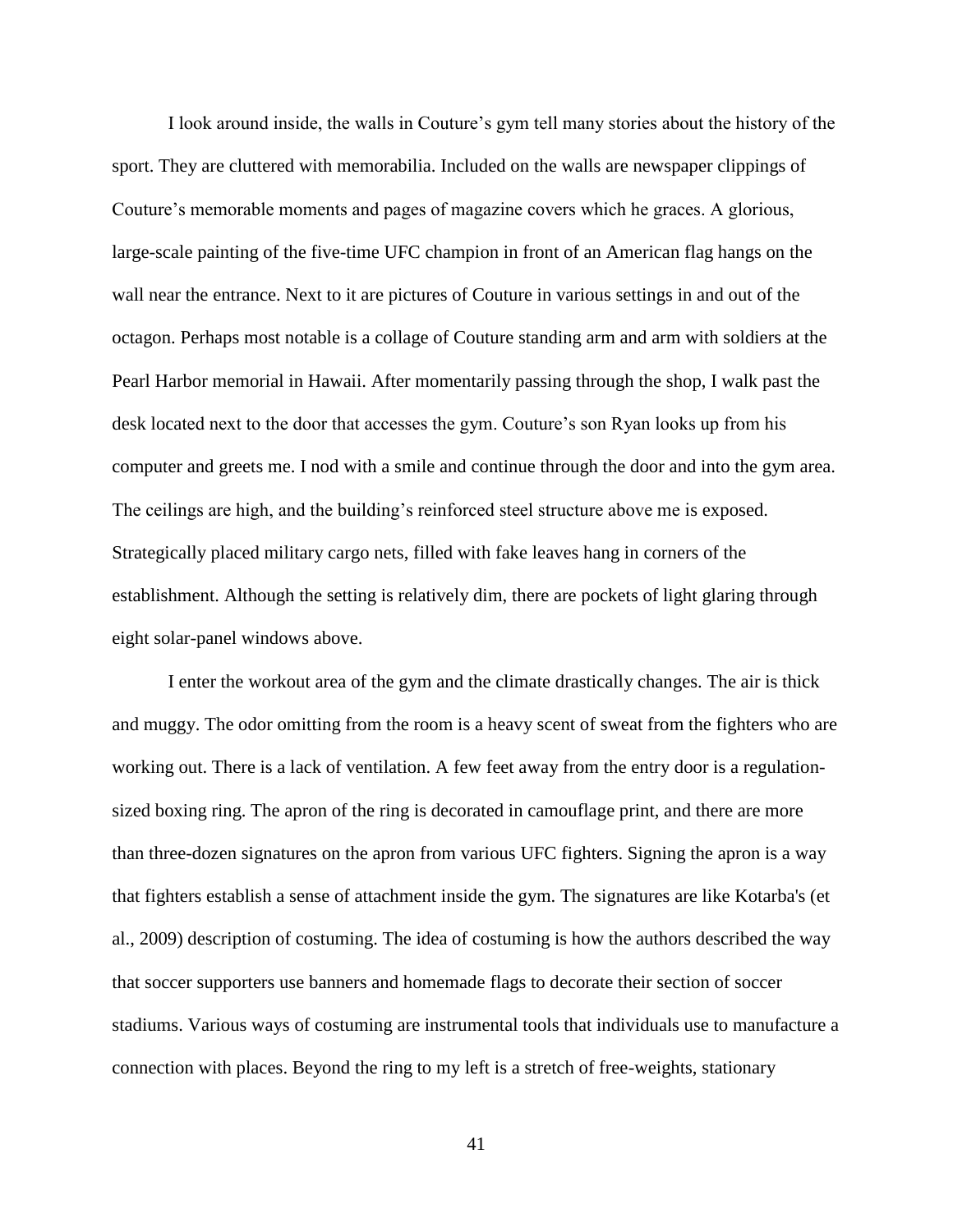bicycles, and a tractor tire that the fighters pound on with a sledgehammer. A custom caged octagon sits unoccupied across from the ring. Along the far wall of the facility, behind the cage, there are shelves that house the fighter's equipment. To the right of the shelves are another set of aluminum benches.

There is a lengthy stretch of a cage with padding on the top that travels down the center of the facility. A single stretch of metal cage divides one-third of the room. Red, green, and blue colored jump ropes are randomly draped over the wall. On the right side of the facility, opposite the wall and ring, there is roughly thirty feet wide by eighty feet long of eight-inch-thick black matting. Protruding from the wall on the far-right side of the facility are sturdy black bag-racks that are welded to the frame of the building. The racks support ten long black heavy-bags that hang just two feet apart down the length of the wall. Nearly one-third of the wall behind the heavy-bags is more black padding. MMA fighters use these objects in meaningful ways. For example, during an interview with MMA trainer, Shawn, he said:

Being here allows me to use the kind of equipment that I want. I have tons of fighters to work with. I use the gym to adapt for whatever my fighter must train.

A gym is a meaningful place for Shawn because he can manipulate objects to accomplish his goals. According to Borer (2006), "… (social) actors can appropriate or change, to varying degrees, the physical layout of a place to suit their individual and collective needs" (p. 192). The gym and the objects are tools that he uses to upwardly mobilize his status as the head trainer. For others, a gym is a unique place for interactions which occur within this setting as well. Fighters gain a sense of community at the gym through their emotional and physical experiences here. During an interview about the gym, Kim said:

It's a sanctuary for a lot of people I think. When I go to the gym, it's so relaxing to me, to go in, and clear my head and get all of that tension out. It's tough, and it's exhausting, but it relaxes me, actually.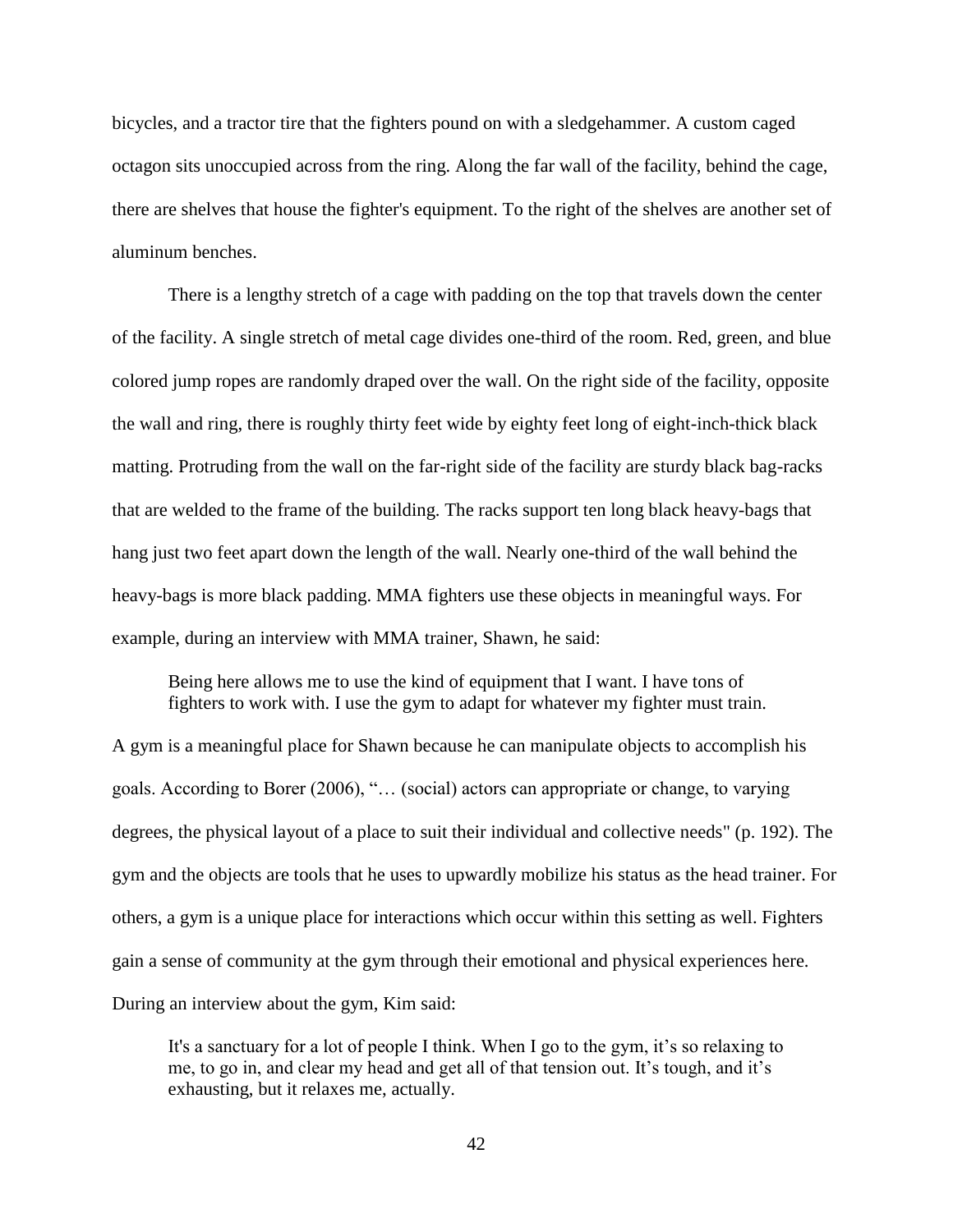Kim referrers to the gym as a sacred place. Her sense of connection to the gym is through tough and exhausting interactions with other fighters, who also seemingly find refuge and protection from the hardships of everyday life in the city. Her description is consistent with Gieryn's (2000) statement that, "We associate places with the fulfilling, terrifying, traumatic, triumphant, secret events that happened to us personally there" (p. 481). While Kim's experiences inside the gym are exhausting yet therapeutic, other fighters such as Jason are motivated by interactions with social networks that take place inside the gym. Jason said:

I get to meet new people and you have a little team-thing going on. It's not the same as wrestling with the team and unity of it, but it's still kind of the same thing. You go in there and you have a group of guys that are your friends.

A function of the gym for Jason is to gain meaningful social unity, and group membership within the MMA community. Members of this gym appear to gain a sense of belongingness through their affiliation with MMA community. These bonds are often established inside places. Jason gravitates to this site with intentions of being around others who share his lifestyle. In other words, wrestling and competing are the defining aspects of his identity, therefore his social interactions are influenced by his sense of communal belongingness with other wrestlers and martial artists in this place. Understanding physical aspects of places as providing contextual settings for social interaction is crucial to the idea of place. However, the idea of settings is not simply limited to physical sites.

#### Urban Identities and Lifestyles

According to the urban culturalist perspective, Borer (2006) wrote, "Everyday places become important loci for the development of urban identities and relationships" (p. 189). In the case of my research, MMA gyms are places affiliate MMA groups go to where they learn and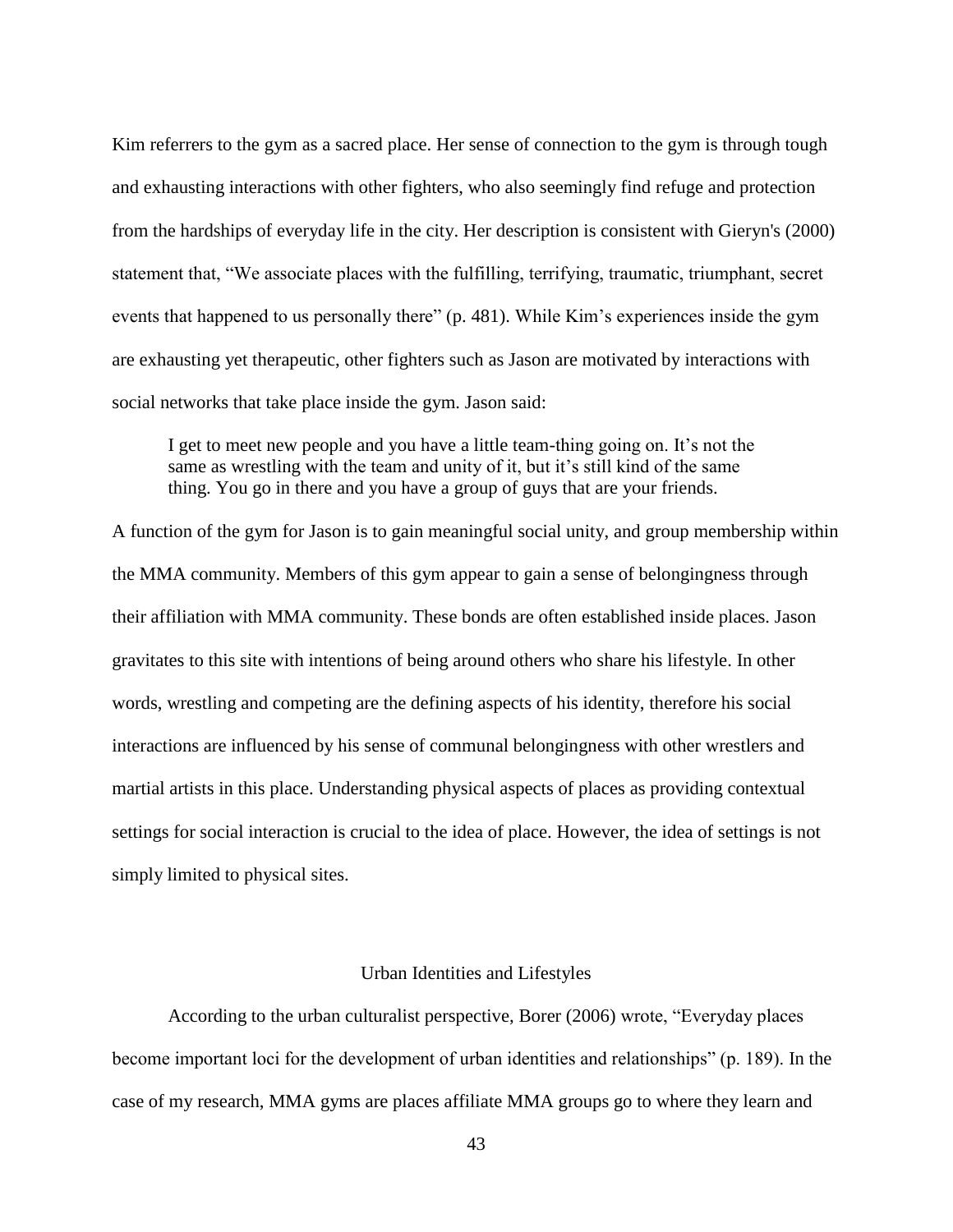practice MMA culture. How individuals make sense of the world they live in, past, present, or future are tied to the places where they rehearse their culture (Borer, 2006). MMA groups shape and sculpt MMA culture in the gym by constructing and practicing MMA performances. A key feature of Goffman's (1959) dramaturgical theory is the idea of performances, which in this case, fighters practice their performances inside the gym. Goffman wrote, "A performance may be defined as the activity of a given participant on a given occasion which serves to influence in any way of the other participants" (p. 15). Furthermore, he argued that when an individual plays a part he or she may be completely convinced by his or her own act. Shawn said:

I think that…I didn't choose to do MMA, you know, MMA just kind of became part of my life; it became me. It's just been such a part of my life. [The gym] It allows me to be me. It allows me to be in control and the coach of my team.

Performances are practiced inside the gym, which gives way to gaining status within the MMA community. A gym is a place where Shawn has status and respect from his peers as a high-ranking member of this community. In many ways, places make possible the organization of labor and serve as structures for non-verbal communication and the reinforcement of hierarchy, status, and acceptable behavior (Baldry, 1999). To Shawn, a gym is a place that serves as a contextual setting where he can comfortably practice and his status as an authority figure. During practice Shawn (the coach) acts as the facilitator for the training sessions. He walks among the fighters and shouts instructions at them. He instructs the fighters to carry out their drills which include jogging, pushups, sit-ups, and various other MMA drills. Understanding linguistic codes and terms are a part of cultural knowledge and are imperative to belonging to and remaining as a member of a community. They communicate by using terms such as "hitting the mitts," which means he holds a pair of pads on his hands, while a fighter throws combinations of punches and kicks the mitts. Other terms include "mounts," which means to sit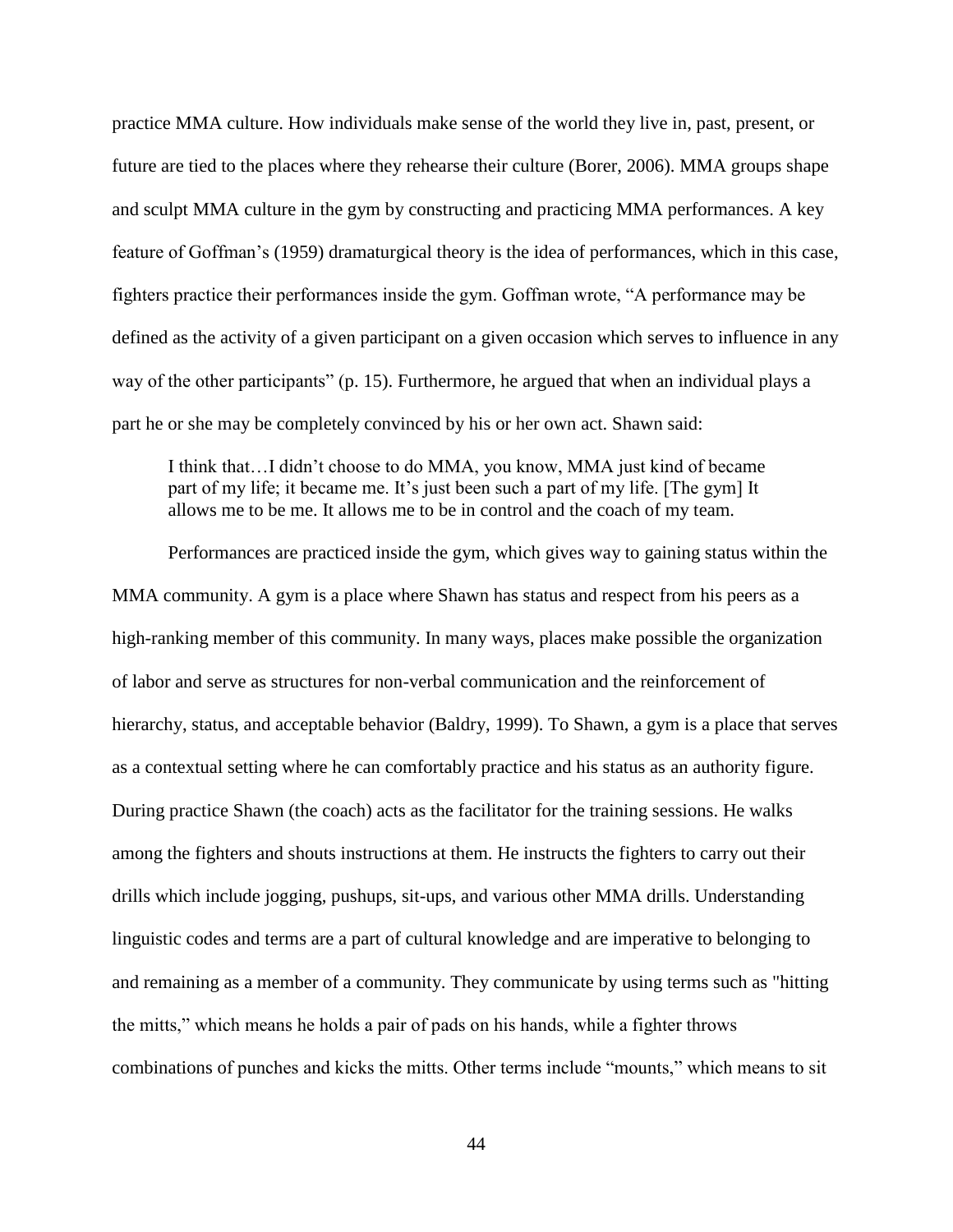on top of an opponent while his opponent is on his or her back; "sweeps" refer to moving from a position on the ground to gain a better position against his or her opponent; "transitions" mean smoothly moving from one position to another; "takedowns" refer to taking their opponent down, and "sprawling" means pushing their opponent away to avoid being taken down. Shawn shouts these terms out loud and the fighters instantly fall into action accordingly.

As a coach and a high-ranking member of this community, Shawn also uses numerical codes to communicate during their training sessions. I documented the numerical code as follows: 1-jab, 2-cross, 3-left body punch, 4-right body punch, 5-right leg-kick, 6-left leg-kick. While hitting the mitts, Shawn yells out, "1, 2, 4, good!" or "1, 5, 2, let's go!" At any given time during their practice, he yells these codes out in a sequence to the fighters, and the fighters react by throwing coinciding combinations. During a pro-practice Shawn yells, "Grab a partner and let's do sprawls. One-two, sprawl! One-two-three-four-five, sprawl! One-two, sprawl! Once you get to two, the opposite guy goes. Both guys go through it three times!" The more a fighter practices MMA culture in the gym, the more likely that the audience will be willing to accept his or her performance elsewhere, including during a live MMA event, which I discuss in a later chapter.

Widdicombe and Wooffitt (1990) discussed the distinction between being and doing among group members. They described "being" as a natural command and possession of the attributes and knowledge of a group, while "doing" is contrasted as un-natural impression and is viewed as contrived. One member of the gym, Mike, spoke about his connection to the MMA community. He referred to it as his "destiny." Mike said:

I was a municipal tax assessor for ten years, while I was a strength coach. I was making six-figures, full pension; I had six weeks of vacation. I had the American dream. I could've retired in my early fifties in a deferred com-pension plan, and I walked away from all of that because this was my true calling.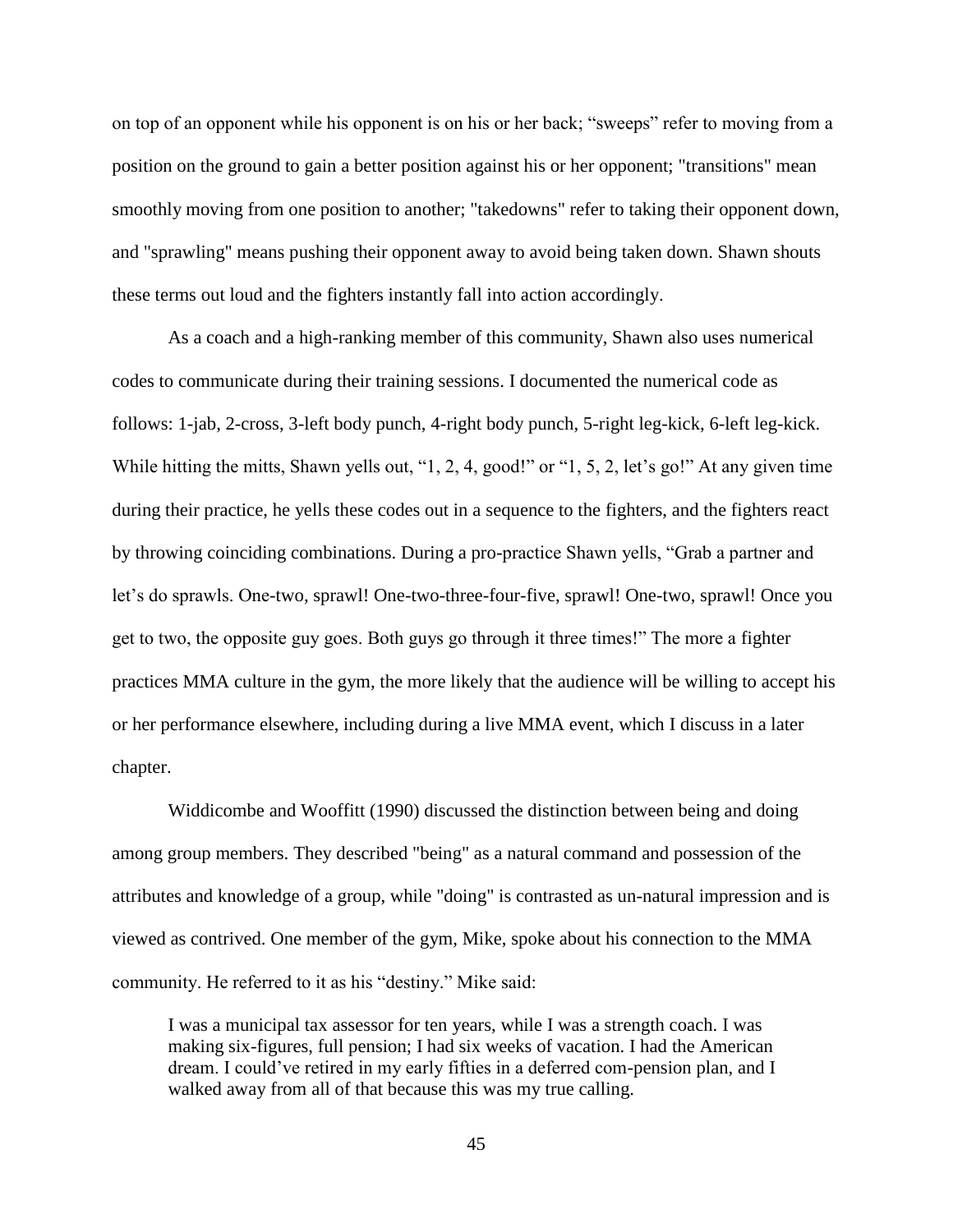He used the words true calling as though he was "meant" to be an MMA fighter; That he truly belongs as a member of this community. Stemming from the urban culturalist perspective, Borer (2006) wrote, "Urban sociologists have succeeded in identifying many of the nuanced ways that identities are both constructed and maintained in cities" (p. 189). When mike gave up the most coveted things that are associated with the idea of the American dream, his dedication to MMA gives him credibility among his peers in the MMA community.

The ability to use language and codes specific to MMA is a way that fighters prove their belongingness with the MMA community and gain status. Justin said:

There is some kind of lingo. It gets broken up a little bit more between what your specialty is and what the other MMA fighter is. There's different lingo between a wrestler and a ju-jitsu guy; there's such a different lingo in that even. They're both ground games, but they're completely different ground games

Uses of language within the gym include specific understandings of terms and codes. Being able to fluently speak the lingo is necessary to stand out from others who do not know the MMA culture as well. For example, use of language serves as a major distinction between professional fighters and non-professional fighters. More experienced members of the gym seamlessly use the language during their interactions in the gym. In comparison, non-professionals spend their time training learning and memorizing the basic meanings of terms and therefore suffer a more outgroup standing when compared to the "insider" professionals.

Regarding the importance of place, Gieryn (2000) produced arguably the most definitive review of the existing literature regarding the various sociological ramifications of place. Gieryn stated that, "A place is remarkable, and what makes it so is an unwindable spiral of material form and interpretive understandings or experiences" (p. 472). During his review of relevant literature on place, he argued that place necessarily requires three aspects including geographical location, material form, and investment with meaning and value. In general, his extensive work outlines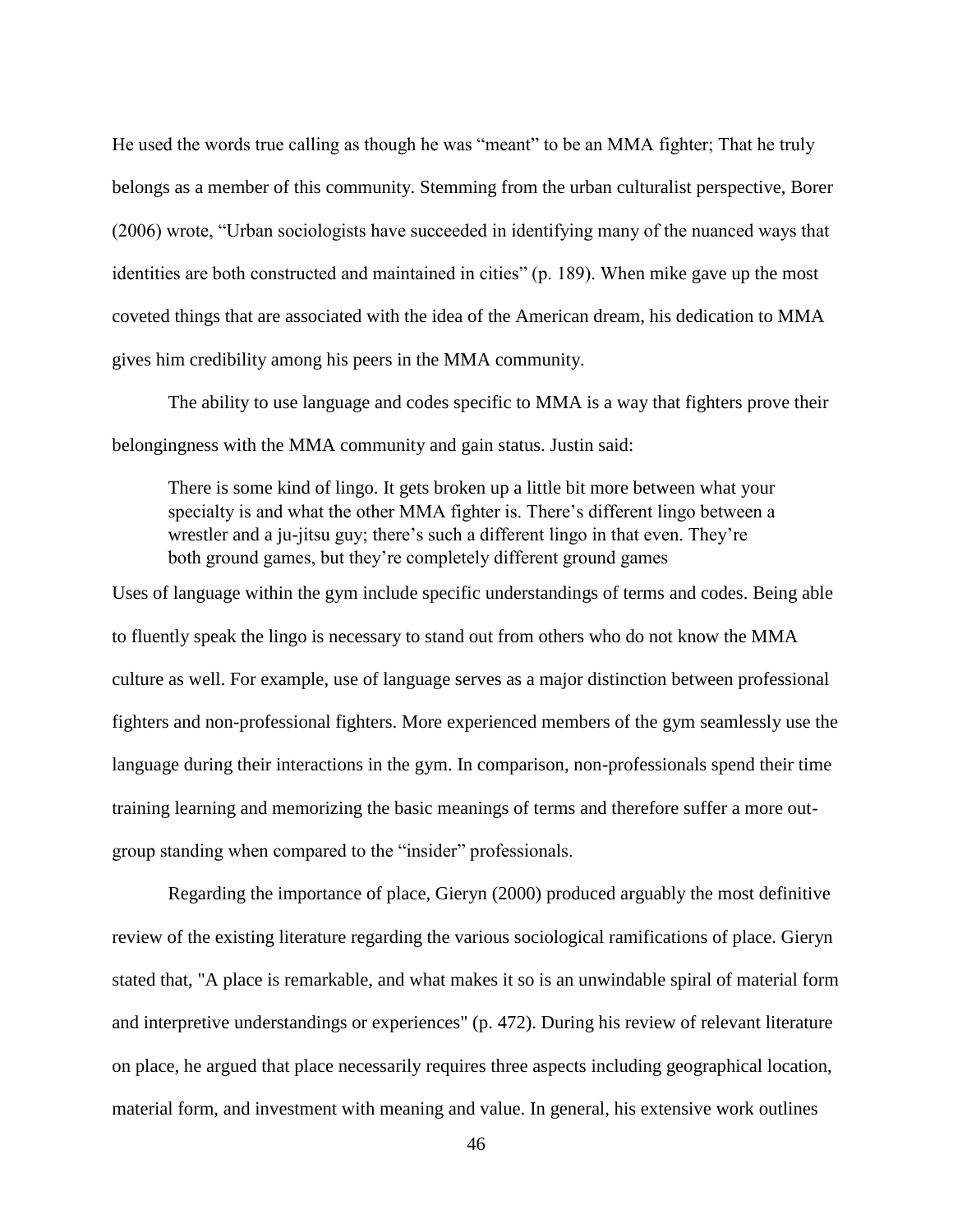the significant role that places play in social life including history, identity, politics, and community among others.

Other theoretical perspectives concerning identity are related to organization and groups. For example, social identity theory suggests that people use schemas to classify themselves and others into social categories such as age and gender, and how members of groups partly define themselves through salient group membership (Ashforth & Mael, 1989). Their identification can be further explained as the perception of belongingness to a group. Furthermore, these groups are associated with prestige and distinctiveness and they are often in competition with other groups. Identity construction is often achieved and understood through uses of narratives as well. Different types of narrative accounts of personal experience are functions of identity at all levels of social life (Loseke, 2007). Role identities versus social identities can be used to explain representations of masculinity and femininity insofar that instrumentality and communality are related to role identities that are determined by occupational status, while masculinity and femininity are social identities that are linked to gender (Echabe, 2010).

Extended literature also exists regarding the self and identity in the sociology of sport ranging from identity and beauty (imagery) in sports media (Hundley  $&$  Billing, 2010) to work on constructing identification between fans and the sports teams that they support (Fink, et al., 2009). Although relatively limited, some academic scholarship has given sociological attention to specific combat sports such as boxing. Most notably boxing, and the physical body has been used as a vehicle for understanding how inner-city youths have used boxing as a form of escape from the pitfalls of the streets (Wacquant, 2003).

The MMA community has exponentially grown over the course of MMA's nearly twenty-year history. Consequently, there are dozens of MMA promotions, hundreds of gyms,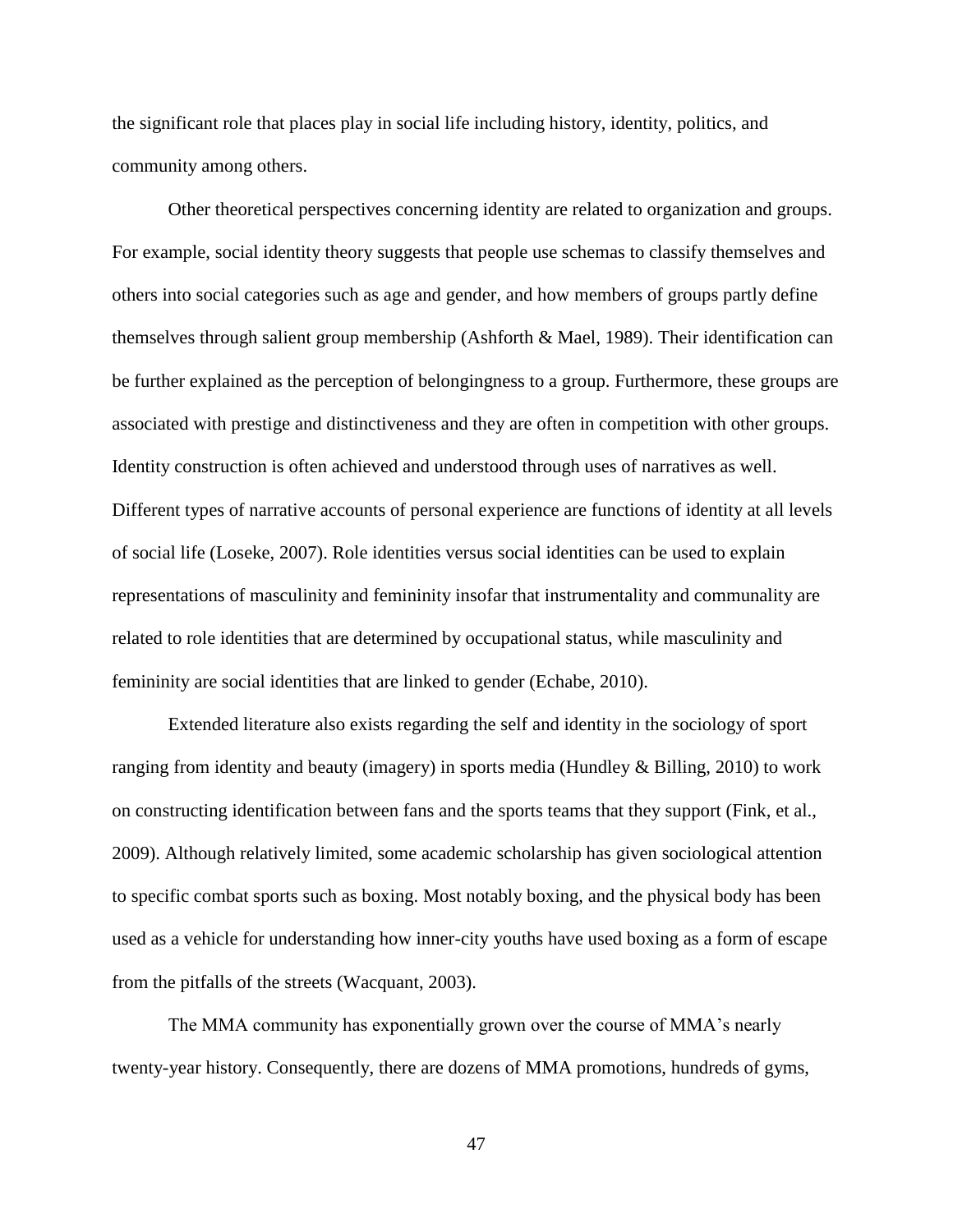and thousands of MMA fighters scattered throughout the United States. In fact, the UFC recently announced that they will be opening gyms in California, Nevada and other regions and the membership enrollment was currently over 3,000 members prior to holding their grand-opening. From the onset of my research, I have been interested in understanding more about MMA enthusiasts and participants, as well as more about the places that they occupy. According to Borer, (2006), "Mapping individuals' fluctuating identities between places is a useful way to both recognize urban lifestyles and the ways people use places to define themselves" (p. 190).

Throughout this chapter, I borrowed from the urban culturalist perspective to show how urban identities and lifestyles are constructed inside places, and how they are expressed via narrative stories. According to Borer, everyday places serve as the loci for developing urban relationships and identities. Throughout this chapter, I discussed concepts regarding interaction places and practices, as well as urban identities and lifestyles borrowed from the urban culturalist perspective to explore MMA gyms to support my overall claim, which shows how MMA culture in Las Vegas is used to construct a social world, thereby contributing to a sense of belonging to a larger group we often refer to as a community. Furthermore, I uncovered ways in which members of the MMA community practice MMA culture inside local gyms, thereby establishing, creating and perfecting meaning within MMA culture. I showed the role that place plays among urbanites affiliated with this community to establish an ever-growing presence in this city. During the next chapter, I provide an analysis of how members of MMA groups *apply meaning* to the practice of their culture, which takes form and expression through an overall MMA *style*.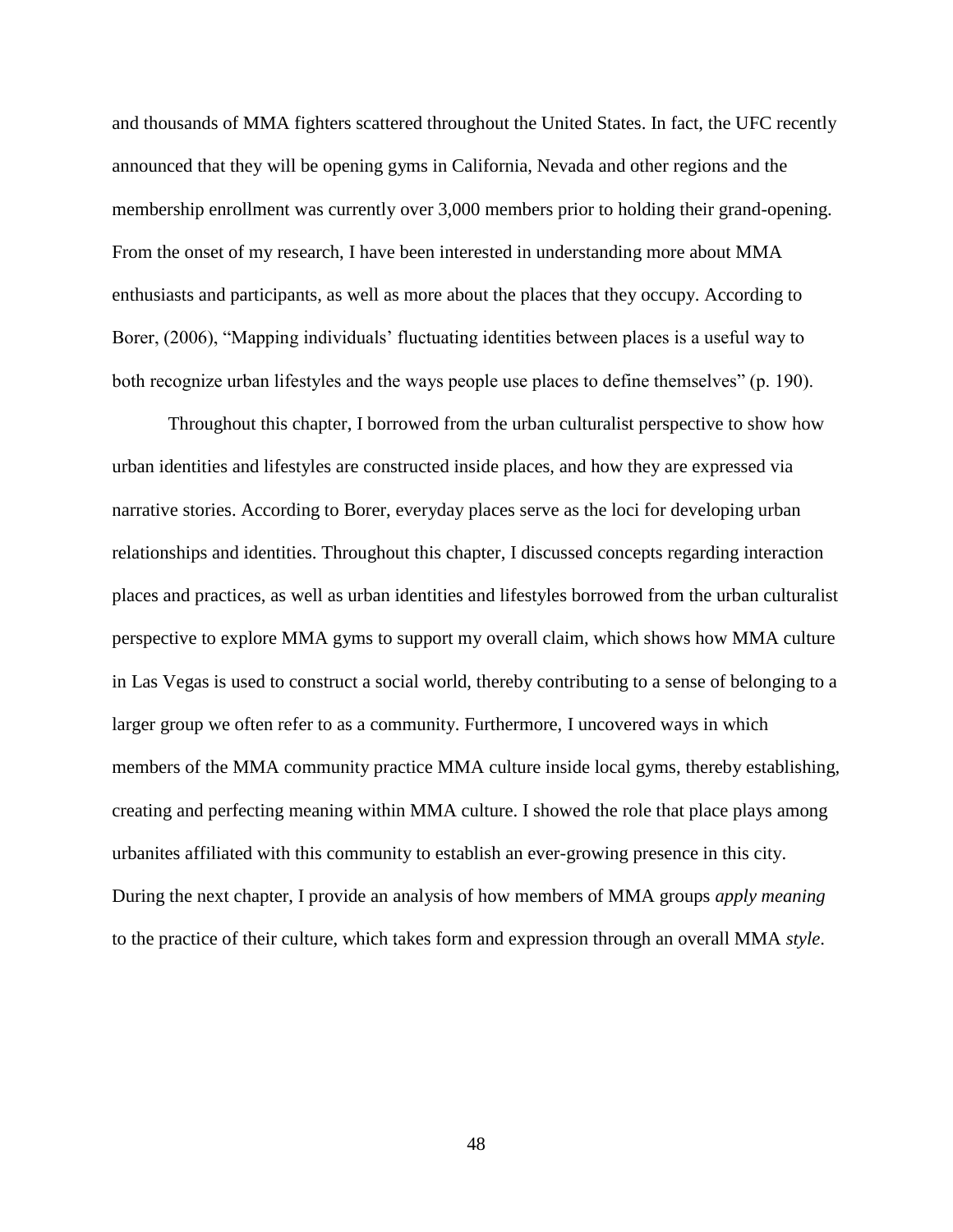## CHAPTER 5

# THE MEANING OF MMA STYLE

Until this point, I have discussed where members of the MMA community go to construct, and practice MMA culture. I will now move beyond my explanation of MMA practices, and introduce meanings that members of this community *give* to their practices, which are *expressed* through an overall MMA *style*. In 2008 the UFC released a coffee table book of photographs containing candid portraits of UFC fighters. Photographer, Kevin Lynch took hundreds of well let pictures of UFC fighters before and after their fights. As a member of the media at that time, I was gifted a copy of the book from the UFC. The book consists of powerful images that everyday people do not typically get a chance to see. From a fans' perspective, the book successfully captures vulnerable backstage moments of UFC fighters. From a sociological perspective, however, the book was not just a glimpse of fighter's personalities, but the photographs document that there is a recognizable MMA style.

Lived experiences of MMA fighters are epitomized by their culture, and how their identities and lifestyles are reflected attitudes, narratives and general MMA style. In the following chapter, I identify three dimensions of MMA culture including fighter attitude; uses of narratives, and the construction of an MMA appearance. I show how and in what ways MMA fighters construct an MMA style to signify membership within this community, and to establish favorable impressions among their peers. My goal of this chapter is to show how their attitudes express how they feel about *what* they do, how they use narratives to frame *why* they do what they do it, and the way that they use symbols to construct *how* they appear in front of others. Overall, I attempt to show how this community exhibits a unique MMA style, with a goal to bond with likeminded others, and ultimately achieve a sense of community by belonging to this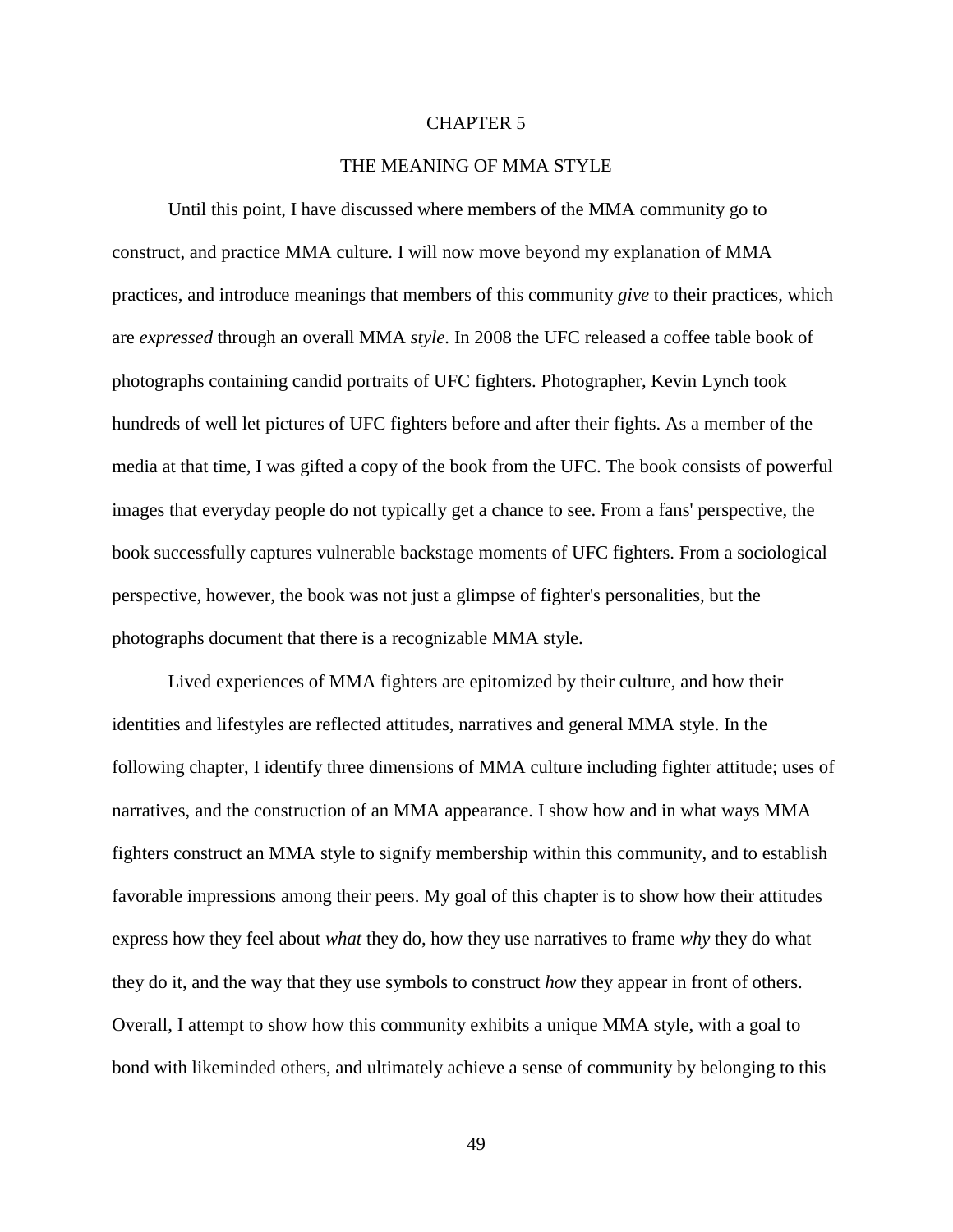community. My overall goal in this chapter is to show what role style plays in MMA culture to support my argument that this is a socially constructed world, where affiliate groups use style to express shared, agreed upon, and understood meaning within MMA culture to gain a sense of community in Las Vegas.

## MMA Attitude

A large dimension of MMA style is involved in his or her attitude. A fighters' attitude can tell a great deal about how he or she feels about *what* they do. After conducting many interviews, one thing is clear – many MMA fighters do not have favorable attitudes toward working in the "real" world. The meaning of MMA style can be found in a fighter's perceptions and beliefs about and toward the world. Their perceptions and beliefs are expressed through their attitudes, which are expressions about what they do, what they represent, and what they stand for. The physical aspects of fighting – being fast, strong, and tough are connected to the cultural values associated with MMA culture including being bold, dangerous and free. Their attitudes reflect their values and beliefs. Some fighters refer to this attitude as the "warrior mentality." They construct a unique MMA attitude to distinguish themselves from others outside of their community. Fighters develop MMA attitudes by using physical and mental strength to boldly do what most others fear – willingly and regularly engage in physical confrontation, which sets this community apart from other dominant groups. MMA attitude then is one way that these groups determine inclusion and exclusion.

Members of MMA groups have developed their attitudes partially because members of this community do not neatly fit into traditional social categories found in more dominant communities. Although MMA fighters are never fully removed from society, they perceive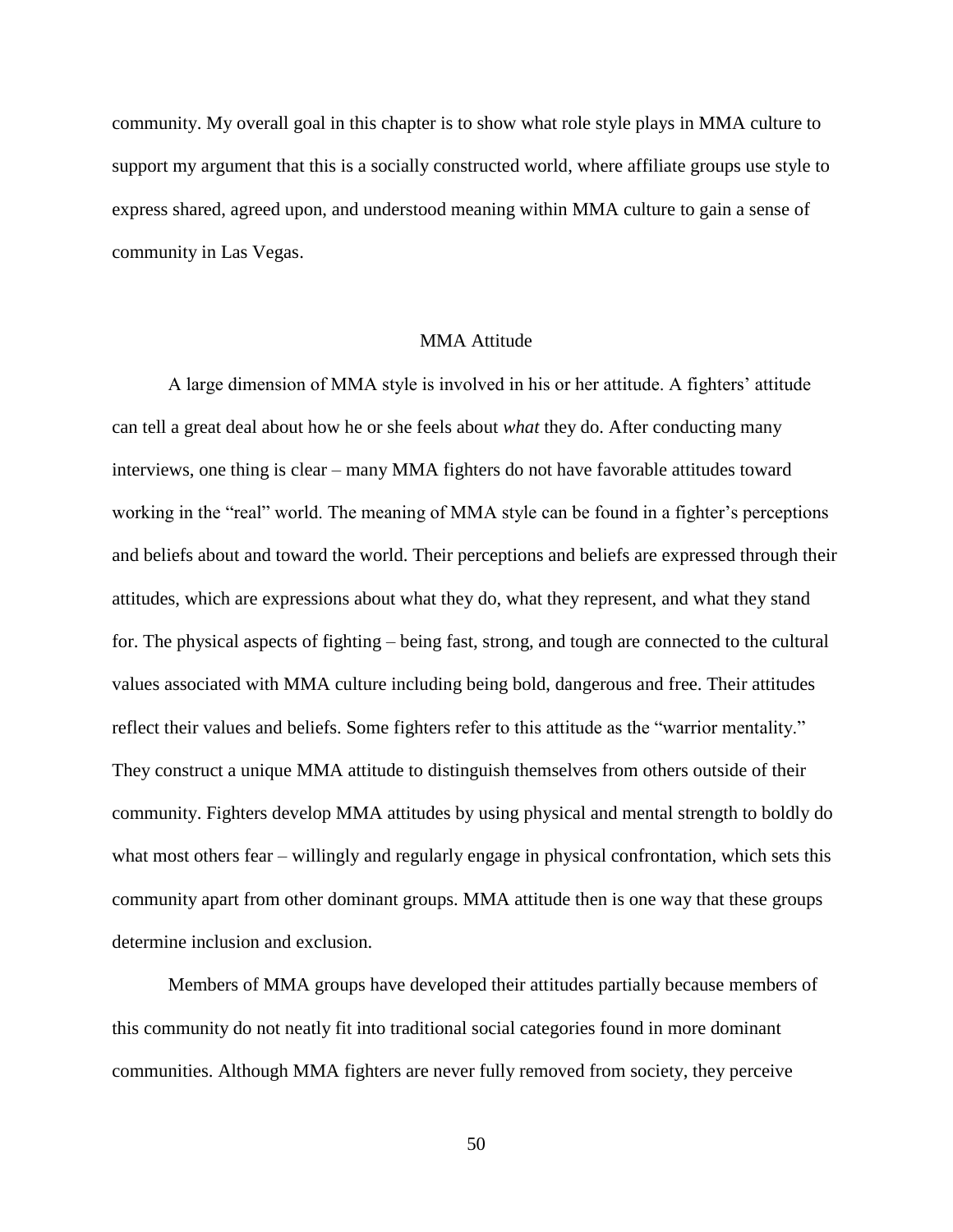themselves as removed from the structure, which they feel average urbanites are confined to. An MMA fighter's attitude about what they do suggests that they feel as though they are removed from the confines of everyday structure or the "real" working world. For example, former UFC champion and current UFC Hall of Fame fighter, Chuck Liddell, talked about what his life would be like outside of this community. According to an interview located on UFC.com (accessed December 28, 2010), Chuck said:

I have a degree in accounting, so I probably would have gotten a real job working for some corporation or something. It was almost something that I felt kept me from getting a real job. I was almost at the point where I was like, 'You know what, if something doesn't happen in this career, I'm going to have to go get a real job.

His comments importantly convey an anti-corporate attitude. Feeling outside of the dominant social structure seemingly gives fighters a sense of bravado, which is reflected in their attitudes toward the world. An outsider description of these groups is consistent with Simmel's (1903/1971) idea of the "stranger," which suggests that some individuals successfully operate within society, despite not having permanent connections or ties with others – they have the freedom to come and go as they please.

Their stranger-like status attitude is reflected in their beliefs toward the "real" world. Feeling removed from structure helps them to maintain their edgy, rebellious and ultimately outsider status. Being able to fight another person, and not have to go to jail for it, gives them the feeling that they are outside the boundaries of ordinary society. Joshua, and MMA fighter stated, "The average person who doesn't fight, doesn't ever get to focus in that kill or be killed setting." The dangerous nature and possibility of getting injured give members of this community their edgy attitude. Most ordinary people outside of this community will never understand how a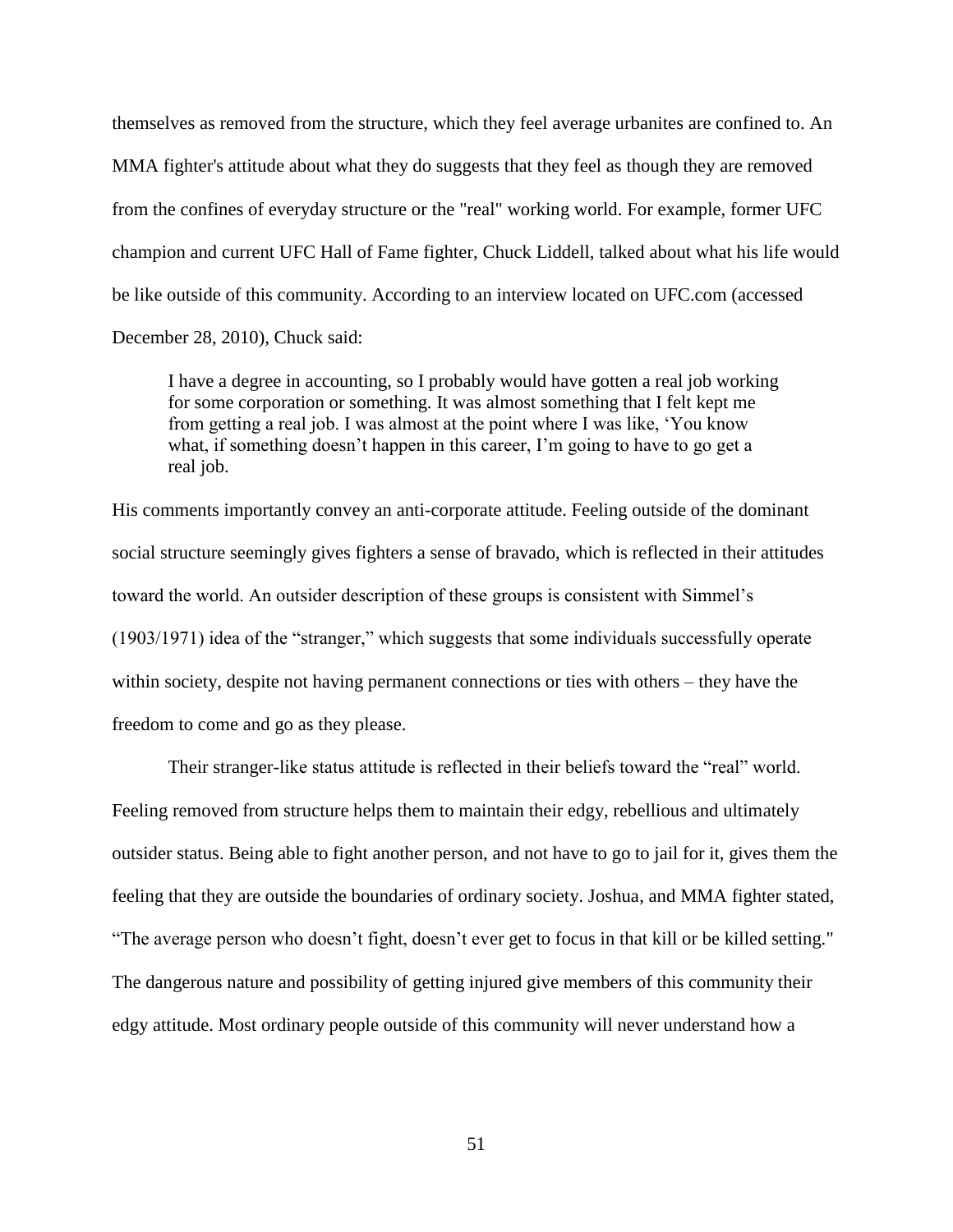fighter feels about what he or she does. According to an interview found on tuffnuff.com (accessed August 15, 2014) MMA athlete, Kari stated:

There's just something about getting locked in the cage with you and one other person, knowing that you both are going to give it everything you have to come out on top. It's surreal and nobody will ever understand unless they do it themselves.

There is a deep connection between MMA fighters that is centered on a shared, "us against the world" attitude. Fighters establish a deep sense of solidarity, which is extraordinarily unique. In many ways, these collective feelings are what Durkheim (1965[1912]) described using the term effervescence. Although fighters' step into a cage and fight one another, they are sharing an experience, and more importantly, a bond, that symbolizes that they share the same feelings about life outside of this community and they are willing to fight each other to prove it. Effervescence is also experienced among fans and spectators as well, which I discuss during a later chapter. Regarding those who participate in the physical aspects of MMA however, are willing to "take out" members of their own group in a fight to have a successful career and remain as a permanent member of this community.

Many members of this community do not seem to wish to live a more traditional lifestyle. Their attitudes reflect their motivations by doing what they love to do, rather than working based on monetary achievements. If we recall from the last chapter what MMA fighter and interviewee, Mike said about walking away from his successful life and the American Dream, Mike left behind what most spend their entire lives trying to achieve to become a permanent member of this community. By not having to work a real job, MMA fighters have a sense of being outside of social structure, which importantly also brings them *closer* to being inside the community. Another interviewee and MMA fighter, Kari remarked, "The fight life. The people, the experience, and the fight itself is just amazing."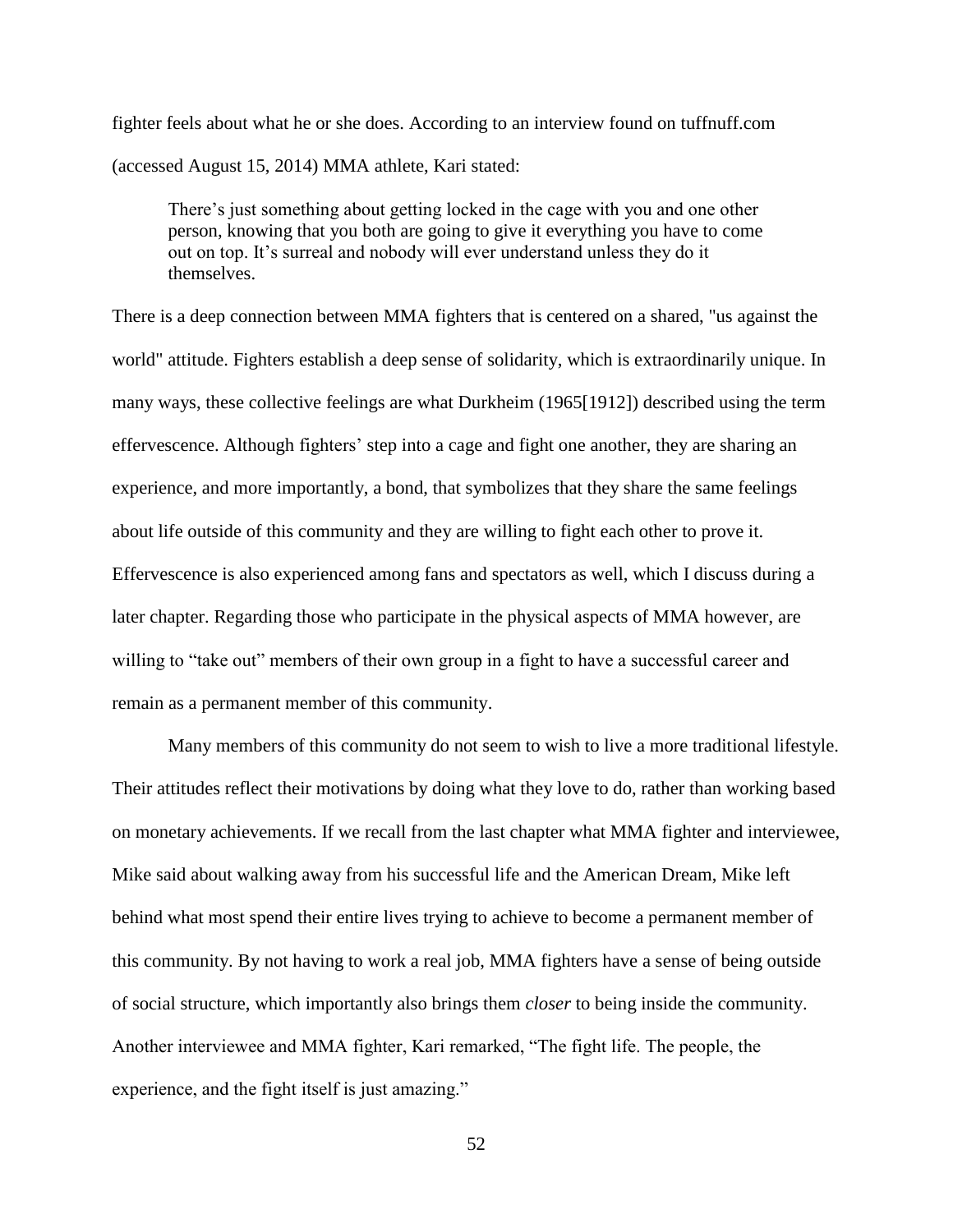As Simmel's idea of the Stranger suggests, they are a part of society, that is, they exist and play a role in society, but they are simultaneously outside of it because they do not subscribe to traditional norms and beliefs. Fighters are a part of the fighting business, but they are not business people. In a Simmelian way, they are in it, but not of it. UFC owners, MMA managers, and media members are business people in this industry and/or community. Most fighters are a part of the industry, but they are not tied to it in the same way as others. Professional MMA fighters are in constant limbo with feelings of being free and outside of structure because they do not have to work real jobs, in contrast to the possibility of a career-ending injury or being cut from the organization that they fight for, which means they would be thwarted back into the real world and forced to play by the rules of that world. Interestingly, they do not belong to either world. Amateur MMA fighters struggle with the same duality, but in an opposite way. Although they train, fight and identify as members of this community, they do not get paid to fight, which means they must keep "real" jobs to survive. For the time being, they work and live in the real world, but they believe that they will be successful enough as members of this MMA community, which is their ticket to escape from the real world.

To understand their inside/outside relation further is to understand how fighters express their attitudes about what they do. Michael described an overwhelming sense of happiness toward fighting as opposed to working other jobs. According to an interview found on tuffnuff.com (accessed August 15, 2014) MMA athlete, he stated:

I had a lot of jobs, but I had never been happy in anything I did, so when I did this, it was the best thing I've ever done in my life – I've never been happier and so far, things have been going really well.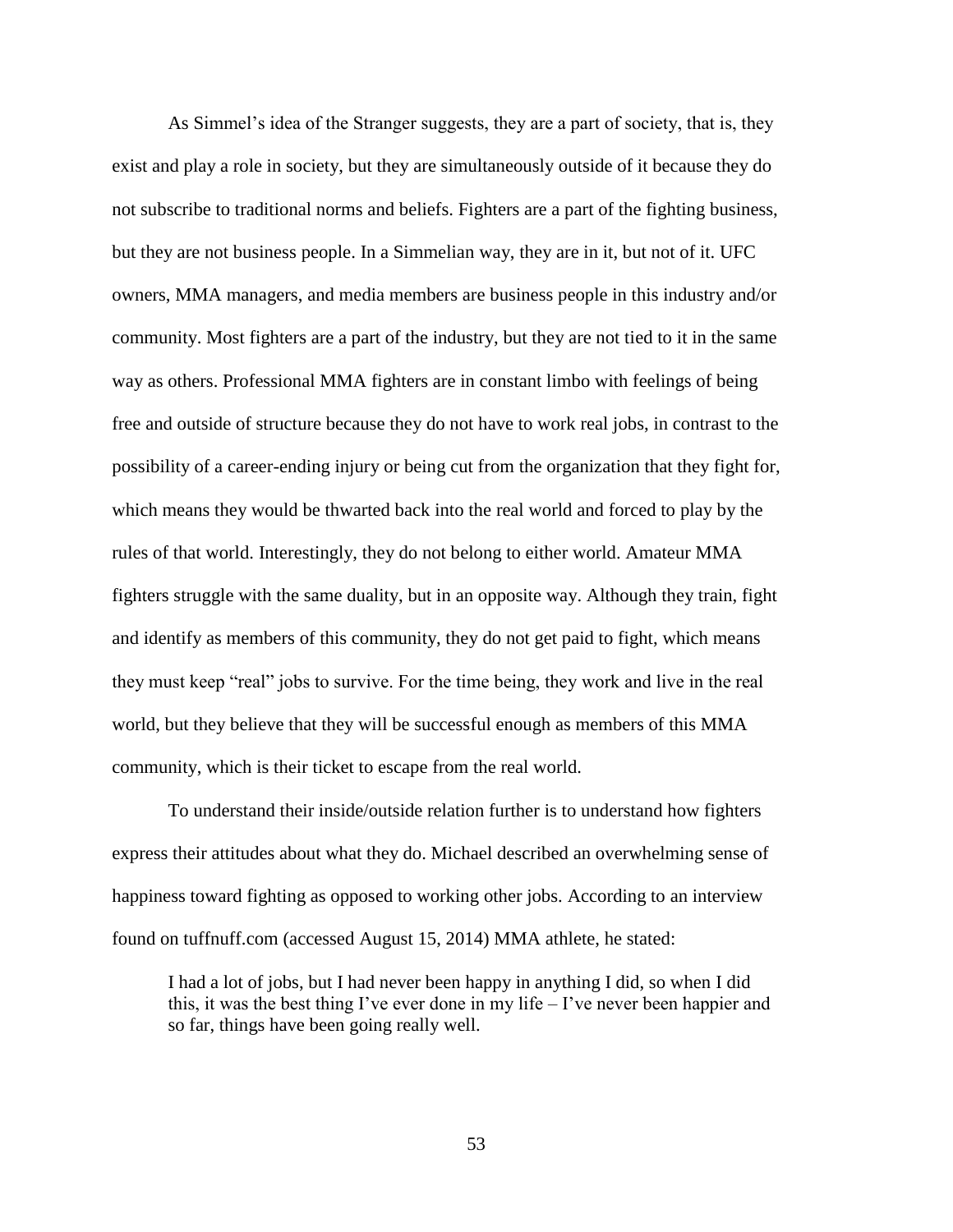In general, there is a certain quality of game and play associated with sports, including fighting. There is a component of play and creativity in what fighters do that average people who work traditional jobs do not typically find daily. Perhaps this is one of the appeals of belonging to this community as a fighter who gets paid to fight. Fighters regularly used the words fun and games to describe how they feel about what they do. Professional fighters also get their outsider attitudes because they see it as more play than an actual job because they tend to have more free-time than the average working person. For example, they are free to train outdoors if they please, take a day off training without asking a boss or without having major repercussions such as losing their jobs. They train (work) a few hours each day and fight once every few months. That they are not typically confined to a structured, nine-to-five position, therefore they have more agency in their day-to-day lives than do average people. What they do provides more freedom and less restriction, which gives them a greater sense of being removed from structure.

They perceive what they do as a game-like competition more so than as a fight. Their attitudes toward MMA seems to be more play than it is work. Fighters' often use the word fun when they talk about what they do. For example, "Tuff-N-Uff" fighter, Sean Francis stated, "It was like a dream. I fed off the "Tuff-N-Uff" crowd and felt good that night. This is my world. I had so much fun." Another female "Tuff-N-Uff" fighter, Cheyanne stated, "For young fighters, all I can say to them is just have fun with it." One "Tuff-N-Uff" fighter, Brandon compared his experiences as a fighter to a game when he stated, "Why even take this fight you may be asking? Because you don't shoot a basketball every day to not play a game." "Tuff-N-Uff" competitor, Richie, also spoke of his attitude toward what he does in terms of a game. According to an interview found on tuffnuff.com (accessed August 15, 2014) MMA athlete he stated: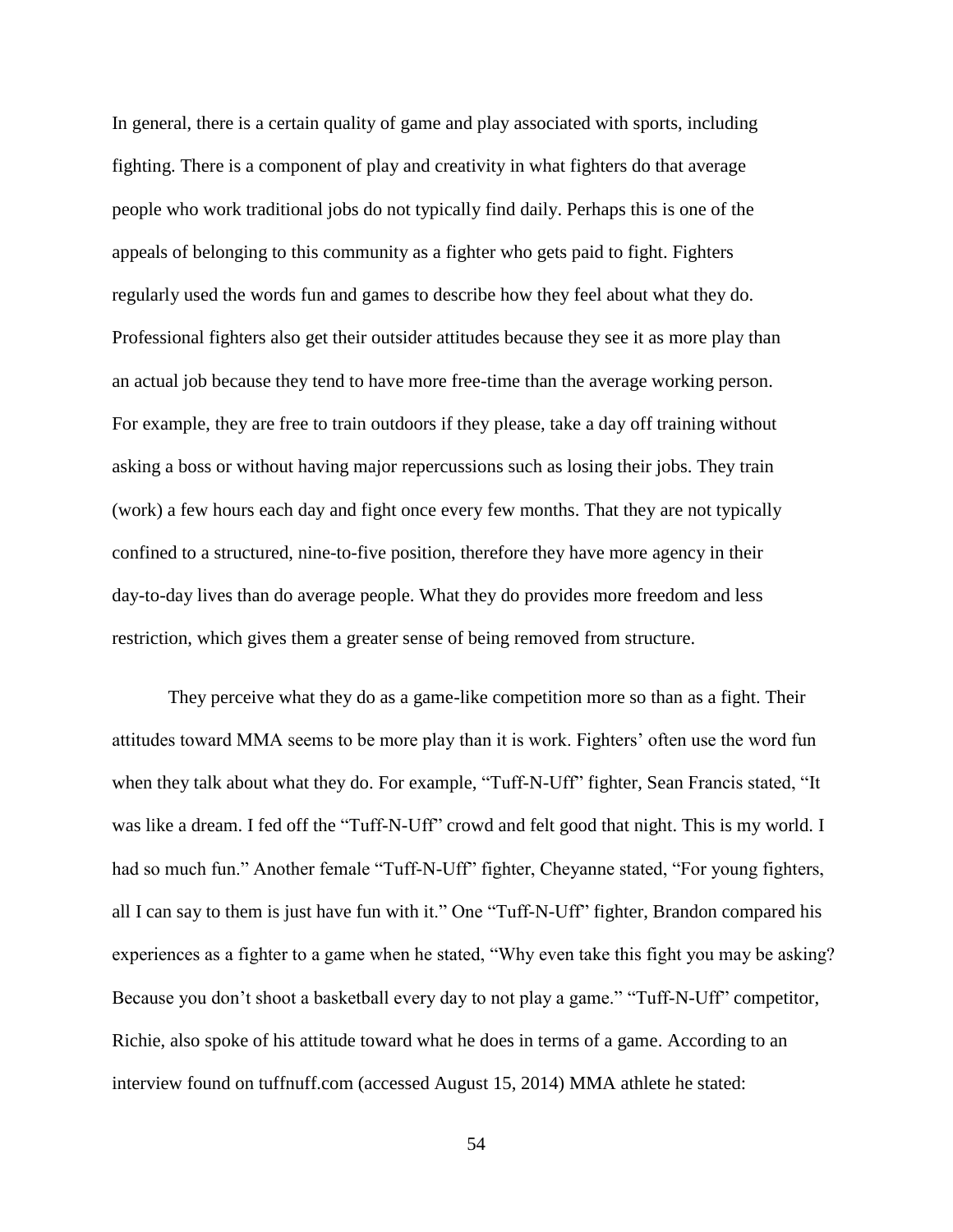I love the fact that I am able to showcase all the different skills that I have while someone else is trying to do exactly the same, but you just have to make the right move at the right time, like a game of chess.

The unpredictability of MMA is appealing to members of these groups because every day, contemporary life tends to be highly predictable and structured. Day-to-day routines typically do not allow for much creativity, especially at work. "Tuff-N-Uff" fighter, Joshua, stated:

> It's different than anything else. If you work at Burger King you don't get the chance to get nervous, excited, and motivated, to overcome another man's will. You don't get goosebumps making chicken nuggets brotha. Fighting makes you feel alive.

Ryan had a similar attitude regarding his experience in the corporate world insofar that the "real" world lacked the uncertainty and competitiveness that MMA offers. According to an interview found on tuffnuff.com (accessed August 15, 2014) MMA fighter Ryan claimed, "After graduating I pursued a career in business. I immediately missed competition and the ups and downs of being an athlete." He continued, "…I really enjoyed getting back into the competitive nature. I had my first fight and that just reassured me that this is what I wanted to do." According to another interview found on tuffnuff.com (accessed August 15, 2014) MMA athlete Jeff described a feeling that most ordinary people do not get to experience in their lines of work when he stated, "[I] Love the competition and the rush I get stepping in the ring." Their attitudes toward what they do reinforce the values and beliefs of their community, which strengthens their feelings of solidarity and social bonds between them.

In this section, I discussed how members of MMA community share common beliefs about the world outside of their group and their feelings are reflected in their attitudes. Sharing similar attitudes strengthens the social bonds between them by providing a sense of solidarity. Moreover, it helps members achieve a sense of belonging and membership with others in this community. Next, I discuss the importance of narrative use in this community.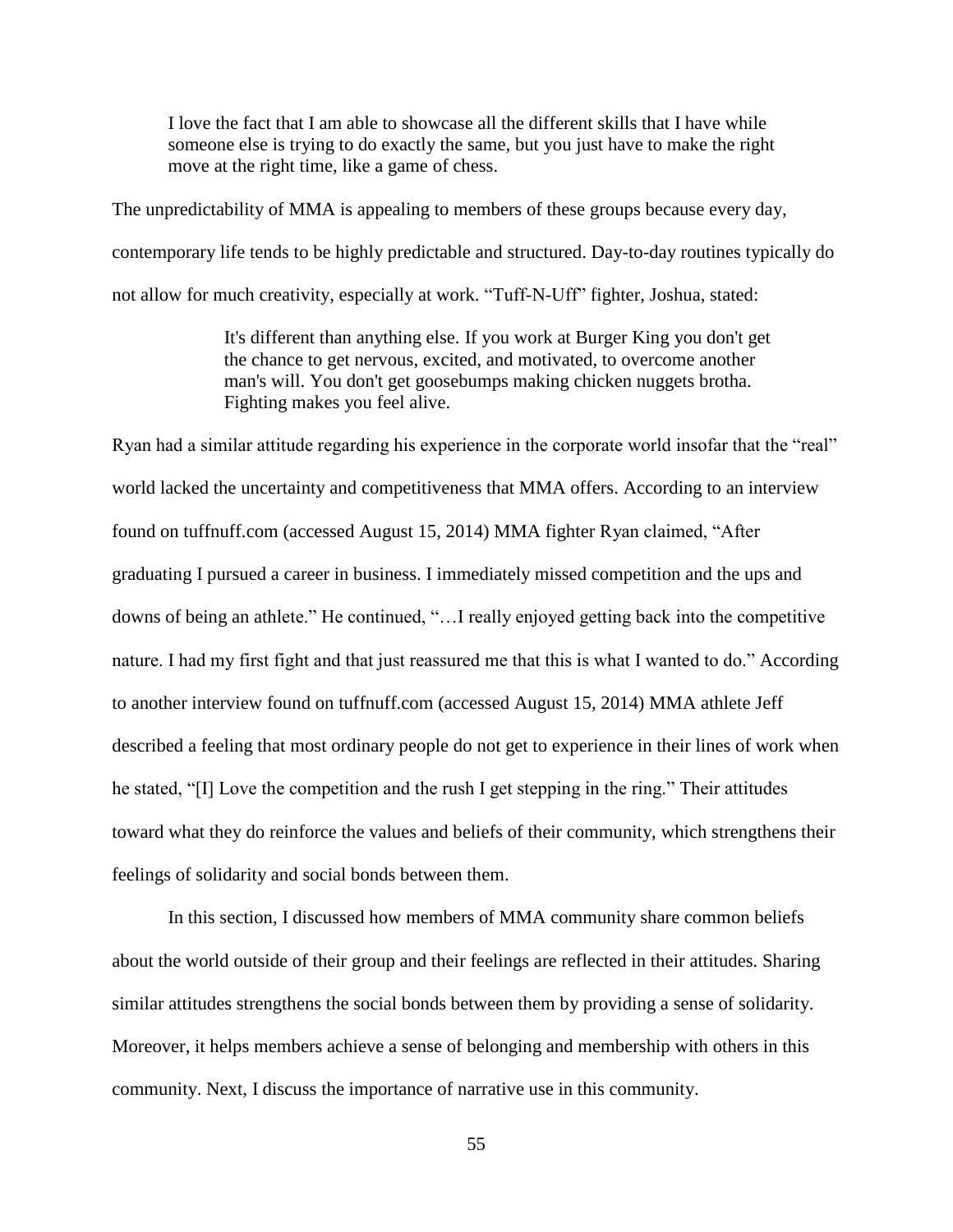## MMA Narratives

Another dimension of MMA style is how they use narratives to frame *why* they participate in this community. According to Borer (2006), "As such, it is necessary to draw out which groups highlight certain characteristics and events and seek to understand the purposes that such narratives are intended to serve and accomplish" (p. 187). The dominant narratives that emerged from my data collection were memorialized narratives and romanticized narratives. My analysis shows that they generally talk about participating in MMA by using particularly nostalgic narratives, which contributes to their romanticized view of why they participate in this community. In more than eleven interviews, MMA fighters said it was their dream to be doing MMA. According to McLean and Pratt (2006), "…experiences and the self are storied into culturally acceptable and valued narratives that hold currency in one's community and society" (p. 715). Using nostalgic, and romanticized narratives to frame why they do MMA seemingly legitimizes their affiliation with this community.

#### Place Based Myths Narratives and Collective Memories

My research shows how many of my interviewees offer narratives largely based on having fond childhood memories that they associate with MMA. Most people would not use words such as love and payoff to frame their narrative of fighting another person. However, many MMA fighters have a glorified sense of why they fight because of watching fighting as entertainment since their childhood. During the 1970s, 1980s, and 1990s combat-movie icons such as Bruce Lee, Chuck Norris, Steven Seagal, and Jean Claude Van Damme glorified martial arts. Blockbuster movies such as the "Karate Kid" and the "Rocky" franchise have also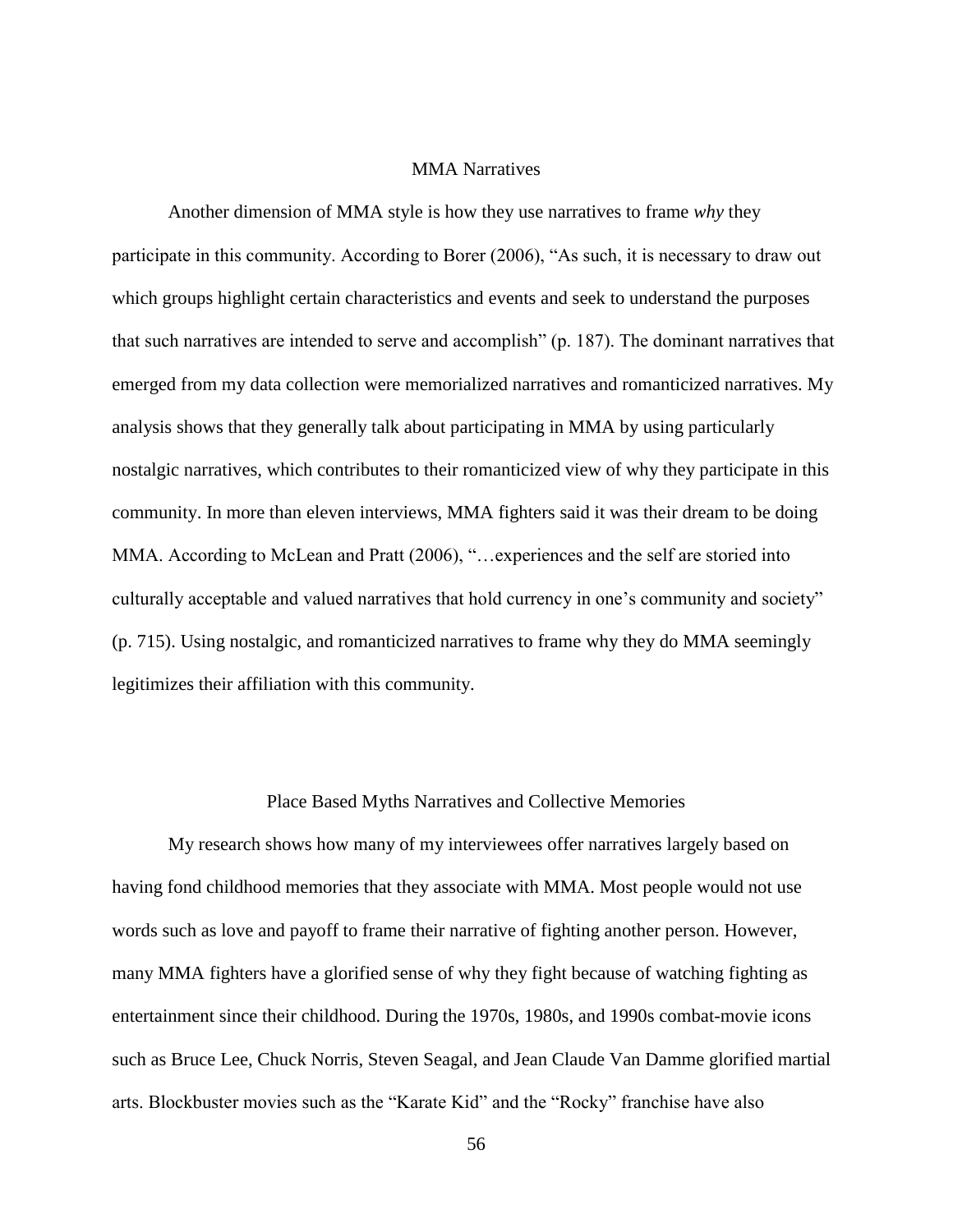contributed to a romanticized view of martial arts within our collective memories. "Tuff-N-Uff" fighter, Joshua said, "The movie 'Bloodsport' is the first thing that comes to mind. I wanted to be the next Frank Dux as a 7-year-old. I fought a lot as a little kid. The movie "Bloodsport" featuring Jean Claude Van Damme contributed to Josh's nostalgic view of fighting in MMA. Dramatic depictions of martial arts were made memorable on screen and are embedded in our collective memories. Fight-films typically consisted of overly dramatic combat scenes such as the Karate Kid's "Crain-Kick." The main characters in these films seemingly always ended up being the spectacular hero, while almost always winning the heart of a female love interest.

"Tuff-N-Uff" fighter, Cheyanne, stated, "My life growing up as a kid, I was always a sweetheart to everyone I carried around my little pink Bible everywhere, but at the age of three, I found a love to martial arts because of the movie The Karate Kid." During the 2000s, movies such as "Kill Bill," "Kung-Fu Panda," "Crouching Tiger Hidden Dragon," and even a martial arts film starring Tom Cruise titled, "Last Samurai" continued to popularize martial arts. More recent films have been about MMA specifically including "Circle of Pain," "Beatdown," "Warrior," and there is even a comedic look into this community in the movie, "Here Comes the Boom" featuring comedian, Kevin James.

Fighting for sport and entertainment has become institutionalized in American popular culture, and therefore within our collective memories. There was an explosion of fight-related products marketed towards children during the 1980s and into recent times including comic books such as the "Teenage Mutant Ninja Turtles," which has become a highly successful franchise. Children's shows such as the "Power Rangers" have added to a highly nostalgic view of fighting in our culture. Moreover, video games such as "Mike Tyson's Punch Out," "Mortal Combat," "Street Fighter," and "Tekken" are just a few examples of how technology has played a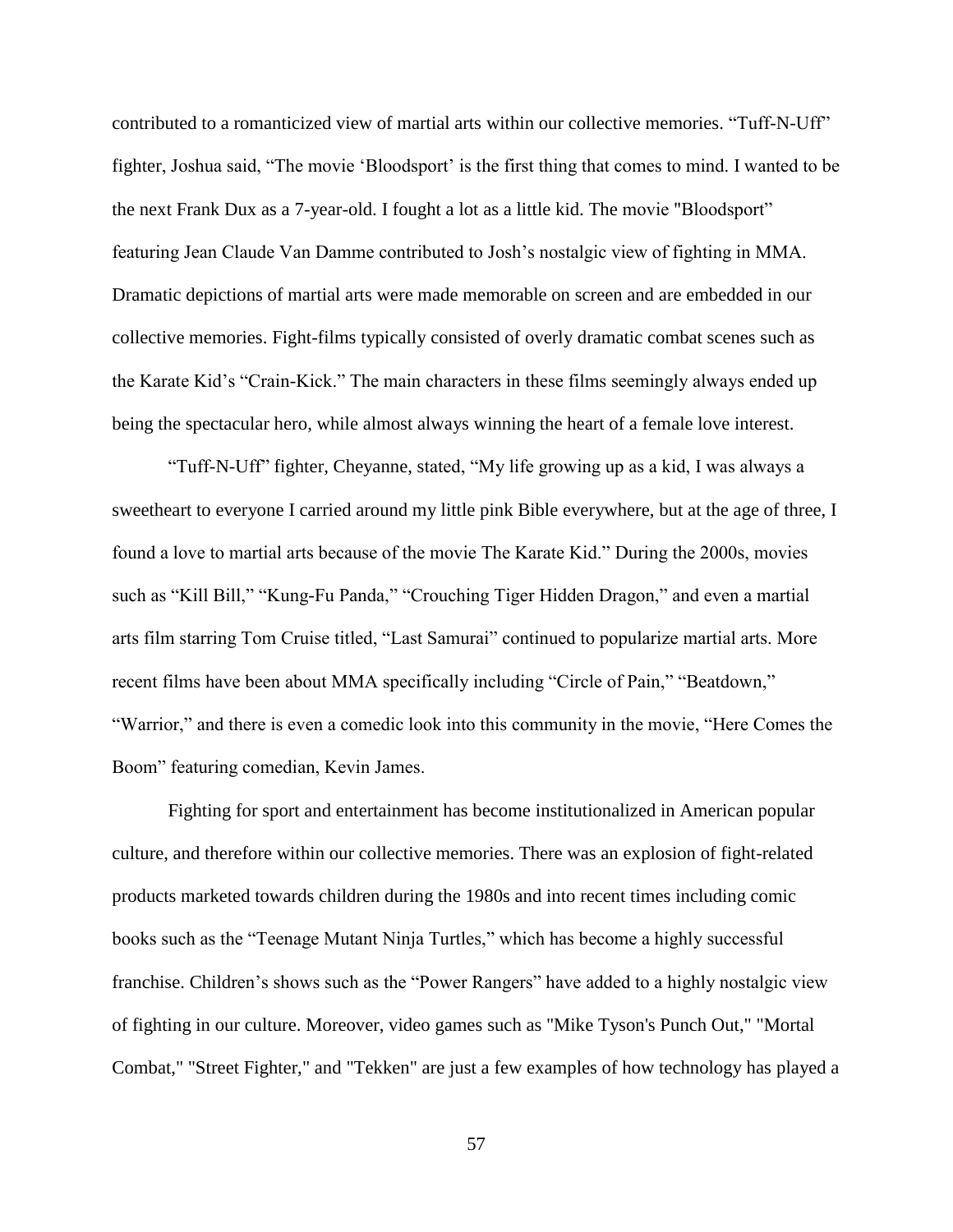role in ingraining fighting in popular culture. Today's adults were raised with fighting as entertainment and some have had the urge to legally fight from a very young age. MMA fighter, Nate said, "I am fulfilling my dreams and my destiny. It is something I have looked forward to since I was a 100lb, 15-year-old." Television, music, fashion, film, technology and the UFC have each undoubtedly played a role in contributing to this community's particularly nostalgic view of fighting.

Nostalgic views of fighting contribute to MMA fighters' romanticized attitude toward why they do MMA. Ryan stated, "I grew up watching the UFC, and couldn't be happier to have this opportunity with the UFC." During the early 90's, America saw the birth of the UFC, which allowed for a new set of iconic figures to flourish in the sport, the same way professional wrestling had done for its young, impressionable audience. Idolizing legendary UFC names such as Royce Gracie and Ken Shamrock, Kenny said, "I was impressed by seeing Royce Gracie dismantle huge opponents with ease. The whole idea of testing yourself in MMA style combat always intrigued me." With the steady exposure of the sport, more and more young men became attracted to the rebellious sport of MMA at a young age. According to an interview found on tuffnuff.com (accessed August 15, 2014) MMA competitor Joshua stated:

I have loved wrestling around since I can remember. Then when I saw Tito Ortiz vs. Ken Shamrock, the first fight, and I was hooked. I always loved pro wrestling too and Tito kind of had that character about him even though what he was doing was real. That's when I decided this was something I wanted to do.

MMA fighters nostalgically use narratives to frame their reflections of those they idolize in the sport. They aspire to achieve the same level of success in the sport, thereby framing what they do in the process as a legitimate way to earn a living and to possibly gain the same notoriety as their heroes. They feel close to other members affiliated with MMA based on common values and beliefs, and therefore gain a since of connection within this community. According to Tajfel and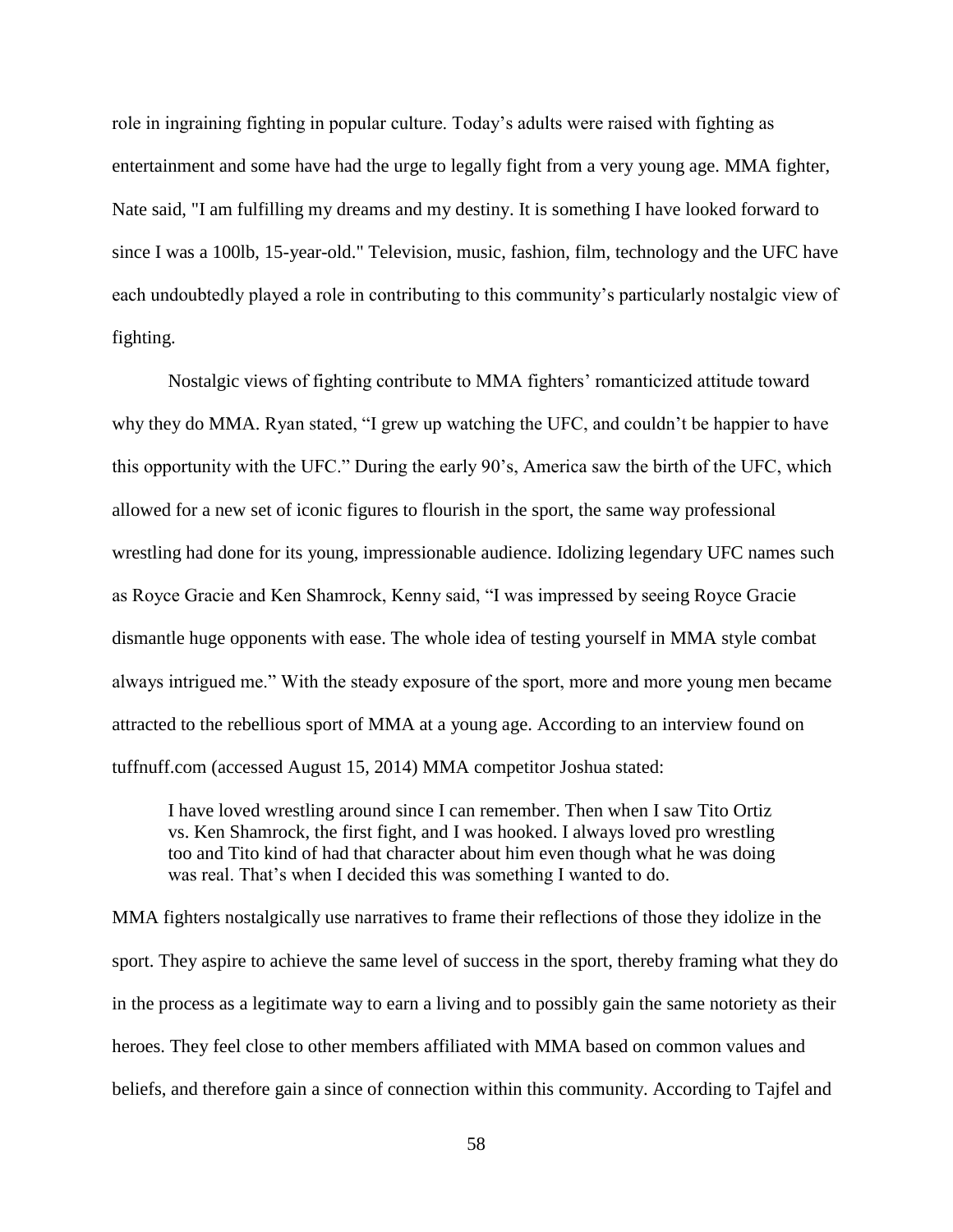Turner (1989) (cited in Fink, Parker, Brett & Higgens, 2009), individuals are driven by a need for a high self-esteem by belonging to social groups, which is the bases of social identity theory. Fighters use nostalgic narratives based on their childhood memories to explain why they take part in this community. According to an interview found on UFC.com (accessed December 28, 2010), Rashad said:

The UFC is the top and a great organization. I have been a big fan since my adolescent years when I use to take karate. I can remember like it was yesterday my best friend and I watching one of the events. We said one day we will be fighting in the UFC. So, what is it like to fight in the UFC? It's a dream come true.

Over roughly the last fifty years, the commodification of martial arts culture has contributed to a collective nostalgic view of fighting for sport and entertainment. Martial arts have been woven into the fabric of American culture to varying degrees through these forms of media. An analysis of the narratives that members of this community use shows us how they frame their participation in MMA in particularly nostalgic and romanticized ways. During the next section, I discuss the importance of MMA appearances.

# Portrayals of MMA Style

The third dimension of MMA style is *how* they construct appearances to represent an image of themselves. A little over 20 years ago, an MMA "fight-life" did not exist. The sport has evolved since that time including how MMA fighters have constructed an image of themselves. When the sport of MMA originated in the 1990s, there was no clear-cut, recognizable image of an MMA fighter. It is important to recognize that this was during a time when MMA and the UFC did not have a city to permanently operate out of as it does today in Las Vegas. The sociological significance of this point is that during those times there was not a permanent concentration, a place such as a city for MMA groups to gather and remain in one area at that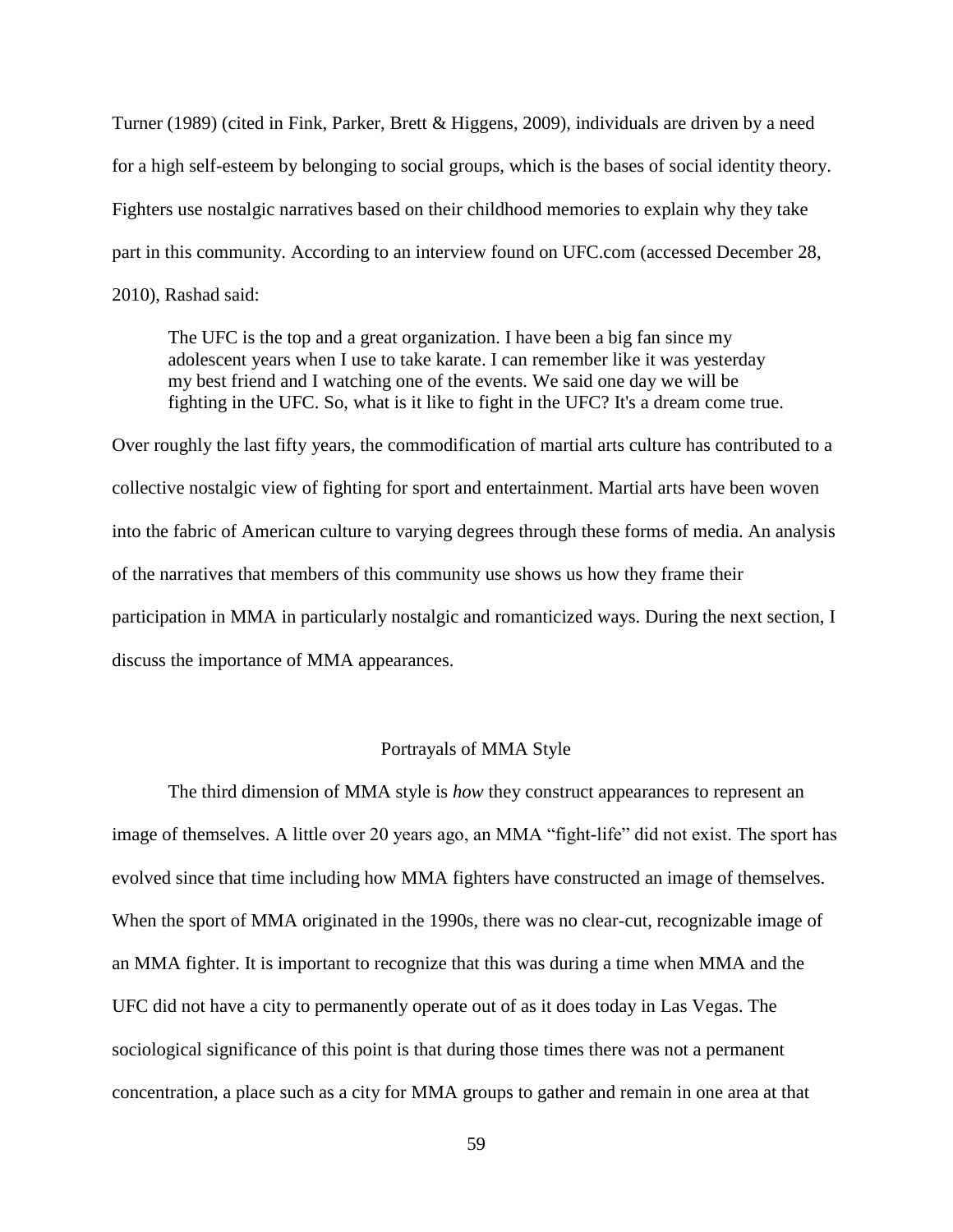time. MMA enthusiasts did not have consistent opportunities to interact, share and ultimately establish an image of what membership in this community should look like. It was not until the early 2000s when MMA became centrally located in Las Vegas, that MMA groups had a chance to interact with each other and share ideas, thereby socially constructing what we recognize today as an image of an MMA fighter. In fact, the early years of MMA fights consisted of ordinary looking men who entered the cage either wearing karate gees or quasi-athletic gear such as sweatpants and gym shorts. Some fighters even wore tennis shoes, while one fighter took part in a bout wearing *one* boxing glove. Most men who fought back then hardly looked like the image of an MMA fighter that we know today because there was no recognizable image associated with this community.

To understand how appearances are constructed and maintained, it is useful to return to Goffma's (1959) dramaturgical theory where he argued that people present themselves to favorably manage their impression(s) that they give in front of others. He referred to this idea as impression management. Sociologists have taken his theoretical concepts and applied them to various topics including identity management among subcultures or subgroups. For example, Goffman's (1963) discussion on stigma has been used to explore the various ways that homeless kids use strategies of stigmatism management such as inclusion and exclusion to negotiate their marginalized status in society (Roschelle & Kaufman: 2004). Goffman's concepts have also been used to study punk subcultures to show how interpretive consumption through talk and interaction of punk styles are used to construct punk authenticity (Force: 2009).

From a Dramaturgical standpoint, group members tend to develop their appearances while using what Goffman called, personal fronts, based on agreed-upon norms within the group. According to Goffman, a personal front is: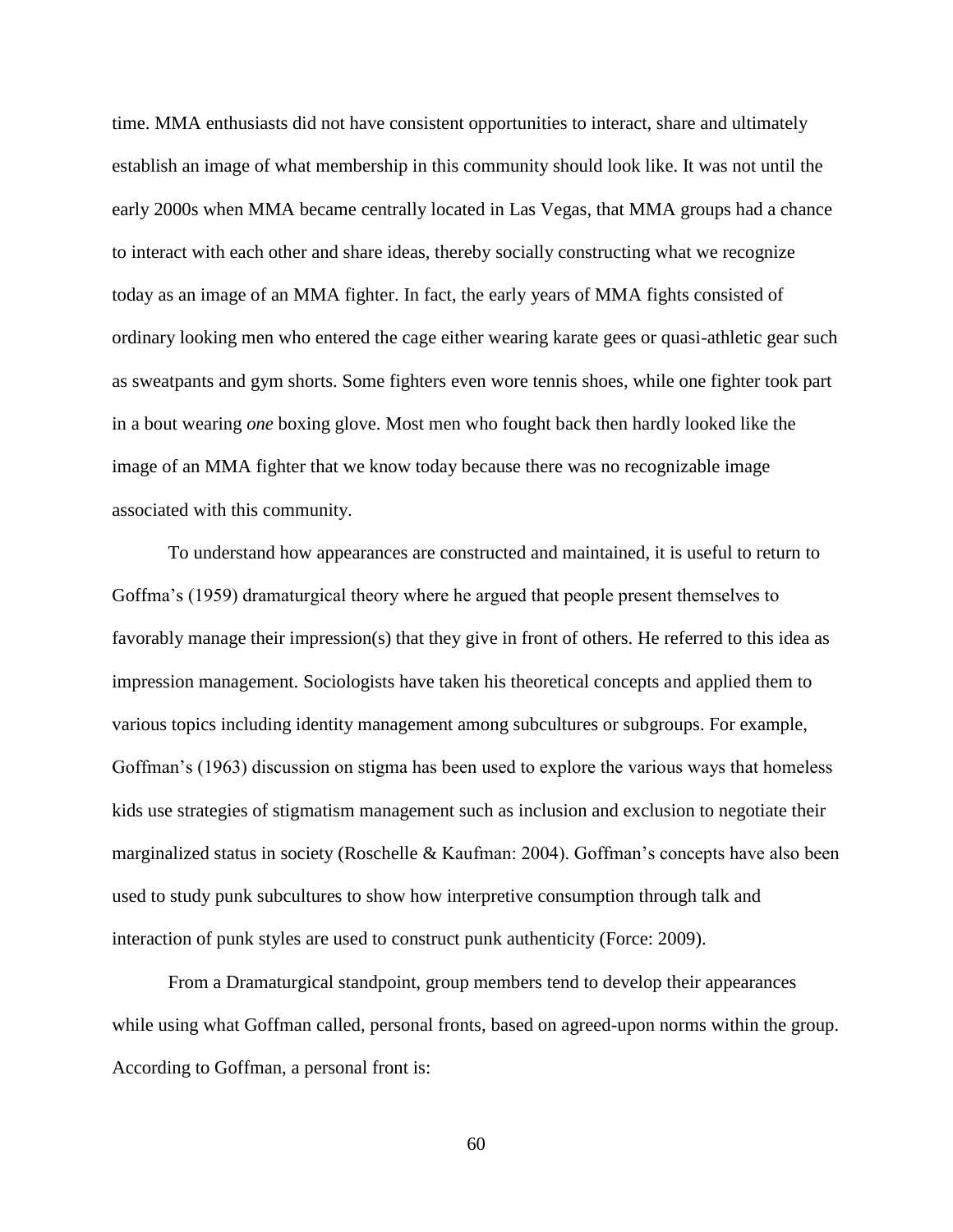That part of the individual's performance which regularly functions in a general and fixed fashion to define the situation for those who observe the performance. Front, then, is the expressive equipment of a standard kind intentionally or unwittingly employed by the individual during his performance (p. 23)

Over time, professional MMA fighters have developed a recognizable MMA appearance, which identified them as members of this community. Convincing images of an MMA fighter designates insiders from outsiders and establishes credibility among group members. Members of this community use hairstyles, clothing, tattooing and overall physical appearances to construct their identities in a dramaturgical (Goffman: 1959) sense. The more convincing one appears means the more accepted he or she is among his or her peers.

Goffman wrote, "'Appearance' may be taken to refer to those stimuli which function at the time to tell us of the performer's social status" (p. 24). MMA image is partially achieved by using various MMA cultural objects including clothes, hairstyles, physiques, scarring and tattooing. Jason explained that there is meaning associated with a more "decorated" MMA appearance. Jason said:

There's this one guy, he's not very good, but he gets all the fights as the headliner because of the way he looks. He'll like, spike his hair up and wear a bandanna so his hair is stickn' up. He has tattoos all over. He looks like probably the image of what they want. He gets on all the posters and I think it's because the image that he has.

He suggests that if one's appearance is more convincing than others, then his or her image may appear to be more believable by others in the group. A member may be rewarded and accepted by other members of this community based on a convincing appearance, despite a lack of any legitimate merit as a good fighter.

Out of the ordinary hairstyles also signify membership in this community. For example, Josh, an MMA fighter wears a Mohawk hairstyle. He also dyes his Mohawk red, green, and blue. Wearing radical hairstyles is not uncommon in this community. Jason said, "My coach will have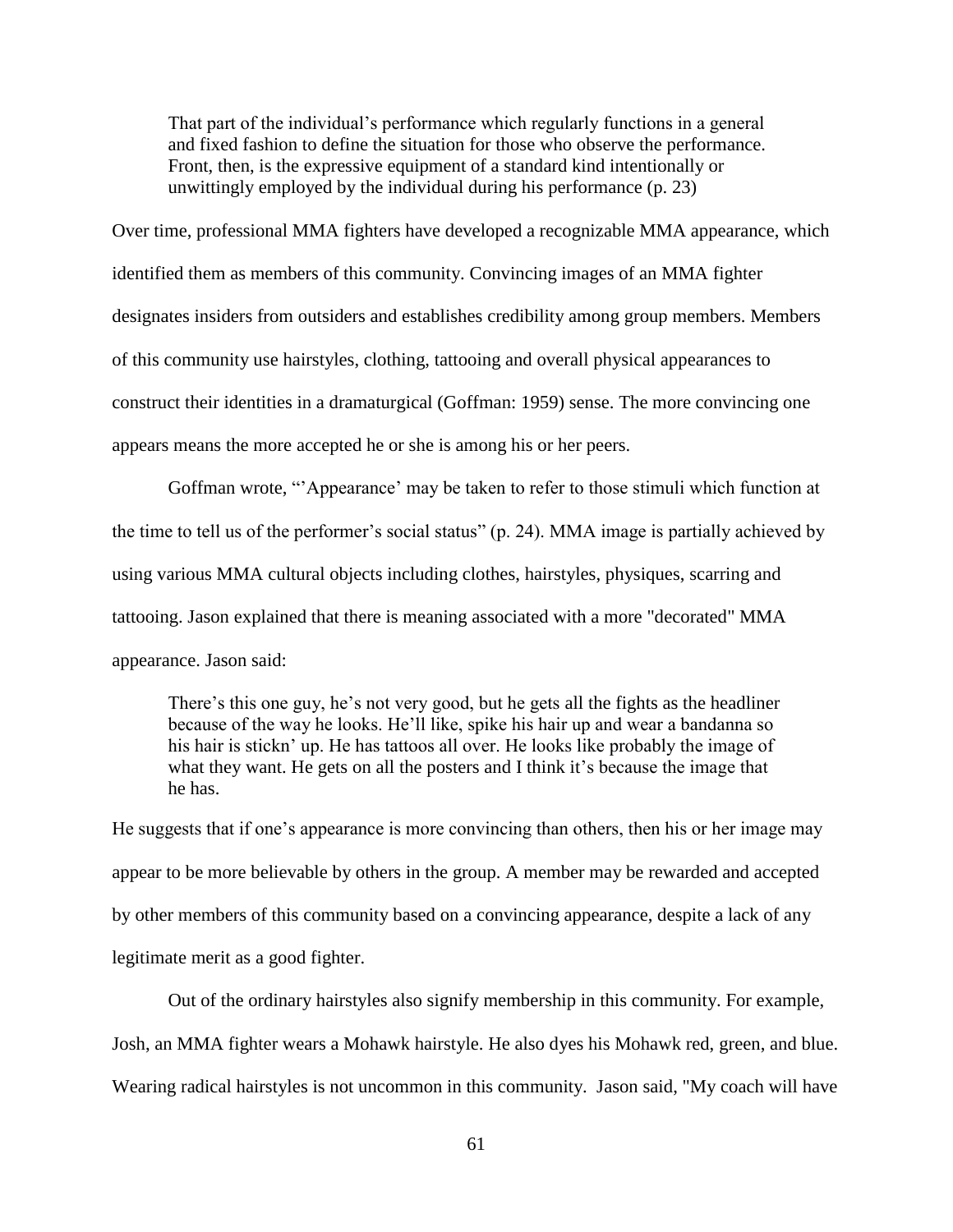different hairstyles. Like, sometimes he'll have a Mohawk, or like, bleach it blonde." Radical hairstyles contribute to a more edgy and rebellious perception of an MMA fighter by others. Similar observations related to hairstyles are common among other community such as punk groups. Force (2009) wrote, "Unconventional hairstyles demonstrated internal and external distinction in this punk scene" (p. 299). Out of the ordinary hairstyles among MMA, groups are an important aspect of group membership.

MMA fighters wear baseball caps, hooded sweatshirts, gym shorts, workout pants, tennis shoes, and flip-flops. Their articles of clothing are decorated with various logos and insignia which resemble tattooing and graffiti art-forms. The most dominant brand of MMA clothing that fighters wear in the field is an MMA clothing company known as "TapOut," although MMA fighters wear other brands such as "Dethroned" and "Throwdown." "TapOut" is widely known as the flagship of MMA. "TapOut's" edgy clothing features dark symbols such as snakes, bats, flames, and skulls with colors of dark reds, browns, and black. The logo is branded on their hats, shirt sleeves, fronts and backs of shirts, and even on the leggings of their shorts. Articles of clothing are used to measure, judge or be judged by others. These brands and logos signify group affiliation. Logos in this community include symbols related to fighting and sacrifice such as brass knuckles, fists, crosses, tribal stenciling, and cages. For example, it is highly unlikely that a business-person would show up at a corporate meeting wearing a T-shirt with a logo of brassknuckles on the front of it.

Outside of clothing, there is a relationship between a fighter's physique and others' perception of MMA fighters. Justin said:

Physique is a big thing. You don't see very many fighters that are out of shape. There's an exception to every rule, but overall, they're in good shape. I have a thicker neck than most people. For some reason people always come up and ask me if I fight because of that; it's my build.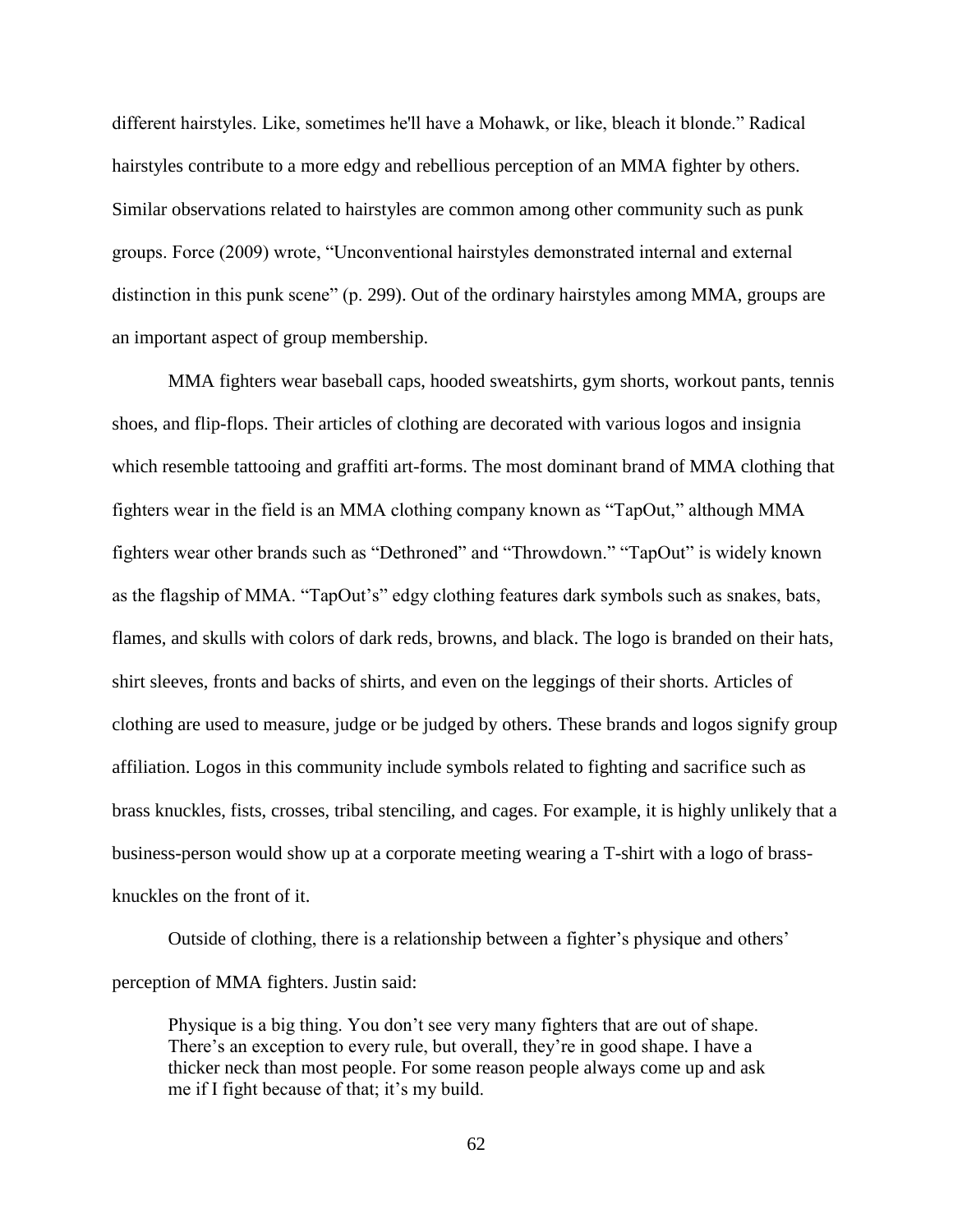Physical appearances contribute to a more convincing MMA appearance. Most fighters are in shape. They have well-defined muscles and appear to be in great physical condition. Although body types are important, other physical appearances are not limited to shapes and sizes. Many MMA fighters have tattoos, which also plays a role in MMA image. Jason said, "A lot of fighters have tattoos. Not all of them do, but most of them do." Many MMA fighters have tattoos, which gives them a more edgy appearance.

Other more permanent markers common among MMA fighters are tattoos. Jason said, "A lot of fighters have tattoos. Not all of them do, but most of them do." Tattoos have an inherent symbolic nature, and they are often closely related to an individual's expression of his or her identity. Many fighters have tattoos that represented their membership in the fighting community. For example, resident MMA trainer at the gym, Shawn, has a tattoo on his right forearm which reads, "Coach." The tattoo serves a symbolic function. Shawn said, "I thought it would be really cool to get that done there just to remind me every morning when I get up what I have to do." He uses it as a tool for conscious awareness of his identity and as a symbolic reminder of his role. He also explained a unique tattooing tradition that he carries out when one of his fighters reaches a certain level. Shawn said:

I take them to the tattoo artist, and I have the tattoo artist trace it off of my leg and put it on theirs. It's not just a set up that I take with me, or that I hand to them. They actually trace it off of me and put it onto my fighters.

The tattoo is of Asian script (lettering) that symbolizes the warrior's spirit, and the tradition is a longstanding rite of passage that was passed down to him as well. It is a way that he symbolically "transfers" a part of his MMA-self to those who have earned his respect. It is also a method of inclusion in the community. It is a symbolic representation that his student has acquired enough knowledge and experience, therefore he or she is worthy enough to claim it as a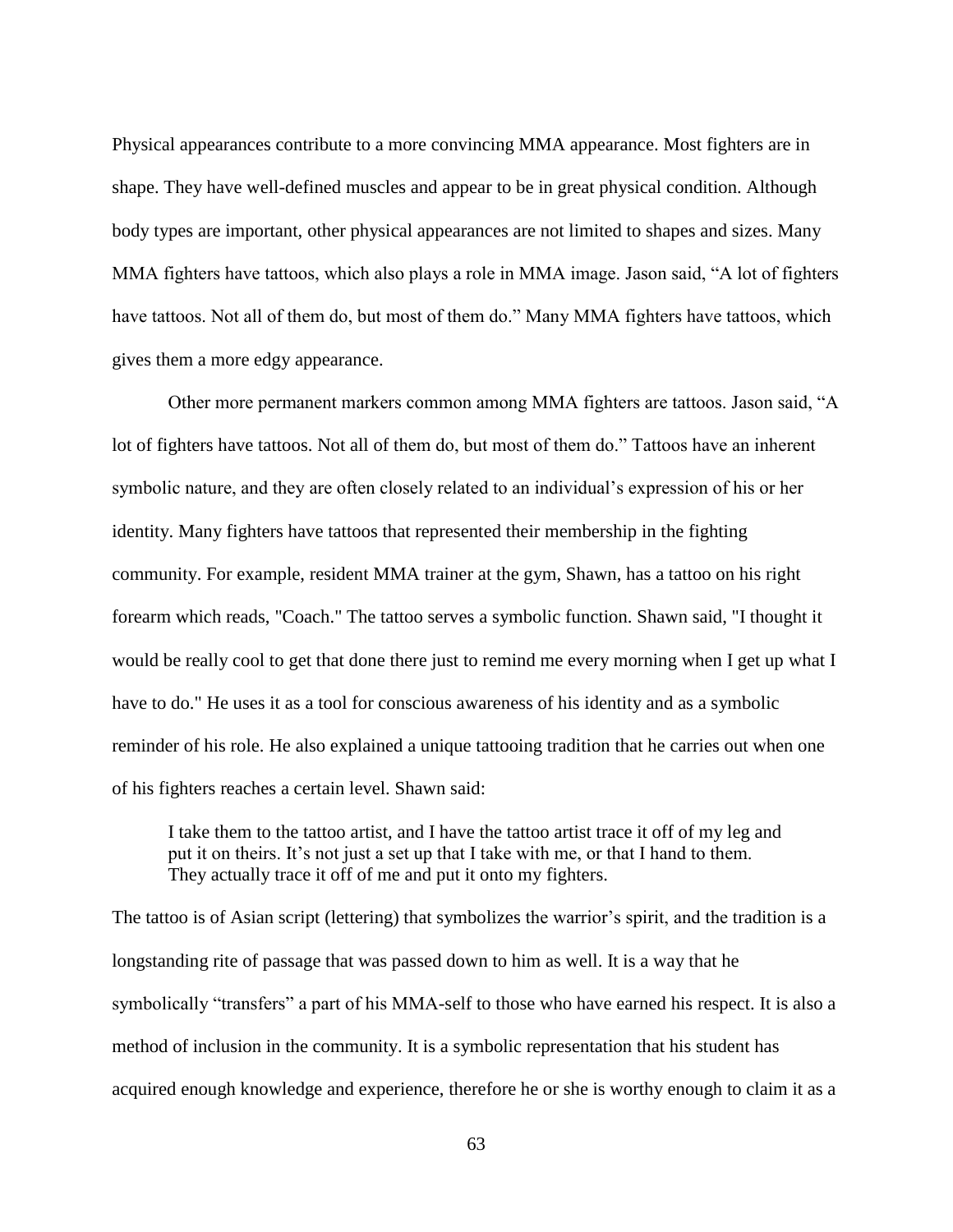part of his or her own identity. Another fighter, Ross explained the meaning behind his tattoos. Ross said, "It's fighting spirit; that's what it represents. Every time I step into the cage I feel like I show a lot of fighting spirit when I fight." Ross and others in the gym have tattoos that represent their specialties including ju-jitsu, Kempo Karate, and wrestling.

Nicknaming is another cultural construct used among MMA fighters. Fighters have names such as "The Outlaw," "The Hammer," and "The Natural." These nicknames are based on his or her accomplishments and past experiences in MMA. Shawn explained that the tattoo on his right forearm that reads "Coach" is a nickname that was given to him years ago. Shawn said:

Obviously 'Coach', over the years that's what I've been branded by all my fighters. Some of them I don't think even know my real name. They just call me the coach

There are other characteristics of physical appearances including mutilated parts of the body such as cauliflower ear, which is the swelling of the inner ear due to years of irritation. This type of personal "insignia" that fighters "display" has become synonymous with the MMA image. Fighters are often distinguished by their scars and mutilations from years of combat. Therefore, visible physical damage of the body functions as distinct indicators that they not only belong to this community but more importantly for credibility reasons, that they earned the right to be in this community the hard way. For example, Jason said:

A lot of fighters have cauliflower-ear. You can't buy that. It's not like a Tapout Tshirt, you can't put that on. You can't go to the tattoo place and get cauliflower ear put on you.

Wrestlers and martial artists commonly suffer from the build of up fluid in their ears due to constant contact which causes the ear to hemorrhage. The physical disfigurement gets its name when the ear swells up and resembles an actual cauliflower. Justin said:

Almost every wrestler and jiu-jitsu guy seem like they have cauliflower ear. If you think about a cauliflower ear, most people associate it with fighters. A lot of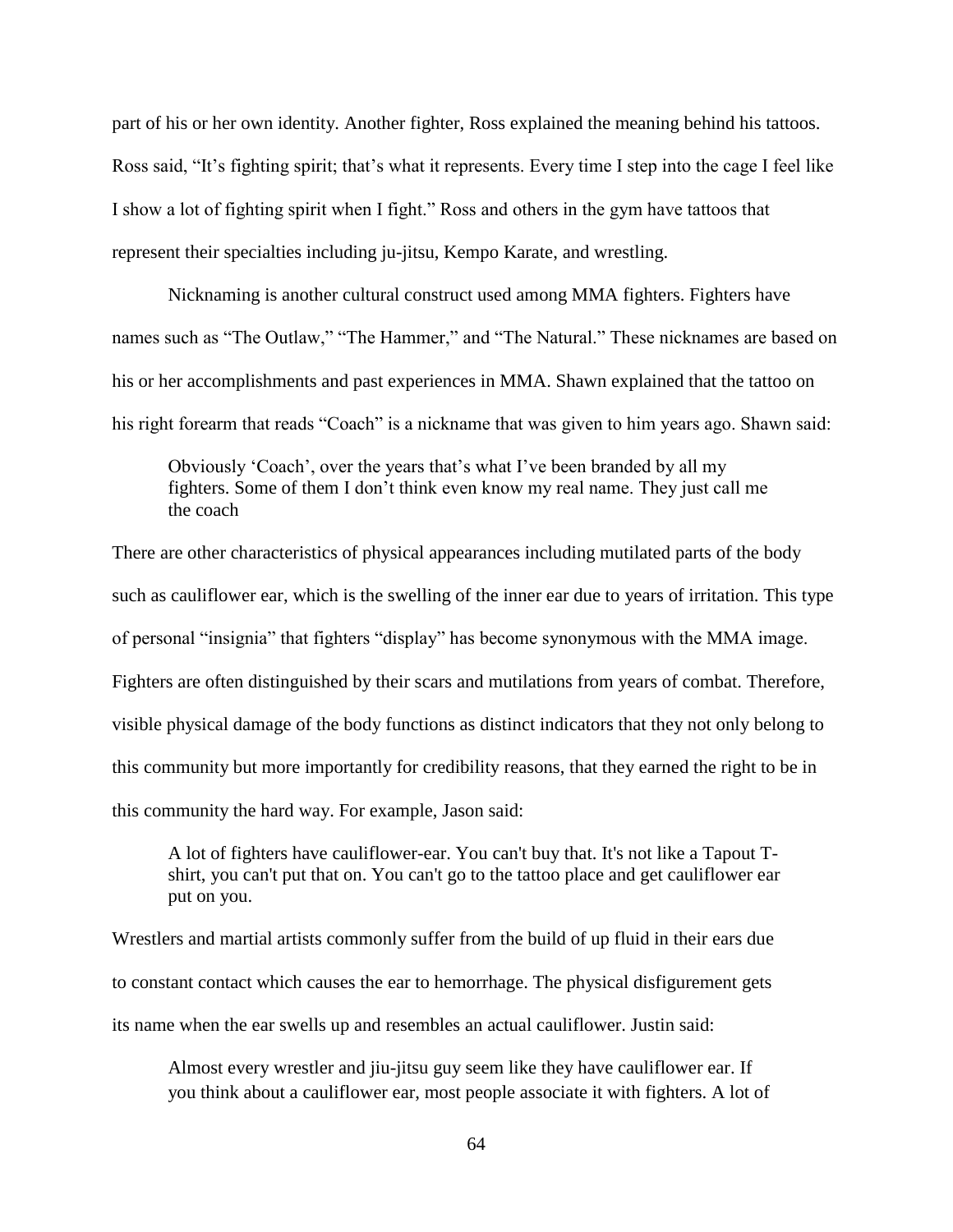fighters have it because it's mostly just an irritation of the skin so it fills with fluid.

This physical deformation is symbolic of this community, insofar that there is a website that is dedicated to deforming of the ears. According to cauliflowerculture.com, "At Cauliflower Culture, we are bound to the few individuals who have endured the pain, sweat, blood, and tears of each broken ear. This pain proves one's dedication to the sport and the necessary sacrifices that must be made" (accessed May 1, 2014). Also, according to cauliflowerculture.com, "We've all seen a Cauliflower Ear stemming from highintensity sports, which are instantly recognizable– bringing strangers together for a brief second as they share a story." Cauliflower ear has become synonymous with MMA and is one way that members display their membership with this community. The more damaged an MMA fighter's ears, face or body appears to be is a sign that he or she may have a significant amount of MMA experience and therefore earns more credibility from other members in this community.

Acquiring relevant knowledge is a useful tool for developing approval within a community. Goffman (1959) wrote that being knowledgeable of one's part or "script" an important part of a performance. While interacting within a context an individual will typically learn the customs and norms of a group. Furthermore, over time he or she will develop a command over the knowledge. He or she will likely be able to fluently interact with others using knowledge of the topic or related issues.

From a Dramaturgical standpoint, knowledge may be understood as a script that an individual must learn before he or she performs, much as an actor or actress should wisely learn his or her lines before going on stage. I observed that MMA fighters often share their knowledge of various MMA related topics to establish acceptance within this community. For example,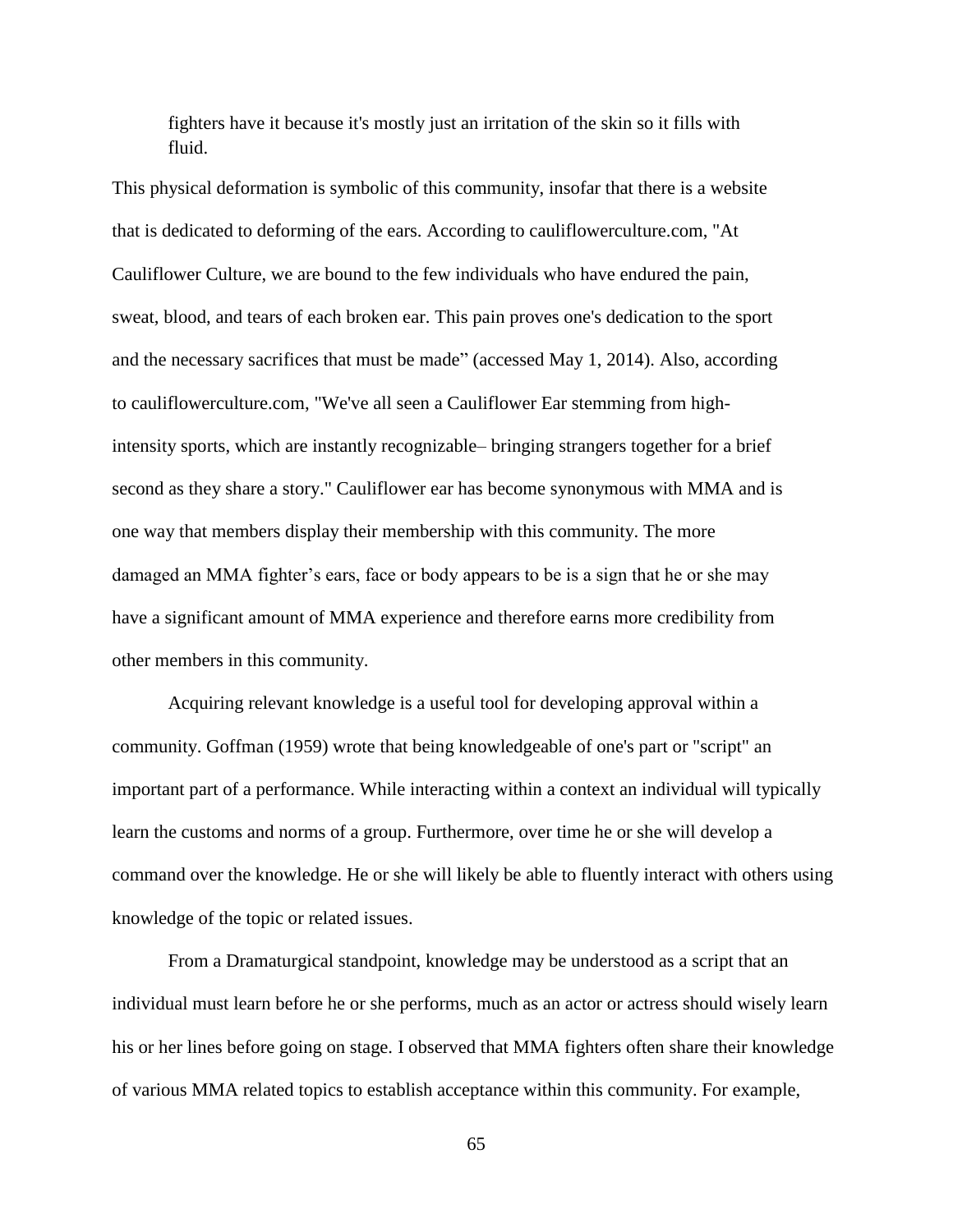before and after training sessions, the fighters tend to gather in groups of two or three. I opted to sit next to them within a short distance to hear more about the topics they discussed.

Overall, their conversations were closely related to fighting. Fighters were knowledgeable about their contracts, various types of punching combinations, other fighter's physiques, past fighting experiences, past and upcoming fights, and how they feel physically such as cutting weight. According to Force (2009), "The use of knowledge as identity fodder illustrates the contingent practice of reality management engaged in by all social actors" (p. 303). The more knowledgeable one appears to be in front of a group, the more likely he or she will be accepted by other members. For example, Justin said, "You have to have quite a bit of knowledge, I mean; I can always tell which guys have studied any of it and which guys are just talking." He suggests that there is a difference between those who genuinely know about MMA and those who attempt to pass as someone who knows about MMA. Within this place knowing more about the intricacies of the sports will aid in the believability of one's character.

Objects or "props" inside the gym also have functional roles within the MMA community. For example, many fighters wrap their hands with cloth (wraps) to protect their hands from being broken. They had their own ritualistic ways of carrying out the process of putting on their hand-wraps. Force (2009) wrote, "Familiarity with cultural objects, along with the embodiment of associated knowledge in practice, is treated as second nature, pressuring participants to deal adeptly in these forms to be accepted as legitimate members" (p. 291). For example, one fighter started wrapping from the wrist and worked his way toward his hand, while another started in the palm of the hand and worked toward his wrist. Wearing hand wraps is a way that MMA fighters tend to signify that the fighter is more seasoned and experienced within the community. This also leads to greater chances of acceptance and gaining social rank. The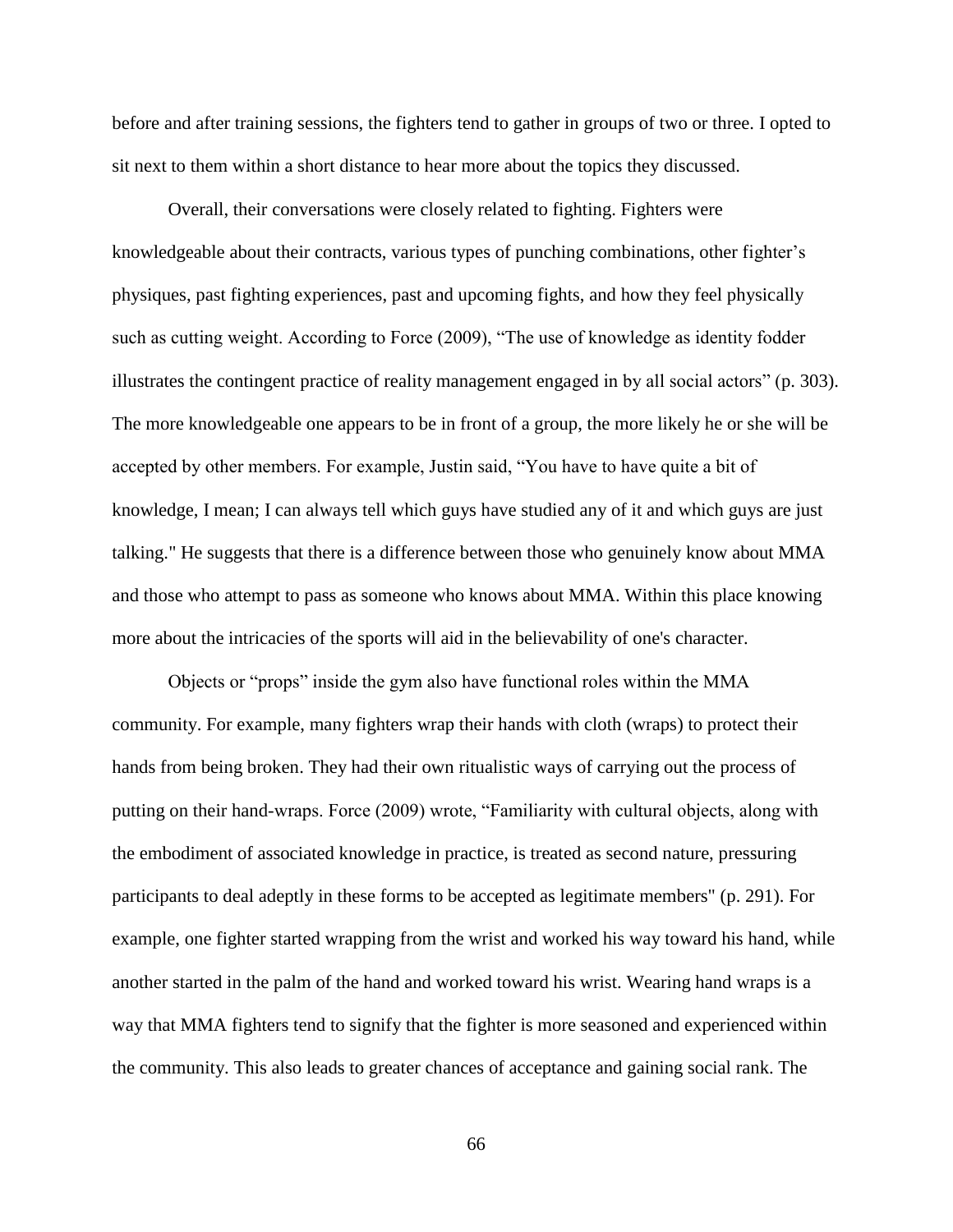ritualistic manner by which they apply their wraps is yet another matter of how they use objects specific to fighting to practice MMA culture.

During this chapter, I identified and discussed several key elements, which are connected to the meaning of MMA style including their attitudes, the narratives they use and how they portray images of themselves to others. I explained how these elements not only signify group membership, but how they also increase one's chances of gaining acceptability, and inclusion by his or her peers. By gaining acceptance by ones' peers, he or she becomes closer to establishing a sense of community through affiliation with other group members.

Guided by Borer's (2006) urban culturalist perspective, I found it useful to use his emphasis of place-based myths, narratives, and collective memories to frame in what ways attitude, narrative, and style play in MMA culture to support my demonstration that this is a socially constructed world. Jones (1990) wrote, "stories do not simply describe worlds; stories also create worlds" (p. 26). Consistent with her statement, I argue that group members use style, which include story-telling, to express shared, agreed upon and understood meaning regarding MMA culture to gain a sense of community in Las Vegas. In the next chapter, I discuss my analysis regarding the social world of live MMA events.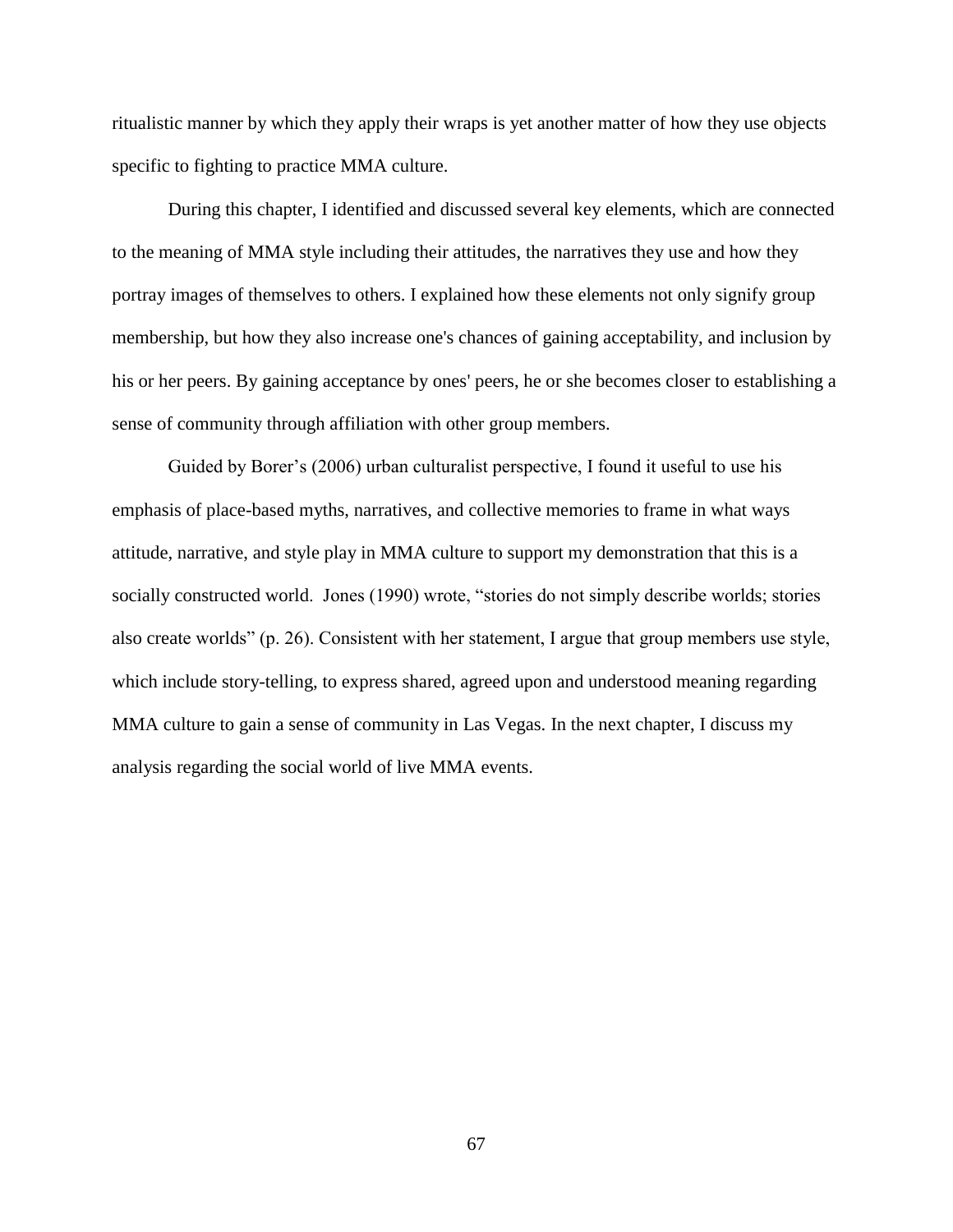### CHAPTER 6

# LIVE MMA EVENTS

#### Sentiment and Meanings of and for Place

During the previous chapters, I have shown where and how MMA groups go to *practice* MMA culture, and how the meanings are translated to MMA style. Following the urban culturalist perspective, it is useful to explore places where they go to *display* MMA culture. The aim of this chapter is to show what role the live event plays in the MMA community, as well as local places where people go to consume MMA culture. My goal is to show the ways that places play on a more micro-level as a web of affiliates among a larger socially constructed world. Moreover, I argue that group members use live events to *display* shared, agreed upon and understood meaning, while fans watch or "consume" MMA culture either by attending the live event, or by being a patron at a local establishment to watch the event live. According to Borer, (2006), "Being able to make or recognize the distinctions between places helps people avoid embarrassment, rejection, and sometimes danger (p. 189). Applying Borer's statement to this study, the better a member of the MMA community understands how to successfully navigate his or her social environment at the live event, whether it be as an advertiser, fighter, performer, fan, or businessperson, the better chances he or she has in succeeding as an accepted member of the MMA community. Consistent with my ongoing thread of this study, my analysis in this chapter shows how members of MMA groups use certain settings to identify and bond with likeminded others. Displays and consumptions of MMA culture are done so by groups to gain a sense of community in Las Vegas.

For years MMA has been stigmatized in the media, and in the public for being violent and barbaric. Until this point, there is little discovery regarding the social make-up of live MMA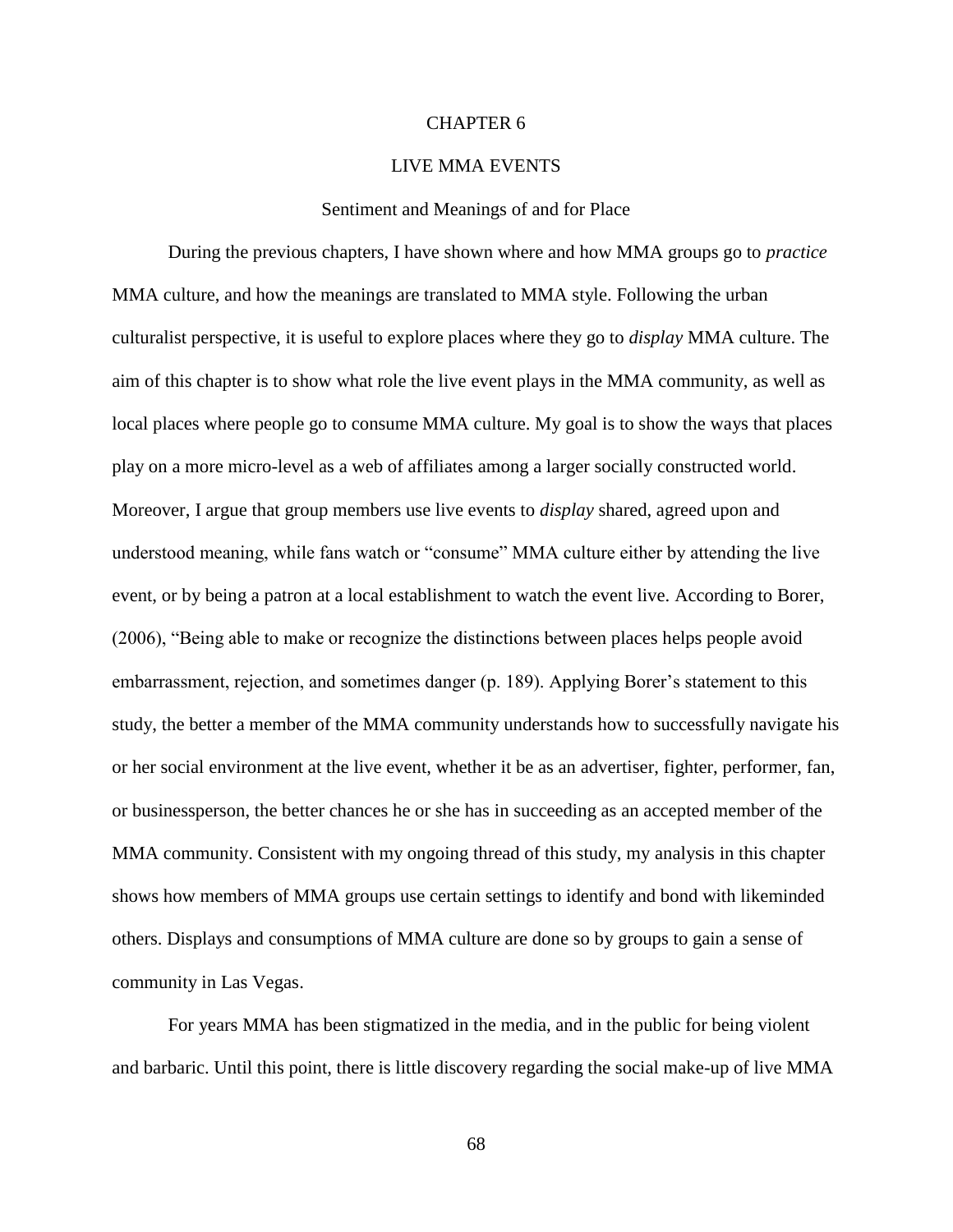events, and what really takes place beyond the actual fights. Throughout my research process, I gathered data at several live events over the course of more than half a year. I decided to use my experiences at the following event because it is a good representation (cross-section) of what I experienced while working with many of the other live events.

# The Social World of a Live MMA Event

A good friend of mine and I share a common love for MMA. Since he and I began watching televised MMA events together, we had virtually not missed an event for several years in a row. He and his brother typically volunteer as what is known as "wranglers" at the local Las Vegas amateur MMA event –known as, "Tuff-N-Uff: Future Stars of MMA." I leave work one Friday evening when my cell phone rings. My friend tells me that his brother is no longer available to volunteer as a wrangler. He asks me if I am interested in standing in for his brother. At this point, I have previously attended one "Tuff-N-Uff" event, but only several years prior as a fan. Without knowing what is expected of me as a wrangler, it sounded fun and interesting. I am intrigued. I cannot wait to explore this unique environment. With very short notice, I agree to volunteer. Most "Tuff-N-Uff" events are held inside the Orleans Casino. I arrive at the Orleans Casino shortly after my friend's phone call. I meet him inside the casino near a set of escalators, which lead up to the ballroom where the event is held. He fills me in on what we will be doing that evening. He explains that we will be "wrangling" fighters backstage, which means that we are responsible for getting each fighter ready to walk out to his or her fight. It sounded simple enough to me, so I nod my head and said, "No problem." He and I proceed to go up the escalator toward the ballroom where the event is taking place.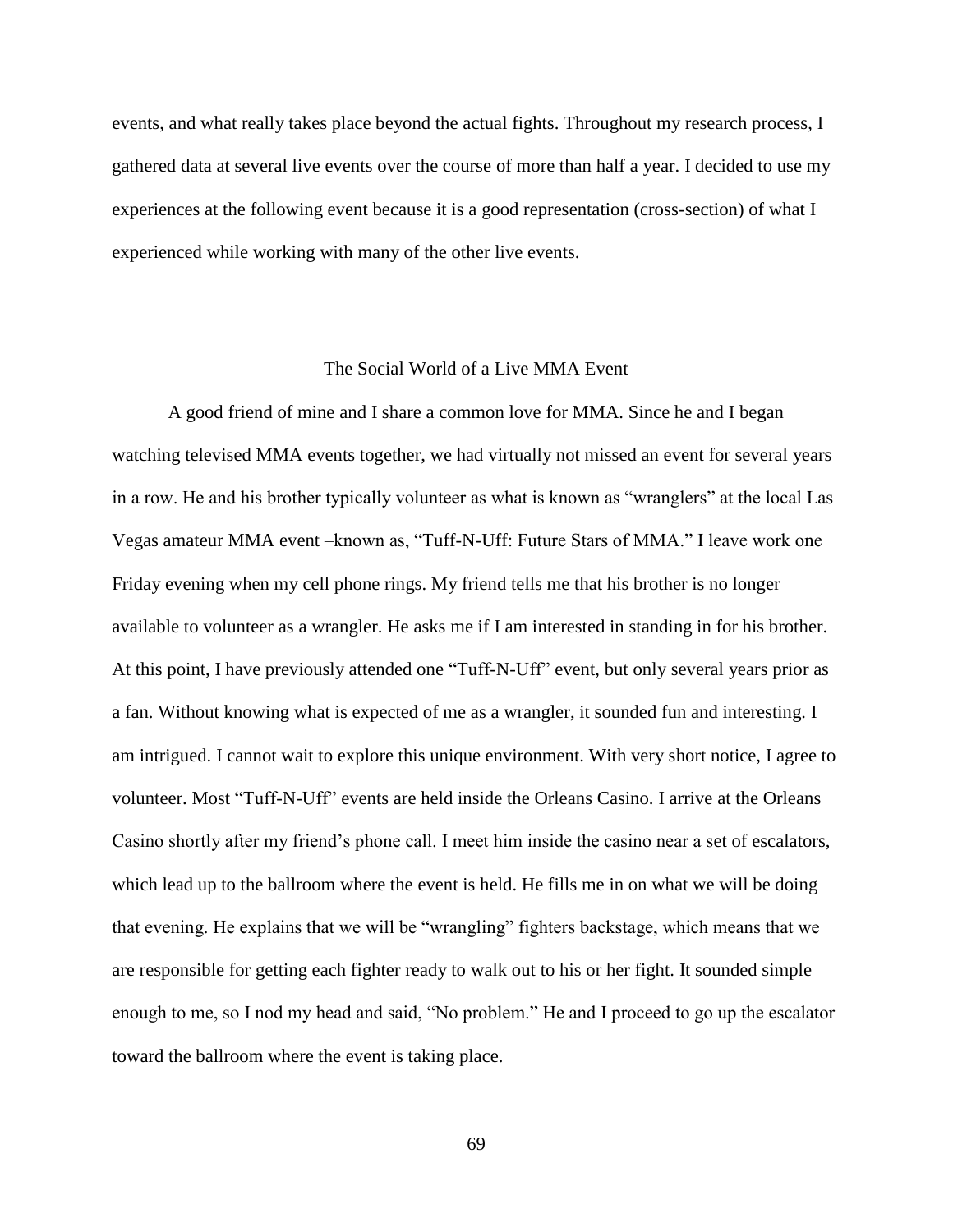We step off the escalator and walk down the wide casino hallway toward the ballroom. The purple and gold patterns stitched into the carpet of the casino are dizzying when I look at them while walking, so I focus my gaze ahead. We pass fake plants, leather chairs and paintings on the walls while we walk and talk. My friend explains to me that his friend Barry Meyer was the owner and President of "Tuff-N-Uff" however, he recently committed suicide. I was taken off-guard by the tragic news. My friend knew him well. He is noticeably deflated about the situation this evening because it is the first time he has volunteered since the passing of the President of the organization. Tonight's event is also the first since the tragic loss of the organization's President. He explains that he was an incredible gentleman, who was adorned by many people. He briefly explains how the unexpected, and tragic death of the President of the "Tuff-N-Uff" compromises the entire organization. Archival data on his passing shows an article posted on their website that read, "The past month has been a difficult time for the 'Tuff-N-Uff' family,' 'Tuff-N-Uff'' exec and Barry's brother Jeff Meyer stated. But I'm proud to help carry on the legacy my brother and I started" (tuffnuff.com, accessed August 15, 2014).

Because of the loss of leadership and lack of morale due to Barry's suicide, everyone is unsure if the organization will be able to continue to operate. It is partially because of people like me, and my friend who agree to volunteer, that the organization has a chance of surviving. At that moment I realize that there is more going on there than just two people getting locked in a cage together and fighting one another. Put differently, I become instantly aware of the communal sense surrounding those who are involved with this event.

We are now three-quarters of the way down the hallway where we encounter worn, purple velvet ropes. Two white-haired elderly women, dressed in flowered patterned long-sleeve shirts, and black slacks, which are the standard Orleans employee uniforms stand behind the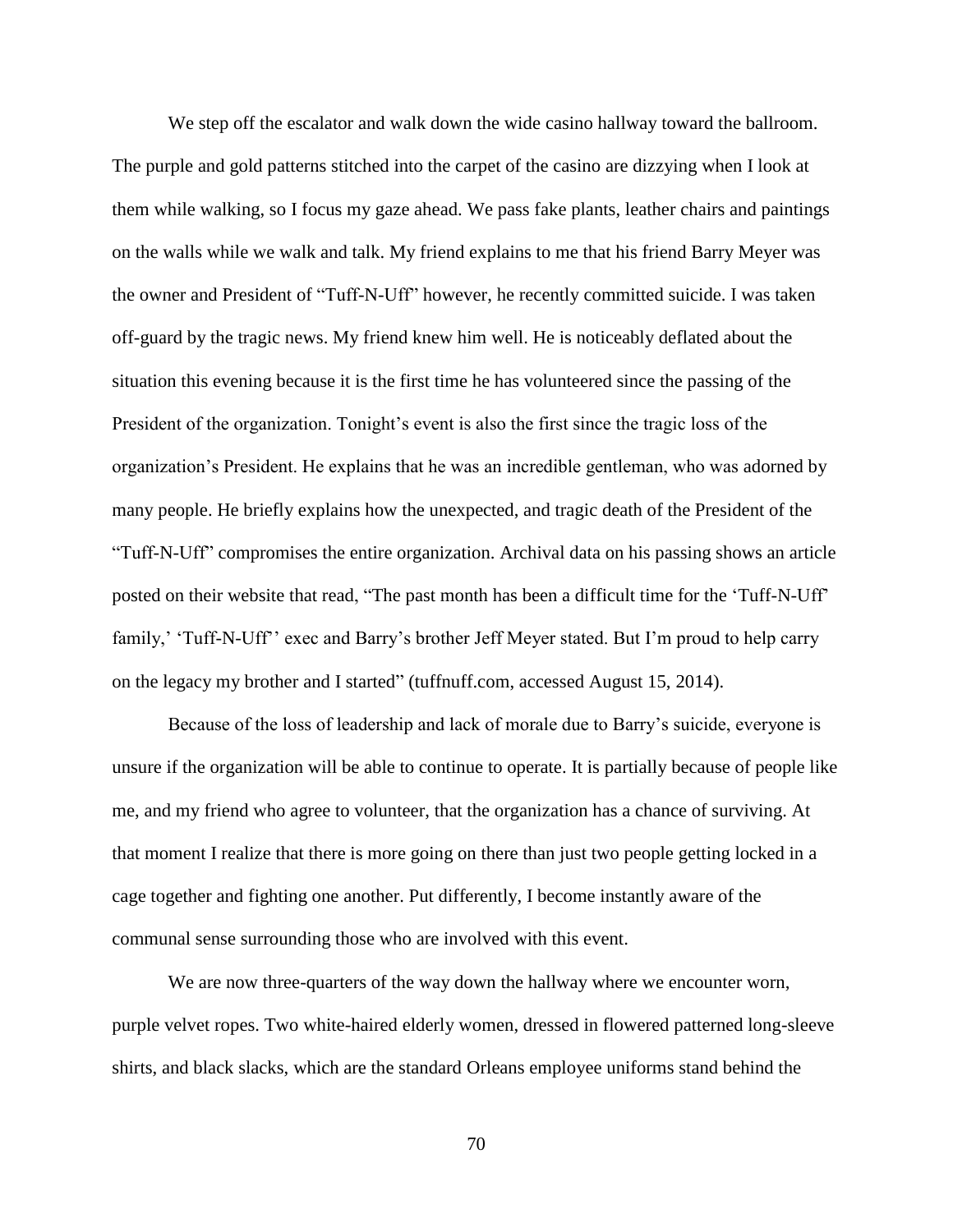purple velvet ropes. The two women oversee checking tickets and preventing non-ticket holders from entering past the purple ropes. This is a sign of the limited budget the organization is working with. Two lines begin to form on each side of the hallway leading up to the elderly women. Between the lines sits a row of white fold-out tables. Black plastic tubs sit on top of the tables. Plastic cups sit next to the tubs. The elderly ladies taking tickets also inform people that they must pour their alcoholic beverages into the cups. Apparently, this is standard to make sure fans do not throw their bottles and cans into the cage. There is another fold-out table to our left with two people sitting behind it.

Even though we arrived early to help set up for show-time, it is a frantic and disorganized scene. We are not entirely sure whom we are supposed to talk to get our "back-stage" wristbands. Once we receive our wristbands, we will have access to anywhere in the entire event. After several minutes of people talking into their walky-talkies and listening to someone on the other side of their earpieces, a girl working at the foldout table to our left hands us an envelope containing our wrist-bands. We walk past the elderly "security" ladies, and into the ballroom. We enter the main ballroom, and there are rows of metal fold-up chairs facing the cage. The first glaring observation that stood out to me was the cage. When I attended a "Tuff-N-Uff" event several years prior, they were using an old boxing ring with ropes. Clearly, this was significant because the switch from using a boxing ring, to using a cage, is an attempt to appear like the professional MMA brand "Ultimate Fighting Championship" (UFC) organization. The cage in this community is an important symbolic artifact within MMA culture, therefore the more the "Tuff-N-Uff" organization appears to be like the professional, and more popular brand of MMA, the more likely they will succeed as an amateur organization. Importantly, this gives us an idea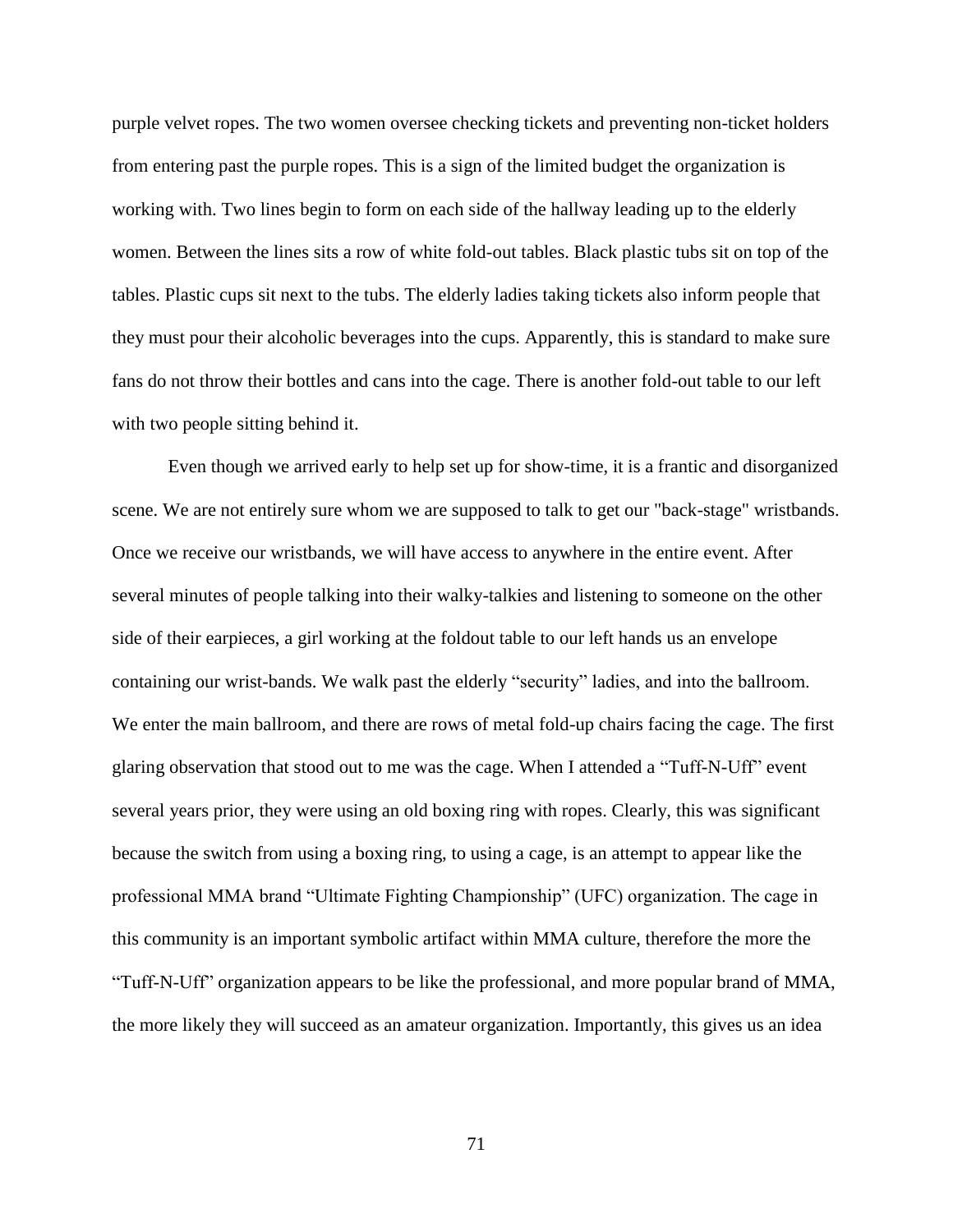of how culture works, that is, often time lower cultures emulate higher cultures to sell, and profit from replicating "authentic" culture.

Employees scurry around the ballroom, busily testing equipment and setting up for the event. There are portable bars located in three out of four corners in the ballroom. The fourth corner contains a large screen surrounded by black pipe and drape where audience members can view the fights. Large speakers are also located in this corner of the ballroom. There is a large American Flag set up in the middle of the cage. My friend explains to me that, before the fights this evening, they are having a tribute to memorialize the tragic passing of his friend, the President of the organization. Regarding the tribute, the following announcement was posted on their website, "The Las Vegas-based 'Tuff-N-Uff' organization this month will conduct its first event since the passing of founder Barry Meyer, and the promotion is set to honor his memory with a special memorial ceremony" (www.tuffnuff.com, accessed 2014). It is in this scene that a sense of community is apparent, and displays of sentiment are evident, as it is a place for tributes to lost figures in MMA, for family members, and loved ones to support each other, for talented fighters and performers to show off their skills, a place to be recognized by ones' peers and for employees and volunteers such as myself to connect with other like-minded individuals.

I weave through the rows of fold-up chairs inside the ballroom to get through to the hallway doors in the back. The fighters share the back-hallway space with other Orleans Casino employees including waiters and waitresses, who are periodically pushing carts in and out of the kitchen area, also located in the back hallway. About mid-way down the long, brightly lit hallway on my right, there are two banquet-sized rooms separated by one wall. Each room is filled with fighters, trainers, and other volunteers. One room is designated for the blue corner, and the other room is designated for the red corner. My friend explains to me that I will be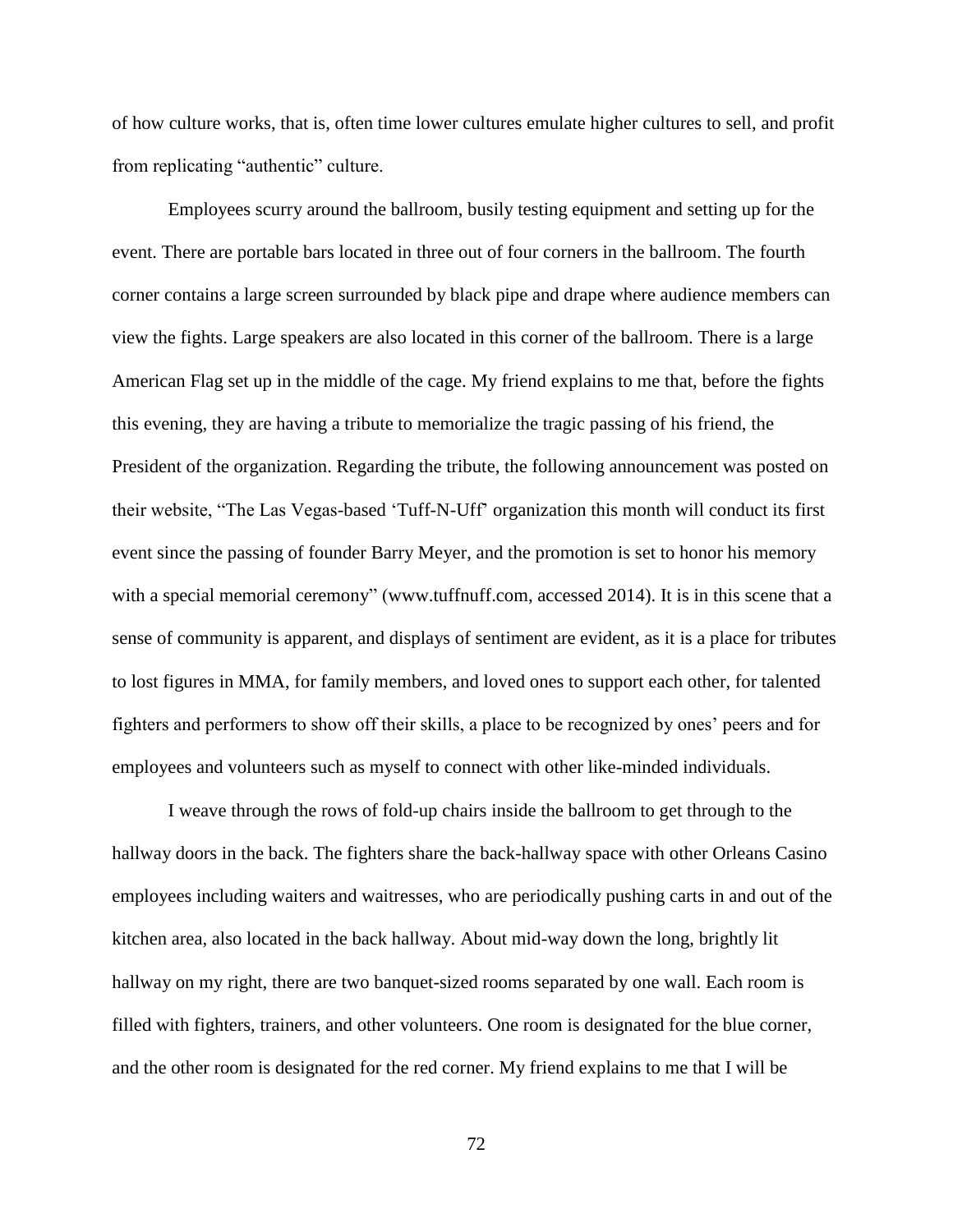wrangling fighters in the blue corner. He gives me a crash-course of what is included in wrangling fighters. He has done this before. He hands me a roll of blue Duct Tape, and a sheet of paper from the program, which lists the fighters in the blue corner on one side, and fighters in the red corner on the other side.

He briefly explains that I need to yell out the name of each fighter, according to the sheet of paper he gave me. I need to start with the first fighter, making sure their hands were wrapped and signed off on by a member of the Nevada State Athletic Commission. This gentleman is responsible for both corners. My friend explains that I'll need to track him down when I need him as well. Once I have done that, I also must make sure each fighter has his or her gloves on. Once they do, I must put blue duct-tape on his or her wrists to signify which corner the fighter is fighting out of. My next responsibility is to walk each fighter from the blue corner down to where they enter the ballroom for his or her fight. My friend explains my final obligation, it was my role to have the fighters ready to go well in advance, at least three fighters ahead on the list in case there is a fast knockout or submission victory. Wrangling fighters is a lot like wrangling animals, which is where the term comes from. Fighters will suddenly disappear for several reasons such as to use the bathroom, to talk to someone in the front of the house, to pace around in various places, or simply because they are nervous during the pre-fight time frame.

What is not evident on the surface, is the incredible communal, and collective effort that takes place in the back of the house to give off a seamless appearance during the event. The prefight experience is one of the most social times during an event because it is a time where these groups work together despite being rivals or opposition. Although everyone is scattered in their own small groups or the technical term is called camps, they all share one bin that everyone uses for pre-fight materials such as tape, gauze padding, and medical gloves. They share a large tub of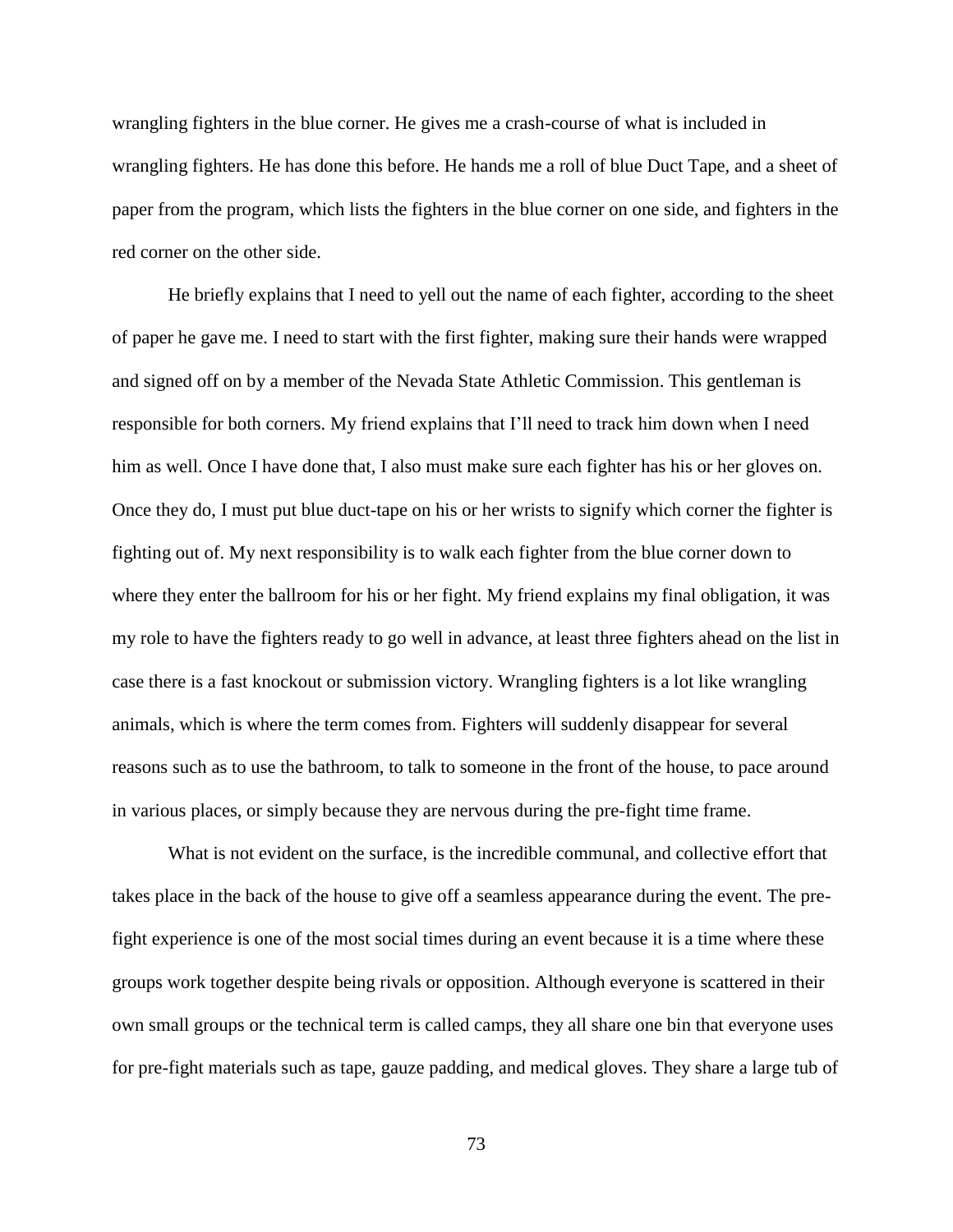ice and fighters need to stand in line to be issued the correct sized gloves in which to fight the person sometimes standing directly behind him or her in line. Although what the audience ultimately sees is the fighter(s) entering the cage alone, the fighters interact with their groups well in advance leading up to their fight.

While wrangling fighters in the field, I experienced several unique and often intimate social interactions with certain fighters, which was unexpected. For example, for my first duty as a wrangler, I am handed a roster or call sheet of fighter's names. I was shy at first, but after a short time, I gained enough confidence to shout out the names. I am asked not only to get the next fighter in the queue, but I also must find the fighter after just in case there is an early finish. Shouting their names and taking "command" of the situation before they go out to fight is an intense experience. Then suddenly, an official from the boxing commission hands me a role of blue colored duct tape. He tells me to wrap the tape several times around the writes of each fighter who was fighting out of the blue corner on this evening. Physically interacting with a fighter and interacting with him or her just before his or her fight created an intimate connection between said fighter and me. For example, after I wrapped one fighter's wrists whom I had never met prior to that, he held his gloves out for me to bump my fights against as though I was on his team. This small gesture, commonly known as "fist-bumping" is a ritual among this community because it symbolizes respect, sportsmanship, and comradery. With moderate force, I punched my fists against his gloves, we looked each other in the eye and we both nodded. After physically interacting in the ways mentioned above, I watched him fight via the television in our warm-up room. I found myself better connected and pulling more for that fighter and the others in the blue corner who I interacted with and wrapped their wrists. I took part in the same ritual of fist bumping when they came back after winning a fight, thereby strengthening my social-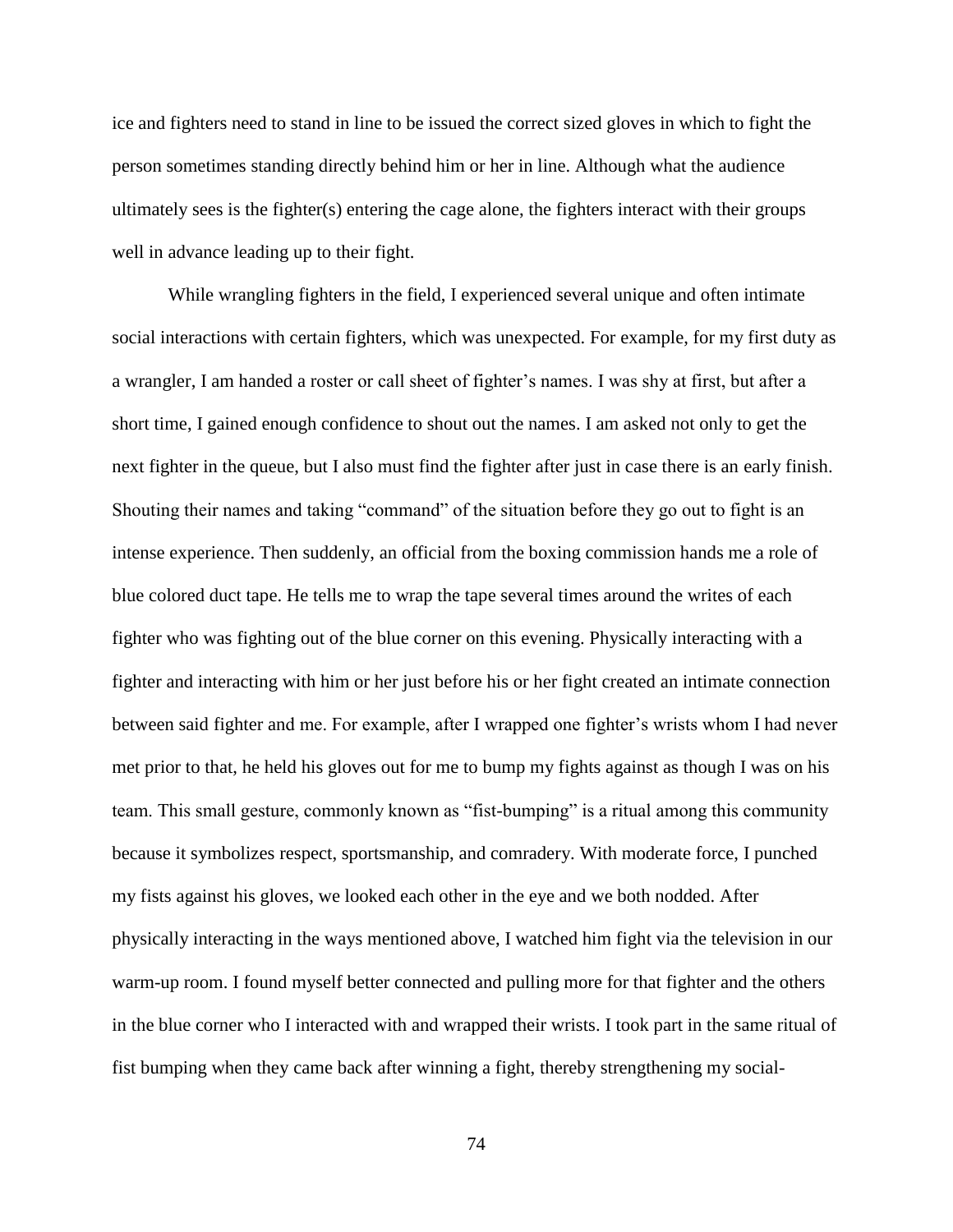bonding with him or her. Conversely, if a fighter whom I had wrapped his or her wrists came back to the room after not winning a fight, I avoided eye contact with that fighter out of respect. I did not want to stare at a fighter during that particularly difficult time.

Technology played a small part in the social experience backstage. A TV sits in each room where the fighters warm up. The main intention for having the television in the room was for people such as myself to be able to see when the current fight had ended, so I could get the next fighter ready. However, several fighters and their corner people periodically gathered around the TV to watch and share displays of their MMA knowledge. Although the set up was not overly elaborate, it allowed me, as well as the other groups backstage, to see and hear what was happening in the audience and inside the cage. Hearing and watching them fight via the television enhanced my connection to the fighters who I had interacted with while wrangling them. I felt more connected to them by not only physically and verbally interacting with them before the fight, but by seeing how they were doing during their fights.

### Fight Time at The Live Event

The lighting in the ballroom darkens. The intermission music gradually fades. A buzz swells throughout the audience. Dimming of the lights and a change of music signifies to the crowd that the next bout is about to take place. A new song begins to play. A few select house lights shine toward the curtains in a corner of the ballroom, the same corner where the big-screen and DJ booth is located. The crowds' attention collectively is focused on the corner where a few lights are aimed. A fighter emerges from through the doors, which are hidden from the audiences' view by black curtains. Excitement increases among the crowd. Each fighter can pick a song to play while he or she walks through a narrow row of audience members and enters the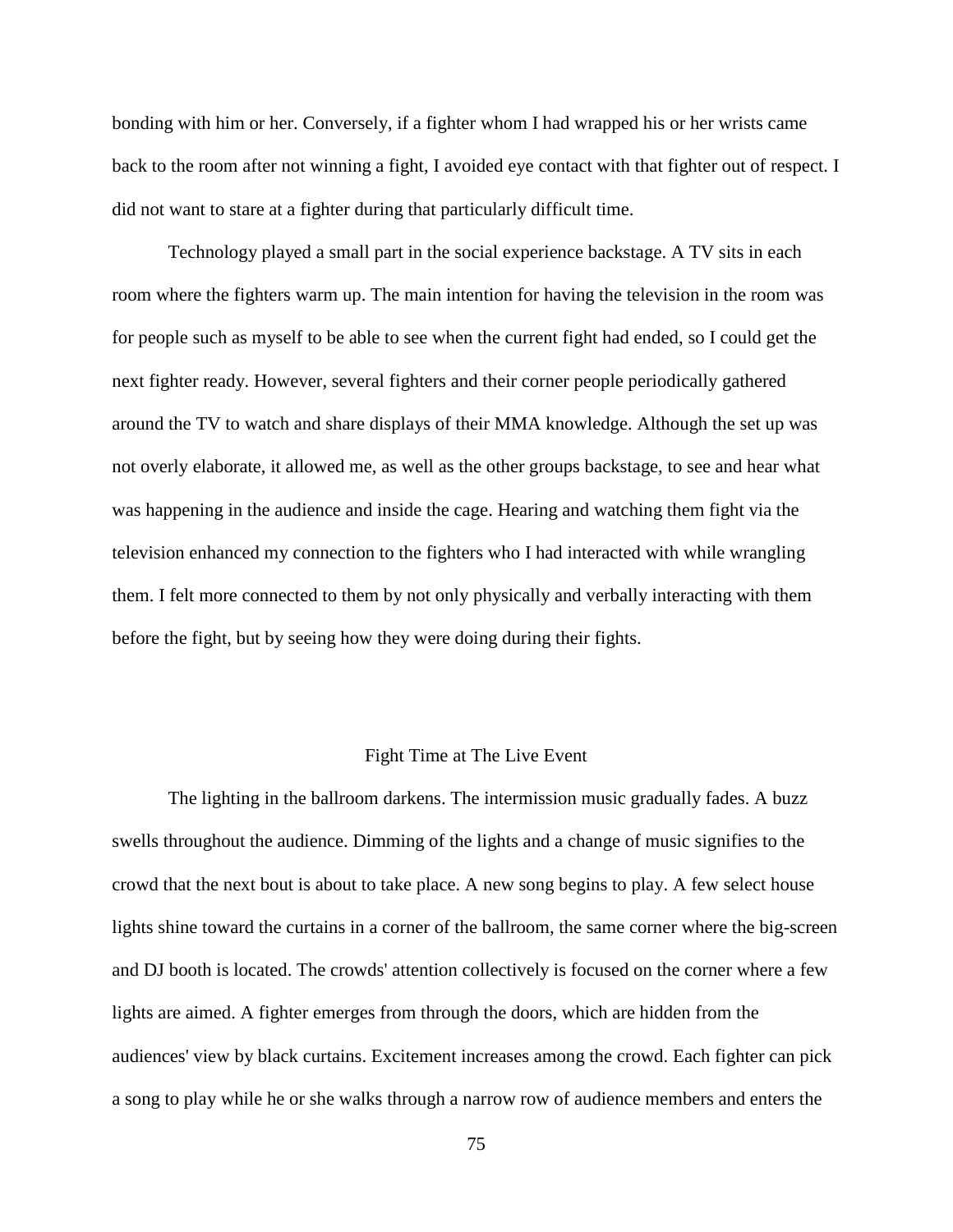cage. The fighter's "walk-out" is a form of ritualistic pageantry, which has a long-standing tradition in prizefighting.

I walked many fighters down the hallway in the back and showed them where they were to walk down the aisle, which was lined with screaming fans on both sides and into the cage. I observed that several elements of the fighter walk-out were significant. In general, the fighter walk-out hypes up the crowd and the fighter. However, pageantry and audience entertainment aside, I determined the walk-out is often used to intimidate his or her opponent in various ways. For example, a fighter who is calm during his or her walk out symbolizes a lack of nervousness, confidence, and focus. On the other hand, a fighter who is animated during a walk-out symbolizes aggression and lack of control once inside the cage. Furthermore, a fighter who walks out with traditional ceremonial performers in front or behind him or her, which is often interpreted by an opponent as an outward display of experience and training in a martial arts discipline.

Both fighters are now inside the cage. The ballroom is mostly dark except for the bright lights that illuminate the interior of the cage. A portly-shaped man dressed in a black Polo-shirt, black jeans, and black tennis shoes is standing, and holding a video camera in front of the official "Tuff-N-Uff" announcer, Brad Spitek, who address the audience. In a deep voice, Spitek provides background information about each fighter to the audience. Spitek is sharply dressed in a black suit, with a pressed white under-shirt underneath, and a black tie. He appears to be a mix of Asian and Caucasian descent. His well-manicured, jet-black, 50s style haircut does not move while he speaks into the microphone. He announces, "Ladies and gentlemen, this fight of the evening is in the 'Tuff-N-Uff' featherweight division. Introducing first, fighting out of the blue corner, making his 'Tuff-N-Uff' debut tonight, fighting out of Extreme Couture, Las Vegas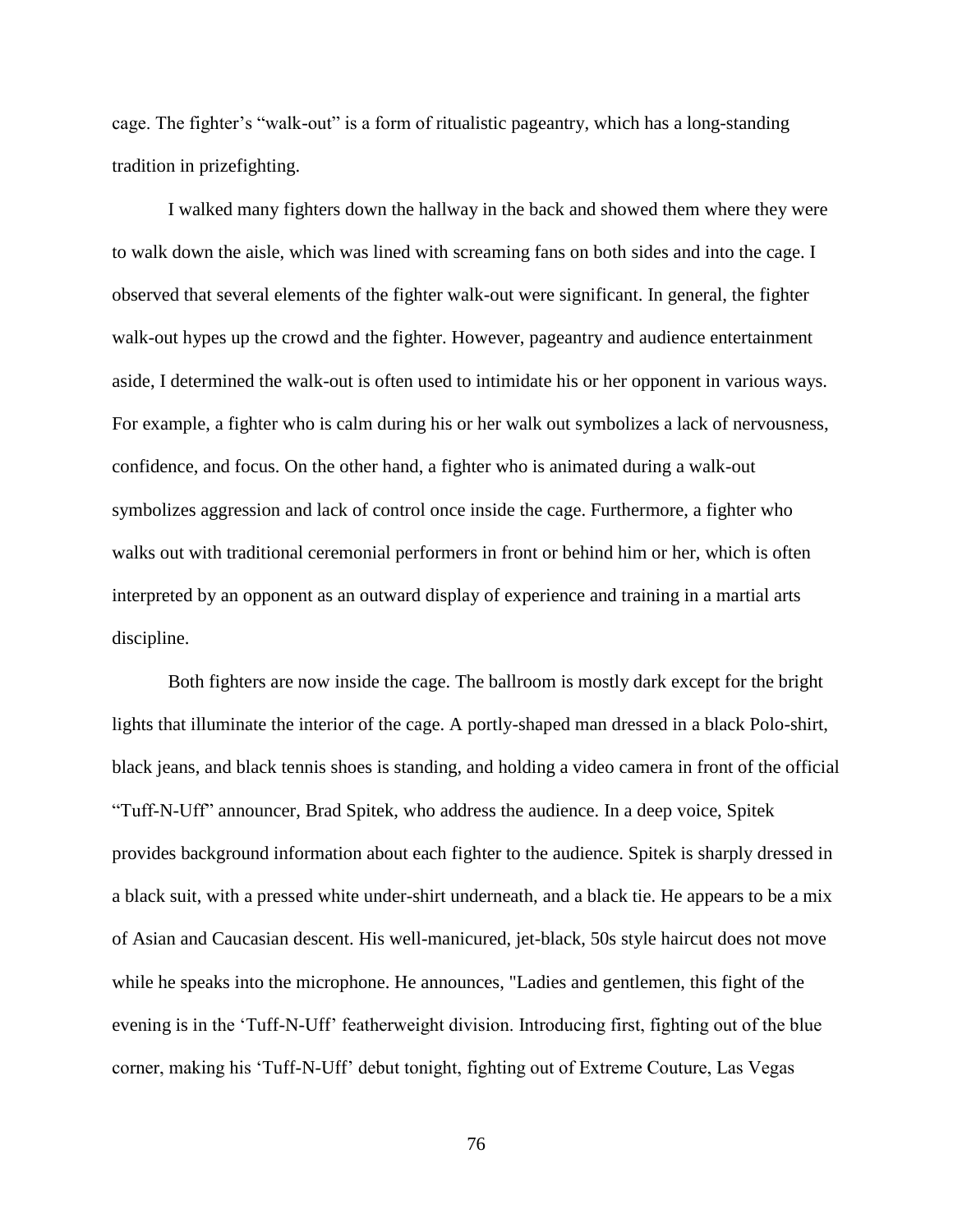Nevada," he pauses for a moment to take a deep breath. Spitek is now facing the fighter, and casually pointing toward him with the cue-card. Spitek belts out the fighter's first name using a long drawn, "Tylerrrrrr…," and finishes by saying his last name with a thunderous "Nass!" Tyler bounces up and down on the balls of his feet while holding his arms out to each side as if he was hanging from a cross. He is looking up at the ceiling. He has a single tattoo around his right arm, and his wrists are wrapped with blue Duct Tape that I applied around the base of his gloves earlier this evening. The crowd celebrates Tyler's announcement while a ring girl, who is dressed in a black bikini and is wearing high-heels walks inside the perimeter of the cage. She has long blonde hair with blue and green highlights throughout. She passes by Tyler while holding a sign above her head. The sign displays the round number and includes the "Tuff-N-Uff" logo.

Announcer, Spitek, turns 180 degrees to face the fighter on the other side of the cage, who also bounces back and forth on the balls of his feet. He swivels his head in a repetitive circular motion to loosen up his neck, while he rolls his shoulders in a backward motion. Announcer, Spitek, states in a deep voice, "His opponent who stands across from him in the cage in the red corner, also making his 'Tuff-N-Uff' debut tonight, fighting out of Syndicate MMA, also in Las Vegas, Nevada." He pauses to take in a deep breath and proceeds to say his first name with the same drawn-out fashion, "Jordaaaaan," and he concludes by saying his last name with a solid, "Leavitt!" The crowd cheers equally for Leavitt as they did for Nass, seemingly showing no favoritism. Leavitt is now bouncing in place while he swivels his hips and he periodically exposes his multi-colored mouthpiece by lowering his bottom jaw, which fighters commonly do to loosen their "chin" before a fight. As the announcer exits the cage he says, "The referee for the action inside the cage is, Joe Sullivan."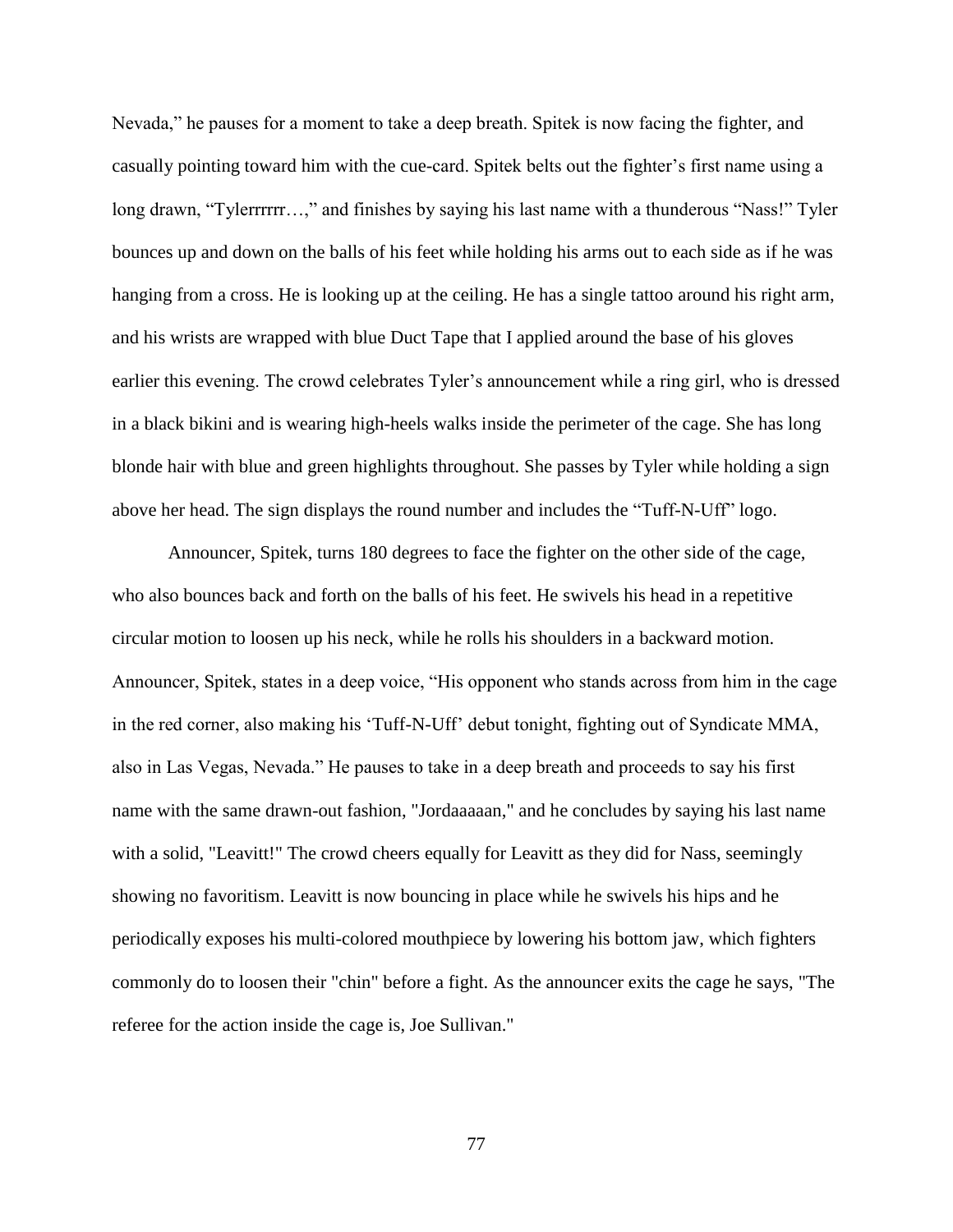On the large screens inside the ballroom, and for those watching online, the producers cut to a classic "tale-of-the-tape" graphic with Tyler Nass in the red corner on the left, Jordan Levitt in the blue corner on the right. The graphic also lists their respective MMA records (in this case both fighters were 0-0), their age (both fighters were nineteen-years-old), their weight (one hundred and forty-five pounds each), and the state they are from (both from Nevada). The crowd rumbles with excitement as the bell sounded. The referee is a bald white male, roughly in his early thirties. He is wearing all black, including thin black latex gloves. He backs away from the center of the cage to allow both fighters to engage. Leavitt approaches the center of the cage with his guard up, while Nass calmly walks to meet his opponent in the center of the cage. Leavitt keeps his left hand next to his chin, while he extends his right hand for a touch of gloves. Nass obliges by tapping his opponent's glove in the center of the cage with his left hand, and the fight begins. Immediately after the two touch gloves, which is a ritualistic gesture to show respect for your opponent in this community. Leavitt switches his stance from a southpaw stance (right hand in front and left leg in back), to a traditional fighting stance with his left hand forward and his right leg behind him. Nass does the opposite to defend a right front-kick delivered by Leavitt. The two collide and move to one side of the cage together in a grappling contest. The crowd shouts with excitement to see who will either deliver a hard strike or to see who will take the other fighter down.

The referee always circles the fighters no more than a foot-and-a-half away from the fighters. A distant female voice shouts out, "Come on Tyler!" above the constant noise generated by the crowd. The crowd consists of a mix of dozens of side conversations and cheers. The fighters remain in a clinch. A beer bottle smashes against another beer bottle inside a trashcan. The sound pierces through the ambient noise throughout the ballroom. A mix of judges, officials,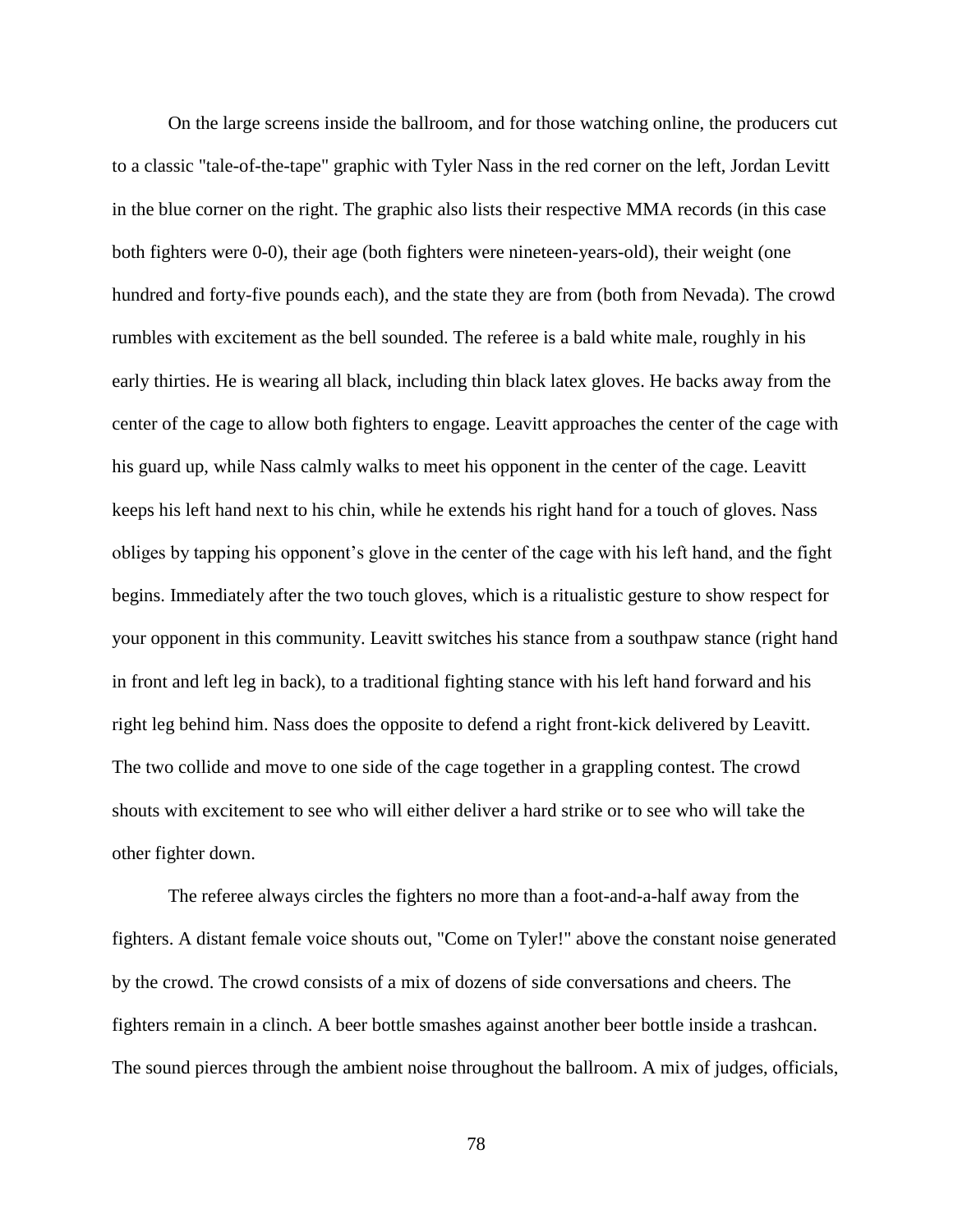and members of the media surround the apron of the cage. A few men and women are dressed in traditional black and white striped referee shirts who judge the fights. Most of the other people sitting cage-side are wearing suits and nice attire. The crowd becomes more animated as the action picks up inside the cage.

No major damage has been inflicted on either opponent at this point, however. The fighters break their clinch in favor of exchanging strikes. Male shouts and female scream periodically fly toward the well-lit cage from the darkness surrounding it. Above the noise, a young voice shouts, "Get em' Ty!" in the same tone that a younger sibling would yell to support his or her older sibling in a fight. With just under one-minute left in the first round, Jordan takes Tyler down to the mat. Tyler scrambles to get away. Jordan stays on top of him wherever the scramble goes. The crowd is now in a frenzy. It is hard to distinguish between those who are rooting for Tyler to escape and those who are rooting for Jordan to finish the fight from top position. Tyler manages to get to his feet, but not for more than a few seconds before Jordan hoists him up on his shoulder and slams him back to the canvas. A simultaneous roar erupts from the crowd. Jordan locks his arms around Tyler's waist on the ground. He allows Tyler to get to his knees, before impressively picking him up from the position, and spiking Tyler back down to the mat. Jordan painfully drives his right shoulder into Tyler's sternum. A ring-official claps two pieces of wood together, three times to signify that there are only ten seconds left in the round. Tyler absorbs a few punches while lying on his back. The round ends with the sound of an airhorn. The referee touches both men to alert them that the round is over. Tyler stumbles back toward his corner with the referee's assistance, while Jordan confidently, although slightly winded, does a little dance as he waits on his corner to put the stool down for him to sit on. The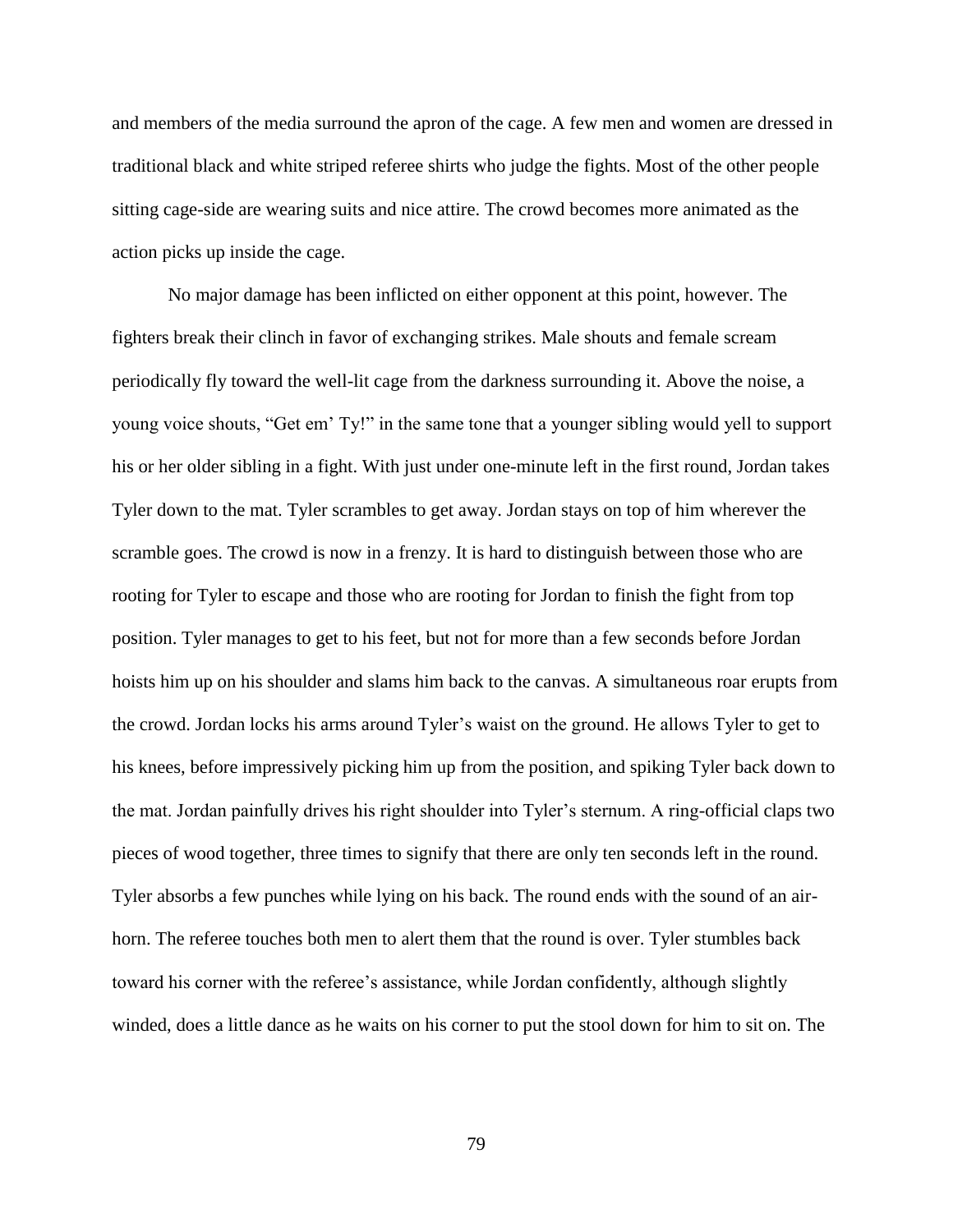crowd applauds (which is different than cheering) as a sign of appreciation for the effort of both competitors.

Between rounds, the "Tuff-N-Uff" producers play a mixed hip-hop and electronic song over the PA system, while fans mill about. Some fans flock to the side-bar in pairs to refresh their beverages, while others stay in their seats, and chat with others among their groups. While both corners scurry to rehabilitate their fighters in the short amount of time between rounds, a different ring girl, who is wearing the same revealing outfit, but with long blond hair, does her best to keep the crowd's attention.

The referee orders all the corner people to exit the cage. The referee stands in the center of the cage with his arms out to his sides pointed at both fighters asking if they were ready to start the second round. Both fighters nod their heads to approve. The referee claps his hands and backs away to let the fighters engage. Tyler and Jordan touch gloves to begin the second round. Although Jordan takes Tyler down to the mat, Tyler secures a guillotine choke, which ups the crowds' excitement level. Jordan defends the choke until he breaks free with only twenty-two seconds remaining in the round. The crowd momentarily erupts before evening back out to a few individual shouts and cheers. Three clicks of wood sound again just moments before the bell sounds to end the round. The crowd is unsure at this point of who is the winner of the bout.

Both fighters return to their corners. Tyler, wearing red trunks, is bent over with his forearms resting on his knees. He is visibly exhausted and leaning his lower half against the cage. Jordan confidently walks back to his corner to sit on his stool. Both young men sit while their corner-people shout last minute instructions at them. Tyler, who is now leaning with his back against the cage, while his corner-person rubs down his chest with a bag of ice to keep him cool and alert. His arms are draped over his thighs as if they weighed fifty pounds each. One of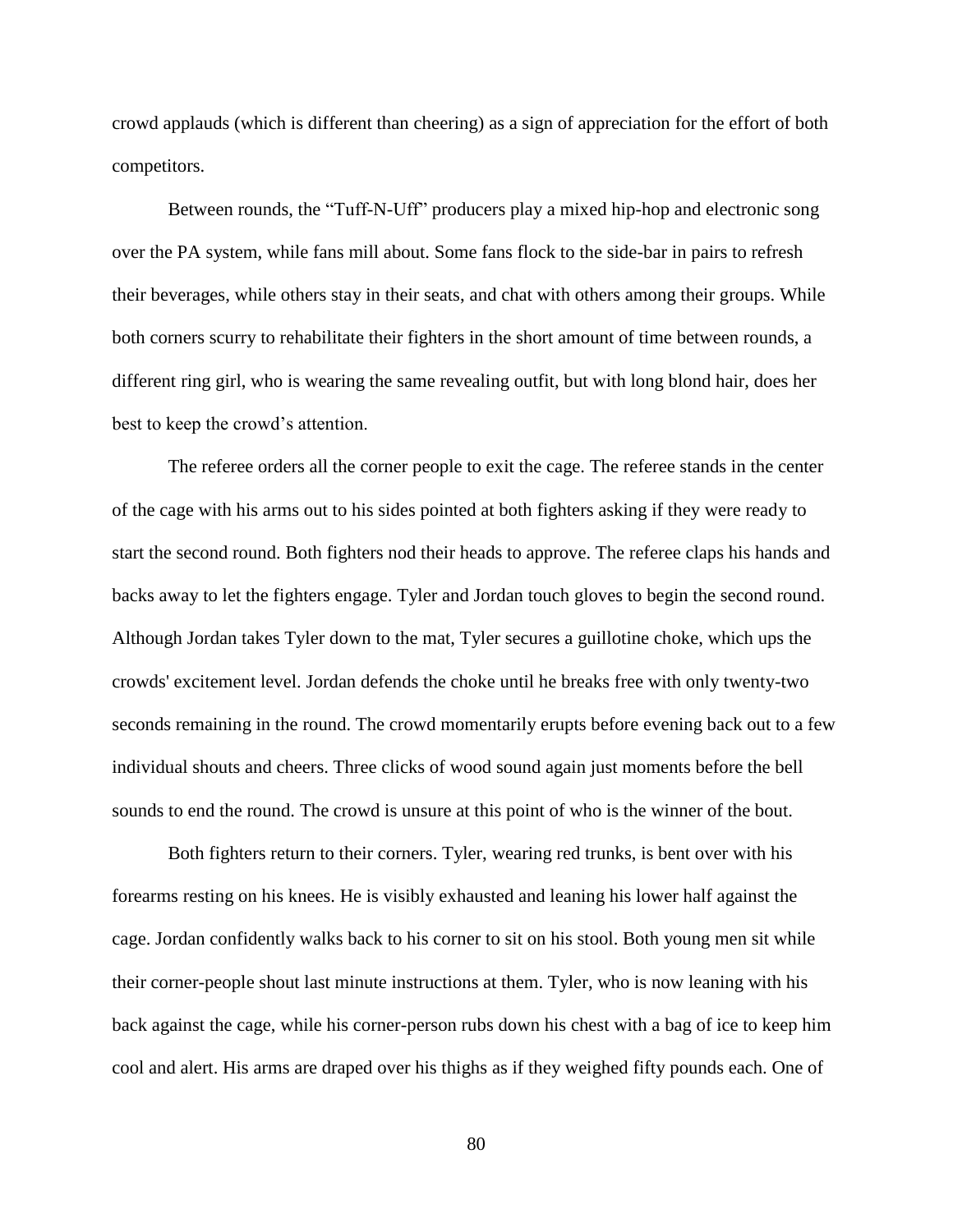the men in his corner starts to use both hands to rub his right bicep to keep it warm. Across from him on the other side of the cage, Jordan appears to be in better shape. His corner-person calmly gives him instructions, along with a few sips of water from a water bottle. Jordan seems more alert and responsive to his corner's instructions. The third round is about to begin. A man dressed in a blue button-down shirt tucked that is tucked into his khaki pants screams at the fighters and shakes his fist from the front row of the audience. I am too far away to make out what he is shouting or which fighters he is yelling at. The bell sounds, and the fighters touch gloves to start the final round.

Jordan opens the round with a body kick, followed by a front-kick, which forcefully shoves Tyler to the mat. Jordan allows Tyler to stand before he clinches with him, and slams Tyler to the mat with a hip-toss. Jordan works for a choke and gets it as Tyler taps out with one minute and twelve seconds remaining in the third round. The referee leaps in to stop the chokehold. He drops to one knee while waving his right hand in the air to signify to the audience that the bout is officially over. Jordan calmly stands up and walks away with his hands raised in the air. Shortly after he does the splits in the canter of the cage to show his physical abilities, and to celebrate his hard-fought victory. The crowd is at a constant roar as the intermission music starts to play. Jordan does a gleeful dance in his corner, while Tyler is lying on the mat with his hands above his head, trying to recover. His stomach is pumping up and down. He's struggling to catch his breath. The referee comes over to check talk to Jordan while the doctor attends to Tyler who is now sitting upright but is propped up by his left arm.

After a few minutes, both men gain their respective composure and are led to the middle of the cage by the referee. Standing with each fighter to his side, the referee stands holding each of their wrists at his hips. Tyler stands with his head down while Jordan bounces side to side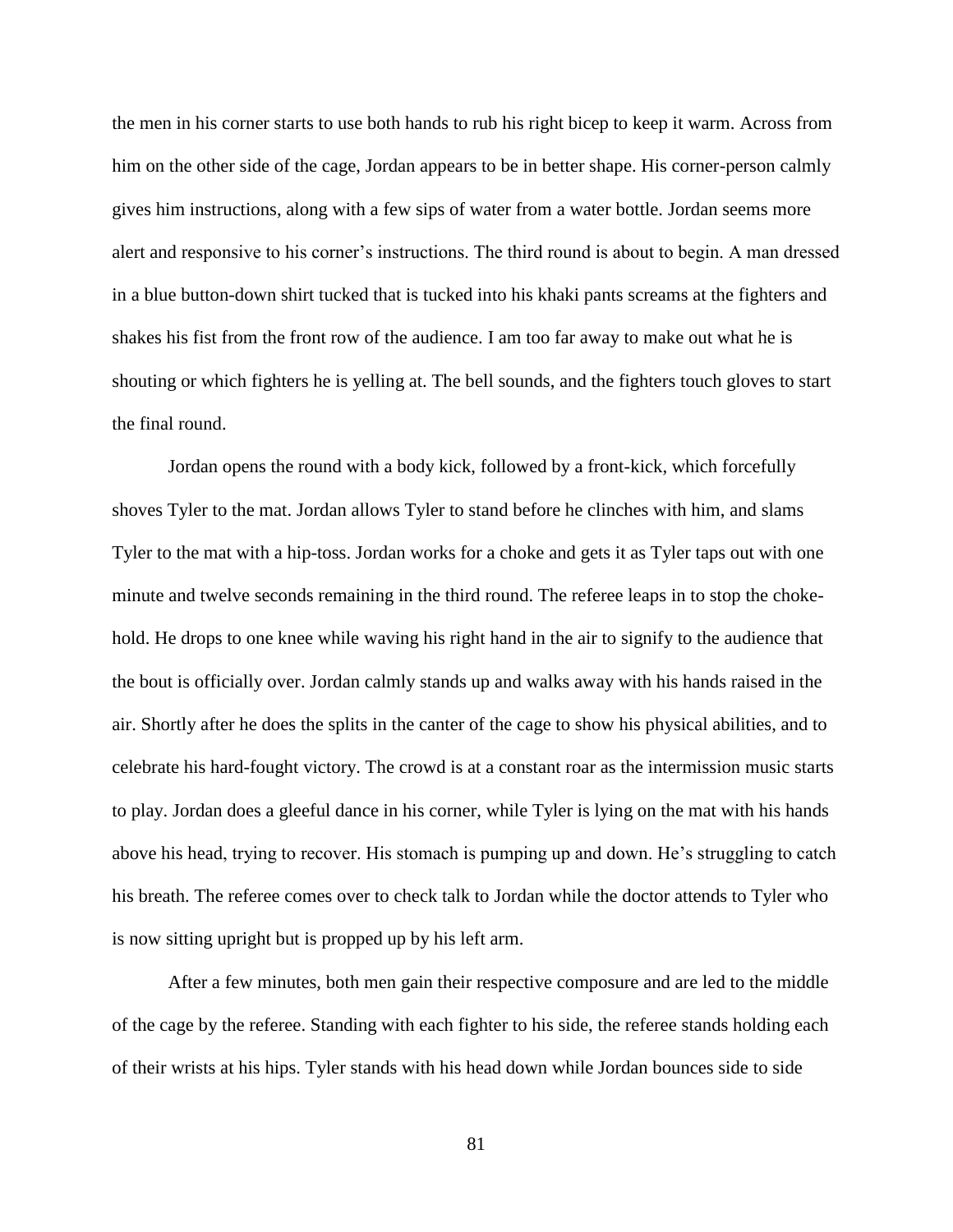with his head held high. "Tuff-N-Uff" announcer, Spitek, says to the audience, "Ladies and gentlemen after forty-six seconds into the third round, your winner by tap-out, due to arm-lock from scarf hold, Jordan Leavitt." The referee lets go of one of Tyler's wrists that I had put the blue Duct Tape on earlier. The referee raises Jordan's left hand to officially let the audience know that he won the fight. The crowd cheers while Jordan's corner-people celebrate his victory behind him in the cage. Jordan turns to Tyler and gives him a hug. The two pat each other on the back as a sign of respect. The ring girl hangs a medal over Jordan's neck as he poses for pictures from "Tuff-N-Uff" house photographer. While Jordan continues to bask in his glory inside the cage, a dejected Tyler exits the cage with his head down, and with his trainer's arm draped over his shoulders.

The amateur "Tuff-N-Uff" scene is a unique environment, namely because in this scene you have groups of people who are working together, sharing this space and items in that space, yet incredibly, in a matter of minutes, they are scheduled to walk out and take part in a fist fight with one another inside a steel cage. During this in-depth analysis, I have shown how amateur MMA fighters go to the live event to display their skills, to achieve their goals and dreams and to carry out specialized performances within this culture. The live fight symbolizes what they *do* and what they *represent* (stand for). The physical aspects of fighting, being fast, strong, and tough, are connected to the cultural values associated with fighters, including being bold, dangerous, and free. Fighters use their physical strength and abilities to boldly do what most others fear the most, physical confrontation, and be free from the conforming as do every day, average citizens.

Trainers and gym owners also participate in this scene to represent the name of their gym, to win to attract and recruit more fighters, get exposure and of course because they have invested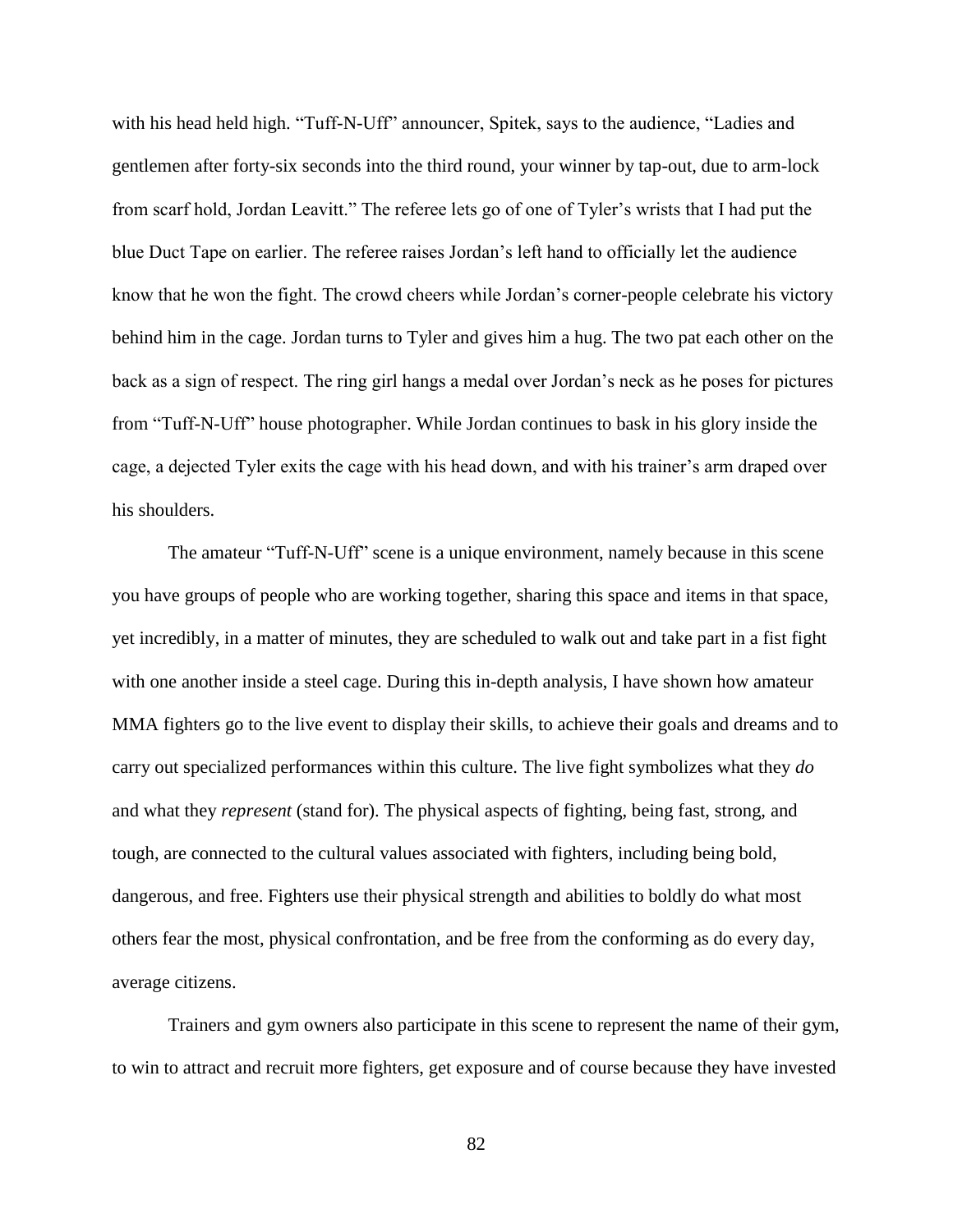their time into this event and into their fighters. There are also "bragging rights" involved when a fighter from a gym defeats a fighter from a rival gym. Aside from the fighters and trainers, there are many other sub-groups at the live MMA event who play an intragyral part of the make-up of this scene. For example, MMA fans come to let loose, socialize, celebrate with other like-minded groups; to support their friends and family members who may be fighting; cheer against other fighters. On the other hand, local advertisers want to advertise and sell their products to make money, gain exposure and compete to out-sell their competitors. Performers also play a role in the social world of the live MMA event. For instance, vocalists (e.g. singers of the National Anthem), announcers, DJs and members of the production team and models acting as ring girls all want to continue what they are doing and to gain exposure within this social environment. Furthermore, employees and volunteers of "Tuff-N-Uff" as an organization want to be successful to be better than any other competing organization.

## Rank, Status and Social Order in MMA

In the next section, I discuss the importance of a symbol that is synonymous with prizefighting and MMA – the championship belt. Championship belts are highly symbolic in prizefighting and in MMA, and for good reason. Belts are an important part of prizefighting. Championship belts signify social order. In this section, I discuss the social order of the "Tuff-N-Uff" scene, and the role that championship belts play in this culture.

Many years ago, when I attended my first live "Tuff-N-Uff" event, I noticed they gave out first and second place medals to the fighters after a fight. Years later, when I began studying this topic through a sociological lens, I observed that "Tuff-N-Uff" now has a championship ranking system, which includes belts, which had not existed years prior. This is significant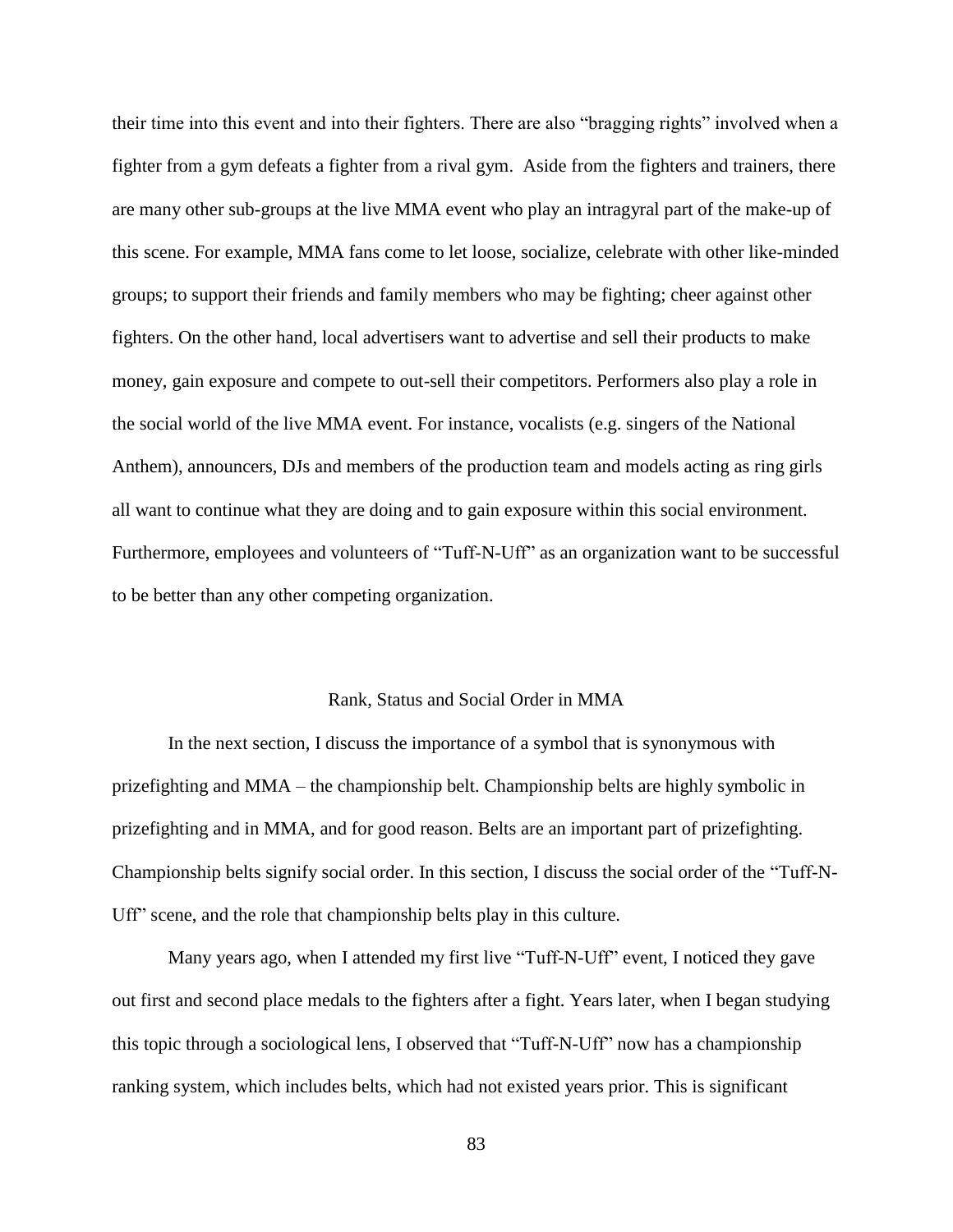because having championship belts and rankings, the amateur event is trying to appear to be more like the professional "Ultimate Fighting Championship," whom for many years has had a ranking system. Furthermore, the importance of championship belts in this community is not only that they are symbolic of who is the champion and who is not, but championship belts show a hierarchal status within this social world. Accordingly, a fighter who holds a belt mostly benefits from all the attention and exposure, product endorsements and recognition among his or her peers for being the best. On the other hand, those fighters who do not hold a championship belt fall into a ranking system, which he or she typically holds lower social status than the champion. The lower a fighter is ranked, they less power, access, and prestige he or she will experience and will likely fall on one side or the other of the social line of in-group or out-group status.

A deeper look into boxing's decline and MMA's success tells us a great deal about the importance of social order. Boxing's heyday peaked during Ali's era in the 60s and remained until the rapid decline in the late 90s. This was a time when the public was, with relative ease, able to identify who was the heavyweight champion of the world, who were the contenders to challenge the champion, and who were the has-beens and never-will-be fighters. MMA suffered from the same problem during its early years. There was no apparent order, which made it difficult to follow, and hardly a sport.

However, championship belts are not unique to MMA. In fact, they were not even a part of the sport's history until more relatively recently. Boxing realized the benefits of having belts years ago. There is a lot to be learned by analyzing boxing's past, and why and how the MMA has maintained its popularity, which is still increasing for over twenty years. By looking into boxing's past, the decline of the sport is due to, even more so than to all the corruption and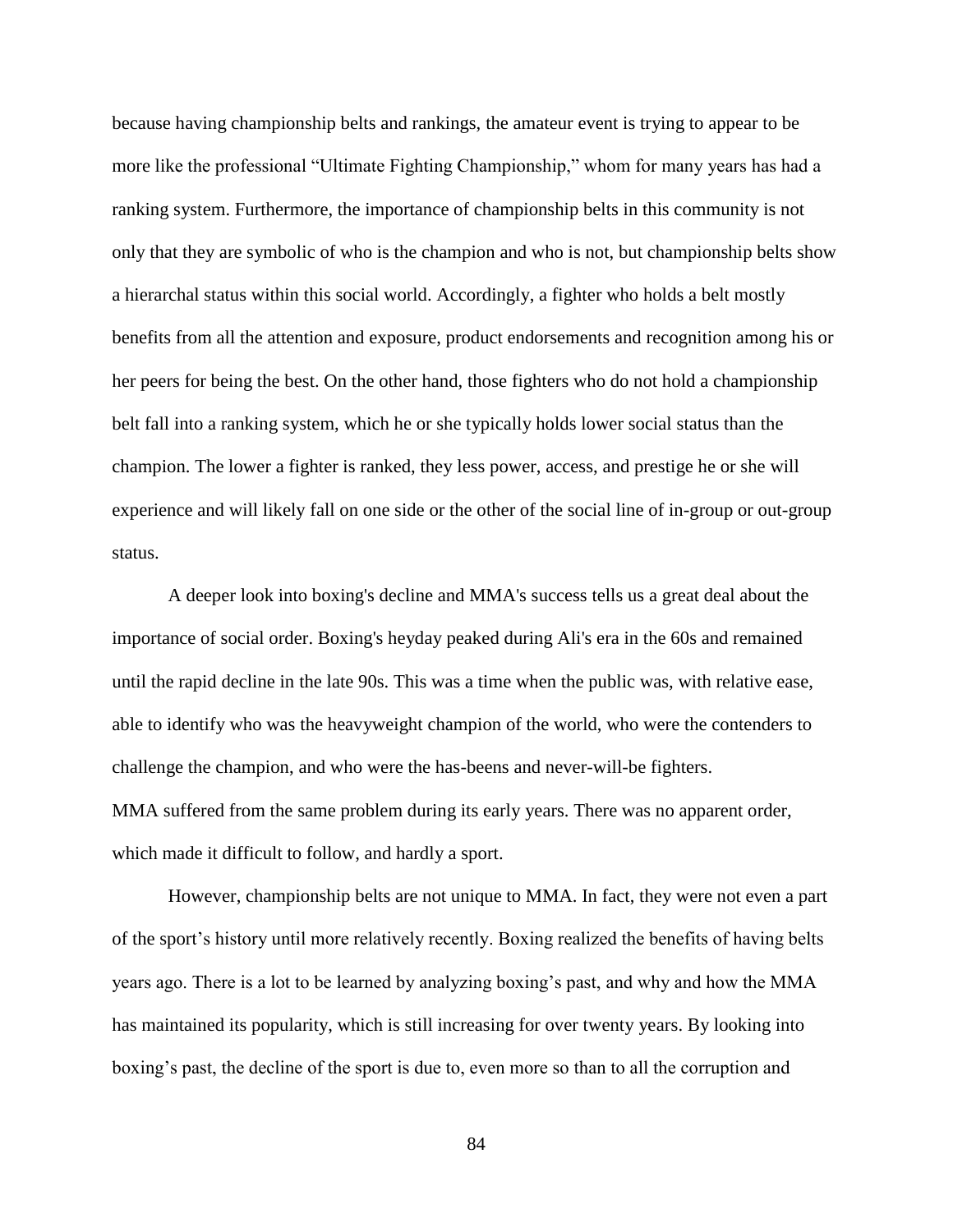controversy, and more to the lack a clear, unified championship belt-holder. Or in other words, the decline in popularity of boxing is partially due to a lack of clear social order, or more specifically to the sport itself, rank.

## Urban Community and Civic Culture

Over the years, my friends and I have frequented countless UFC fights at local taverns in our area. As the UFC became increasingly popular and as the UFC organization held more fights each year, certain bars and taverns began to show the fights for free. One place that we gathered to watch nearly every UFC card for over three years was a nationwide bar named Buffalo Wild Wings. The location we met at for every UFC fight was blocks away from my house at the time. Although we have frequented this establishment more times than I can account for, in this section I describe one evening there to provide an overall idea of what this MMA scene is like. According to Borer (2006), "Small business like coffee shops or pubs (Oldenburg, 1989; Milligan, 1998; Borer and Monti, 2006) provide settings for the 'games' played by business men and women (the owners, managers and employees), patrons (playing leisure 'games'), and other groups who use the sites for gathering and displaying information for various causes, retail opportunities, and local events" (p. 185). Borer's statement becomes especially important when it comes to how urbanites think of a city as their home, where they decide to go and/or affiliate themselves with, and how others may view them.

## Bars and Taverns

We arrived early this evening to attempt to get a seat and a table. We were fortunate enough that we were able to find a seat in the bar area. The establishment provides eighteen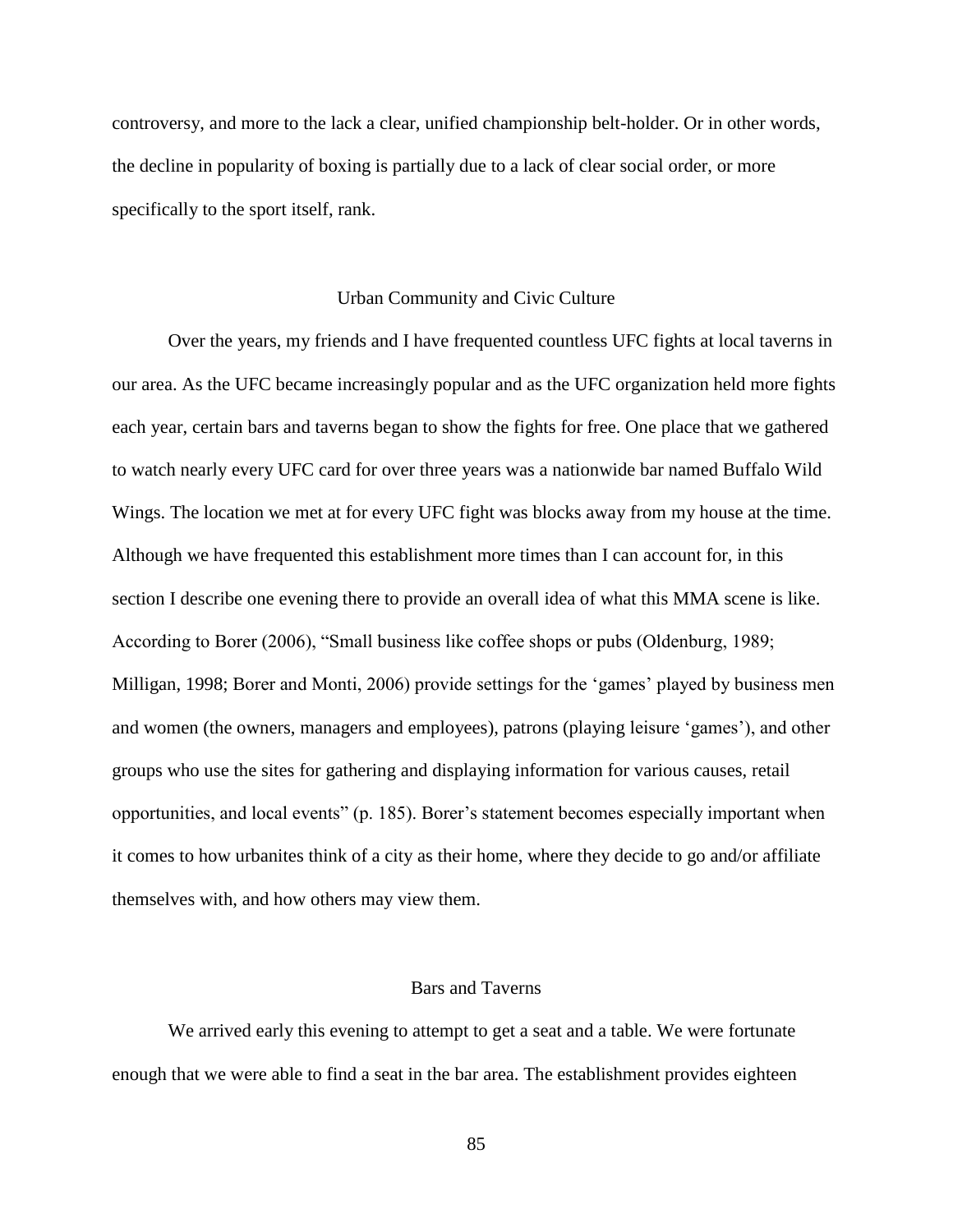televisions, six of which are large screens with projectors throwing a life-size image of the fights on each of the walls, so of which have two large screens. There are thee relatively younger females sitting behind was at a table. One of the girls has her back facing me so I can clearly see the writing and design on her T-shirt. In glittery pink and red lettering, the print on her shirt reads, "Live fast. Affliction. Misha Tate. Cupcake." The design in the middle of the shirt is a heart, which surrounds a cupcake and has a lightning bolt going through it. The design also appears to have some barbwire, blue swirls, and white wings. The consumption of products associated with a sports show fan-loyalty and exhibit a level of membership to the MMA community beyond just simply wearing a regular T-shirt (Borer 2008). Moreover, outward displays of fan memorabilia have the potential for other to give a higher status to those wearing it because it often suggests that those wearing the memorabilia have an advanced understanding of the sport.

Lined along the bar and sitting at the tables behind the three females is about twenty males of varying ages. There are other females scattered throughout the bar room area, however, there are mostly males in the room. All groups in the bar area are looking in different directions depending on what television screen they are watching. Hung on the walls between the television screens are framed jerseys ranging from various sports to varying professional sports teams including the Boston Celtics, the Detroit Tigers and a Bryce Harper jersey from the Washington Nationals. The walls are also littered with neon Coors and Miller beer signs, as well as with sports posters. Every staff member is wearing a Buffalo Wild Wings made jersey. The body is gray with yellow stripes and every employee has the number 82 on the back of his or her jersey. The bartenders and the servers periodically stop what they are doing to watch the action when the guests yell with excitement when the action picks up on the television screens.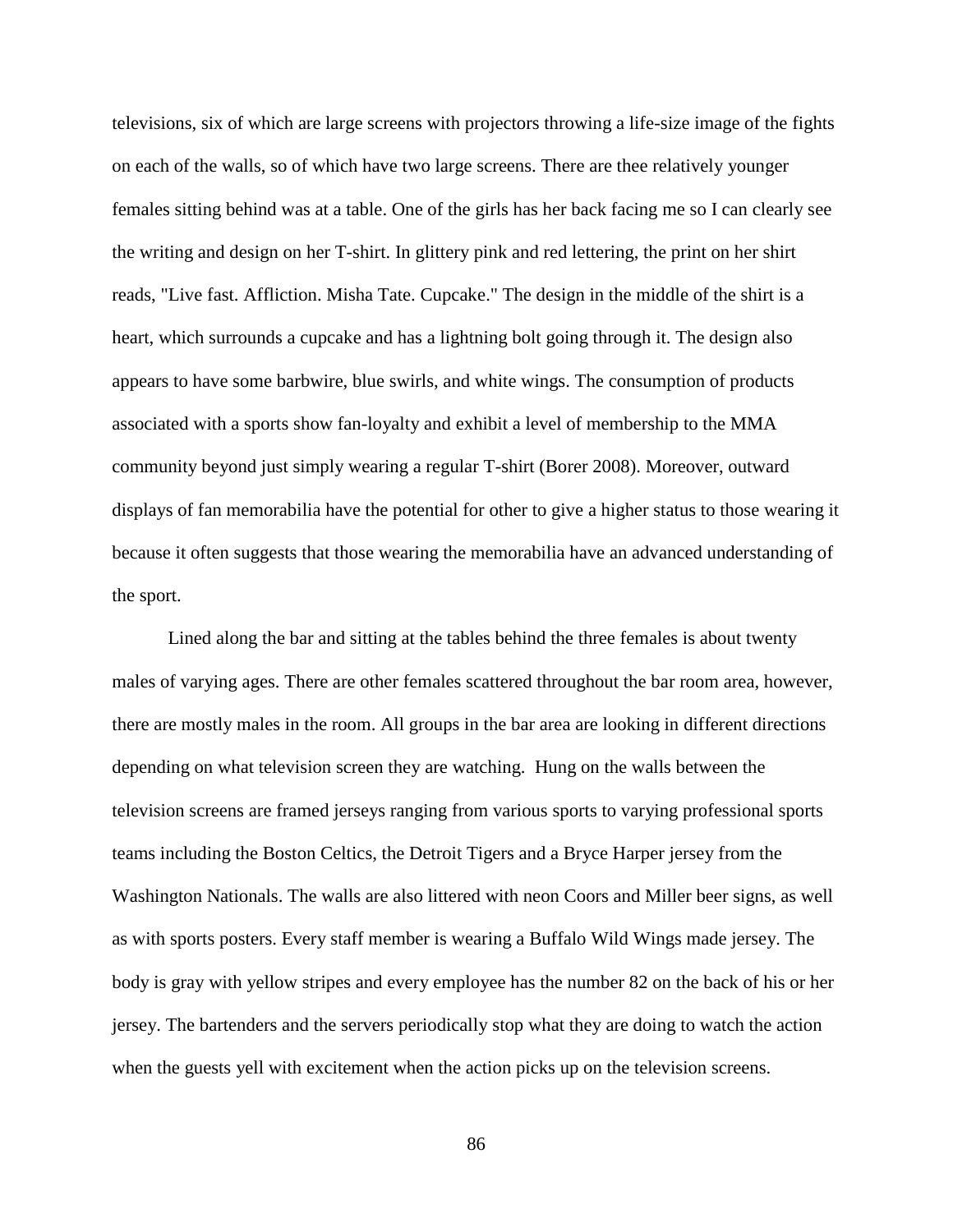During the main event, Jonny Hendricks is defending his title against Robbie Lawler. The crowd inside Buffalo Wild Wings is as into this fight as I have ever seen them. During the fight, Hendricks gets rocked and the whole crowd inside Buffalo Wild Wings erupts. Some people are yelling for Hendricks to get out of the potential fight ending situation, while other fans of Lawler's are screaming for him to finish the fight. Regardless of who the groups inside the establishment are rooting for, there is undoubtedly an energy in here that we are all collectively creating and sharing. The scene here looks very similar to what I have seen the audience look like at an actual live event. People here are playfully rambunctious and outspoken. They are carrying on as if they were in the stands watching the fight live. Whether people in these groups are clapping, yelling, pounding their fists on the table, sitting or standing, we are all collectively defining and practicing what it means to be in this scene at this moment. Once again, it is useful to reference Durkheim's (1965[1912] term effervescence to describe the collective experience, which connects the social actor to his or her affiliate groups.

The UFC has become a part of the fabric of the Las Vegas community insomuch that I no longer go to this Buffalo Wild Wings location because it is typically too crowded and often they lock the back door, and turn guests away at the front door, so no one can enter once they have reach capacity. This is yet another sign of how this MMA scene has grown from hardly ever showing a UFC fight, to turning people away at the door due to overcapacity. Moreover, it is always remarkable to see how quickly the bar area clears out of guests just minutes after a fight is over. This observation is more evidence that these groups are not coming to Buffalo Wild Wings only to enjoy the food and beverages, rather most them come here to be a part of an MMA scene in which they know they will encounter and interact with other likeminded MMA fans which make up this unique community.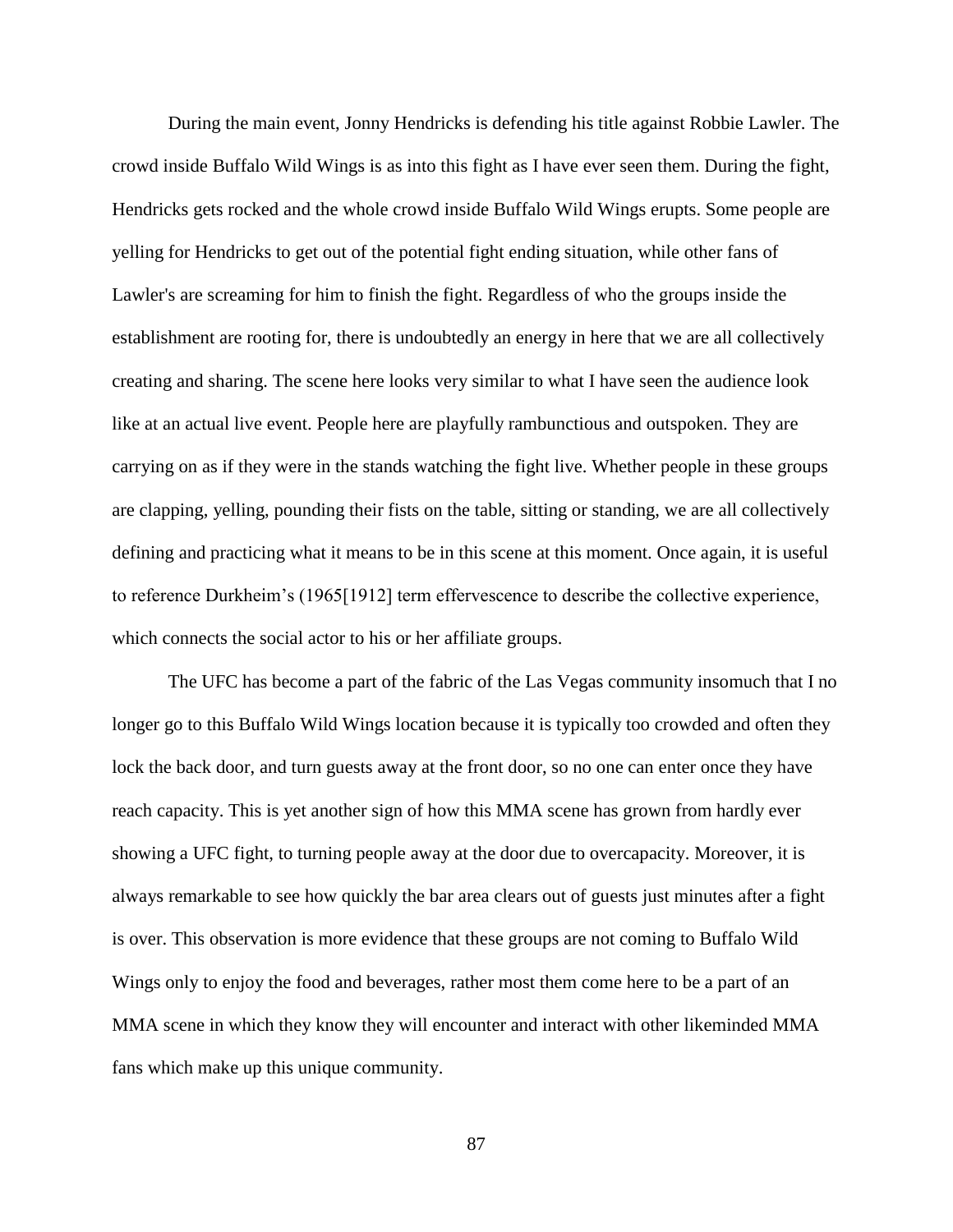It is useful to study important locales where knowledge of MMA culture is displayed and produced through social interactions to create meaningful experiences. One of the authorities of scene work is Irwin (1977) who describes a scene as a set of patterns of behavior which actors in groups collectively take part in at various times and locations. There are many examples of what a scene may be considered including "drug scenes," or in this case MMA scenes. Stemming from Irwin's work on scenes, MMA scenes in Las Vegas are useful for analysis including live MMA events, as well as local bars and taverns. These scenes are useful because of members of the MMA community experience and share aspects of the MMA culture not in isolation. They're experiences are shared with a group of one's peers, as summarized by Emile Durkheim (1965 [1912]) who wrote, "It is by shouting the same cry, saying the same words, and performing the same action regarding the same object that [individuals] arrive at and experience agreement" (p.232). In other words, MMA scenes are where group members go to gain a larger connection with others and ultimately experience feelings of membership and/or communal associations.

The live event is a complex environment comprised of many "moving parts," which come together to make up the unique social world known as the "Tuff-N-Uff" event. The live amateur MMA event(s) in Las Vegas are among the most social places for members of this community. The epitome of how fighters live their lives, and the cultural values surrounding the MMA community are held within the live event. It is comprised of fundamental elements, which are characteristic of this unique social world. For example, the live event flows with energy from enthusiastic fans, from energetic fighters, from local vendors and members of the community and from hustling employees and volunteers. There is much more going on at live events than two opponents simply fighting one another inside a cage. Overall, this environment is a crucial function of molding together the MMA community in Las Vegas. It provides a public place for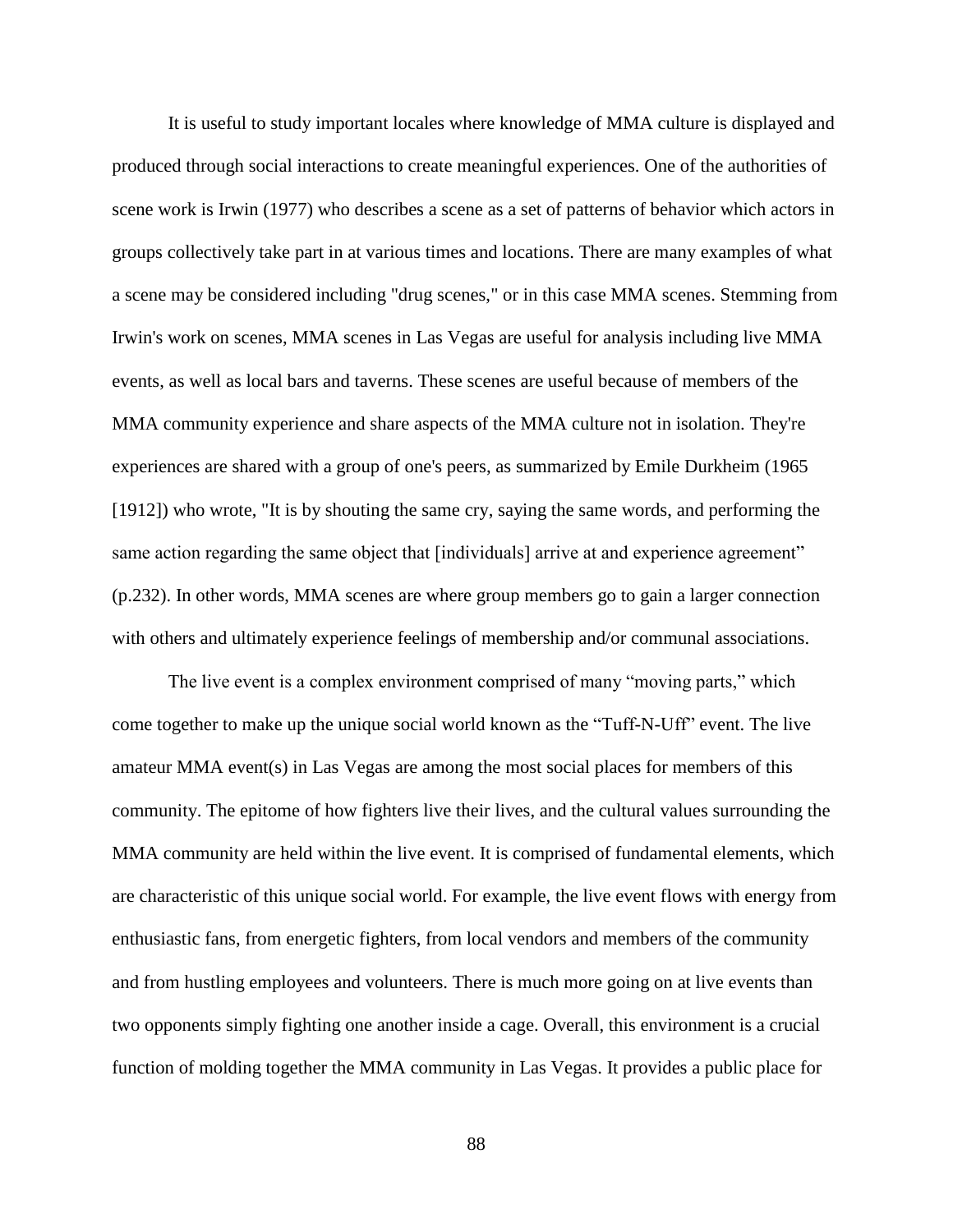everyone involved to demonstrate their connection and passion to MMA on many various social levels.

In this unique scene, there is "room" for just about every type of group, all of which come together in one place to comprise the entirety of this community. For example, this scene is made up of the amateur fighters, trainers and gym owners, fans, local advertisers and business people, local talent including singers, DJs models and announcers, and employees, volunteers and organizers of the event itself. These groups gather in this place to display or do "their part" to carry out their role in this environment. Moreover, in Durkheimian terms, they all come together to share collective experiences, which provide these scene-goers with a chance to share meaning together. That is, live events generate collective effervescence, which Durkheim referred to as collective experiences. Effervescence in this scene connects fighters, their corner people, the audience and others through a shared degree and rush of danger, excitement, and overall social connectivity. These collective experiences strengthen members' social bonds and ties to the MMA community.

The live MMA event goes beyond the actual fight. It is the outward display of the thrills of MMA. Borrowing from the urban culturalist perspective, it was possible to show how urban community and civic culture are useful when understanding more about the construction of community. As Borer (2006) wrote, "Interdependence is necessary between specialized occupations and lifestyles" (p. 185). Put differently, urbanites go to different places to learn multiple ways to practice culture and community. Different groups with similar interests have the potential to intersect to produce a collaboration of community inside a given place. Gathering to watch the live event, whether in person, or on television at a local establishment gives onlookers, fans, and participants a chance to collectively participate in the MMA community. It also shows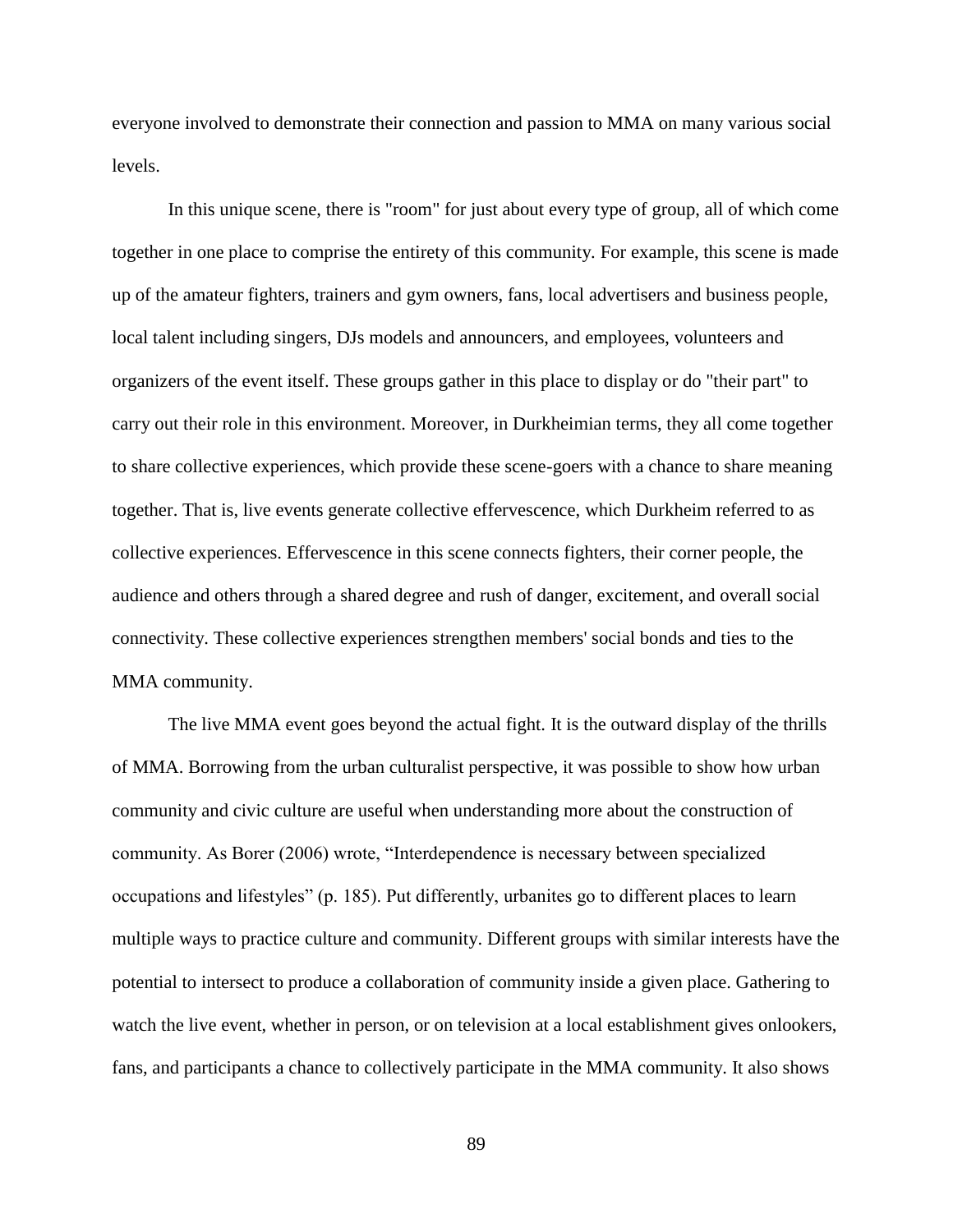that the creation, meanings, and expression of MMA style matters. The gatherings based around the live event works to support the MMA community – it gives people in this community a chance to discover new trends, and it gives newcomers a chance to become a part of the MMA community. It also provides a chance for fighters to claim their social rank in this community, through superior strength and ability, by which their rank and social position is supported by supporting fans and sponsors. Furthermore, social gatherings based around the live event allow businesses and interest groups to thrive and maintain an ongoing presence in the city.

Throughout this chapter, I have identified many aspects of MMA culture that are necessary to make up the unique social world within the MMA community. I showed what role the live event plays in MMA culture with the goal to show evidence of a socially constructed world. Moreover, I showed that affiliate group members use gatherings based around live events to display and consume shared, agreed upon, and understood meaning within MMA culture to gain a sense of community in Las Vegas.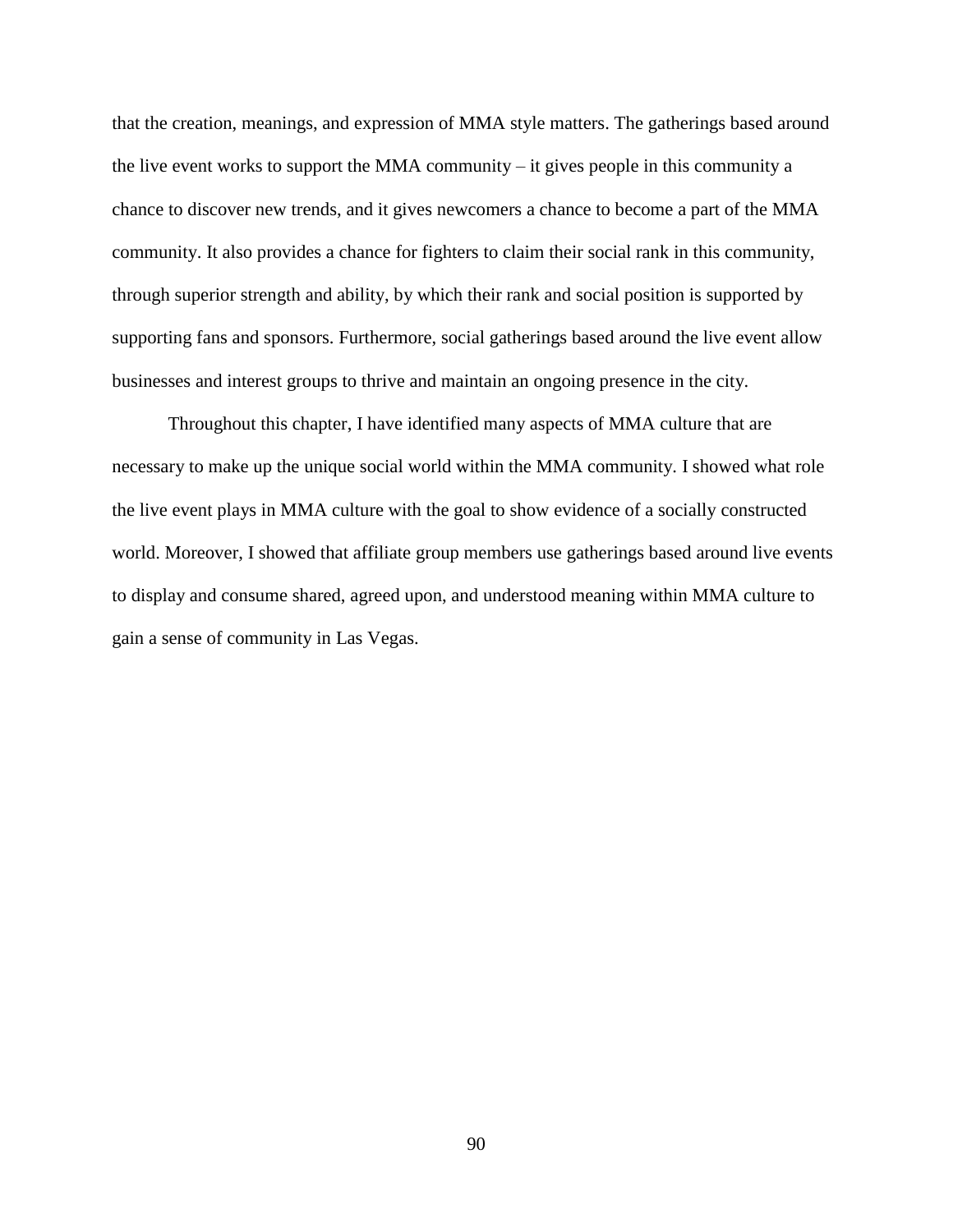### CHAPTER 7

#### **CONCLUSION**

In this chapter, I conclude my study with a summary of my main points, concepts, and areas of analysis. I also address future areas of study. I finish by addressing what impact or influence MMA culture has had *on* the larger city, including broader social implications (e.g. economic, political, cultural or otherwise). In this study, the common thread was to discover more about how, and in what ways groups use MMA culture to create a sense of community in a unique city like Las Vegas, and where they go to do it. Guided by the urban culturalist perspective (Borer, 2006) I was able to provide answers to my research question(s). For example, throughout chapter one I discovered that there is a distinct, identifiable, and recognizable MMA community in Las Vegas. Furthermore, I discussed how images and representations provide insight into MMA's emergence and origins of Mixed Martial Arts in Las Vegas. Also included in the chapter was my research question, my rationale, the contribution to literature and my theoretical orientation. I also provided a discussion regarding my background and my personal connection to this topic.

During chapter two I provided an extensive review of the literature. Included in my literature review were concepts and topics regarding sociological attention to culture, urban settings, and scene work among others. Throughout chapter three, I provided a detailed outline of my methodology and research questions I used during this study. During chapter four, I analyzed different "levels" of membership and affiliation. I turned to concepts regarding interaction places and practices to provide a critical exploration of a main locale where MMA culture is largely created and practiced, that is, the MMA gym in Las Vegas. The purpose of including the MMA gym in my study is not only to explore how MMA culture is practiced but secondly and equally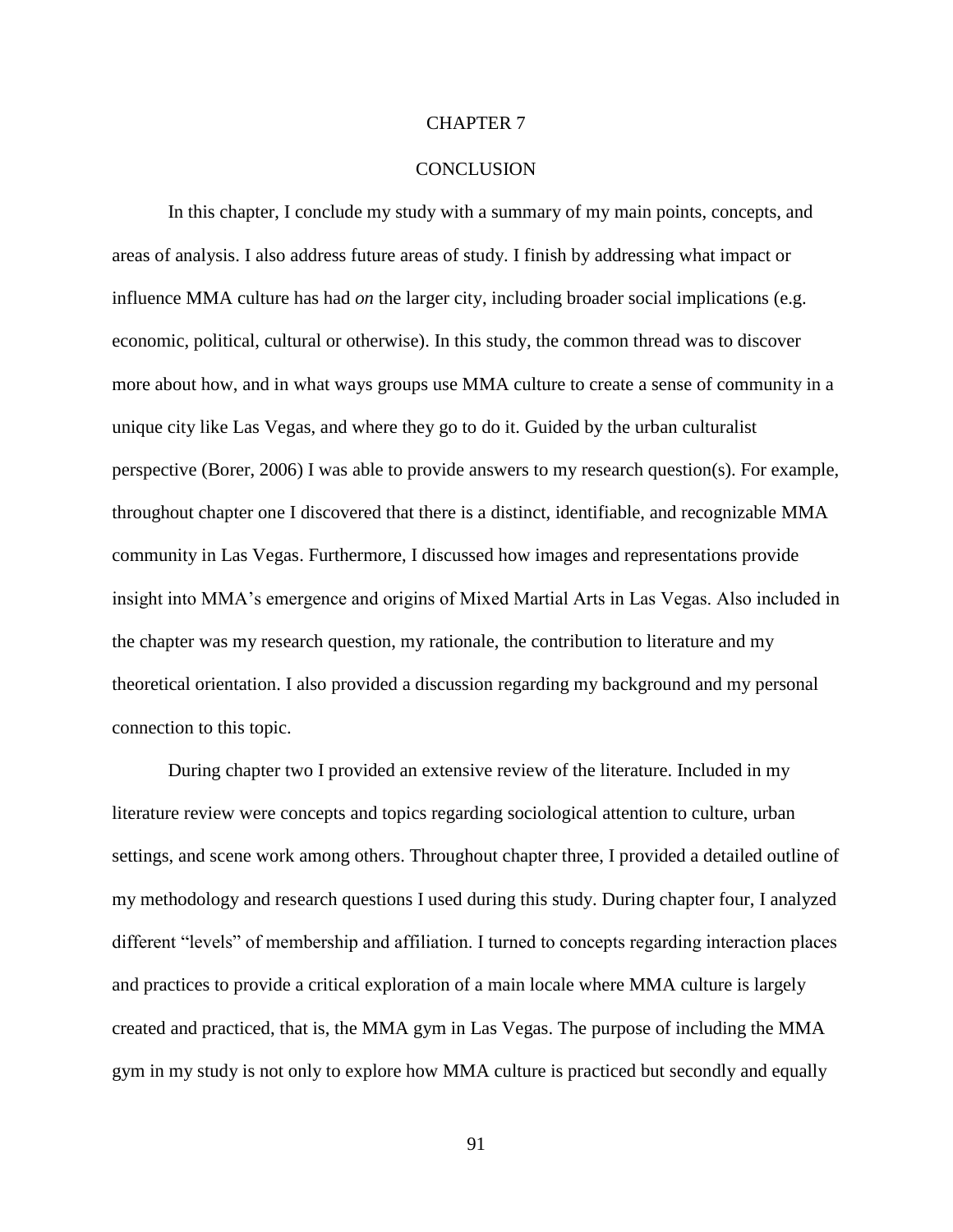as important, to show that place matters. I used personal interviews and observations with MMA fighters to better understand more about how the gym plays a role in the process of social construction of their MMA identities. During my time gathering data in these MMA gyms, I approached this topic with a dramaturgical, as well a place-based framework to show that the gym is a contextual setting or a stage where MMA fighters can behave in ways that are acceptable within this environment. I also explored how these individuals strategically develop their identities using social constructs that range from clothing to knowledge of their subculture. I also explored how MMA fighters socially construct their MMA identities and how they perfect their future performances within this place.

The goal of chapter five was to discuss MMA style. More specifically, I discovered more about the elements of MMA style, about how they feel about what they do, and why they feel that way. I discussed MMA style in terms of place-based myths, narratives, and collective memories how it is they are meaningful *expression* of the practiced MMA culture I outlined in chapter two. I discovered and discussed several key elements, which are connected to the meaning of MMA style including their attitudes, the narratives they use, and meanings involved in how they portray images of themselves to others. I also learned more about what affiliate MMA groups do inside the places they go. Through the framework of urban identities and lifestyles, I showed how MMA style is identifiable, recognizable, and how its purposeful relation to status in the MMA community. I explained how these elements not only signify group membership but how they also increase one's chances of gaining acceptability and inclusion by his or her peers.

The aim of chapter six was to provide an analysis of live MMA events and gatherings to show ways in which MMA culture is displayed and consumed. I discovered more about what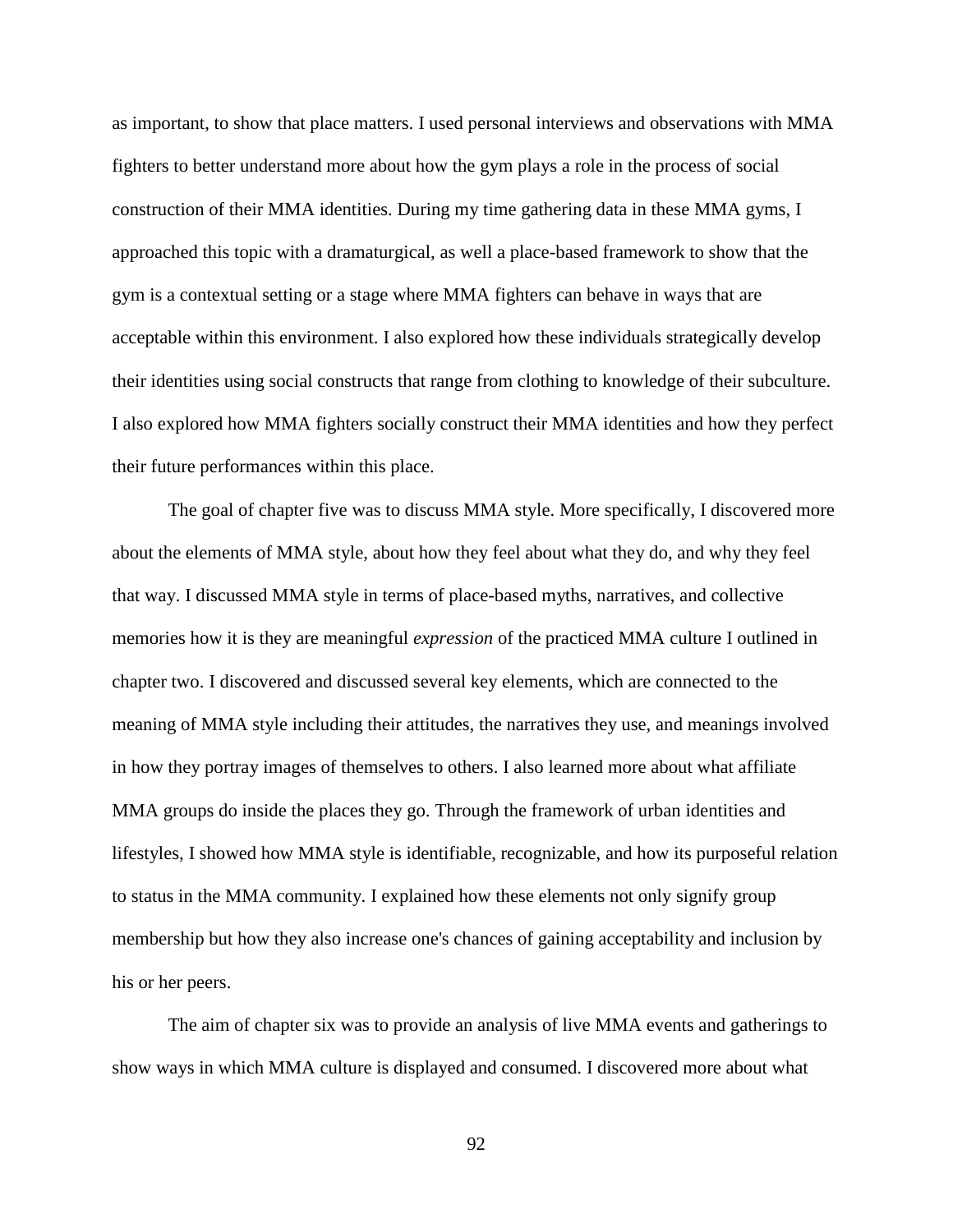allowed this culture to emerge in this city? Sentiment and meanings of, and for place were ideal for my exploration of issues related to places people go in Las Vegas to display and consume MMA culture, thereby reinforcing the MMA community via successful commercial consumption. Furthermore, I uncovered more about the impact, or influence MMA culture has *on* the larger city. Ideas concerning urban community and civic culture through my analysis regarding the social order of the "Tuff-N-Uff" world. I included key sociological concepts including culture membership, standards of inclusion and exclusion, who can participate in this culture, as well as different "levels" of membership, and affiliation. Included in my analysis was a discussion regarding the identification of essential sociological cannons including symbols, norms, beliefs, values, language, knowledge, material and nonmaterial possessions associated with MMA culture, and the MMA community in Las Vegas. The live event provides a macrolevel opportunity for affiliate groups to participate within and among the MMA community, thereby providing a larger economic and social impact on the larger city.

At surface level, MMA appears to be comprised largely of negative characteristics of social behavior including violence, risk, physical harm, and danger. Put differently, at a glance, the MMA community in Las Vegas appears to be shrouded in negativity and aggression. In the process of my study, however, I discovered that there is far more going on than two ignorant, barbaric individuals who enter a cage and cause physical harm to one another while intoxicated, bloodthirsty fans cheer them on. I have relied on my sociological toolkit to provide a deeper exploration into what is really going on at the core of this unique social phenomenon. More importantly, and guided by the urban culturalist perspective, my analysis provides a better understanding of how members of the MMA community use MMA culture in various capacities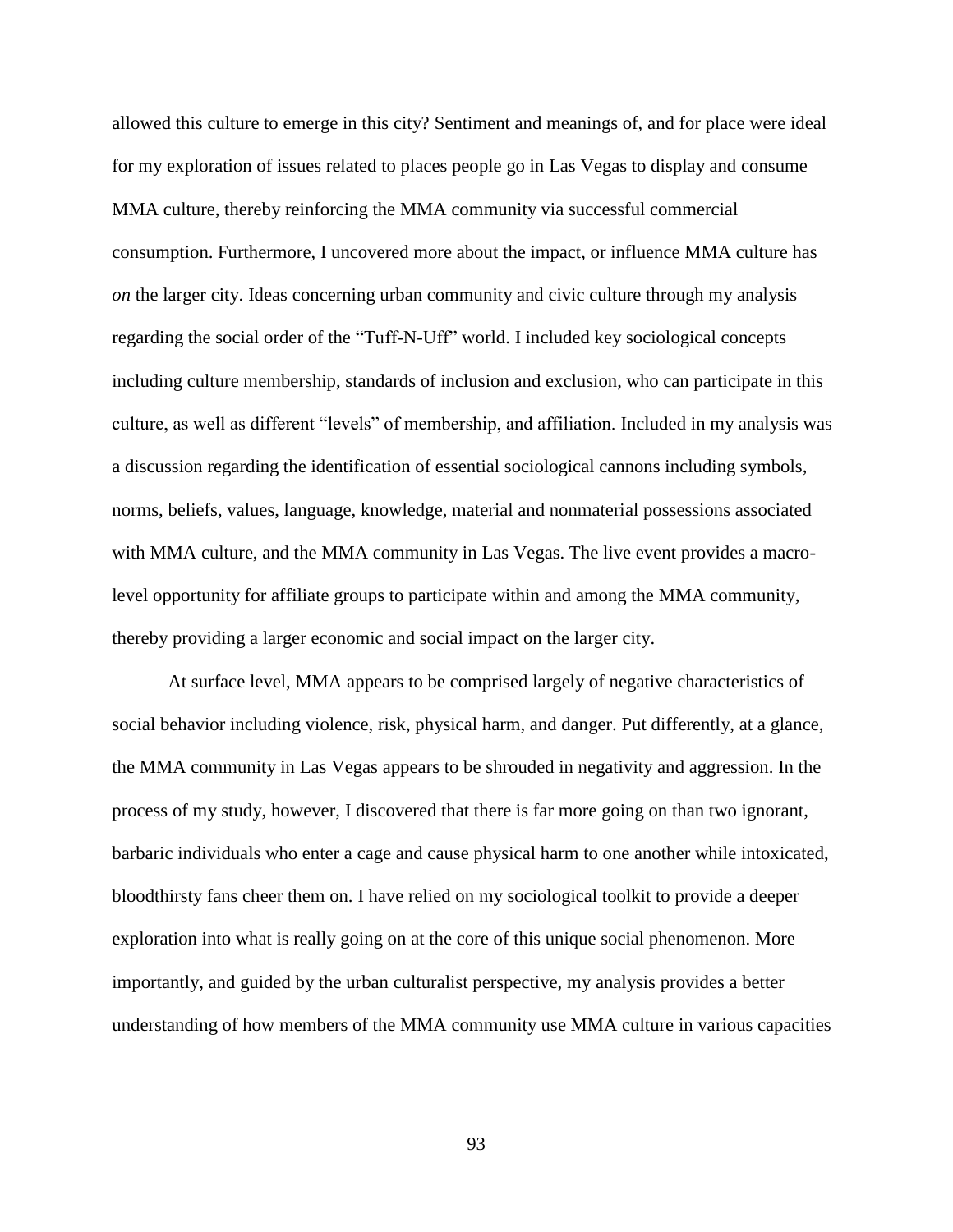to create a sense of belonging and meaning, in what is otherwise known as a city with a reputation for lacking just that, a strong sense of community.

In doing so, I also showed how MMA culture is constructed, produced, consumed, and how the MMA community is a social world that is maintained in Las Vegas. MMA is a city sport much like basketball, and unlike baseball or football, which require a large space and a lot of equipment and resources. A city of Las Vegas, whose chief export is entertainment, was a logical home (place) to cultivate this sport. After all, this is a spectacle city which became home to a spectacle sport. They are a perfect match, which I argue is a major reason the sport worked here and why the MMA community was able to flourish in this urban environment.

The city of Las Vegas is not simply a backdrop to the MMA community. This city holds a great deal of meaning to affiliate MMA groups, and plays an active role in how they view their own identities, the identity of others, and how they find a sense of belonging in the city. The city of Las Vegas itself symbolizes something unique and edgy. The city of Las Vegas is an important piece of the puzzle that makes up the MMA community. They use the city is a large place full of casinos to hold events and fan expos, and as well as public places such as gyms and bars and taverns to grow and build the community.

During the time of this study, the city of Las Vegas has made history by welcoming their first major professional sport with the hockey franchise named the "Golden Knights." The city also welcomed their first professional football team, the Las Vegas Raiders, who will be set to kick off their first season soon. I argue that the MMA community played a major role in the decision to move one or more of the professional sports (hockey, football, baseball, and basketball) here to Las Vegas. The MMA community in Las Vegas was the proverbial "genie pig" to show how strongly members of this community bond together with the commonality of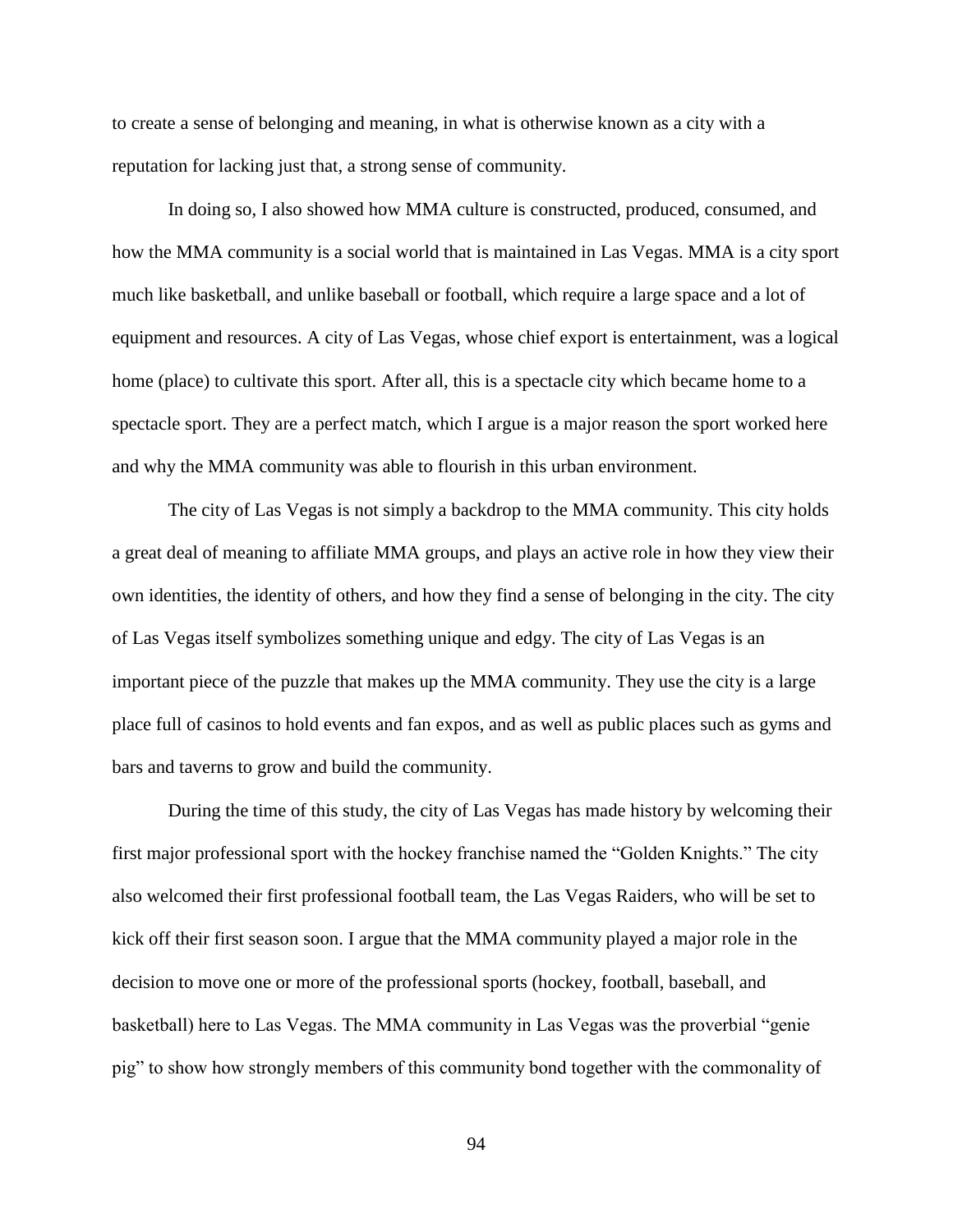MMA culture. Since the beginning of my research on this topic, many changes have taken place within the larger MMA community as well, which adds to the significance of my study. For example, MMA and the UFC have exponentially grown in Las Vegas insofar that the company was sold for multi-billions of dollars.

On a smaller, local level, an example of their growth can be seen in physical structures and places. For example, the UFC has also created and opened their newest facility with their UFC Headquarters. It is the biggest MMA gym in Las Vegas in terms of size and membership includes elite UFC athletes, as well as a state-of-the-art research and development team. According to many local Las Vegas MMA enthusiasts, it is the "flagship" gym of the MMA community in Las Vegas. It is also the headquarter site for MMA athlete appearances, fighter signings, and it is increasingly becoming known worldwide as the leading mixed martial arts training facility for professional fighters. The gym owners also feature their own retail shop that sells the most popular men's and women's MMA apparel. The clothing line and products are geared toward personal performance and the MMA "lifestyle." This gym is highly visible in the Las Vegas scene through television commercials, announcements at live UFC events, advertisement displays, and other advertising placements around the Las Vegas area.

The owners of the gym also actively build relationships outside of the physical location with local, non-profit organizations. They regularly feature mixed martial arts and mentoring programs geared towards helping at-risk youths. The gym owners also host various events to raise awareness and to prevent social issues such as bullying. I believe that this location is an ideal place to conduct my study of community building of local MMA enthusiasts in Las Vegas. Because of all previously mentioned aspects about this facility, it was worthy of discussion to not only show how the MMA community has grown in the Las Vegas area, but more importantly to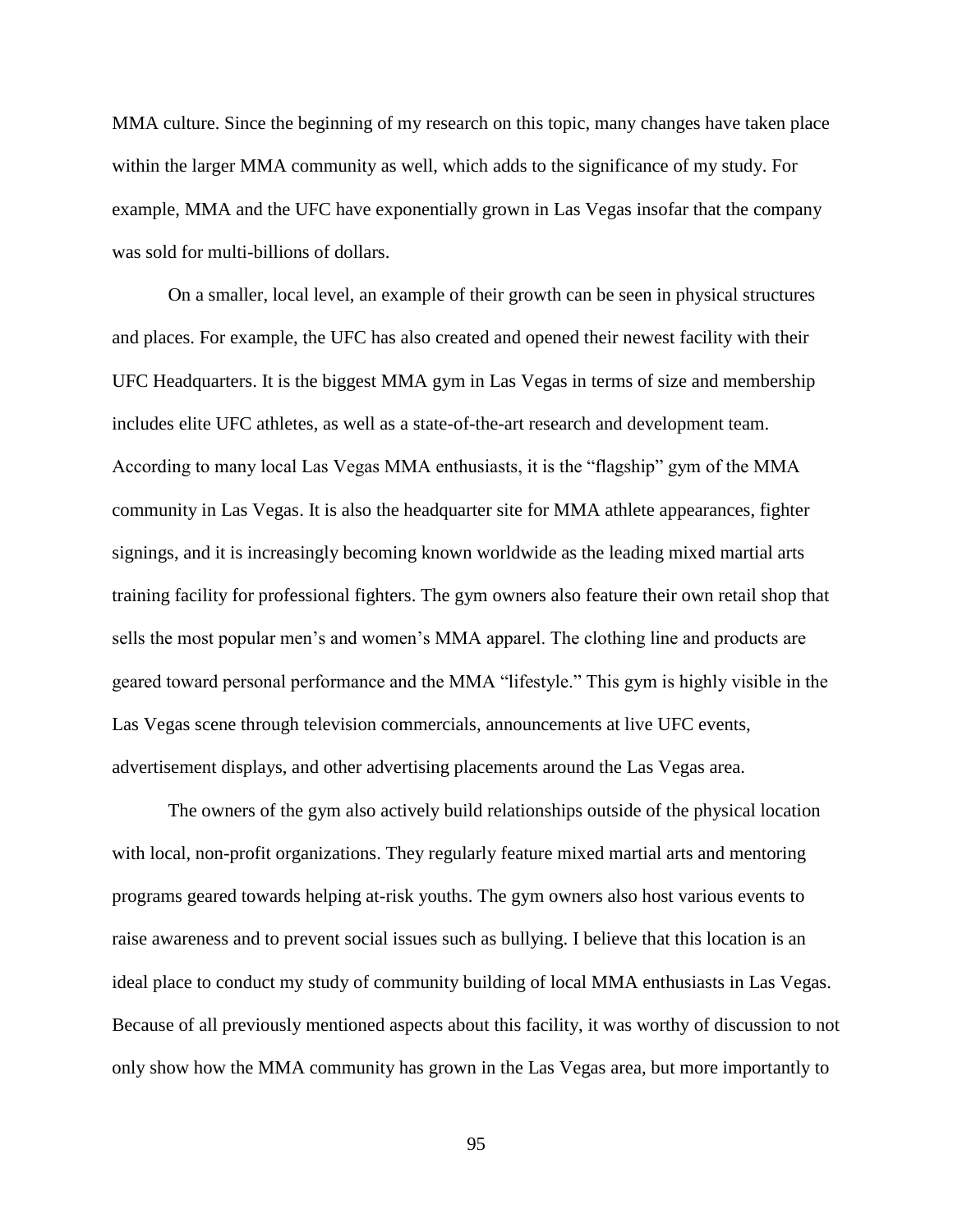show how we can see that places matter, and that they the physical manifestation of places embody, and represent the meanings attached to them by those who care.

Outside of Las Vegas and on a larger scale, we can see the growth in MMA nation-wide. For example, MMA is now legal in all states, including in New York, a city whose state leaders and officials intensely refused to allow MMA to be legalized in their territory. Not only was the last state to recognize and embrace MMA, their acceptance in many ways validates my research in two major ways. On one hand, their acceptance was major to the MMA community because of the state's unique history with boxing thereby making New York the authority on prizefighting. In other words, they effectively gave the social "nod" of approval, which in turn lends credibility to members of this community who fought inside and outside of the cage to gain nationwide acceptance. Secondly, the acceptance and legalization by New York officials offer useful insight into the unique relationship between the two major topics in sociology, of culture and urban studies, which have been at the core of this study.

Furthermore, and from a broader sociological scope, due to Las Vegas' recent and historical gain of major professional sports franchises, as well as the legitimization of the MMA community by state officials in New York, my research supports the importance of both culture and urban studies as important areas of inquiry in sociology. For example, when a state with the status and reputation that New York (urban studies) has approves of a community (culture) such as those found in MMA groups, the result is a social, and proverbial flag that is historically planted to say, "We made it. And we matter", because those who have high social rank have accepted this community. This is a type of status confirmation is vital to any community looking for social acceptance and approval. It reassures the social actors involved in the MMA community that the meaning they have created is "real" because in the end, we are all fighting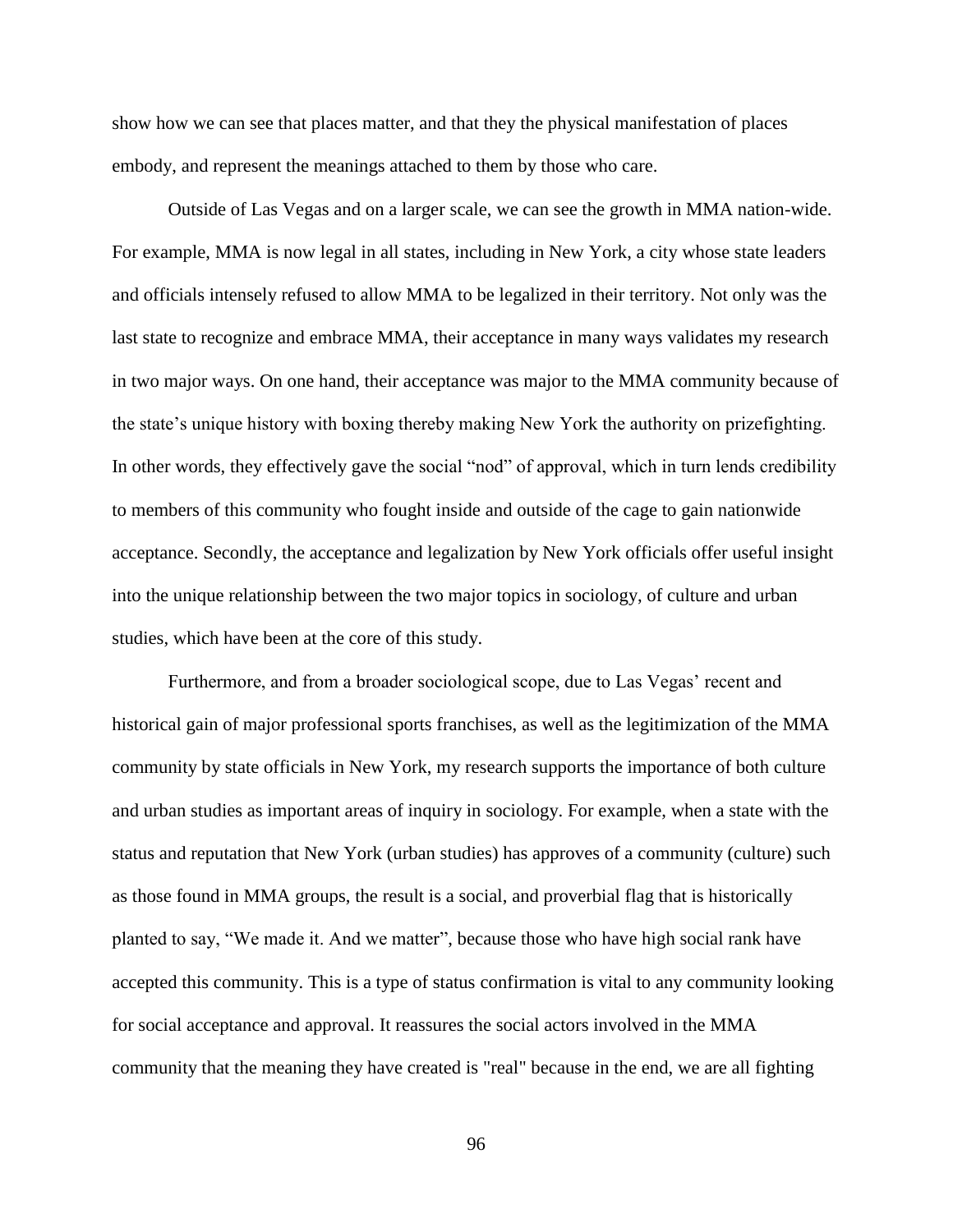for social acceptance, in one way or another, with the goal to find a sense of belonging with other like-minded people via social interaction. If nothing else, when groups can achieve the previously mentioned social acceptance by another group which has been socially deemed as high in rank, they are able to find a piece of meaning and validation in that meaning, within a city such as Las Vegas, that is not typically known for being easy to find nor build meaningful social relationships.

### Conclusion and Future Areas of Research

My research is an example of how the use of culture and urban studies can be applied to many other areas of sociological concern, outside of those related to sports and/or MMA. Furthermore, this topic specifically can be studied in terms of many other sociological topics and issues which I have not addressed due to limitations of time, resources and the overall scope in terms of my interest(s) of my work on this topic. I encourage others to study this topic with a focus on important sociological areas such as gender (masculinity and femininity performances), fanship (consumption of MMA), identity construction, scene-work (Irwin, 1977), and studies on leisure (Stebbins, 1982), as well as many others. For example, one may want to consider looking into the professional versus amateur fighter relationship/dichotomy.

Upon conclusion of my research, I am closer to understanding what the lure of being a part of the MMA community may be. If nothing else, I discovered that groups are attracted to the MMA community because of what MMA culture holds up, and what it represents. Whether they are participating in this community as a fighter or as a fan, or anything in between, MMA has appeal because of the unique blend of danger, risk, adrenaline, physical domination, escape from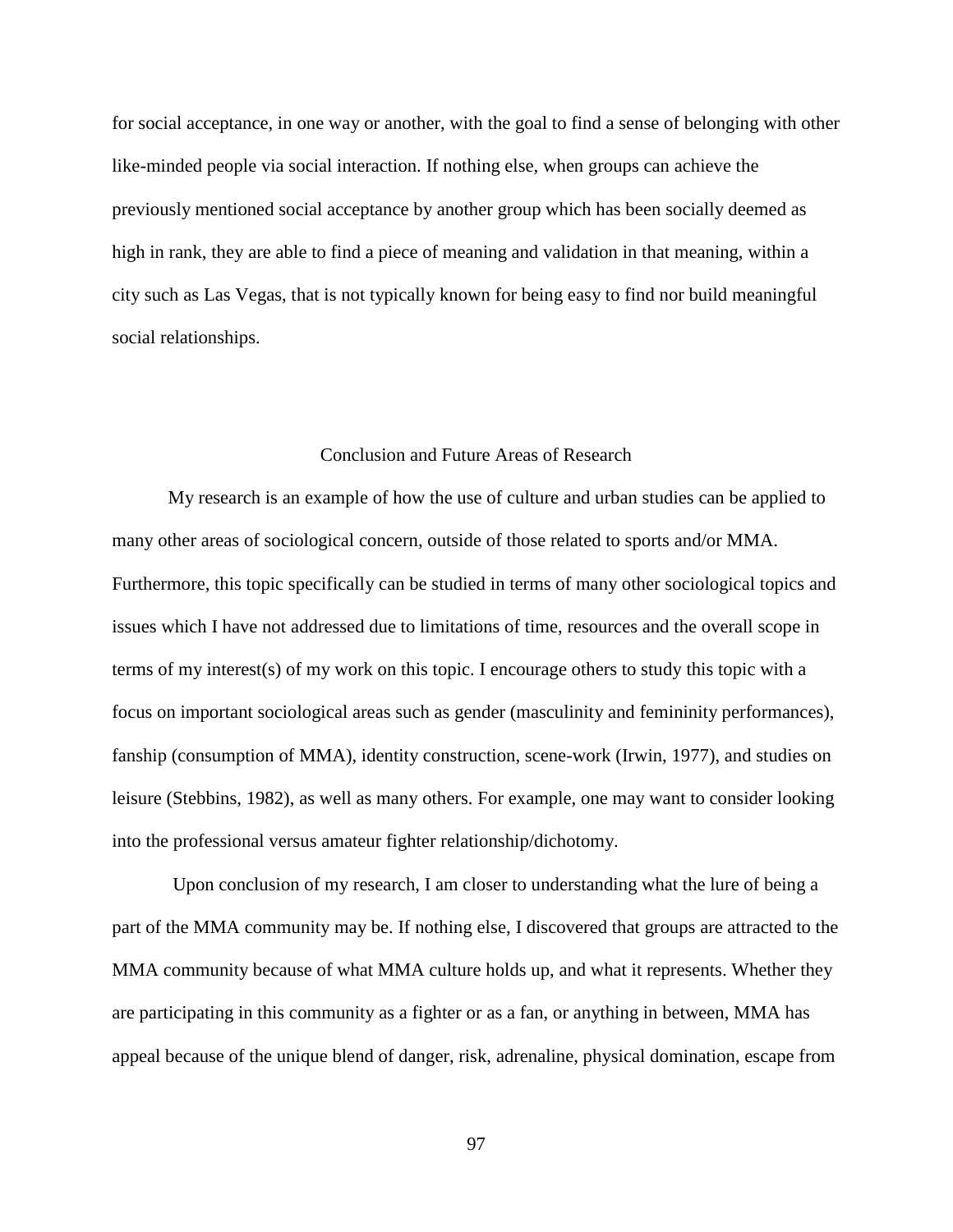the daily grind, comradery and, accomplishment, as well many other characteristics of human nature that cannot be experienced in many other areas in everyday life.

In many ways, MMA culture was a response by groups in Las Vegas who did not have a professional sports franchise to bond with others over. It was an effort on behalf of Las Vegas locals to create their own unique community, when others outside of Las Vegas refused to bring their sports-related community to our city. MMA culture did not grow and develop into a community until it was nurtured by those in an equally polarizing urban setting like Las Vegas. Without a place to call home, to develop and grow as MMA once had, it was nothing more than a highly stigmatized, socially unacceptable and even mostly illegal activity. Perhaps that point carries the most weight regarding the importance of place, and how place plays a vital role in cultivation of culture. Although it is difficult to say whether MMA would have thrived without Las Vegas, it is evident that for years MMA was struggling and bankrupt without the city of Las Vegas to call home, to be based out of, the sport likely would have faded, and ceased to exist. However, it is now remarkably a worldwide phenomenon; one where top members of this community are international stars. Being a member of this community as a fighter, fan or organization urbanites stand to gain, at the very least, the recognition for being a part of and supporting a larger, collective group which embodies any one or more of the desirable attributes associated with MMA.

Overall, the urban culturalist perspective (Borer, 2006) played an instrumental role during my research process, as a useful framework for discovering how, and in what ways MMA culture in Las Vegas is used by groups to construct a social world, and how members of these groups used shared, agreed upon, and understood meanings which make up MMA culture to gain a sense of community, and they do so inside various places located within Las Vegas. I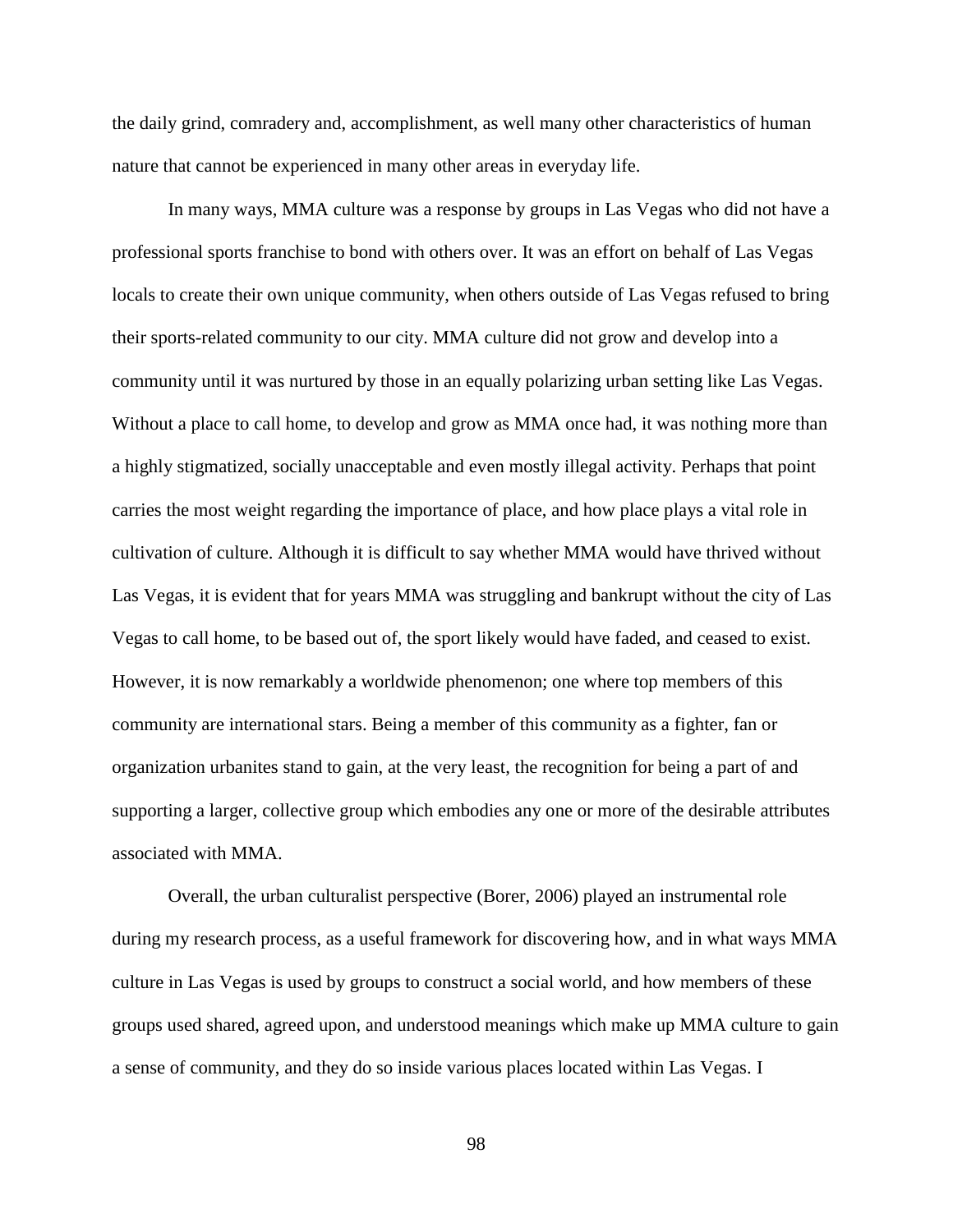discovered that MMA culture as it relates to the MMA community is an example of urbanism over the idea of urbanization as a way of life in cities. Whether a fighter does this to escape from getting a "real" job, or whether an amateur goes to the gym to learn and be involved with other members, or whether fans attend live events and gather at local bars and taverns, they all have one thing in common - being a part of this community is a response to the day-to-day grind of everyday life in the city of Las Vegas. Being a part of this community offers escape and refuge from the grind of everyday life in the city. Groups can find a sense of belonging in this community, whereas a sense of meaning and belonging are otherwise absent in many ways in Las Vegas. This study is consistent with Borer's statement that culture-place relationships, as well as distinct, yet related domains, collectively provide a lens into how people use places as a part of their cultural repertories, which are affected by a city's physical and social environment (p. 173). The common thread throughout this study has been the progressive discovery about MMA culture, namely to learn more about places groups go, what they do there, how they do it, what it means, and ultimately how the MMA community appropriates MMA culture with likeminded others.

In summary, I discovered that connecting with others based on agreed upon and relatable experiences is at the core of gaining social meaning, and it is an important driving force behind social interaction with like-minded individuals. In doing so, and in understanding as much, we can come closer to understanding more about the relationship between culture and community, how they appear in varying forms and how we use culture in urban settings to find meaning in everyday city life. Put differently, throughout this study, I uncovered many ways that urbanites fight for fellowship by building a sense of meaning and belonging to a community that is centered around MMA culture in Las Vegas.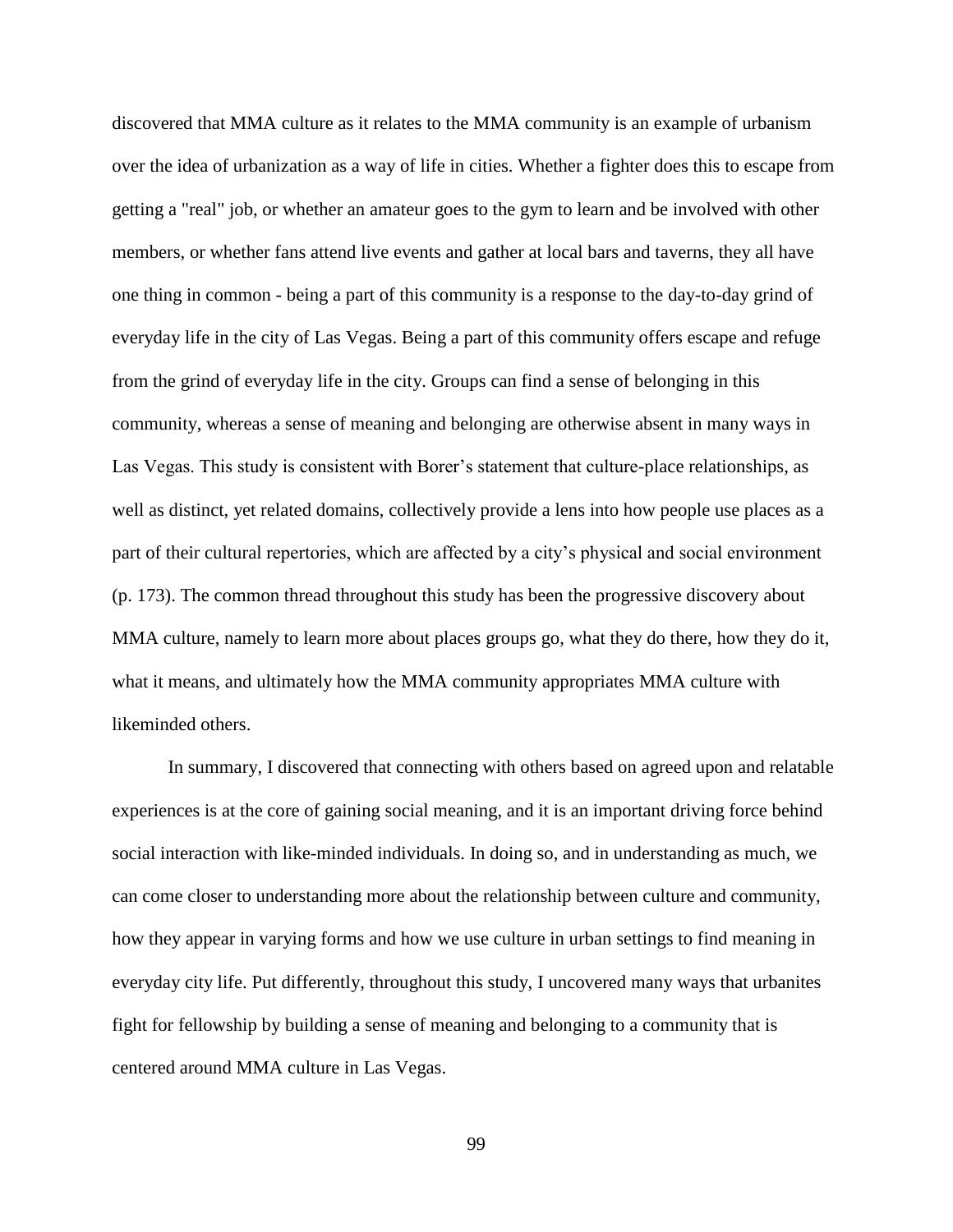### BIBLIOGRAPHY

#### **Primary Sources**

- Altheide, D., & Johnson, J. 1994. Criteria for Assessing Interpretive Validity in Qualitative Research. In N.K. Denzin & Y.S. Lincoln (Eds.), *Handbook of qualitative research* (pp. 485-499). Thousand Oaks, CA: Sage Publications.
- Ashforth, B., Mael, F. 1989. "Social Identity Theory and the Organization." *The Academy of Management Review*, 14: 20-39.
- Baldry, C. 1999. "Space. The Final Frontier." *Sociology*, 33: 535-553.
- Bernhard, B., Futrell, R., & Harper, A. 2009. "Gambling and Globalization: Sociological Perspectives on 'The House' and the 'Players.'" *Sociology Compass ¾*, 10: 616-629.
- Blumer, H. 1969. *Symbolic interactionism: Perspective and Method.* Englewood Cliffs, NJ: Prentice Hall.
- Bootenburg, M., Heilbron, J. 2006. "De-sportization of Fighting Contests. The Origins and Dynamics of No Holds Barred Events and the Theory of Sportization." *International Review for the Sociology of Sport*, 41: 259-282.
- Borer, M. 2006. "The Location of Culture: The Urban Culturalist Perspective." *City and Community*, 5: 173–198.
- Borer, M., & Monti, D. 2006. "Community, Commerce, and Consumption: Business as Civic Associations," in M. I. Borer (ed.), *Varieties of urban Experience: The American City and the Practice of Culture*. Lanham, MD: University Press of America.
- Borer, M. 2008. *Faithful to Fenway: Believing in Boston, Baseball, and America's Most Beloved Ballpark*. New York: NYU Press.
- Borer, M. 2010. "From Collective Memory to Collective Imagination: Time, Place, and Urban Redevelopment." *Symbolic Interaction*, 3(1): 96–114.
- Bravo, E. 2005. *Jiu Jitsu Unleashed*. New York: McGraw-Hill.
- Burgess, E. W. 1925/1967. "The Growth of the City," in R. Park, E. W. Burgess, and R. McKenzie (eds.), *The City.* Chicago: University of Chicago Press.
- Charmaz, K. 2006. *Constructing Grounded Theory: A Practical Guide Through Qualitative Analysis.* Thousand Oaks, CA: Sage.
- Denzin, N. 1978. *The Research Act: A Theoretical Introduction to Sociological Methods*. New York: McGraw-Hill.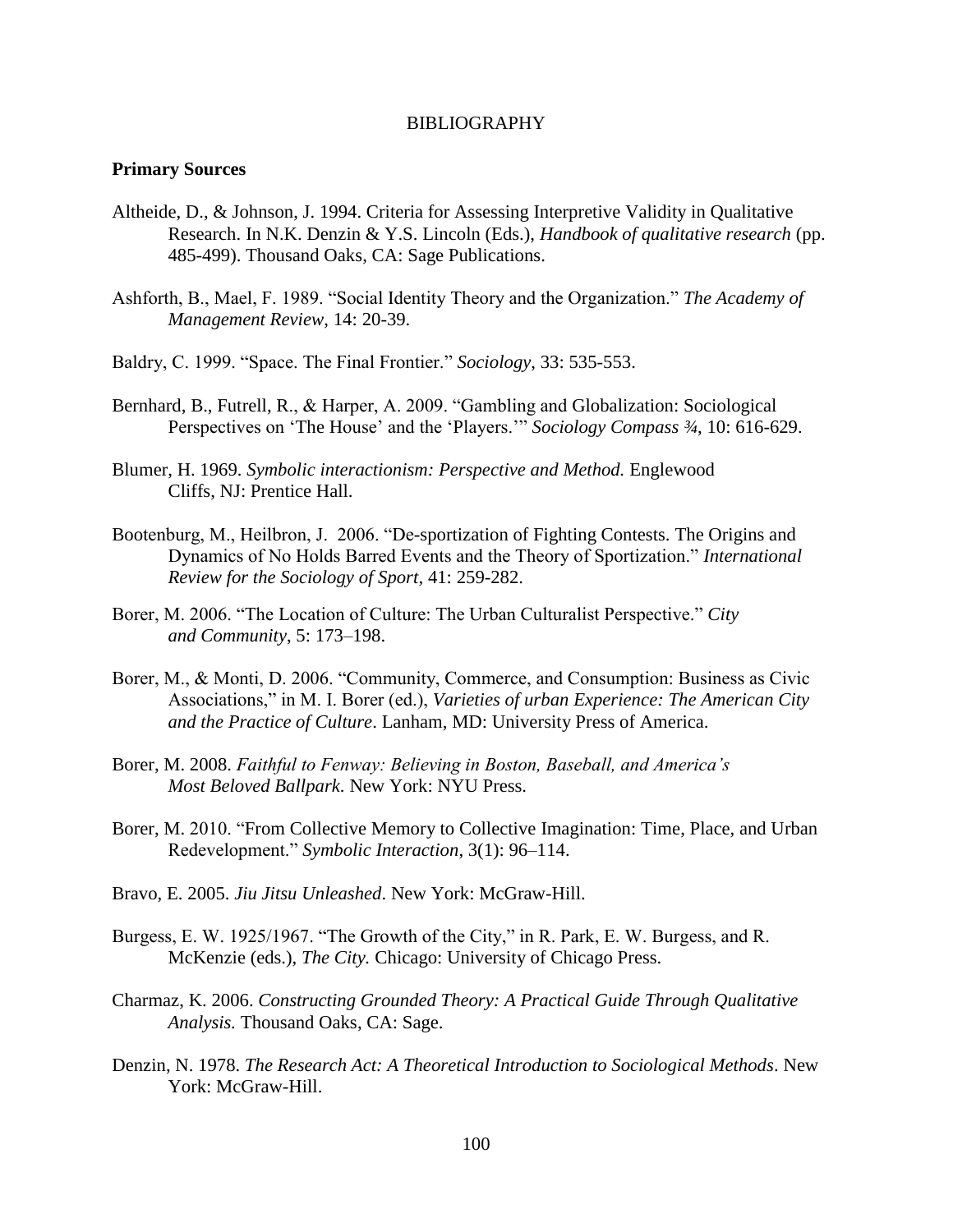Duneier, M. 1999. *Sidewalk*. New York, NY: Farrar, Straus, and Giroux.

Durkheim, E. 1915[1995]. *The Elementary Forms of the Religious Life*. New York: Free Press.

- Echabe, A. 2010. "Role Identities Versus Local Identities: Masculinity, Femininity, Instrumentality and Communality." *Asian Journal of Social Psychology*, 13:30-43.
- Fink, J., Parker, H., Brett, M., Higgins, J. 2009. "Off-Field Behavior of Athletes and Team Identification: Using Social Identity Theory and Balance Theory to Explain Fan Reaction." *Journal of Sport Management*, 23:142-155.
- Firey, W. 1945. "Sentiment and Symbolism as Ecological Variables," *American Sociological Review*, 10, 140–148.
- Fischer, C. 1976. *The Urban Experience.* Orlando: Harcourt Brace Jovanovich.
- Force, R. 2009. "Consumption Styles and the Fluid Complexity of Punk Authenticity." *Symbolic Interaction*, 32:289-309.
- Gans, H. 1962. *The Urban Villagers*. New York: The Free Press.
- Gartland, S., Malik, M., & Lovell M. 2001. "Injury and Injury Rates in Muay Thai Kick Boxing." *Br J Sports Med*., 35: 308–313.
- Gieryn, T. 2000. "A Space for Place in Sociology." *Annual Review of Sociology*, 26: 463-496.
- Goffman, E. 1959. *The Presentation of Self in Everyday Life*. Doubleday.
- Goffman, E. 1963. *Behavior in Public Places: Notes on the Social Organization of Gatherings.* London: Collier-MacMillan.
- Gottdiener, M., Collins, C., & Dickens, D. 1999. *Las* Vegas: *The Social Production of an All American City*. Malden, MA: Blackwell Publishers.
- Gottschalk, S. 1999. "Speed Culture: Fast Strategies in TV Commercials." *Qualitative Sociology*, 22: 311-29.
- Harner, J. 2001. "Place Identity and Copper Mining in Sonora, Mexico." *Annals of the Association of American Geographers*, 91: 660-680.
- Hebdige, D. 1979. *Subculture: The Meaning of Style*. New York: Methuen.
- Hillery, G. 1955. "Definitions of Community: Areas of Agreement." *Rural Sociology*, 20: 111- 123.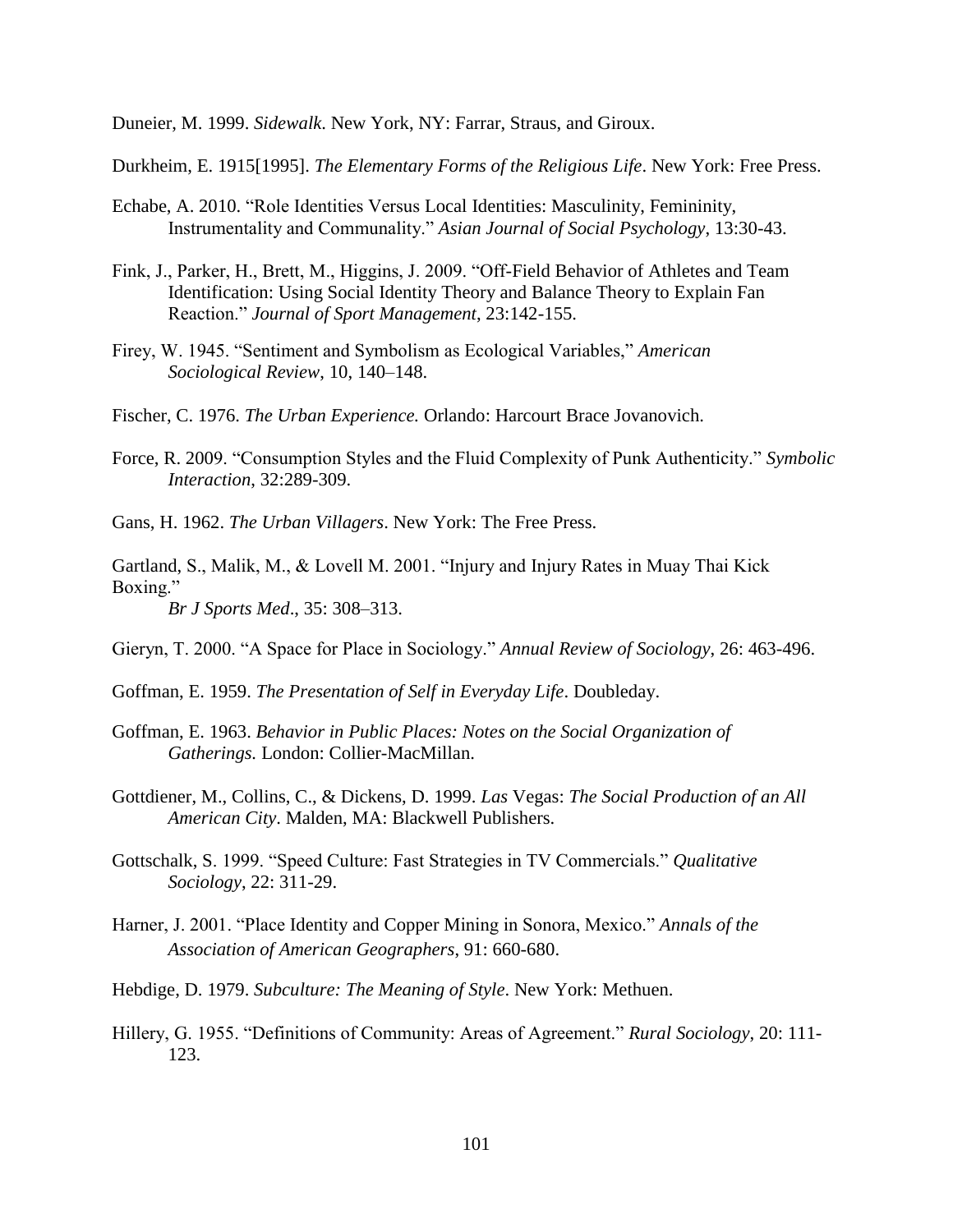- Hundley, H., Billings, A. 2010. *Examining Identity in Sports Media*. Los Angeles: Sage Publications.
- Irwin, J. 1977. *Scenes*. Beverly Hills, CA: Sage.
- Karp, D., Stone, G., & Yoels, W. 1977. *Being Urban: A Social Psychological View of City Life.* Lexington, MA: Heath.
- Kidder, J. 2011. *Urban Flow*. Ney York: Cornell University Press.
- Kotarba, J., Fackler, J. & Nowotny, K. 2009. "An Ethnogrophy of Emerging Latino Scenes." *Symbolic Interaction*, 4: 310-333.
- Kusenbach, M. 2003. "Street Phenomenology: The Go-Along as Ethnographic Research Tool," *Ethnography*, 4(3): 455–485.
- Lloyd, R. 2006. *Neo-Bohemia: Art and Commerce in the Postindustrial City*. New York, NY: Routledge.
- Lofland, L. 1998. *The Public Realm: Exploring the City's Quintessential Social Territory.* New York: Aldine de Gruyter.
- Lofland, J., & Lofland, L. 2006. *Analyzing Social Settings: A Guide to Qualitative Observation and Analysis*. Belmont, CA**:** Wadsworth/Thomson Learning.
- Loseke, D. 2007. "The study of Identity as Cultural, Institutional, Organizational, and Personal Narratives: Theoretical and Empirical Integrations." *The Sociological Quarterly*, 48: 661- 668.
- Massey, V., Meyer, B., & Naylor, H. 2013. "Toward a Grounded Theory of Self-Regulation in Mixed Martial Arts," *Psychology of Sport and Exercise*, 14(1): 12-20.
- McLean, K., & Pratt, M. 2006. Life's Little Lessons: Identity Statuses and Meaning-making in the Turning Point Narratives of Emerging Adults. *Developmental Psychology*, *42*(4): 714-722.
- Milligan, M. 1998. "Interactional Past and Potential: The Social Construction of Place Attachment." *Symbolic Interaction,* 21: 1-33.
- Milligan, M. 2007. "Buildings as History: The Place of Collective Memory in the Study of Historic Preservation**."** *Symbolic Interaction*, 30(1): 105–123.
- Moehring, E., & Green, M. 2005. *Las* Vegas: *A Centennial History*. Reno, Nevada: University of Nevada Press.
- Monti, D. 1999. *The American City: A Social and Cultural History*. Malden, MA: Blackwell.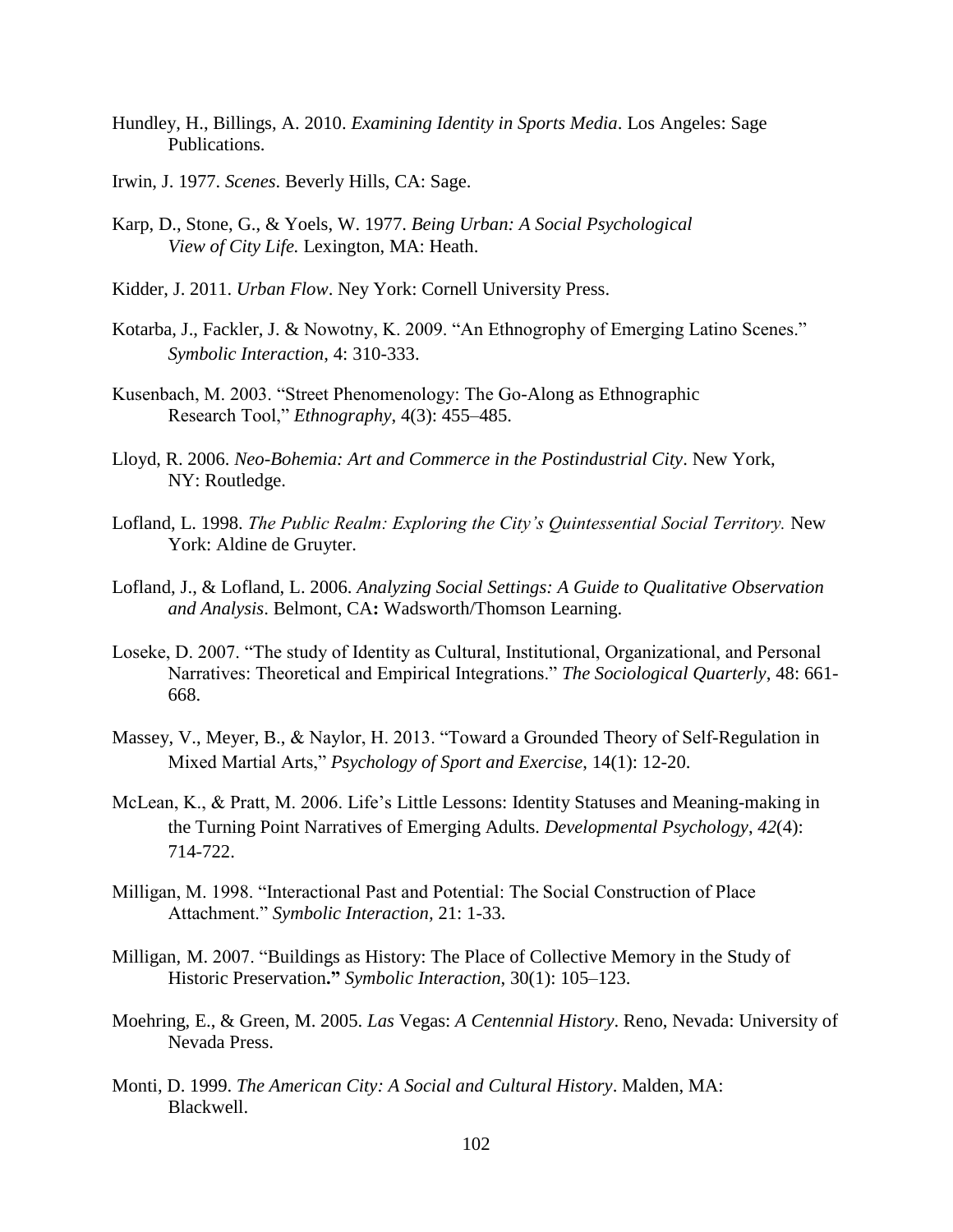- Moore, L. J., & Kosut, M. 2013. *Buzz: Urban Beekeeping and the Power of the Bee*. New York and London: New York University Press.
- Nasaw, D. 1993. *Going Out: The Rise and Fall of Public Amusements*. New York: Basic Books.
- Oldenburg, R. 1989. *The Great Good Place: Cafes, Coffee Shops, Community Centers, Beauty*  Parlors, General Stores, Bars, Hangouts, and How They Get You Through the Day. New York: Paragon House.
- Park, R. 1925/1967. *The City: Suggestions for the Investigation of Human Behavior in the Urban Environment*, in R. Park, E. W. Burgess, and R. D. McKenzie (eds.), *The City.* Chicago: University of Chicago Press.
- Real, M. 1975. "Super Bowl: Mythic Spectacle." *Journal of Communication*, 25: 31-43.
- Reel, G. 2001. Richard Fox, John L. Sullivan, and the Rise of Modern American Prize Fighting. *Journalism History* 27(2): 1-15.
- Roschelle, A., Peter Kaufman, P. 2004. "Fitting In and Fighting Back: Stigma Management Strategies among Homeless Kids." *Symbolic Interaction*, 27: 23-46.
- Simmel, G. 1903/1971. *The Metropolis and the Mental Life*, in D. Levine (ed.), *On Individuality and Social Forms*. Chicago: The University of Chicago Press.
- Spencer, D. 2009. "Habit(us), Body Techniques NS Body Callusing: An Ethnography of Mixed Martial Arts." *Body & Society*, 15(4): 119-143.
- Stebbins, R. 1982. "Serious Leisure: A conceptual statement." *The Pacific Sociological Review*, 25: 251-272.
- Suttles, G. 1968. *The Social Order of the Slum: Ethnicity and Territory in the Inner City.* Chicago: University of Chicago Press.
- Tajfel, F. & Turner, B. 1989. "Social Identity Theory and the Organization." *Academy of Management Review*, 14(1): 20-39.
- Thrasher, F. 1926. *The Gang: A Study of 1313 Gangs in Chicago*. Chicago: University of Chicago Press.
- Vaccaro, C., Schrock, D., & McCabe, J. 2011. "Managing Emotional Manhood: Fighting and Fostering Fear in Mixed Martial Arts." *Social Psychology Quarterly*, 74: 414-437.
- Van Bottenburg, M. & Heilbron, J*.* 2006. "De-Sportization of Fighting Contests: The Origins and Dynamics of No Holds Barred Events and the Theory of Sportization." *International Review for the Sociology of Sport*, 41: 259.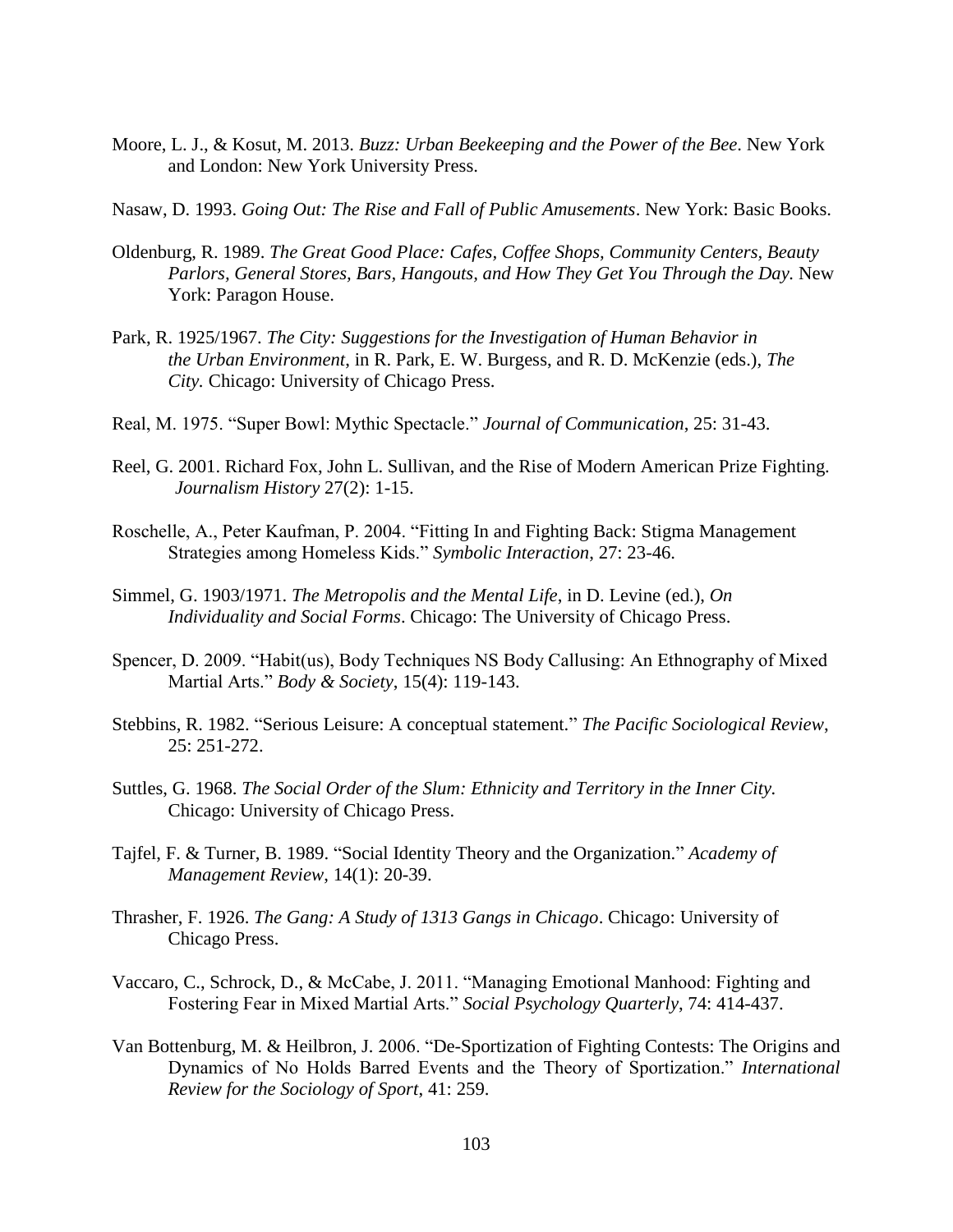Wacquant, L. 2003. *Body and Soul*. Oxford University Press.

- Weber, M. 1966. *The City.* New York: Free Press.
- Whyte, W. 1943. *Street Corner Society*. Chicago: University of Chicago Press.
- Widdicombe, S. & Wooffitt, R. 1990. "Being Versus Doi ng Punk: On Achieving Authenticity as a Member." *Journal of Language and Social Psychology*, 9(4): 257-277.
- Wirth, L. 1938. "Urbanism as a Way of Life," *American Journal of Sociology*, 44: 1–24.
- Zetaruk, Violan, Zurakowski, & Micheli. 2005. "Injuries in Martial Arts: A Comparison of Five Styles." *British Journal of Medicine*, 39: 29-33.
- Zukin, S. 1991. *Landscapes of Power.* Berkeley: University of California Press.

## **Secondary Sources**

- Boxing. 2008. In *The Welsh Academy Encyclopedia of Wales*. Retrieved from http://www.credoreference.com/entry/waencywales/boxing.
- Boxing. 2009. In *Britannica Concise Encyclopedia*. Retrieved from http://www.credoreference.com/entry/ebconcise/boxing
- Brazilian Jiu-Jistu. 2010. In *Martial Arts of the World: An Encyclopedia of History and Innovation*. Retrieved from http://www.credoreference.com/entry/abcmlarts/brazilian\_jiu\_jitsu
- Cauliflowerculture.com. May 1, 2004.
- Curtis, S. 2010. *Profile: Marc Kreiner, Tapout President.* mmapayout.com. Accessed November 4, 2010.
- Effects on Local Culture. 2010. In *Martial Arts of the World: An Encyclopedia of History and Innovation*. Retrieved from http://www.credoreference.com/entry/abcmlarts/effects\_on\_the\_local\_culture

Grossberger, L. 1998. Rassle Dazzle. *Media Week*, 8(47): 46.

International Boxing. 2010. In *Martial Arts of the World: An Encyclopedia of History and Innovation*. Retrieved from http://www.credoreference.com/entry/abcmlarts/international\_boxing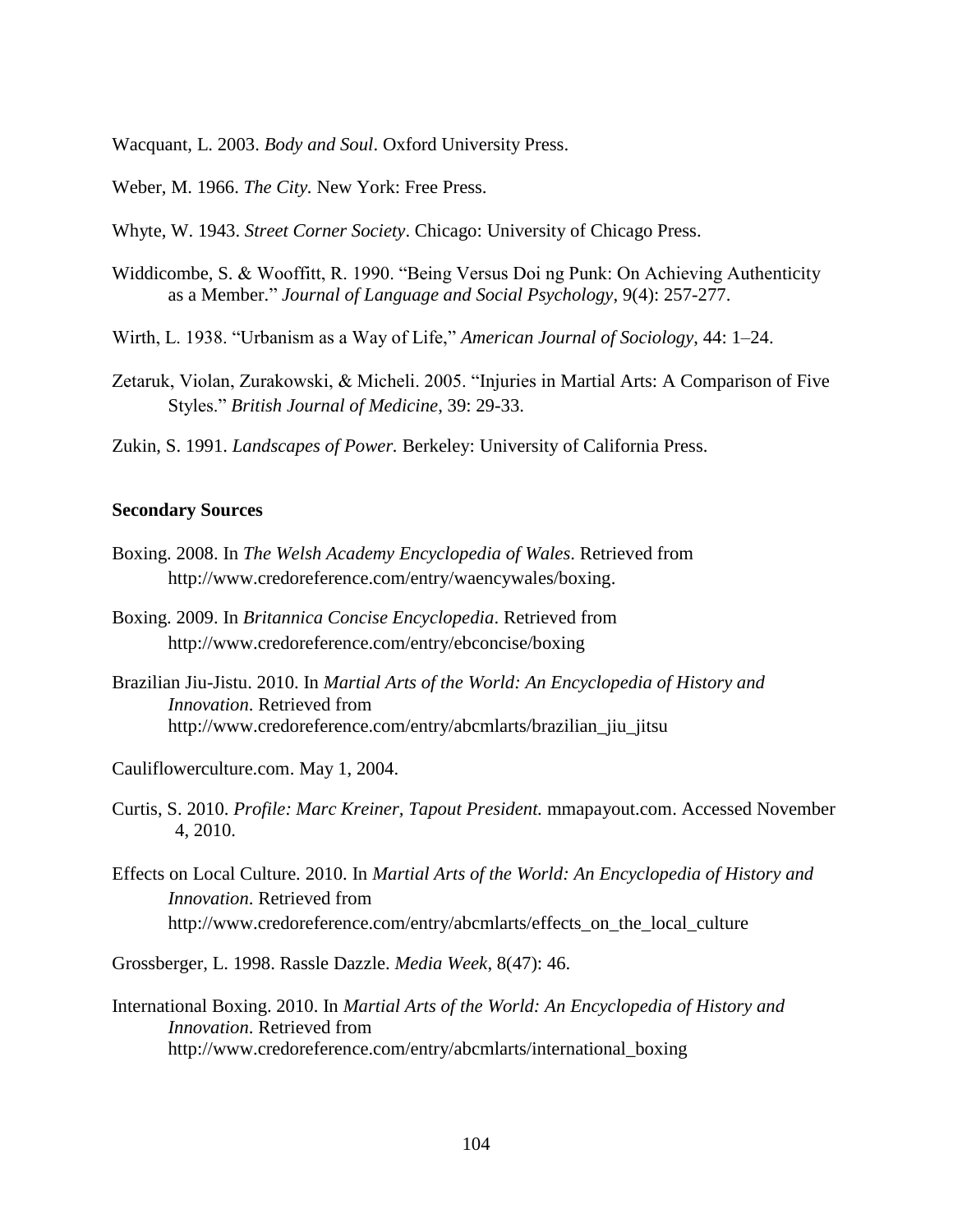- International Karate. 2010. In *Martial Arts of the World: An Encyclopedia of History and Innovation*. Retrieved from http://www.credoreference.com/entry/abcmlarts/international\_karate
- Karate. 2009. In *Britannica Concise Encyclopedia*. Retrieved from http://www.credoreference.com/entry/ebconcise/karate
- Lopez, C. 1995. "Webb nixes city site for big fight." *The Denver Post*, p. A1.
- Martial Arts Tourism. 2010. In *Martial Arts of the World: An Encyclopedia of History and Innovation*. Retrieved from http://www.credoreference.com/entry/abcmlarts/martial\_arts\_tourism
- Muay Thai. 2010. In *Martial Arts of the World: An Encyclopedia of History and Innovation*. Retrieved from http://www.credoreference.com/entry/abcmlarts/muay\_thai
- Tuffnuff.com. August 15, 2014
- UFC.com December 28, 2010.
- Vaccaro, C. 2011. "Two Analyses of Gender from Ethnographic Filed Data on the Sport of Mixed Martial Arts" (Doctorial Dissertation). Florida State University, Tallahassee, FL.
- Wrestling. 2008. In *The Columbia Encyclopedia*. Retrieved from http://www.credoreference.com/entry/columency/wrestling